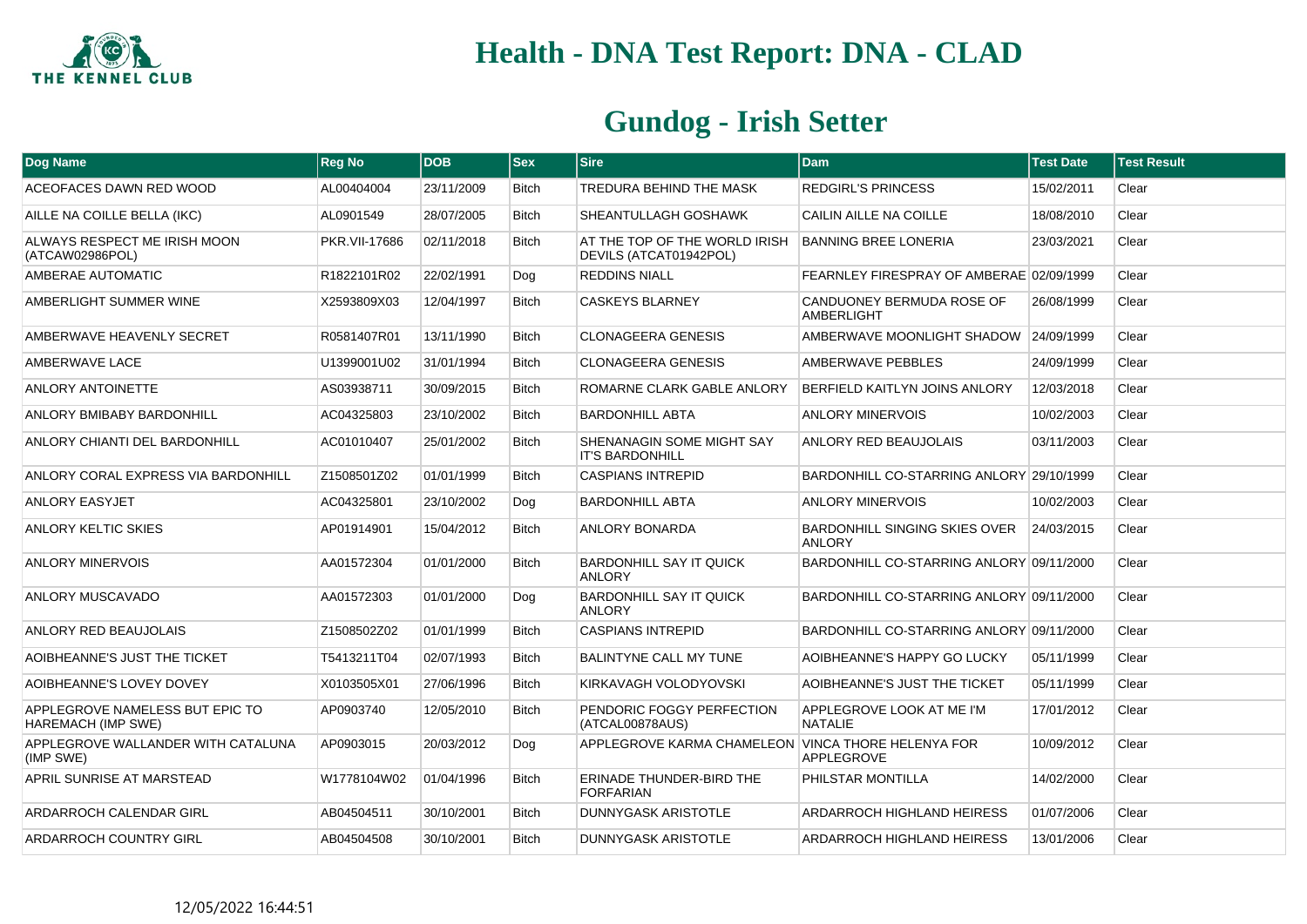

| Dog Name                             | <b>Reg No</b> | <b>DOB</b> | <b>Sex</b>   | <b>Sire</b>                                                  | <b>Dam</b>                                   | <b>Test Date</b> | <b>Test Result</b> |
|--------------------------------------|---------------|------------|--------------|--------------------------------------------------------------|----------------------------------------------|------------------|--------------------|
| <b>ARDARROCH PARTY GIRL</b>          | AB04504509    | 30/10/2001 | <b>Bitch</b> | <b>DUNNYGASK ARISTOTLE</b>                                   | ARDARROCH HIGHLAND HEIRESS                   | 10/06/2004       | Clear              |
| ARDBRACCAN GAELIC CHARM (IKC)        | Y0095503Y02   | 08/09/1997 | <b>Bitch</b> | PHEASANT OF CLONAGEERA                                       | ARDBRACCAN FOREST FLAME (IKC)                | 23/12/1999       | Clear              |
| ARDBRACCAN NOBLE SPIRIT AT TRAWRICKA |               |            | Dog          | STRATHMEAD HAWKES BAY                                        | ARDBRACCAN LADY IN RED (IKC)                 | 26/05/2009       | Clear              |
| ARDBRACCAN NOBLESSE OBLIGE (IKC)     | AJ0901229     | 03/07/2007 | <b>Bitch</b> | STRATHMEAD HAWKES BAY                                        | ARDBRACCAN LADY IN RED (IKC)                 | 14/01/2010       | Clear              |
| <b>ARDOON JACK</b>                   | U2830902U03   | 29/04/1994 | Dog          | <b>CROMABU ASH (IMP IKC)</b>                                 | MOANRUAD BREDA (IKC)                         | 03/03/2000       | Clear              |
| <b>ARDOON LUSK GIRL</b>              | U2830906U03   | 29/04/1994 | <b>Bitch</b> | <b>CROMABU ASH (IMP IKC)</b>                                 | MOANRUAD BREDA (IKC)                         | 20/06/2002       | Clear              |
| <b>ARDOON ROISIN</b>                 | U2830908U03   | 29/04/1994 | <b>Bitch</b> | CROMABU ASH (IMP IKC)                                        | MOANRUAD BREDA (IKC)                         | 31/07/2000       | Clear              |
| ARGAMEOLS ACER                       | Z2561002Z03   | 12/05/1999 | Dog          | ARDOON JACK                                                  | PORSCHET GINGERSNAP OF<br><b>ARGAMEOLS</b>   | 14/03/2000       | Clear              |
| ARGAMEOLS MAPLE                      | Z2561008Z03   | 12/05/1999 | <b>Bitch</b> | ARDOON JACK                                                  | PORSCHET GINGERSNAP OF<br><b>ARGAMEOLS</b>   | 14/03/2000       | Clear              |
| ARGAMEOLS WILLOW                     | Z2561006Z03   | 12/05/1999 | <b>Bitch</b> | <b>ARDOON JACK</b>                                           | PORSCHET GINGERSNAP OF<br><b>ARGAMEOLS</b>   | 14/03/2000       | Clear              |
| ARON LORDDOG (IMP SVK)               | AU0903058     | 02/08/2016 | Dog          | <b>SANGARAH POSER</b>                                        | MARIA SHARAPOVA Z ARISLANDU                  | 04/04/2017       | Clear              |
| ASOFTWIND OF THE GOLDEN VALE         | S56535/2001   |            | Dog          | <b>GOLDINGS JEROBOAM</b>                                     | TEMPTRESS OF GOLDEN VALE                     | 06/06/2002       | Clear              |
| ATLANTA HAWK FROM AMBLIN             | X2281509X02   | 18/04/1997 | <b>Bitch</b> | THENDARA KENNEDY                                             | ERINJO'S SELDOM SAD                          | 14/03/2000       | Clear              |
| <b>ATRON HUMBUG</b>                  | Z3934202Z04   | 15/08/1999 | Dog          | HARREDS POACHER                                              | <b>CRAYTHORNLEY LADY PRUDENCE</b>            | 09/12/2002       | Clear              |
| <b>ATRON JITTERBUG</b>               | Z3934205Z04   | 15/08/1999 | <b>Bitch</b> | HARREDS POACHER                                              | <b>CRAYTHORNLEY LADY PRUDENCE</b>            | 09/11/2000       | Clear              |
| ATRON WHATEVER NEXT FOR SCOTTSWAY    | U5250801V01   | 15/07/1994 | <b>Bitch</b> | KONAKAKELA ZAGAR BY ROMARNE ATRON QUEENY                     |                                              | 09/11/2000       | Clear              |
| <b>AUBANJON EVENING MIST</b>         | AG03335201    | 20/07/2006 | <b>Bitch</b> | CATALUNA GEE WHIZ                                            | <b>AUBANJON CELTIC LADY</b>                  | 16/08/2011       | Clear              |
| <b>AUBANJON EVENING PRIMROSE</b>     | AG03335203    | 20/07/2006 | <b>Bitch</b> | <b>CATALUNA GEE WHIZ</b>                                     | <b>AUBANJON CELTIC LADY</b>                  | 16/08/2011       | Clear              |
| <b>AUTUMNGLOW CHIMING BELLS</b>      | L0975803L01   | 06/10/1985 | <b>Bitch</b> | <b>AUTUMNGLOW HARMONY</b>                                    | <b>AUTUMNGLOW DESTINY</b>                    | 14/10/1999       | Clear              |
| AUTUMNGLOW COPPER BEAUTY             | L0975804L01   | 06/10/1985 | <b>Bitch</b> | <b>AUTUMNGLOW HARMONY</b>                                    | <b>AUTUMNGLOW DESTINY</b>                    | 08/10/1999       | Clear              |
| <b>AUTUMNGLOW DAYBREAK</b>           | F0269205F04   | 20/10/1980 | Dog          | CHUGERRA CHRISTMAS CRACKER AUTUMNGLOW TOCCATA<br>OF BRADKING |                                              | 08/10/1999       | Clear              |
| <b>AUTUMNGLOW EMPEROR</b>            | X3256902X03   | 16/05/1997 | Dog          | SHENANAGIN STATESMAN                                         | <b>AUTUMNGLOW MELODY</b>                     | 23/11/1999       | Clear              |
| <b>AUTUMNGLOW FLAME</b>              | AG00431701    | 29/11/2005 | <b>Bitch</b> | <b>AUTUMNGLOW LEGEND</b>                                     | <b>AUTUMNGLOW JOY BELLS</b>                  | 23/11/2010       | Clear              |
| <b>AUTUMNGLOW JOY BELLS</b>          | AA01707202    | 28/01/2000 | <b>Bitch</b> | STARCHELLE CHICAGO BEAR                                      | KYLENOE CRYSTAL STAR OF<br><b>AUTUMNGLOW</b> | 16/05/2003       | Clear              |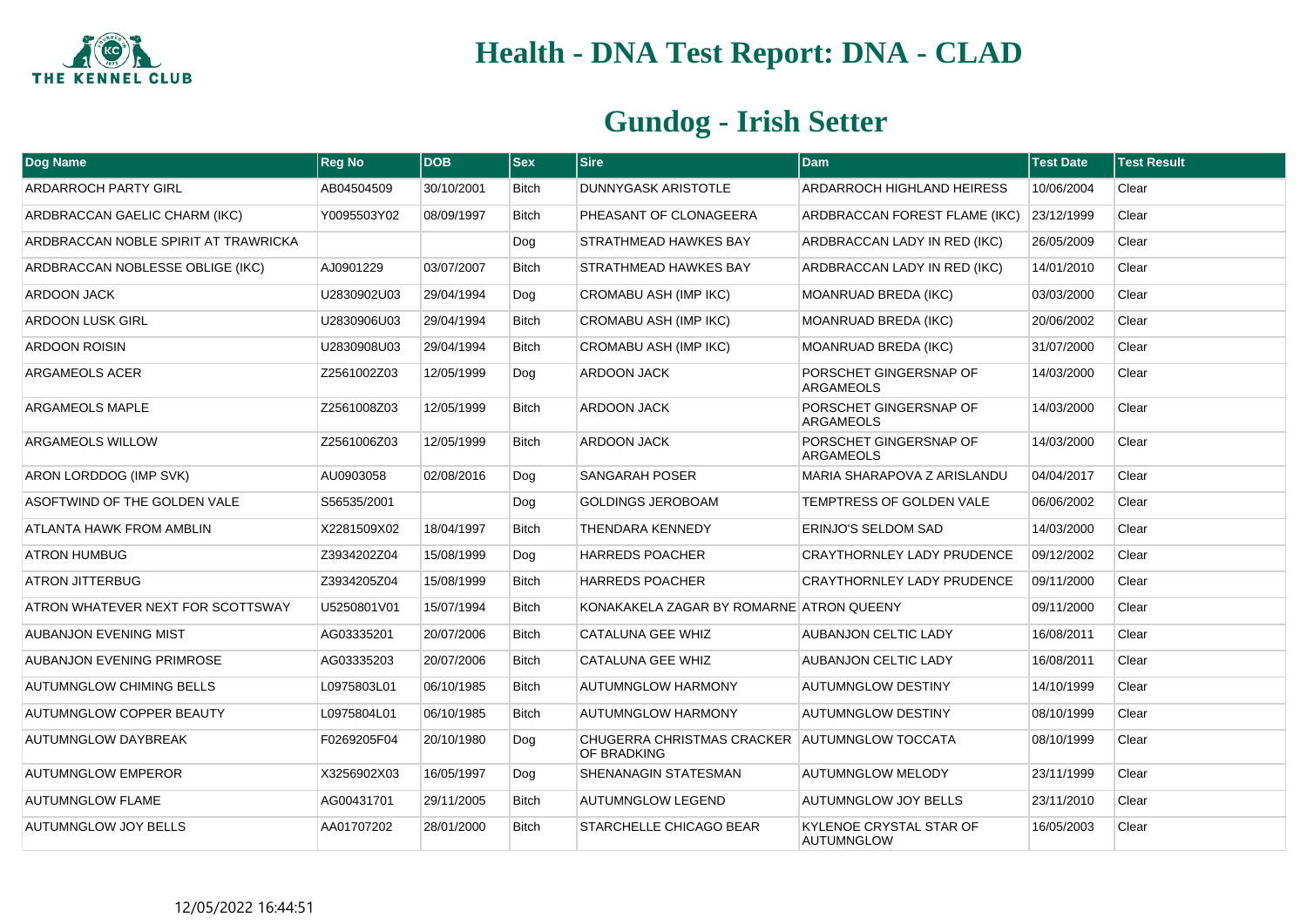

| <b>Dog Name</b>                                                   | <b>Reg No</b> | <b>DOB</b> | <b>Sex</b>   | <b>Sire</b>                                          | Dam                                                      | <b>Test Date</b> | <b>Test Result</b> |
|-------------------------------------------------------------------|---------------|------------|--------------|------------------------------------------------------|----------------------------------------------------------|------------------|--------------------|
| <b>AUTUMNGLOW LEGEND</b>                                          | AC02282001    | 09/06/2002 | Dog          | <b>AUTUMNGLOW EMPEROR</b>                            | <b>AUTUMNGLOW ROMANCE</b>                                | 21/03/2005       | Clear              |
| AUTUMNGLOW MASQUERADE                                             | P6018610P04   | 09/08/1989 | Dog          | <b>BRINARA MOONRAKER</b>                             | <b>AUTUMNGLOW CHIMING BELLS</b>                          | 04/11/1999       | Clear              |
| <b>AUTUMNGLOW MELODY</b>                                          | P6018601P04   | 09/08/1989 | <b>Bitch</b> | <b>BRINARA MOONRAKER</b>                             | <b>AUTUMNGLOW CHIMING BELLS</b>                          | 04/11/1999       | Clear              |
| <b>AUTUMNGLOW ROMANCE</b>                                         | V1236503V02   | 11/01/1995 | <b>Bitch</b> | <b>AUTUMNGLOW SONATA</b>                             | <b>AUTUMNGLOW CHIMING BELLS</b>                          | 01/06/2006       | Clear              |
| <b>AUTUMNGLOW SOLITUDE</b>                                        | Q5054001Q04   | 01/08/1990 | <b>Bitch</b> | <b>CARNBARGUS STAR ENTERPRISE</b>                    | AUTUMNGLOW COPPER BEAUTY                                 | 08/10/1999       | Clear              |
| <b>AUTUMNGLOW SONATA</b>                                          | Q5054002Q04   | 01/08/1990 | Dog          | <b>CARNBARGUS STAR ENTERPRISE</b>                    | <b>AUTUMNGLOW COPPER BEAUTY</b>                          | 08/10/1999       | Clear              |
| AUTUMNWOOD LOVE SONG                                              | V3292702V03   | 28/06/1995 | <b>Bitch</b> | CASPIANS THE MUSIC MAN OF<br><b>DANAWAY</b>          | AUTUMNWOOD BITTERSWEET                                   | 04/11/1999       | Clear              |
| AUTUMNWOOD PRINCE OF TIDES                                        | S2371001S02   | 16/05/1992 | Dog          | <b>MARKSWAY MARQUIS</b>                              | COPATAIN STAR OF COUNTY DOWN 08/10/1999<br>OF AUTUMNWOOD |                  | Clear              |
| AVACET ALL THE WAY                                                | Z3261101Z03   | 16/07/1999 | <b>Bitch</b> | JANTER MAKE MY DAY                                   | HARTSWELIN ALLSPICE AT AVACET                            | 13/08/2000       | Clear              |
| AVON FARM BALINTYNE ON BROADWAY (IMP<br>USA)                      | AL0901205     | 24/02/2009 | <b>Bitch</b> | AVON FARM OH! CALCUTTA                               | <b>AVON FARM GEORGIE GIRL</b>                            | 29/10/2009       | Clear              |
| AVON FARM KINGSTON RULE                                           |               |            | Dog          | EIREANNMADA FORTUITOUS                               | AVON FARM LONDON BELLS                                   | 03/06/2016       | Clear              |
| AVON FARM THOUGHTS OF CALCUTTA WITH<br><b>BALINTYNE (IMP USA)</b> | AQ0902904     | 25/07/2012 | Dog          | AVON FARM OH! CALCUTTA                               | AVON FARM PENNY FOR YOUR<br><b>THOUGHTS</b>              | 13/06/2013       | Clear              |
| <b>BALINTYNE BLISS</b>                                            | U1208803U02   | 20/01/1994 | <b>Bitch</b> | ROWANETTA'S TAKEN BY A STORM BALINTYNE CALL ME MADAM |                                                          | 06/08/1999       | Clear              |
| <b>BALINTYNE CHANCES ARE</b>                                      | AG00198602    | 20/07/2005 | Dog          | BALINTYNE'S WILD ABOUT HARRY                         | <b>BALINTYNE BEGOOD</b>                                  | 13/09/2005       | Clear              |
| <b>BALINTYNE COMING HOME</b>                                      | AD02311312    | 13/02/2003 | Bitch        | CASKEYS VAGUELY SCOTTISH                             | ANIARA (IMP SWE)                                         | 04/04/2003       | Clear              |
| BALINTYNE COPPERS HOME N DRY                                      | AD02311303    | 13/02/2003 | <b>Bitch</b> | CASKEYS VAGUELY SCOTTISH                             | ANIARA (IMP SWE)                                         | 04/04/2003       | Clear              |
| <b>BALINTYNE COPPERS HOME RUN</b>                                 | AD02311304    | 13/02/2003 | Dog          | CASKEYS VAGUELY SCOTTISH                             | ANIARA (IMP SWE)                                         | 04/04/2003       | Clear              |
| <b>BALINTYNE GADABOUT</b>                                         | R0918601R01   | 29/11/1990 | Dog          | <b>CLONAGEERA GENESIS</b>                            | <b>GOLD DUST OF BALINTYNE</b>                            | 03/03/2003       | Clear              |
| <b>BALINTYNE GOTTA CHANCE</b>                                     | AG00198603    | 20/07/2005 | Dog          | <b>BALINTYNE'S WILD ABOUT HARRY</b>                  | <b>BALINTYNE BEGOOD</b>                                  | 13/09/2005       | Clear              |
| <b>BALINTYNE HOME AND BACK</b>                                    | AD02311311    | 13/02/2003 | <b>Bitch</b> | CASKEYS VAGUELY SCOTTISH                             | ANIARA (IMP SWE)                                         | 04/04/2003       | Clear              |
| BALINTYNE HOME AND COLONIAL                                       | AD02311305    | 13/02/2003 | Dog          | CASKEYS VAGUELY SCOTTISH                             | ANIARA (IMP SWE)                                         | 04/04/2003       | Clear              |
| <b>BALINTYNE HOME GAME</b>                                        | AD02311314    | 13/02/2003 | Dog          | CASKEYS VAGUELY SCOTTISH                             | <b>ANIARA (IMP SWE)</b>                                  | 04/04/2003       | Clear              |
| <b>BALINTYNE HOME START</b>                                       | AD02311308    | 13/02/2003 | Dog          | CASKEYS VAGUELY SCOTTISH                             | ANIARA (IMP SWE)                                         | 04/04/2003       | Clear              |
| <b>BALINTYNE HOME TOWN</b>                                        | AD02311316    | 13/02/2003 | Dog          | CASKEYS VAGUELY SCOTTISH                             | ANIARA (IMP SWE)                                         | 04/04/2003       | Clear              |
| <b>BALINTYNE HOMEJAMES</b>                                        | AD02311306    | 13/02/2003 | Dog          | CASKEYS VAGUELY SCOTTISH                             | ANIARA (IMP SWE)                                         | 04/04/2003       | Clear              |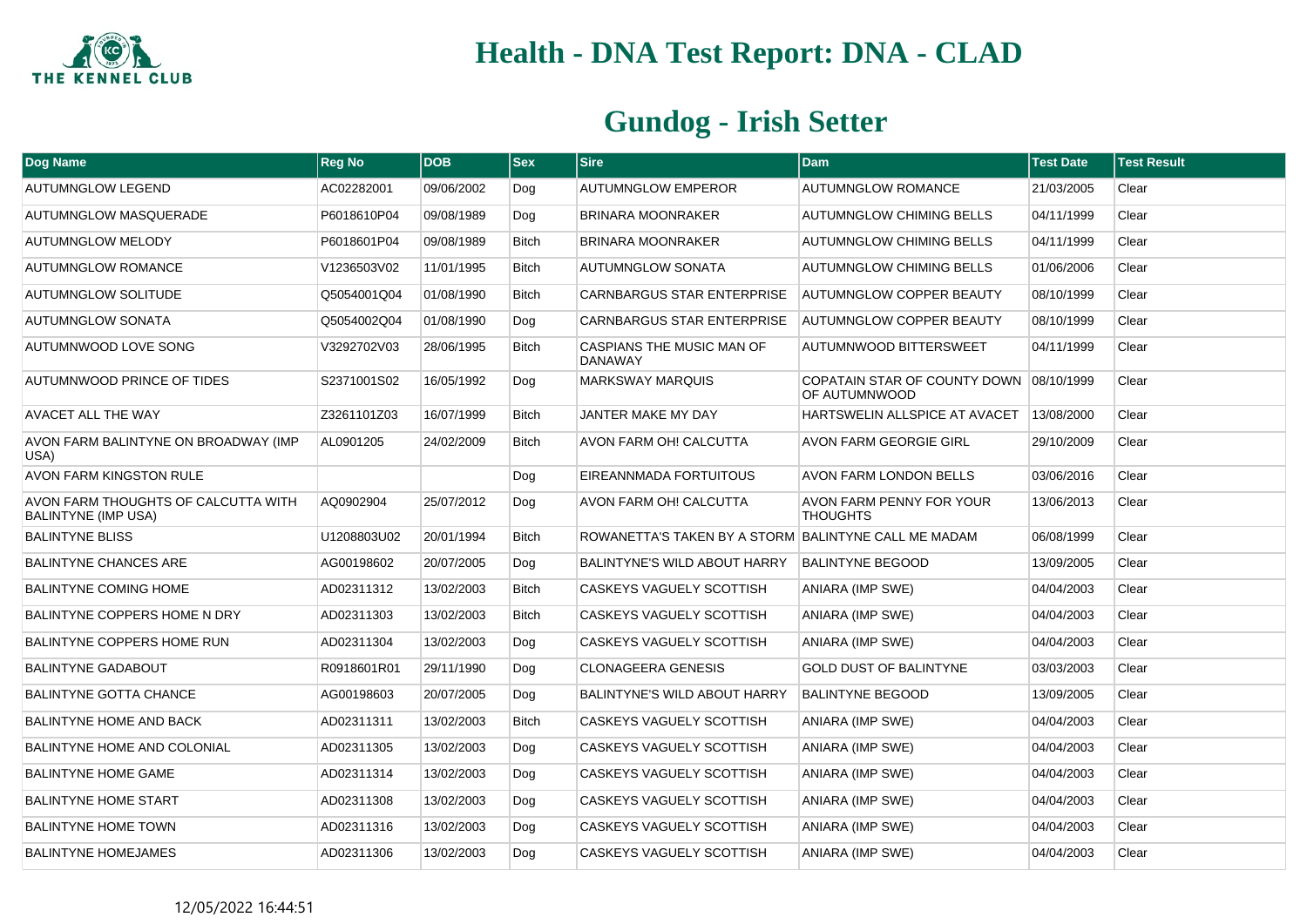

| <b>Dog Name</b>                       | <b>Reg No</b> | <b>DOB</b> | <b>Sex</b>   | <b>Sire</b>                                                                  | <b>Dam</b>                                    | <b>Test Date</b> | <b>Test Result</b> |
|---------------------------------------|---------------|------------|--------------|------------------------------------------------------------------------------|-----------------------------------------------|------------------|--------------------|
| <b>BALINTYNE HOMEWARD BOUND</b>       | AD02311301    | 13/02/2003 | <b>Bitch</b> | CASKEYS VAGUELY SCOTTISH                                                     | ANIARA (IMP SWE)                              | 04/04/2003       | Clear              |
| <b>BALINTYNE LADY BE GOOD</b>         | Y0223206Y01   | 16/07/1997 | <b>Bitch</b> | <b>KERRYFAIR LOVER BOY</b>                                                   | <b>BALINTYNE ME AND MY GIRL</b>               | 06/08/1999       | Clear              |
| <b>BALINTYNE LITTLE TOWN FLIRT</b>    | AG02255702    | 19/03/2006 | <b>Bitch</b> | <b>BALINTYNE'S WILD ABOUT HARRY</b>                                          | <b>BALINTYNE BEGOOD</b>                       | 12/05/2006       | Clear              |
| BALINTYNE MAD ABOUT THE BOY           | W4607801W04   | 24/08/1996 | Dog          | SHENANAGIN STOCKBROKER                                                       | <b>BALINTYNE CALL ME MADAM</b>                | 23/01/2003       | Clear              |
| BALINTYNE ME AND MY GIRL              | V4120502V03   | 03/05/1995 | <b>Bitch</b> | <b>FEARNLEY FIREHURRICANE</b>                                                | <b>BALINTYNE GLITZIE</b>                      | 16/10/2000       | Clear              |
| <b>BALINTYNE ONCE IN A WHILE</b>      | AG02255703    | 19/03/2006 | Dog          | BALINTYNE'S WILD ABOUT HARRY                                                 | <b>BALINTYNE BEGOOD</b>                       | 12/05/2006       | Clear              |
| BALINTYNE TAKE A CHANCE ON ME         | AG00198601    | 20/07/2005 | Dog          | BALINTYNE'S WILD ABOUT HARRY                                                 | <b>BALINTYNE BEGOOD</b>                       | 13/09/2005       | Clear              |
| <b>BALINTYNE WELCOME HOME</b>         | AD02311309    | 13/02/2003 | <b>Bitch</b> | CASKEYS VAGUELY SCOTTISH                                                     | <b>ANIARA (IMP SWE)</b>                       | 04/04/2003       | Clear              |
| <b>BALLOCHBUIE LADY</b>               | Z0426706Z01   | 13/01/1999 | <b>Bitch</b> | PEGWOOD SILENT VALLY BOY                                                     | <b>DUNMALEGIN CHANCES ARE</b>                 | 04/02/2003       | Clear              |
| BALLYDAVID THUNDER (IKC)              | AS0902534     | 03/01/2015 | Dog          | <b>BALLYDAVID AIRFORCE (IKC)</b>                                             | <b>CREG RENA (IKC)</b>                        | 12/05/2015       | Clear              |
| <b>BALLYELLEN BERRY (IKC)</b>         | AV0906144     | 29/10/2017 | <b>Bitch</b> | SHEANTULLAGH DJOUSE (IKC)                                                    | SHEANTULLAGH JESSIE (IKC)                     | 27/09/2018       | Clear              |
| <b>BALLYELLEN SHANNON (IKC)</b>       | AY0912206     | 14/03/2020 | <b>Bitch</b> | SHEANTULLAGH BOSS                                                            | SHEANTULLAGH HAYLEY (IKC)                     | 09/02/2021       | Clear              |
| BARDONHILL CO-STARRING ANLORY         | S4581801S04   | 06/09/1992 | <b>Bitch</b> | BARLEYDALE KALYMNOS                                                          | BARDONHILL KISS-A-GRAM                        | 22/11/1999       | Clear              |
| BARDONHILL DAYS ARE DIAMOND           | AG03723705    | 29/08/2006 | <b>Bitch</b> | <b>BARDONHILL STORM MOON</b>                                                 | ANLORY BMIBABY BARDONHILL                     | 15/01/2009       | Clear              |
| <b>BARDONHILL FLAMING JUNE</b>        | X2858607X03   | 23/06/1997 | <b>Bitch</b> | SHENANAGIN SOME MIGHT SAY<br><b>IT'S BARDONHILL</b>                          | <b>BARDONHILL KISS-ME-QUICK</b>               | 04/11/1999       | Clear              |
| <b>BARDONHILL GRINNING BEAR</b>       | AH03702307    | 05/09/2007 | Dog          | <b>CASKEYS CONCEPT AT</b><br><b>AOIBHEANNE</b>                               | <b>ANLORY BMIBABY BARDONHILL</b>              | 15/01/2009       | Clear              |
| <b>BARDONHILL GYP</b>                 | P5675213P04   | 06/09/1989 | Dog          | <b>BARDONHILL RUMPY PUMPY</b>                                                | <b>BARDONHILL BIKINI</b>                      | 11/10/1999       | Clear              |
| BARDONHILL HEEBIE JEEBIE AT JETTECCA  | N5508505N04   | 15/10/1988 | <b>Bitch</b> | <b>SHANDWICK STARCARRIER</b>                                                 | <b>BARDONHILL INSTANT REPLAY</b>              | 29/10/1999       | Clear              |
| <b>BARDONHILL LAUGHING WATER</b>      | Y1992501Y02   | 30/04/1998 | <b>Bitch</b> | TITIANDALE THEY ALL LAUGHED AT BARDONHILL WATER JASMINE<br><b>BARDONHILL</b> |                                               | 29/10/1999       | Clear              |
| BARDONHILL OVERBOARD                  | M2173711M02   | 20/03/1987 | Dog          | <b>KERRYFAIR NIGHT FEVER</b>                                                 | BARLEYDALE OOH-LA-LA ITS<br><b>BARDONHILL</b> | 14/02/2000       | Clear              |
| <b>BARDONHILL RIVERS OF TIME</b>      | U3024406U03   | 16/06/1994 | Dog          | <b>MARKSWAY MARQUIS</b>                                                      | <b>BARDONHILL KISS-ME-QUICK</b>               | 14/03/2000       | Clear              |
| <b>BARDONHILL SAY IT QUICK ANLORY</b> | X2858602X03   | 23/06/1997 | Dog          | SHENANAGIN SOME MIGHT SAY<br><b>IT'S BARDONHILL</b>                          | <b>BARDONHILL KISS-ME-QUICK</b>               | 22/11/1999       | Clear              |
| <b>BARDONHILL SWEET DREAMS</b>        | AB03609704    | 23/09/2001 | <b>Bitch</b> | KIRKAVAGH KALAGLOW                                                           | <b>BARDONHILL SNOW JOKE</b>                   | 10/02/2003       | Clear              |
| BARDONHILL TEAM SPIRIT AT WYNJILL     | Q2865311Q02   | 21/04/1990 | Dog          | <b>FREE SPIRIT OF DANAWAY</b>                                                | BARDONHILL KISS-A-GRAM                        | 22/06/1999       | Clear              |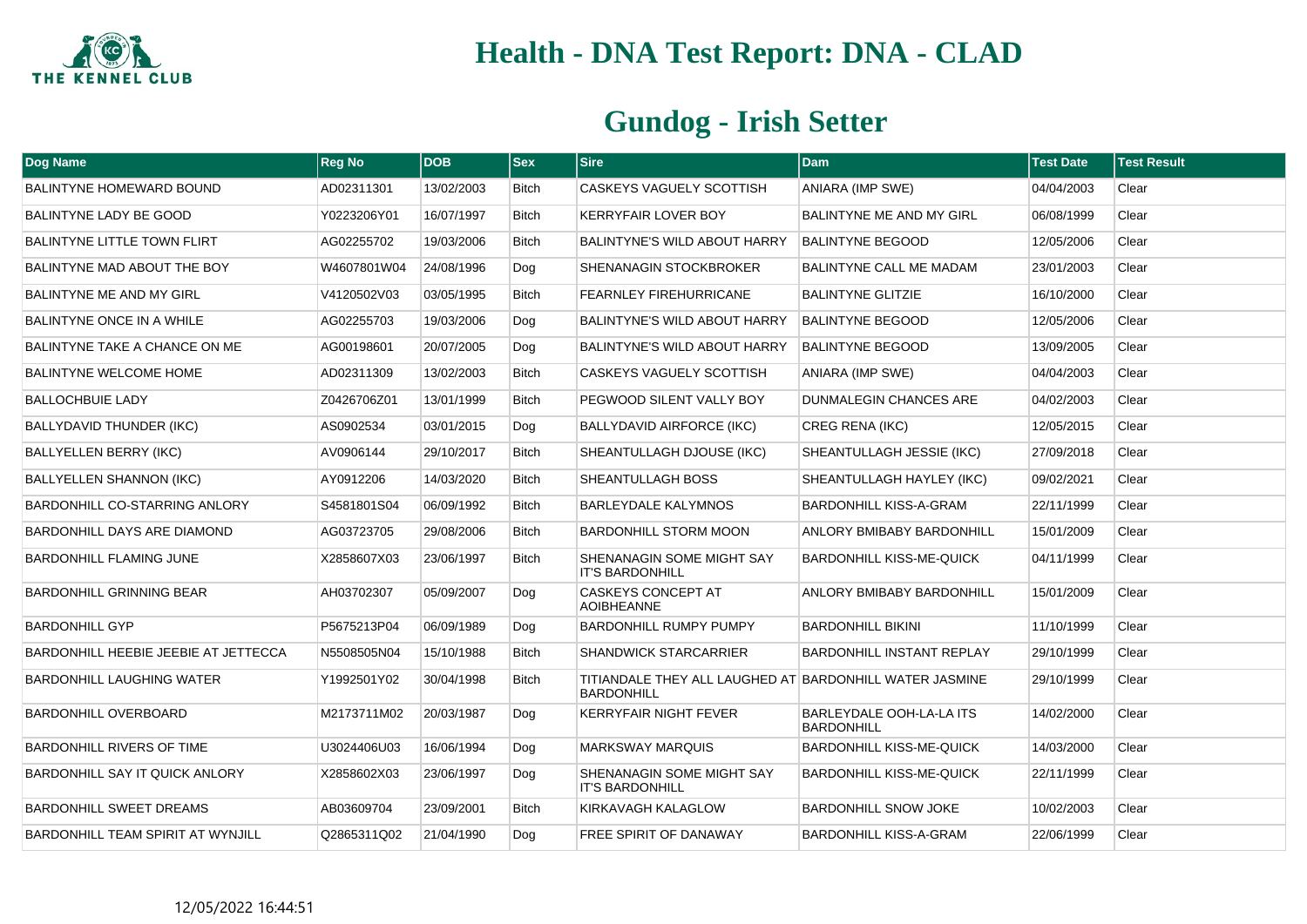

| Dog Name                                                  | <b>Reg No</b> | <b>DOB</b> | <b>Sex</b>   | <b>Sire</b>                                     | <b>Dam</b>                                         | <b>Test Date</b> | <b>Test Result</b> |
|-----------------------------------------------------------|---------------|------------|--------------|-------------------------------------------------|----------------------------------------------------|------------------|--------------------|
| <b>BARDONHILL THE BUZZWORD</b>                            | Q4507408Q03   | 24/07/1990 | <b>Bitch</b> | <b>BARDONHILL SUPERGRASS</b>                    | <b>BARDONHILL EENY MEENY OF</b><br><b>THENDARA</b> | 11/10/1999       | Clear              |
| <b>BARDONHILL WINDS OF FUTURE</b>                         | U3024404U03   | 16/06/1994 | Dog          | <b>MARKSWAY MARQUIS</b>                         | <b>BARDONHILL KISS-ME-QUICK</b>                    | 25/04/2001       | Clear              |
| BARLEYDALE CONCERTO                                       | W3823411W03   | 10/08/1996 | <b>Bitch</b> | KONAKAKELA ZAGAR BY ROMARNE BARLEYDALE HERMIONE |                                                    | 17/09/1999       | Clear              |
| <b>BARLEYDALE GOLDEN RAMBLER</b>                          | U3923302U03   | 25/08/1994 | Dog          | <b>CRIMBLEDALE GOLDEN CHOICE</b>                | <b>BARLEYDALE PICCOLO</b>                          | 21/07/2000       | Clear              |
| <b>BARLEYDALE HERMIONE</b>                                | S0934703S01   | 08/02/1992 | <b>Bitch</b> | <b>BARLEYDALE KALYMNOS</b>                      | <b>BARLEYDALE AZUREE</b>                           | 20/09/1999       | Clear              |
| <b>BARLEYDALE INTERMEZZO</b>                              | W3823408W03   | 10/08/1996 | <b>Bitch</b> | KONAKAKELA ZAGAR BY ROMARNE BARLEYDALE HERMIONE |                                                    | 08/05/2003       | Clear              |
| <b>BARLEYDALE LISELLE</b>                                 | AC02191910    | 24/05/2002 | <b>Bitch</b> | <b>DELSANTO LUKE</b>                            | <b>BARLEYDALE CONCERTO</b>                         | 02/03/2004       | Clear              |
| BARLEYDALE POLYANTHA AT HARREDS                           | W0880901W01   | 21/01/1996 | <b>Bitch</b> | SHENANAGIN STOCKBROKER                          | <b>BARLEYDALE POLGARA</b>                          | 26/08/1999       | Clear              |
| <b>BARLEYDALE RONDO</b>                                   | W3823401W03   | 10/08/1996 | Dog          | KONAKAKELA ZAGAR BY ROMARNE BARLEYDALE HERMIONE |                                                    | 16/05/2003       | Clear              |
| <b>BARWEDEL STEELE</b>                                    | X0775301X01   | 25/01/1997 | Dog          | TATTERSLEE SPECIAL EFFECT                       | <b>GOLDINGS GRETA OF BARWEDEL</b>                  | 23/07/1999       | Clear              |
| <b>BELLONA OF ROME</b>                                    | AE00301805    | 28/11/2003 | <b>Bitch</b> | <b>CARGYCREEVY LAD</b>                          | <b>GORTINREAGH RODELINDA (IKC)</b>                 | 04/06/2008       | Clear              |
| <b>BENREEDA'S ABITIPSY</b>                                | V3050310V03   | 03/06/1995 | <b>Bitch</b> | <b>BARDONHILL SPIRITED AWAY</b>                 | <b>BENREEDA'S SARAH GAMP</b>                       | 21/03/2001       | Clear              |
| <b>BERBOSS LILAC ROSE</b>                                 | MET6914/99    |            | <b>Bitch</b> | SHELDON OF THE HUNTER'S HOME BERBOSS HEDGEHOG   |                                                    | 23/05/2001       | Clear              |
| <b>BERFIELD FIDIUS</b>                                    | Q0716101Q01   | 22/07/1989 | Dog          | <b>GOLDINGS OLIVER</b>                          | <b>BERFIELD EZAH</b>                               | 12/10/1999       | Clear              |
| <b>BESSIE BEA OF SALE</b>                                 | X4038802X03   | 20/07/1997 | <b>Bitch</b> | <b>HELWAS EVENING DELIVERY</b>                  | <b>GLAMEROUS SHERRI</b>                            | 09/12/2003       | Clear              |
| BETHERSDEN KALEIDOSCOPE                                   | Y0889901Y01   | 05/02/1998 | Dog          | THENDARA KENNEDY                                | <b>CLONAGEERA FENNELLA AT</b><br><b>BETHERSDEN</b> | 26/08/1999       | Clear              |
| BILLYBOBS FORGET ME NOT                                   | AJ02077003    | 30/03/2008 | <b>Bitch</b> | MANTAFIELD DENIS THE MENACE                     | <b>PRECIOUS AMETHYST</b>                           | 15/10/2008       | Clear              |
| <b>BLACKDOWNS GLORY</b>                                   | AA04237608    | 23/08/2000 | <b>Bitch</b> | <b>REDCLYST GLEN FERGUS</b>                     | YESTERDAYS LOVE                                    | 27/05/2004       | Clear              |
| BLAYSDELL WILD AND FREE                                   | U4453301U04   | 08/10/1994 | Dog          | <b>REDDINS NIALL</b>                            | REDDINS SIOBHAN OF BLAYSDELL                       | 20/06/2001       | Clear              |
| BLAZING BRONZE BRACE YOURSELVES<br>(ATCAV01386NLD)        |               | 26/10/2013 | <b>Bitch</b> | QUEENSTONE MISTER PERFECT                       | <b>BLAZING BRONZE AMMERSON</b><br><b>MIRAIN</b>    | 11/03/2016       | Clear              |
| BLAZING BRONZE EDGE OF REASON AMONG<br>ROHANMOR (IMP NLD) | AT0907071     | 07/07/2016 | Dog          | <b>DISCOVERY'S NEW YEAR'S</b><br><b>ROCKET</b>  | <b>BLAZING BRONZE BRACE</b><br><b>YOURSELVES</b>   | 22/11/2016       | Clear              |
| BLAZING BRONZE HAPPY CLAPPY SINGS<br>KONAKAKELA (IMP NLD) | AV0905298     | 08/04/2018 | Dog          | APPLEGROVE I AM THE DRAGON'S<br><b>AID</b>      | <b>BLAZING BRONZE AMMERSON</b><br><b>MIRAIN</b>    | 08/04/2018       | Clear              |
| <b>BLENVARA SENNA</b>                                     | X1944508X03   | 26/09/1996 | <b>Bitch</b> | <b>BLENVARA TENAISE</b>                         | <b>CLANNAD CHOCOLATE FLAKE</b>                     | 18/01/2001       | Clear              |
| BLUE RAGAMUFFIN OF ELEGANCE                               | W5531904X01   | 19/09/1996 | Dog          | RENEMAU DEACON BLUE                             | <b>CLOUDED ELEGANCE</b>                            | 14/10/1999       | Clear              |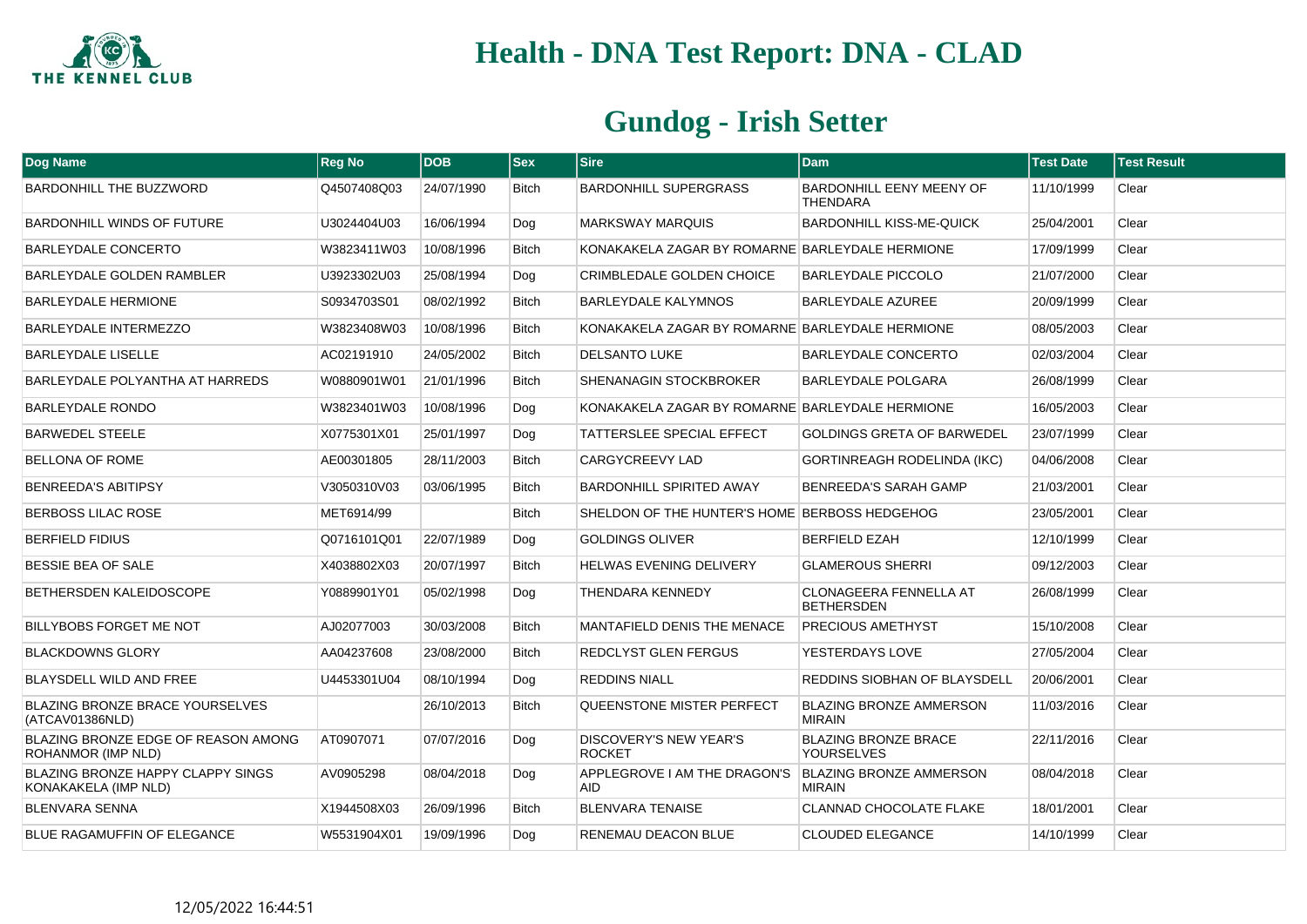

| <b>Dog Name</b>                     | <b>Reg No</b>   | <b>DOB</b> | <b>Sex</b>   | <b>Sire</b>                                | <b>Dam</b>                                        | <b>Test Date</b> | <b>Test Result</b> |
|-------------------------------------|-----------------|------------|--------------|--------------------------------------------|---------------------------------------------------|------------------|--------------------|
| BLUEBYEYOU LOVE AFFAIR AT DERRYDORE | AX04888202      | 19/08/2020 | Dog          | <b>COVARNEY FLAPJACK</b>                   | COVARNEY EVERLASTING LOVE AT<br><b>BLUEBYEYOU</b> | 04/10/2021       | Clear              |
| <b>BLUEBYEYOU MYSTIC GENEVIEVE</b>  | T4392505T03     | 25/07/1993 | <b>Bitch</b> | <b>BLUEBYEYOU MYSTIC ROYALE</b>            | AOIBHEANNE'S GEORGIE GIRL                         | 03/04/2000       | Clear              |
| <b>BLUESPRINGS CAMBRICA</b>         | AB02222802      | 12/05/2001 | <b>Bitch</b> | <b>REDDINS NOLAN</b>                       | <b>REDDINS LUPIN</b>                              | 10/07/2001       | Clear              |
| <b>BLUESPRINGS CASCADE</b>          | AB02222801      | 12/05/2001 | Dog          | <b>REDDINS NOLAN</b>                       | <b>REDDINS LUPIN</b>                              | 10/07/2001       | Clear              |
| <b>BLUESPRINGS CEDAR</b>            | AB02222803      | 12/05/2001 | Dog          | <b>REDDINS NOLAN</b>                       | <b>REDDINS LUPIN</b>                              | 10/07/2001       | Clear              |
| <b>BLUESPRINGS CRYSTAL MIST</b>     | AB02222804      | 12/05/2001 | <b>Bitch</b> | <b>REDDINS NOLAN</b>                       | <b>REDDINS LUPIN</b>                              | 10/07/2001       | Clear              |
| <b>BLUESPRINGS CYCLONE</b>          | AB02222805      | 12/05/2001 | Dog          | REDDINS NOLAN                              | <b>REDDINS LUPIN</b>                              | 10/07/2001       | Clear              |
| <b>BLUESPRINGS KESTREL</b>          | AD01175704      | 19/02/2003 | Dog          | CASKEYS VAGUELY SCOTTISH                   | <b>REDDINS LUPIN</b>                              | 25/04/2003       | Clear              |
| <b>BLUESPRINGS OSPREY</b>           | AD01175706      | 19/02/2003 | Dog          | CASKEYS VAGUELY SCOTTISH                   | <b>REDDINS LUPIN</b>                              | 25/04/2003       | Clear              |
| <b>BLUESPRINGS WARBLER</b>          | AD01175701      | 19/02/2003 | Bitch        | CASKEYS VAGUELY SCOTTISH                   | <b>REDDINS LUPIN</b>                              | 25/04/2003       | Clear              |
| BOHERBY BEAU AT DAVWALS             | Y2966905Y03     | 16/04/1998 | <b>Bitch</b> | <b>CAREK FAUST</b>                         | <b>CARBONEK LADY SHONAGH</b>                      | 14/03/2000       | Clear              |
| BONAHAIRD BLACK MAGIC               | P2314309P02     | 07/03/1989 | <b>Bitch</b> | BARDONHILL FRENCH FRY OF<br><b>HELECAM</b> | <b>BONAHAIRD SNOWBOOTS</b>                        | 14/02/2000       | Clear              |
| BONAHAIRD WHITE DIAMONDS            | T5446801T04     | 15/09/1993 | <b>Bitch</b> | SHENANAGIN STOCKBROKER                     | <b>BONAHAIRD AFTER EIGHT</b>                      | 04/11/1999       | Clear              |
| <b>BONHOMIE DREAM MAKER</b>         | W4214502W04     | 05/08/1996 | Dog          | <b>MARKSWAY MARQUIS</b>                    | BONHOMIE FORGOTTON DREAM                          | 03/03/2000       | Clear              |
| <b>BONHOMIE THEME FOR A DREAM</b>   | W4214505W04     | 05/08/1996 | <b>Bitch</b> | <b>MARKSWAY MARQUIS</b>                    | BONHOMIE FORGOTTON DREAM                          | 16/07/2003       | Clear              |
| <b>BONHOMIE VAGUELY NOBLE</b>       | W2572701W03     | 27/04/1996 | Dog          | REDCLYST GLEN FERGUS                       | ROSEARRAN REMEMBER ME TO<br><b>BONHOMIE</b>       | 03/09/1999       | Clear              |
| BONNIE CHILD AT DAVWALS             | Y2966906Y03     | 16/04/1998 | <b>Bitch</b> | <b>CAREK FAUST</b>                         | <b>CARBONEK LADY SHONAGH</b>                      | 14/03/2000       | Clear              |
| <b>BOWNARD ALI</b>                  | <b>IKCU5991</b> |            | Dog          | MOANRUAD BANCO                             | MONRUAD ZOEY                                      | 22/05/2003       | Clear              |
| <b>BOWNARD LINGO (IKC)</b>          | AW0903644       | 20/07/2014 | <b>Bitch</b> | LISDOVOGUE TED (IKC)                       | <b>COLDCOATS OLD SALLY</b>                        | 16/05/2019       | Clear              |
| BRABROOK BLUSHING RED WITH REDHYDE  | AU04258701      | 20/10/2017 | <b>Bitch</b> | <b>BRABROOK WHISPERED</b>                  | <b>BRABROOK BIPPITY BOPPITY</b>                   | 29/10/2019       | Clear              |
| <b>BRACKENFIELD BEATRICE</b>        | P1200702P01     | 04/11/1988 | <b>Bitch</b> | MISTER SOFTEE OF BARNCLIFFE                | <b>BRACKENFIELD MYROBELLA</b>                     | 28/09/1999       | Clear              |
| BRACKENFIELD CALENDULA              | T3399206T03     | 22/03/1993 | <b>Bitch</b> | <b>AUBANJON CHIVAS</b>                     | <b>BRACKENFIELD GILLY FLOWER</b>                  | 28/09/1999       | Clear              |
| <b>BRACKENFIELD CAMILLA</b>         | Y4451001Z01     | 07/09/1998 | Bitch        | STARCHELLE CHICAGO BEAR                    | <b>BRACKENFIELD CALENDULA</b>                     | 22/12/2003       | Clear              |
| <b>BRACKENFIELD CAMPBELL</b>        | U0715503U01     | 14/12/1993 | Dog          | <b>KYLENOE DANCING BRAVE</b>               | <b>BRACKENFIELD BEATRICE</b>                      | 03/04/2003       | Clear              |
| <b>BRACKENFIELD CELT</b>            | U3267205U03     | 04/07/1994 | Dog          | <b>AUBANJON CHIVAS</b>                     | <b>BRACKENFIELD IVY</b>                           | 28/09/1999       | Clear              |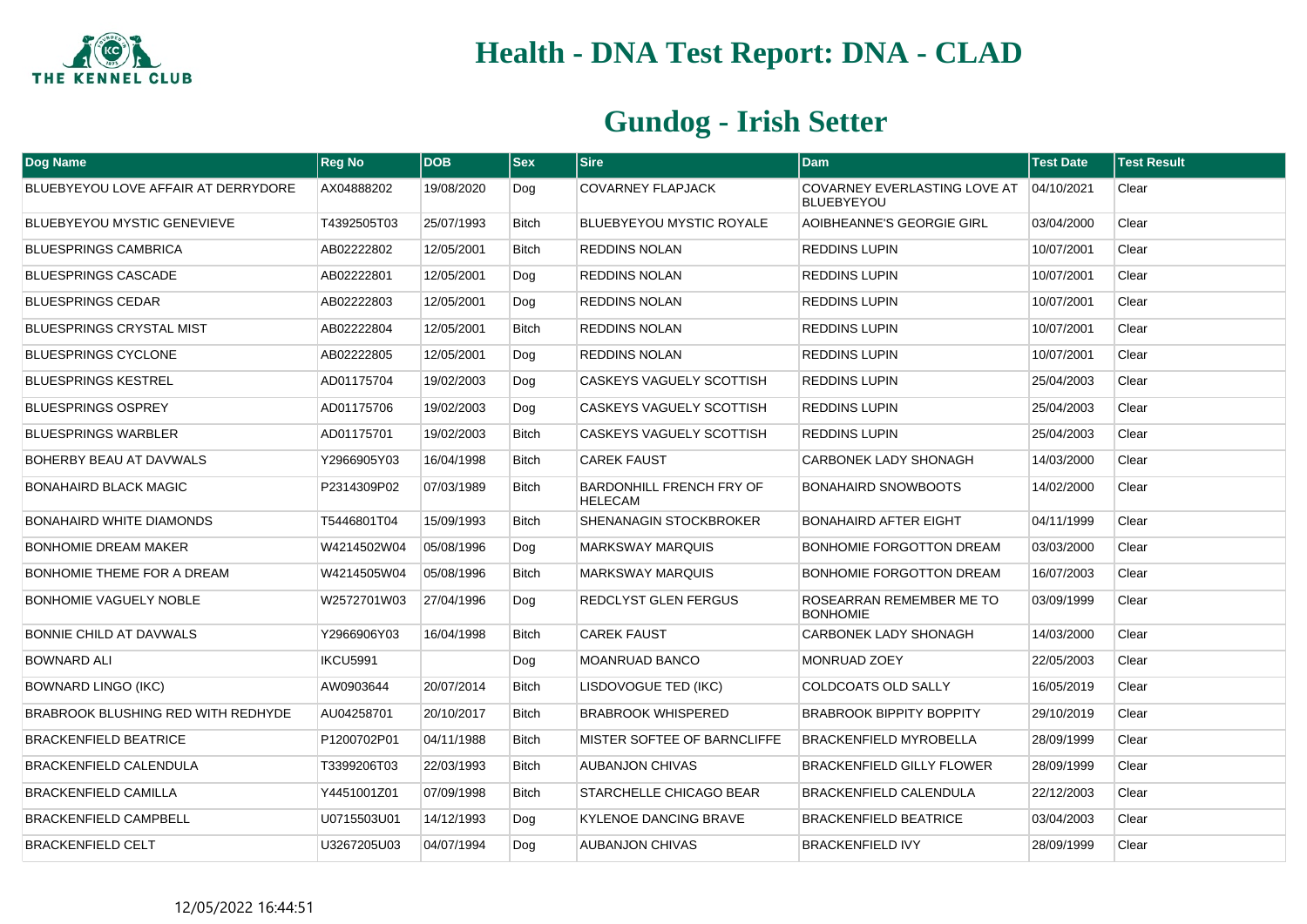

| <b>Dog Name</b>                      | <b>Reg No</b> | <b>DOB</b> | <b>Sex</b>   | <b>Sire</b>                                                         | <b>Dam</b>                                                          | <b>Test Date</b> | <b>Test Result</b> |
|--------------------------------------|---------------|------------|--------------|---------------------------------------------------------------------|---------------------------------------------------------------------|------------------|--------------------|
| BRACKENFIELD DELPHINIUM OF AUBANJON  | AA01634709    | 12/02/2000 | <b>Bitch</b> | <b>BRACKENFIELD CELT</b>                                            | <b>BRACKENFIELD MISTLETOE</b>                                       | 16/05/2003       | Clear              |
| <b>BRACKENFIELD FLANAGAN</b>         | Y4451007Y04   | 07/09/1998 | Dog          | STARCHELLE CHICAGO BEAR                                             | <b>BRACKENFIELD CALENDULA</b>                                       | 18/10/1999       | Clear              |
| <b>BRACKENFIELD FORSYTHIA</b>        | AA01634705    | 12/02/2000 | <b>Bitch</b> | <b>BRACKENFIELD CELT</b>                                            | <b>BRACKENFIELD MISTLETOE</b>                                       | 08/05/2003       | Clear              |
| <b>BRACKENFIELD QUADRANT</b>         | Y4451009Y04   | 07/09/1998 | Dog          | STARCHELLE CHICAGO BEAR                                             | BRACKENFIELD CALENDULA                                              | 03/11/2003       | Clear              |
| BRACKENFIELD RIGH AT AUTUMNGLOW      | AC03752504    | 30/08/2002 | Dog          | <b>AUTUMNGLOW EMPEROR</b>                                           | <b>BRACKENFIELD MINNY</b>                                           | 23/11/2010       | Clear              |
| <b>BRAIRYBANK DEBORAH</b>            | Y2361101Y02   | 19/05/1998 | <b>Bitch</b> | <b>TIMADON DEBS DELIGHT</b>                                         | <b>TERAMOUR MISS MONEY PENNY</b><br><b>FROM BRIARYBANK</b>          | 03/03/2000       | Clear              |
| <b>BRAIRYBANK DEBRETT</b>            | Y2361103Y02   | 19/05/1998 | Dog          | <b>TIMADON DEBS DELIGHT</b>                                         | <b>TERAMOUR MISS MONEY PENNY</b><br><b>FROM BRIARYBANK</b>          | 03/03/2000       | Clear              |
| <b>BRAMLEYHILL MARIAH</b>            | S2787101S03   | 11/04/1992 | <b>Bitch</b> | <b>MARKSWAY MARQUIS</b>                                             | DANAWAY DONELLA                                                     | 21/12/1999       | Clear              |
| <b>BRANDYWEIR ISHI</b>               | R1478901R02   | 04/03/1991 | Dog          | <b>ERINADE LEWIS</b>                                                | <b>BRANDYWEIR SHAWNEE</b>                                           | 16/08/1999       | Clear              |
| <b>BRAYVILLE FASHION LEADER</b>      | T4127203T03   | 17/07/1993 | <b>Bitch</b> | <b>BARDONHILL TEAM SPIRIT AT</b><br><b>WYNJILL</b>                  | <b>BRAYVILLE DEMURE DEBUTANTE</b>                                   | 10/09/1999       | Clear              |
| <b>BRAYVILLE LEADING LADY</b>        | Y0039401Y01   | 26/11/1997 | <b>Bitch</b> | <b>THENDARA KENNEDY</b>                                             | <b>BRAYVILLE FASHION LEADER</b>                                     | 10/09/1999       | Clear              |
| <b>BRAYVILLE LEADING LIGHT</b>       | Y0039404Y01   | 26/11/1997 | Dog          | <b>THENDARA KENNEDY</b>                                             | <b>BRAYVILLE FASHION LEADER</b>                                     | 10/09/1999       | Clear              |
| <b>BRENRUE EXTRA SPECIAL</b>         | W1076301W01   | 01/03/1996 | <b>Bitch</b> | <b>THENDARA KENNEDY</b>                                             | <b>BRENRUE SPECIAL SECRET</b>                                       | 06/12/1999       | Clear              |
| <b>BRENRUE SECRET MESSAGE</b>        | R3740802R03   | 30/06/1991 | Dog          | <b>CLONAGEERA GENESIS</b>                                           | <b>BRENRUE SECRETS OUT</b>                                          | 29/10/1999       | Clear              |
| BRENRUE SPECIAL DELIGHT FOR KEDALITA | X2562407X02   | 02/06/1997 | <b>Bitch</b> | STARCHELLE CHICAGO BEAR                                             | <b>BRENRUE SPECIAL SECRET</b>                                       | 20/06/2002       | Clear              |
| BRENRUE SPECIAL GALAXY               | W1076310W01   | 01/03/1996 | Dog          | <b>THENDARA KENNEDY</b>                                             | <b>BRENRUE SPECIAL SECRET</b>                                       | 06/12/1999       | Clear              |
| BRENRUE SPECIAL JOY OF HENGIST       | W1076303W01   | 01/03/1996 | <b>Bitch</b> | <b>THENDARA KENNEDY</b>                                             | <b>BRENRUE SPECIAL SECRET</b>                                       | 26/07/2000       | Clear              |
| <b>BRIGHT DAWN (IKC)</b>             | AJ0902053     | 10/08/2001 | <b>Bitch</b> | <b>BALLINVOHER BOY</b>                                              | <b>MOUNTLAKE BETSY</b>                                              | 21/03/2003       | Clear              |
| BRINARA MOONRIVER                    | Z1453504Z02   | 18/02/1999 | Dog          | STRATHMEAD BLUE MOON AT<br><b>CLACHNAHAR</b>                        | <b>BRINARA FLEURIE</b>                                              | 23/11/1999       | Clear              |
| <b>BRINARA MOONSPINNER</b>           | Z1453502Z02   | 18/02/1999 | <b>Bitch</b> | STRATHMEAD BLUE MOON AT<br><b>CLACHNAHAR</b>                        | <b>BRINARA FLEURIE</b>                                              | 23/11/1999       | Clear              |
| <b>BRONZETONE AMBER</b>              | Y1356105Y02   | 27/10/1997 | <b>Bitch</b> | TWOACRES PADDINGTON BEAR OF SOWERHILL ZOWIE OF<br><b>BRONZETONE</b> | <b>BRONZETONE</b>                                                   | 20/01/2000       | Clear              |
| <b>BRONZETONE ANGEL</b>              | Y1356101Y02   | 27/10/1997 | <b>Bitch</b> | TWOACRES PADDINGTON BEAR OF SOWERHILL ZOWIE OF<br><b>BRONZETONE</b> | <b>BRONZETONE</b>                                                   | 26/08/1999       | Clear              |
| <b>BRONZETONE BONAR</b>              | Z0522004Z01   | 05/12/1998 | Dog          | <b>BRONZETONE</b>                                                   | TWOACRES PADDINGTON BEAR OF SOWERHILL TARA OF BRONZETONE 01/02/2000 |                  | Clear              |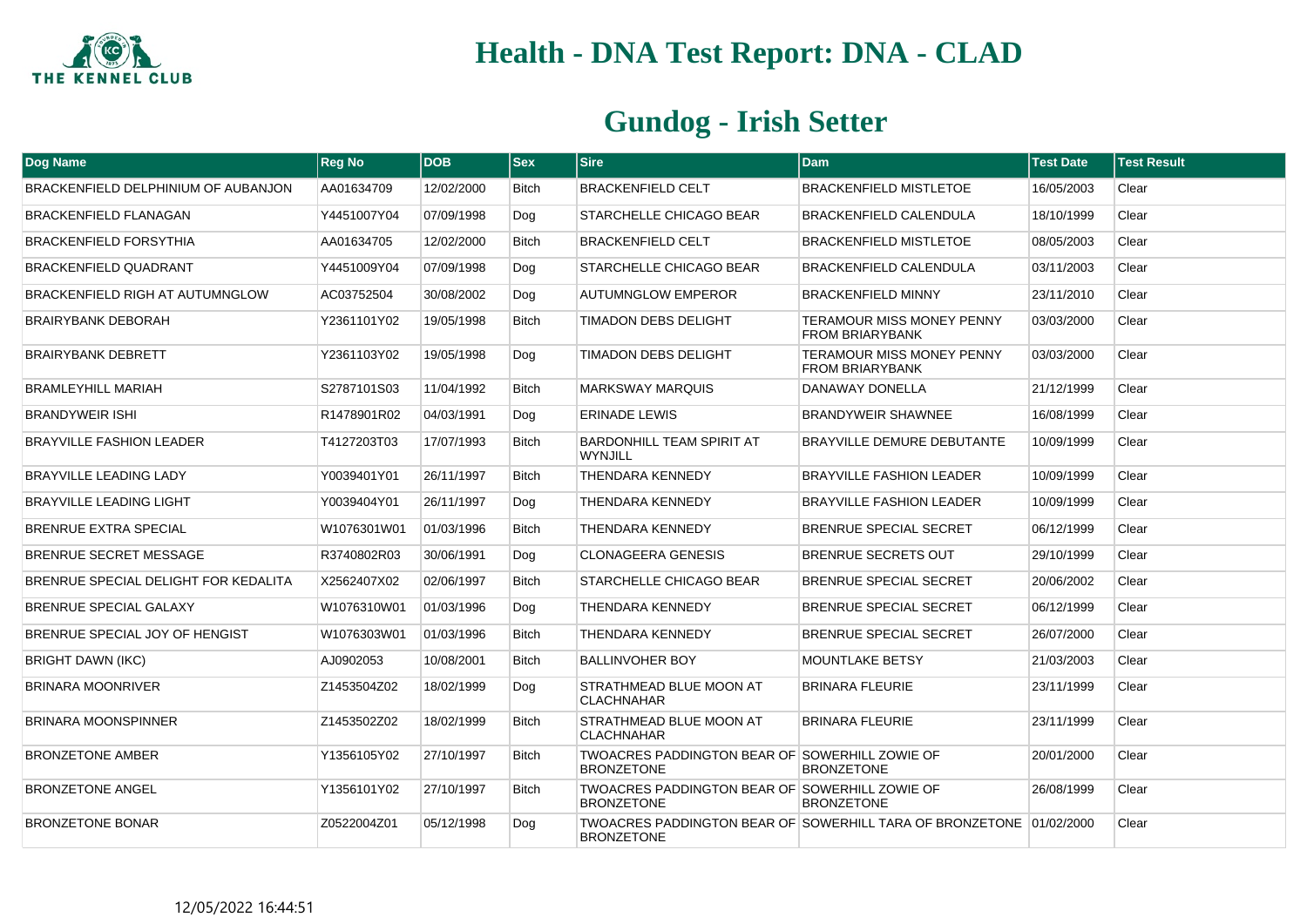

| <b>Dog Name</b>                                     | <b>Reg No</b> | <b>DOB</b> | <b>Sex</b>   | <b>Sire</b>                                                         | <b>Dam</b>                                 | <b>Test Date</b> | <b>Test Result</b> |
|-----------------------------------------------------|---------------|------------|--------------|---------------------------------------------------------------------|--------------------------------------------|------------------|--------------------|
| <b>BRONZETONE PORCHE</b>                            | X2021506X02   | 14/03/1997 | <b>Bitch</b> | TWOACRES PADDINGTON BEAR OF SOWERHILL ZOWIE OF<br><b>BRONZETONE</b> | <b>BRONZETONE</b>                          | 24/09/1999       | Clear              |
| <b>BURREENHILL CHANEL</b>                           | Z3711705Z03   | 13/07/1999 | <b>Bitch</b> | TATTERSLEE SPECIAL EFFECT                                           | <b>BURREENHILL ETERNITY</b>                | 08/08/2006       | Clear              |
| BURRENMIST COPPER BEECH AT ELANJAY                  | Y4522809Y04   | 14/09/1998 | Dog          | <b>CASPIANS INTREPID</b>                                            | ERINADE LADY-BIRD AT<br><b>BURRENMIST</b>  | 06/12/1999       | Clear              |
| BURRENMIST LORD OF THE RINGS AT ELANJAY W5316501W04 |               | 06/09/1996 | Dog          | RENEMAU DEACON BLUE                                                 | <b>BURRENMIST LADY INCHIQUIN</b>           | 08/10/1999       | Clear              |
| BURRENMIST RING LEADER AT KERRSIENNA                | W5316502W04   | 06/09/1996 | Dog          | RENEMAU DEACON BLUE                                                 | <b>BURRENMIST LADY INCHIQUIN</b>           | 04/05/2000       | Clear              |
| BURRENMIST RING OF ROSIES OVER<br><b>BENCHMARK</b>  | W5316507W04   | 06/09/1996 | Bitch        | RENEMAU DEACON BLUE                                                 | <b>BURRENMIST LADY INCHIQUIN</b>           | 15/06/2000       | Clear              |
| <b>BUTLOCKS BOY WONDER</b>                          | AC02864710    | 26/05/2002 | Dog          | <b>CLONAGEERA KIEREN</b>                                            | <b>KESAKASY JADE BROCADE</b>               | 12/07/2002       | Clear              |
| <b>CAISPERN FERGUSON</b>                            | S1261202S01   | 19/10/1991 | Dog          | <b>CLONAGEERA GENESIS</b>                                           | <b>CAISPERN LITTLE NELL</b>                | 20/12/1999       | Clear              |
| <b>CAISPERN MISS BENNETT</b>                        | X3588101X03   | 26/05/1997 | <b>Bitch</b> | KONAKAKELA ZORRO                                                    | <b>CLONAGEERA FERN AT CAISPERN</b>         | 20/01/2000       | Clear              |
| CAISPERN MR ROCHESTER                               | AG00320202    | 08/12/2005 | Dog          | ATRON LIMITED EDITION                                               | <b>CAISPERN MISS AUSTEN</b>                | 16/11/2006       | Clear              |
| CAISPERN SHANNON LASS OF BRIDGELLA                  | X2528501X03   | 23/03/1997 | Bitch        | KONAKAKELA ZORRO                                                    | CAISPERN ANNABELLE OF<br><b>BRIDGELLA</b>  | 12/10/1999       | Clear              |
| CAISPERN SIR WILLIAM LUCAS                          | X3588105X03   | 26/05/1997 | Dog          | KONAKAKELA ZORRO                                                    | <b>CLONAGEERA FERN AT CAISPERN</b>         | 04/10/1999       | Clear              |
| CALL ME CHIP V H ADELAARSVAREN (IMP)                | Y0095576Y02   | 09/09/1995 | <b>Bitch</b> | <b>MONTEFIGUREIRAS SANTIAGO</b>                                     | <b>WICKENBERRY KIMONO</b>                  | 23/07/1999       | Clear              |
| <b>CALLISTA CORCCAN</b>                             | AJ02125802    | 13/11/2007 | <b>Bitch</b> | <b>FROCESTER WANDERER</b>                                           | <b>KENMILLTRI DOROTHEA</b>                 | 19/12/2008       | Clear              |
| CANDUONEY SAXON LORD OF JONROMAC                    | T5240103T04   | 02/10/1993 | Dog          | WYNJILL HANKY PANKY AT<br><b>CANDUONEY</b>                          | REDDINS EMMA AT CANDUONEY                  | 03/09/1999       | Clear              |
| CANTERA WALTZ                                       | X1942005X02   | 02/03/1997 | <b>Bitch</b> | GIMAROCH POWER OF LOVE                                              | <b>KEGIL DANCING REFRAIN AT</b><br>CANTERA | 26/08/1999       | Clear              |
| CARBONEK LADY VICTORIA                              | Y1100105Y01   | 14/02/1998 | <b>Bitch</b> | <b>CLONAGEERA FLAMBOUYANT AS</b><br><b>STARCHELLE</b>               | CARBONEK LADY ROWENA                       | 03/04/2003       | Clear              |
| <b>CAREK GOLDEN GLOW</b>                            | T4181808T03   | 23/06/1993 | <b>Bitch</b> | <b>TWOACRES EDWARD BEAR AT</b><br><b>CAREK</b>                      | <b>CAREK CHARMING LASS</b>                 | 03/04/2000       | Clear              |
| CAREK KARI MOSS AT TARGINA                          | W2824605W03   | 31/05/1996 | <b>Bitch</b> | TWOACRES EDWARD BEAR AT<br><b>CAREK</b>                             | CAREK ICE ICKLE                            | 02/09/1999       | Clear              |
| CAREK SONG OF SPRING                                | Y1738001Y02   | 22/03/1998 | Bitch        | <b>CRIMBLEDALE WINTER THYME</b>                                     | <b>CAREK ICE ICKLE</b>                     | 08/10/1999       | Clear              |
| <b>CAREK SPRING THYME</b>                           | Y1738004Y02   | 22/03/1998 | Dog          | <b>CRIMBLEDALE WINTER THYME</b>                                     | <b>CAREK ICE ICKLE</b>                     | 31/07/2000       | Clear              |
| CARNBARGUS CARBON COPY AT INVERBRAE                 | X3343306X03   | 07/06/1997 | <b>Bitch</b> | CARNBARGUS CALVADOS                                                 | <b>CARNBARGUS CONTINUITY</b>               | 23/03/2000       | Clear              |
| <b>CARNBARGUS CHARISMATIC</b>                       | U2471902U03   | 22/04/1994 | <b>Bitch</b> | SHENANAGIN STOCKBROKER                                              | CARNBARGUS CHARISMA                        | 04/10/1999       | Clear              |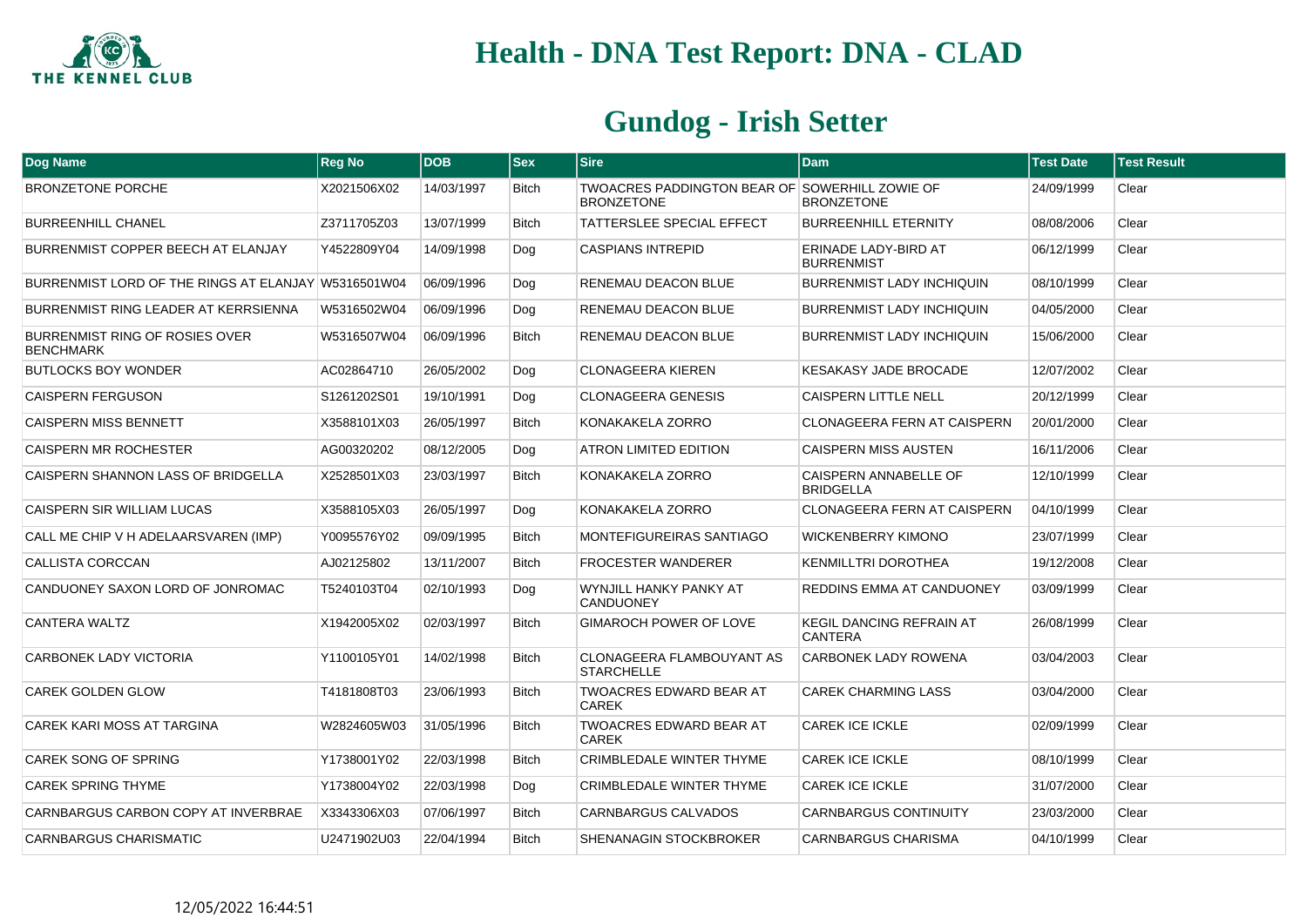

| Dog Name                           | <b>Reg No</b> | <b>DOB</b> | <b>Sex</b>   | <b>Sire</b>                                  | <b>Dam</b>                     | Test Date  | Test Result |
|------------------------------------|---------------|------------|--------------|----------------------------------------------|--------------------------------|------------|-------------|
| CARNBARGUS CONGRATULATION          | Z3081101Z03   | 18/07/1999 | Bitch        | <b>CASPIANS INTREPID</b>                     | <b>CARNBARGUS CONTINUITY</b>   | 25/08/1999 | Clear       |
| <b>CARNBARGUS CONNOISSEUR</b>      | Z3081106Z03   | 18/07/1999 | Dog          | <b>CASPIANS INTREPID</b>                     | <b>CARNBARGUS CONTINUITY</b>   | 25/08/1999 | Clear       |
| CARNBARGUS CONSEQUENCE             | Z3081102Z03   | 18/07/1999 | <b>Bitch</b> | <b>CASPIANS INTREPID</b>                     | <b>CARNBARGUS CONTINUITY</b>   | 25/08/1999 | Clear       |
| CARNBARGUS CONSORT AT LINDALLOCH   | Z3081107Z03   | 18/07/1999 | Dog          | <b>CASPIANS INTREPID</b>                     | <b>CARNBARGUS CONTINUITY</b>   | 25/08/1999 | Clear       |
| CARNBARGUS CONTENTMENT (RE-IMPORT) | Z3081104Z03   | 18/07/1999 | Bitch        | <b>CASPIANS INTREPID</b>                     | <b>CARNBARGUS CONTINUITY</b>   | 25/08/1999 | Clear       |
| <b>CARNBARGUS CONVERT</b>          | Z3081110Z03   | 18/07/1999 | Dog          | <b>CASPIANS INTREPID</b>                     | <b>CARNBARGUS CONTINUITY</b>   | 25/08/1999 | Clear       |
| CARNBARGUS COPYWRITER              | X3343301X03   | 07/06/1997 | Dog          | CARNBARGUS CALVADOS                          | <b>CARNBARGUS CONTINUITY</b>   | 26/07/2000 | Clear       |
| <b>CARYN LIATH</b>                 | Z0426711Z01   | 13/01/1999 | <b>Bitch</b> | PEGWOOD SILENT VALLY BOY                     | DUNMALEGIN CHANCES ARE         | 31/10/2002 | Clear       |
| <b>CASKEYS FIRE FLY</b>            | X5478202X04   | 10/11/1997 | <b>Bitch</b> | REDDINS LUCIEN OF CLOVERDELL CASKEYS ELEANOR |                                | 04/02/2002 | Clear       |
| <b>CASKEYS PAPRIKA</b>             | AB02360609    | 22/04/2001 | Bitch        | AMBERLIGHT FIRECRACKER                       | <b>CASKEYS SANDPIPER</b>       | 02/08/2001 | Clear       |
| <b>CASKEYS PEACHES</b>             | AB02360608    | 22/04/2001 | <b>Bitch</b> | AMBERLIGHT FIRECRACKER                       | <b>CASKEYS SANDPIPER</b>       | 22/06/2001 | Clear       |
| CASKEYS PERSUADER FROM AMBERLIGHT  | AB02360601    | 22/04/2001 | Dog          | AMBERLIGHT FIRECRACKER                       | <b>CASKEYS SANDPIPER</b>       | 22/06/2001 | Clear       |
| <b>CASKEYS PLAYBOY</b>             | AB02360604    | 22/04/2001 | Dog          | AMBERLIGHT FIRECRACKER                       | <b>CASKEYS SANDPIPER</b>       | 22/06/2001 | Clear       |
| <b>CASKEYS PRECIOUS DAISY</b>      | AB02360607    | 22/04/2001 | <b>Bitch</b> | AMBERLIGHT FIRECRACKER                       | <b>CASKEYS SANDPIPER</b>       | 22/06/2001 | Clear       |
| <b>CASKEYS PRESUMPTUOUS</b>        | AB02360612    | 22/04/2001 | Bitch        | AMBERLIGHT FIRECRACKER                       | <b>CASKEYS SANDPIPER</b>       | 22/06/2001 | Clear       |
| <b>CASKEYS SANDPIPER</b>           | Y2350704Y02   | 12/05/1998 | <b>Bitch</b> | DNALWEN CRYSTAL RUMMER                       | <b>CASKEYS HUMMING BIRD</b>    | 12/10/1999 | Clear       |
| CASKEYS TROUBLE SHOOTER            | S3679304S03   | 08/07/1992 | Dog          | RED MOUNTAIN BY CASKEYS                      | STEARNWOOD STEFFI OF CASKEYS   | 29/10/1999 | Clear       |
| CASOPHIA WITHOUT EQUAL             | Y4755201Y04   | 17/10/1998 | <b>Bitch</b> | LIRIC CASANOVA                               | CAREK MY TRUE FRIEND           | 08/05/2003 | Clear       |
| <b>CASPIANS FINIANS RAINBOW</b>    | R4179210R03   | 14/08/1991 | Dog          | FREE SPIRIT OF DANAWAY                       | <b>CASPIANS NIGHT MUSIC</b>    | 25/10/1999 | Clear       |
| <b>CASPIANS GEORGIA</b>            | Y0995901Y01   | 24/02/1998 | <b>Bitch</b> | <b>CASPIANS SHANDON</b>                      | <b>CASPIANS YPSILANTI MAID</b> | 19/10/1999 | Clear       |
| <b>CASPIANS INTREPID</b>           | T3019008T02   | 17/04/1993 | Dog          | DANAWAY DEBONAIR                             | <b>CASPIANS NIGHT MUSIC</b>    | 22/06/1999 | Clear       |
| <b>CASPIANS JOSEFINA</b>           | V5350607W01   | 11/11/1995 | <b>Bitch</b> | <b>WENDOVER RAKE</b>                         | <b>CASPIANS MAID-A-MILKING</b> | 21/11/2000 | Clear       |
| <b>CASPIANS NIGHT MUSIC</b>        | P1055407P01   | 22/12/1988 | <b>Bitch</b> | KERRYFAIR NIGHT FEVER                        | <b>WENDOVER CASSIDY</b>        | 11/08/1999 | Clear       |
| <b>CASPIANS PALMERSTON</b>         | X0152605X01   | 01/01/1997 | Dog          | KERRYFAIR LOVER BOY                          | <b>CASPIANS NIGHT MUSIC</b>    | 04/10/1999 | Clear       |
| CASPIANS THE MUSIC MAN OF DANAWAY  | R4179205R03   | 14/08/1991 | Dog          | FREE SPIRIT OF DANAWAY                       | <b>CASPIANS NIGHT MUSIC</b>    | 26/09/1999 | Clear       |
| <b>CASPIANS TURTLE DOVE</b>        | U0041507U01   | 17/12/1993 | Bitch        | DANAWAY DEBONAIR                             | <b>WENDOVER CASSIDY</b>        | 20/09/1999 | Clear       |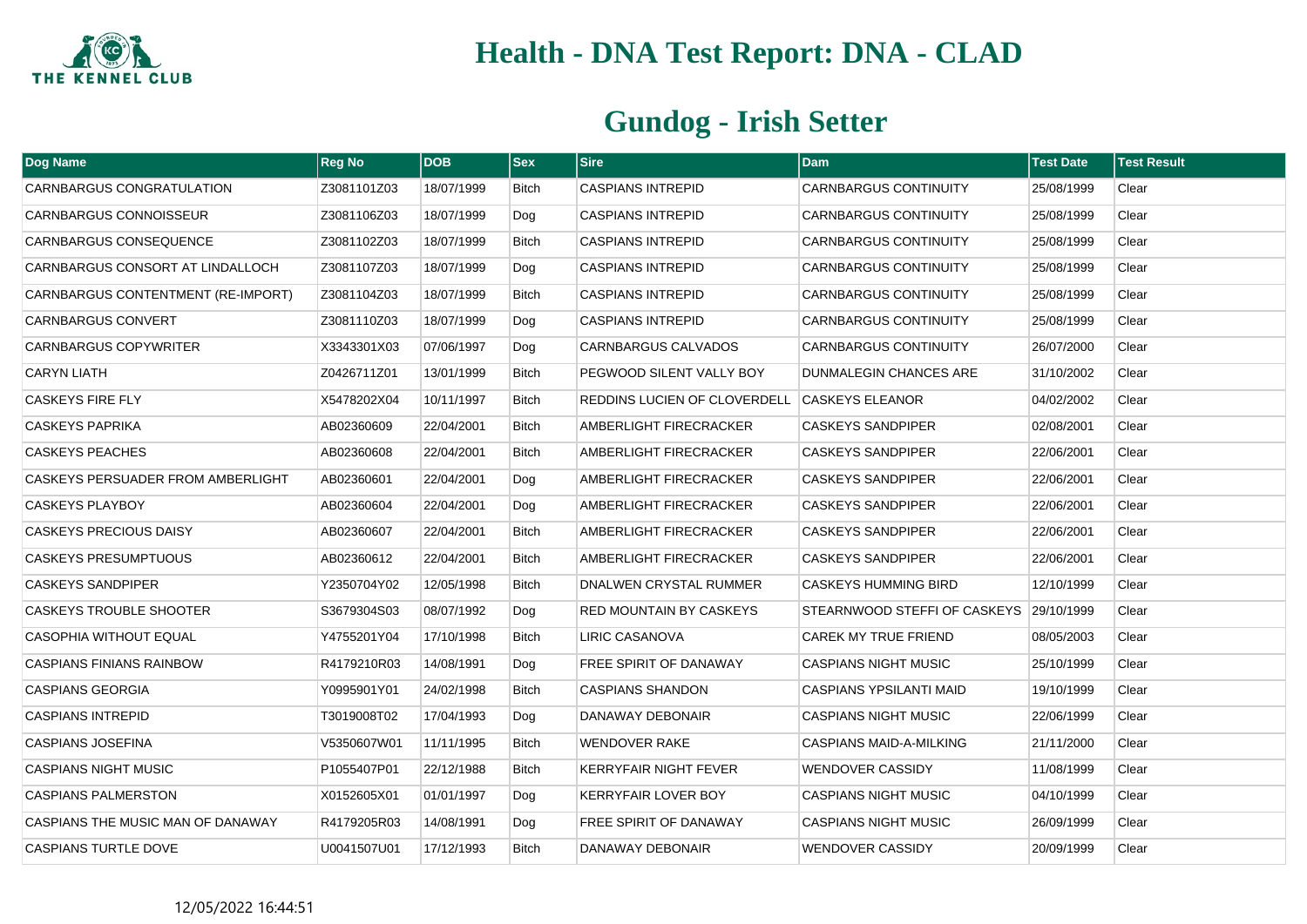

| <b>Dog Name</b>                            | <b>Reg No</b> | <b>DOB</b> | <b>Sex</b>   | <b>Sire</b>                                          | <b>Dam</b>                                     | <b>Test Date</b> | <b>Test Result</b> |
|--------------------------------------------|---------------|------------|--------------|------------------------------------------------------|------------------------------------------------|------------------|--------------------|
| <b>CASPIANS YPSILANTI MAID</b>             | V5350606V04   | 11/11/1995 | <b>Bitch</b> | <b>WENDOVER RAKE</b>                                 | CASPIANS MAID-A-MILKING                        | 20/09/1999       | Clear              |
| CATALUNA AU CONTRAIRE                      | T4710610T04   | 06/08/1993 | <b>Bitch</b> | TAGAMAGO'S HOT PURSUIT                               | CATALUNA OH SO SHARP                           | 11/08/1999       | Clear              |
| CATALUNA GEE WHIZ                          | W3341508W03   | 02/07/1996 | Dog          | STARCHELLE CHICAGO BEAR                              | CATALUNA AU CONTRAIRE                          | 21/08/2003       | Clear              |
| CATALUNA GEORGIA ON MY MIND                | W3341502W03   | 02/07/1996 | <b>Bitch</b> | STARCHELLE CHICAGO BEAR                              | CATALUNA AU CONTRAIRE                          | 07/08/2003       | Clear              |
| CATALUNA QUEEN OF THE MEADOW               | P2962907P02   | 17/05/1989 | <b>Bitch</b> | <b>CARNBARGUS STAR ENTERPRISE</b>                    | CATALUNA SANTA DULCIMA                         | 11/08/1999       | Clear              |
| CATALUNA SANTA CLOTILDE                    | W1169305W01   | 24/02/1996 | <b>Bitch</b> | THENDARA KENNEDY                                     | REDFIELD QUELQUES FLEURS AT<br><b>CATALUNA</b> | 18/10/1999       | Clear              |
| CATALUNA TEXAS ROSE                        | W3341505W03   | 02/07/1996 | <b>Bitch</b> | STARCHELLE CHICAGO BEAR                              | CATALUNA AU CONTRAIRE                          | 09/12/2003       | Clear              |
| CATALUNA TIGERELLA                         | Y4745002Y04   | 05/10/1998 | <b>Bitch</b> | STARCHELLE CHICAGO BEAR                              | CATALUNA AU CONTRAIRE                          | 21/08/2003       | Clear              |
| CATALUNA TRULY SCRUMPTIOUS                 | T4710612T04   | 06/08/1993 | <b>Bitch</b> | TAGAMAGO'S HOT PURSUIT                               | CATALUNA OH SO SHARP                           | 11/08/1999       | Clear              |
| CEANNROE LUCKY CHARM AT CRIMBLEDALE        | V3597201V03   | 18/06/1995 | <b>Bitch</b> | <b>CRIMBLEDALE GOLDEN CHOICE</b>                     | REDDINS WHISPER OF CEANNROE                    | 02/09/1999       | Clear              |
| <b>CEDRUS SOLITAIRE</b>                    | X3783101X03   | 15/06/1997 | Dog          | <b>DELSANTO LUKE</b>                                 | COPPERSWOOD PEACHES-N-<br><b>CREAM</b>         | 04/05/2000       | Clear              |
| CEDRUS SURPRISE ME IN COPPERSWOOD          | X3783108X03   | 15/06/1997 | <b>Bitch</b> | <b>DELSANTO LUKE</b>                                 | COPPERSWOOD PEACHES-N-<br><b>CREAM</b>         | 14/02/2000       | Clear              |
| <b>CELTIC ROSALEEN</b>                     | AF02418602    | 17/04/2005 | <b>Bitch</b> | <b>GREEN FIELD HUNTER</b>                            | <b>HEATHER PICKER</b>                          | 21/10/2010       | Clear              |
| <b>CERVANTES BEVERLEY HILLS</b>            | V2614406V03   | 16/04/1995 | <b>Bitch</b> | <b>CAISPERN FERGUSON</b>                             | CERVANTES THEME FOR A DREAM                    | 05/02/2001       | Clear              |
| <b>CERVANTES DREAM MAKER</b>               | S1003001S01   | 17/04/1991 | Dog          | <b>MORWINAS MELODY MAKER</b>                         | <b>CAISPERN DEMELZA</b>                        | 05/02/2001       | Clear              |
| CERVANTES STAR MOUNTAIN AT PENWYN          | X5318608X04   | 04/10/1997 | Bitch        | <b>CERVANTES DREAM MAKER</b>                         | CERVANTES BEVERLEY HILLS                       | 19/10/1999       | Clear              |
| CHASE CINAMMON'S (ATCAR00923NLD)           | NHSB2917217   | 12/03/2013 | Dog          | COPPER'S CHAMPAGNE ON ICE AT<br>AOIBHEANNE (IMP SWE) | <b>BANTHI CINAMMON'S</b><br>(ATCAL00204NLD)    | 04/01/2016       | Clear              |
| CHEVENEY LADY MADONNA OF CLERELEYS         | Z1773304Z02   | 25/02/1999 | <b>Bitch</b> | <b>GLENLAINE KING CRIMSON</b>                        | LATNEYS BEASEBLOSSOM                           | 04/11/1999       | Clear              |
| CHEVENEY LOVE ME DO                        | Z1773301Z02   | 25/02/1999 | <b>Bitch</b> | <b>GLENLAINE KING CRIMSON</b>                        | LATNEYS BEASEBLOSSOM                           | 21/11/2000       | Clear              |
| CHEVENEY ONE VISION                        | AD03113206    | 22/06/2003 | Dog          | MARGRETWOODS CHANGES INTO<br><b>SCARLETTI</b>        | CHEVENEY LOVE ME DO                            | 05/11/2003       | Clear              |
| CHEVENEY SARGENT PEPPER AMONG<br>VALASARCH | Z1773308Z02   | 25/02/1999 | Dog          | <b>GLENLAINE KING CRIMSON</b>                        | LATNEYS BEASEBLOSSOM                           | 18/01/2001       | Clear              |
| CHIGAGO HOPE FOR VERASPEE                  | Y5326401Z01   | 21/10/1998 | Dog          | STARCHELLE CHICAGO BEAR                              | <b>VERASPEE SADIE</b>                          | 09/11/2000       | Clear              |
| CHIRGWIN LUCK BE A LADY                    | S1951101S02   | 25/03/1992 | <b>Bitch</b> | RHUWIND SPECIAL EDITION                              | <b>TATTERSLEE TESSIE OF CHIRGWIN</b>           | 08/10/1999       | Clear              |
| CHRISTMAS STAR OF CORALMIST                | T0147013T01   | 12/12/1992 | <b>Bitch</b> | <b>BARDONHILL TEAM SPIRIT AT</b><br><b>WYNJILL</b>   | CORALMIST CHRISTINA OF NADAVIN 03/03/2000      |                  | Clear              |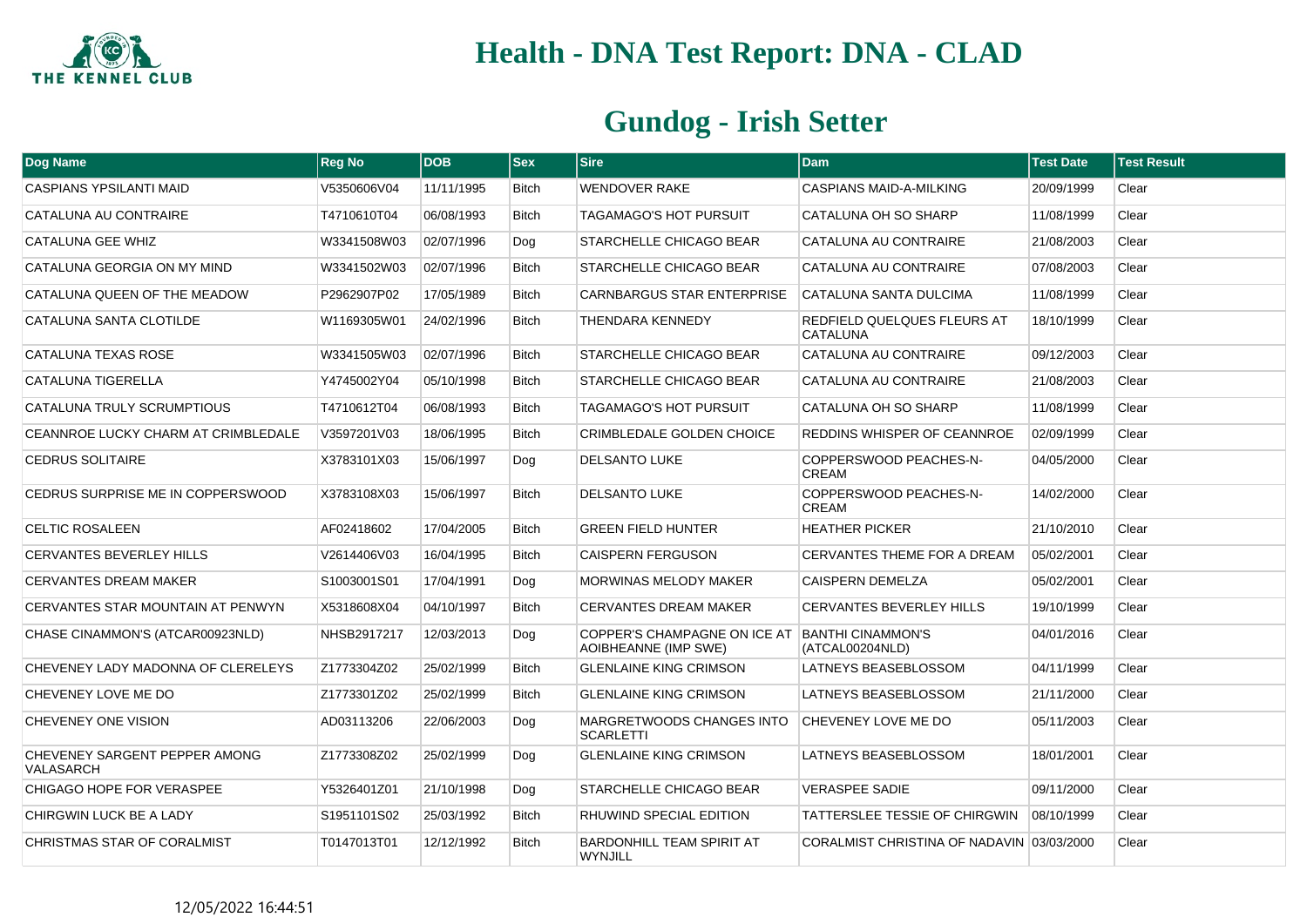

| <b>Dog Name</b>                                  | <b>Reg No</b>    | <b>DOB</b> | <b>Sex</b>   | <b>Sire</b>                                     | <b>Dam</b>                                              | <b>Test Date</b> | <b>Test Result</b> |
|--------------------------------------------------|------------------|------------|--------------|-------------------------------------------------|---------------------------------------------------------|------------------|--------------------|
| CILLEIGNE AB (IKC)                               | AD0900255        | 01/03/2001 | Dog          | <b>FEARNLEY FIRE CADET</b>                      | <b>MIZEN ORNA OG</b>                                    | 21/08/2009       | Clear              |
| <b>CILLEIGNE BRO</b>                             | <b>IKCW35978</b> |            | <b>Bitch</b> | THENDARA DON CORLEONE                           | <b>MIZEN ORNA OG</b>                                    | 13/12/2003       | Clear              |
| CILLEIGNE FLYBALL                                | <b>IKCX63756</b> |            | <b>Bitch</b> | DANAWAY THAT'S MY BOY<br><b>PAORRUA</b>         | <b>CILLEIGNE BRIONGLOID</b>                             | 15/11/2012       | Clear              |
| <b>CILLEIGNE SHEARER</b>                         |                  |            | Dog          | DANAWAY THAT'S MY BOY<br><b>PAORRUA</b>         | <b>CILLEIGNE BRIONGLOID</b>                             | 24/04/2008       | Clear              |
| <b>CLACHNAHAR KIZAE</b>                          | AB04508201       | 30/05/2001 | <b>Bitch</b> | <b>ELRAMS JENBURN GAEL</b>                      | JONOLA SOUTHERNBELLE AT<br><b>CLACHNAHAR</b>            | 27/05/2004       | Clear              |
| <b>CLANNAD HEAT ON THE STREET</b>                | R4547404R04      | 21/09/1991 | Dog          | <b>BARNABY OF WESBERE</b><br><b>CRESSWAY</b>    | <b>SAORSA SERENDIPITY</b>                               | 14/09/1999       | Clear              |
| <b>CLANOVENTA SOL</b>                            | Y0135709Y01      | 02/12/1997 | Dog          | DANAWAY SOLOMON OF WYNJILL                      | <b>RIQITTA STAR PREMONITION OF</b><br><b>CLANOVENTA</b> | 09/11/2000       | Clear              |
| <b>CLANOVENTA VENUS</b>                          | Y0135701Y01      | 02/12/1997 | <b>Bitch</b> | DANAWAY SOLOMON OF WYNJILL                      | <b>RIQITTA STAR PREMONITION OF</b><br><b>CLANOVENTA</b> | 09/11/2000       | Clear              |
| <b>CLERELEYS THE LITTLE MERMAID</b>              | W3411207W03      | 18/05/1996 | <b>Bitch</b> | <b>COLEMIST DUMMERS DELIGHT</b>                 | PORSCHET DAISY MAY                                      | 21/03/2001       | Clear              |
| <b>CLONAGEERA DINERO</b>                         | V0066103V01      | 19/10/1994 | Dog          | <b>CLONAGEERA WHISPER</b>                       | <b>BALINTYNE GEMIMA AT</b><br><b>MARIONSWOOD</b>        | 25/06/1999       | Clear              |
| CLONAGEERA FLAMBOUYANT AS STARCHELLE V4878301V04 |                  | 23/08/1995 | Dog          | STARCHELLE CHICAGO BEAR                         | <b>CLONAGEERA STELLA</b>                                | 16/07/2003       | Clear              |
| <b>CLONAGEERA HIGH SPIRIT</b>                    | W5184902W04      | 12/08/1996 | Dog          | <b>CLONAGEERA WHISPER</b>                       | <b>FEARNLEY FIRE MYSTIC AT</b><br><b>CLONAGEERA</b>     | 23/07/1999       | Clear              |
| CLONAGEERA INDEPENDENCE OF LINDENJO              | W4868501W04      | 19/08/1996 | Dog          | STARCHELLE CHICAGO BEAR                         | <b>CLONAGEERA STELLA</b>                                | 20/09/1999       | Clear              |
| <b>CLONAGEERA INSPIRATION FOR KESPAS</b>         | W4868507W04      | 19/08/1996 | <b>Bitch</b> | STARCHELLE CHICAGO BEAR                         | <b>CLONAGEERA STELLA</b>                                | 08/05/2003       | Clear              |
| <b>CLONAGEERA STELLA</b>                         | R0305506R01      | 26/08/1990 | <b>Bitch</b> | ANDANA JAKE                                     | <b>CLONAGEERA GERMAINE</b>                              | 03/03/2003       | Clear              |
| CLONAGEERA VOYAGER AT TANAMARA                   | T0335202T01      | 05/11/1992 | Dog          | REDDINS JUSTIN OF STYLERSETTS CLONAGEERA STELLA |                                                         | 14/09/1999       | Clear              |
| <b>CLONAGEERA WHISPER</b>                        | T2456903T02      | 30/01/1993 | Dog          | <b>MARKSWAY MARQUIS</b>                         | <b>CLONAGEERA SAYONARA AT</b><br><b>MARIONSWOOD</b>     | 20/09/1999       | Clear              |
| <b>COLANME HAPPY TALK</b>                        | Y1964802Y02      | 02/05/1998 | <b>Bitch</b> | SEVERNVALE SWEET TALKIN' GUY                    | <b>COLANME DUBLIN DREAMER</b>                           | 25/04/2001       | Clear              |
| <b>COLDCOATS MY NEWT</b>                         | AV02193101       | 17/08/2017 | <b>Bitch</b> | <b>IKERRIN CROUCH AND HOLD</b>                  | <b>COLDCOATS RAPID MEG</b>                              | 13/06/2018       | Clear              |
| <b>COLOURBOX BIGGLES</b>                         | R5504403R04      | 01/11/1991 | Dog          | <b>BARDONHILL OVERBOARD</b>                     | <b>COLOURBOX CRIMSON LAKE</b>                           | 14/08/2002       | Clear              |
| <b>COLOURBOX LOOBY LOU</b>                       | R5504408R04      | 01/11/1991 | <b>Bitch</b> | BARDONHILL OVERBOARD                            | <b>COLOURBOX CRIMSON LAKE</b>                           | 21/07/2000       | Clear              |
| CONCOMROE CORONA (IKC)                           | AQ0903343        | 21/07/2010 | Dog          | BALLYDAVID AODH (IKC)                           | <b>SUNLIGHT GIRL'S DELIGHT</b>                          | 17/06/2013       | Clear              |
| <b>COPPER'S ACROSS THE WATER</b>                 | AX0901420        | 11/08/2019 | Dog          | DUBLINER WATERPROOF                             | <b>FRINAN EVERGREEN COPPER</b>                          | 20/02/2020       | Clear              |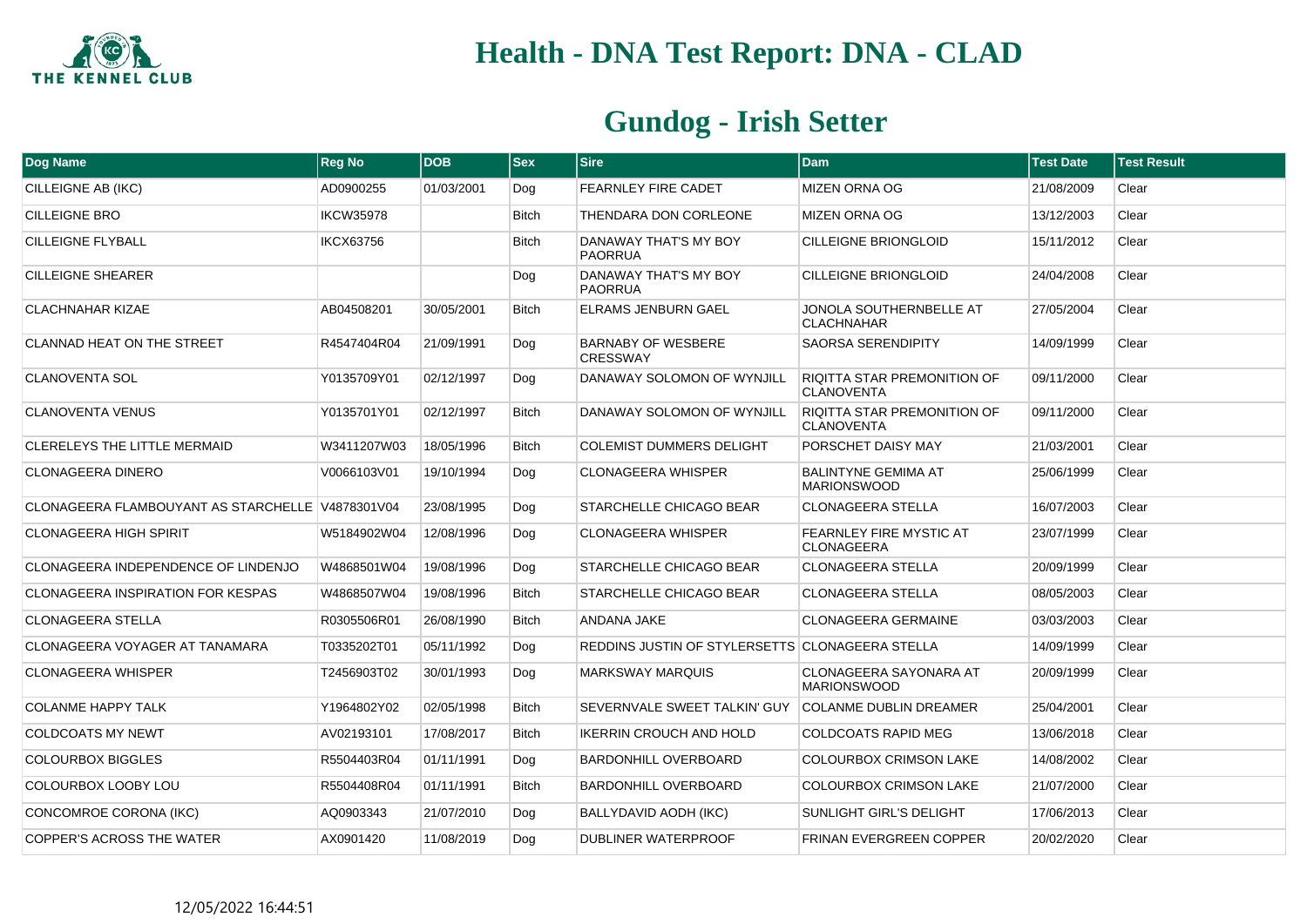

| <b>Dog Name</b>                                         | <b>Reg No</b> | <b>DOB</b> | $ $ Sex      | <b>Sire</b>                                                               | <b>Dam</b>                                        | <b>Test Date</b> | <b>Test Result</b> |
|---------------------------------------------------------|---------------|------------|--------------|---------------------------------------------------------------------------|---------------------------------------------------|------------------|--------------------|
| COPPER'S PRINSESSAN PA ARTEN                            | SKKS3053497   |            | <b>Bitch</b> | <b>PONTIAC</b>                                                            | <b>CLASSIC RED ANIARA</b>                         | 03/04/2007       | Clear              |
| COPPER'S WELCOME TO THE PARTY AT<br>ALOLFRANA (IMP SWE) | AY0914491     | 01/06/2021 | Dog          | <b>DUBLINER WATERPROOF</b>                                                | <b>COPPER'S WINTER ROSE</b><br>(ATCAV02027SWE)    | 21/10/2021       | Clear              |
| <b>COPPERSHELL BLUE BELLE</b>                           | W5255403W04   | 24/10/1996 | <b>Bitch</b> | <b>CASPIANS FINIANS RAINBOW</b>                                           | COPPERSHELL CRYSTAL                               | 09/08/1999       | Clear              |
| <b>COPPERSHELL CRYSTAL</b>                              | T1073205T02   | 13/02/1993 | Bitch        | <b>BARDONHILL TEAM SPIRIT AT</b><br>WYNJILL                               | <b>CARNBARGUS CHARISMA</b>                        | 14/09/1999       | Clear              |
| <b>COPPERSHELL FEARLESS FRED</b>                        | W5255406W04   | 24/10/1996 | Dog          | <b>CASPIANS FINIANS RAINBOW</b>                                           | COPPERSHELL CRYSTAL                               | 08/10/1999       | Clear              |
| COPPERSHELL RED BEAUTY                                  | W5255402W04   | 24/10/1996 | Bitch        | <b>CASPIANS FINIANS RAINBOW</b>                                           | COPPERSHELL CRYSTAL                               | 14/09/1999       | Clear              |
| COPPERSWOOD BLUE CHARISMA                               | Z5677406Z04   | 25/08/1999 | <b>Bitch</b> | <b>RENEMAU BLUEPRINT</b>                                                  | CEDRUS SURPRISE ME IN<br><b>COPPERSWOOD</b>       | 09/11/2000       | Clear              |
| COPPERSWOOD SAFFRON GIRL AT TREHELGA R4166907R03        |               | 17/06/1991 | <b>Bitch</b> | BARDONHILL CRAFTY COCKNEY BY COPPERSWOOD CHARLIE GIRL<br><b>SCARLETTI</b> |                                                   | 13/08/2000       | Clear              |
| <b>COPPERWASH FIDELITY</b>                              | AD02032506    | 01/05/2003 | Bitch        | ORNELLA ALDEODATO                                                         | <b>LOSKERAN STARTURN</b>                          | 03/08/2005       | Clear              |
| CORALMIST STARSTRUCK OF SATLAS                          | U4828705U04   | 12/09/1994 | <b>Bitch</b> | <b>THENDARA KENNEDY</b>                                                   | CHRISTMAS STAR OF CORALMIST                       | 20/09/1999       | Clear              |
| <b>CORDARRAGH BORDER SPIRIT</b>                         | X3598802X03   | 07/08/1997 | <b>Bitch</b> | <b>DUNNYGASK GLADIATOR</b>                                                | <b>MORCHALE ATALANTA OF</b><br>CORDARRAGH         | 19/10/1999       | Clear              |
| <b>CORDARRAGH BRANDY SERENADE</b>                       | X3598808X03   | 07/08/1997 | Dog          | DUNNYGASK GLADIATOR                                                       | MORCHALE ATALANTA OF<br>CORDARRAGH                | 19/10/1999       | Clear              |
| CORRIB ACE (IKC)                                        | AV0904108     | 23/05/2012 | Dog          | <b>MAODHOG FIONN</b>                                                      | CROMOGUE WINNIE THE POOH                          | 17/11/2017       | Clear              |
| <b>CORRIBEG LARCH</b>                                   | R2189106R02   | 25/03/1991 | <b>Bitch</b> | <b>CLONAGEERA GENESIS</b>                                                 | MOYNA LADY IN RED OF CORRIBEG                     | 08/10/1999       | Clear              |
| <b>CORRIEBRAN MERRY MADRIGAL</b>                        | V2434307V02   | 09/05/1995 | <b>Bitch</b> | <b>MARKSWAY MARQUIS</b>                                                   | <b>CORRIEBRAN RUMPELTEAZER</b>                    | 20/09/1999       | Clear              |
| <b>CORRIEBRAN MERRY MAESTRO</b>                         | V2434303V02   | 09/05/1995 | Dog          | <b>MARKSWAY MARQUIS</b>                                                   | CORRIEBRAN RUMPELTEAZER                           | 09/11/2000       | Clear              |
| <b>CORRIECAS CORINTH AT KIRWILLDALE</b>                 | AC00765402    | 15/02/2002 | <b>Bitch</b> | <b>CORRIECAS BELLINI</b>                                                  | <b>CORRIECAS CHANCE</b>                           | 29/11/2006       | Clear              |
| <b>CORRIECAS ROSALIE</b>                                | U3658704U03   | 18/08/1994 | <b>Bitch</b> | COOLFIN MELODY MASTER OF<br><b>GIRVANS</b>                                | <b>CORRIECAS CRYSTAL</b>                          | 22/11/1999       | Clear              |
| COTTINGVIEW SWEET SYMPHONY                              | AM01621304    | 08/03/2011 | Bitch        | <b>THENDARA KRAMER</b>                                                    | <b>GLENCARRON GOLDEN SHIMMER</b>                  | 21/11/2016       | Clear              |
| COVARNEY CALIFORNIA DREAM                               | Y5302505Z01   | 14/05/1998 | <b>Bitch</b> | REDSILK FIRST AND FORMOST                                                 | <b>COVARNEY CHERUB</b>                            | 03/10/2002       | Clear              |
| <b>COVARNEY CASCADE</b>                                 | V4505102V04   | 28/06/1995 | <b>Bitch</b> | <b>LOSKERAN OLEANDER</b>                                                  | <b>COVARNEY CHERUB</b>                            | 04/05/2000       | Clear              |
| <b>COVARNEY CHARITY</b>                                 | R0016204R01   | 29/10/1990 | <b>Bitch</b> | REDDINS JUSTIN OF STYLERSETTS LOSKERAN MOON MAIDEN                        |                                                   | 12/10/1999       | Clear              |
| <b>COVARNEY CLASS ACT</b>                               | AC03578902    | 22/04/2002 | <b>Bitch</b> | <b>COVARNEY MONELLO</b>                                                   | REDSILK SECOND TIME AROUND<br><b>FOR COVARNEY</b> | 02/03/2004       | Clear              |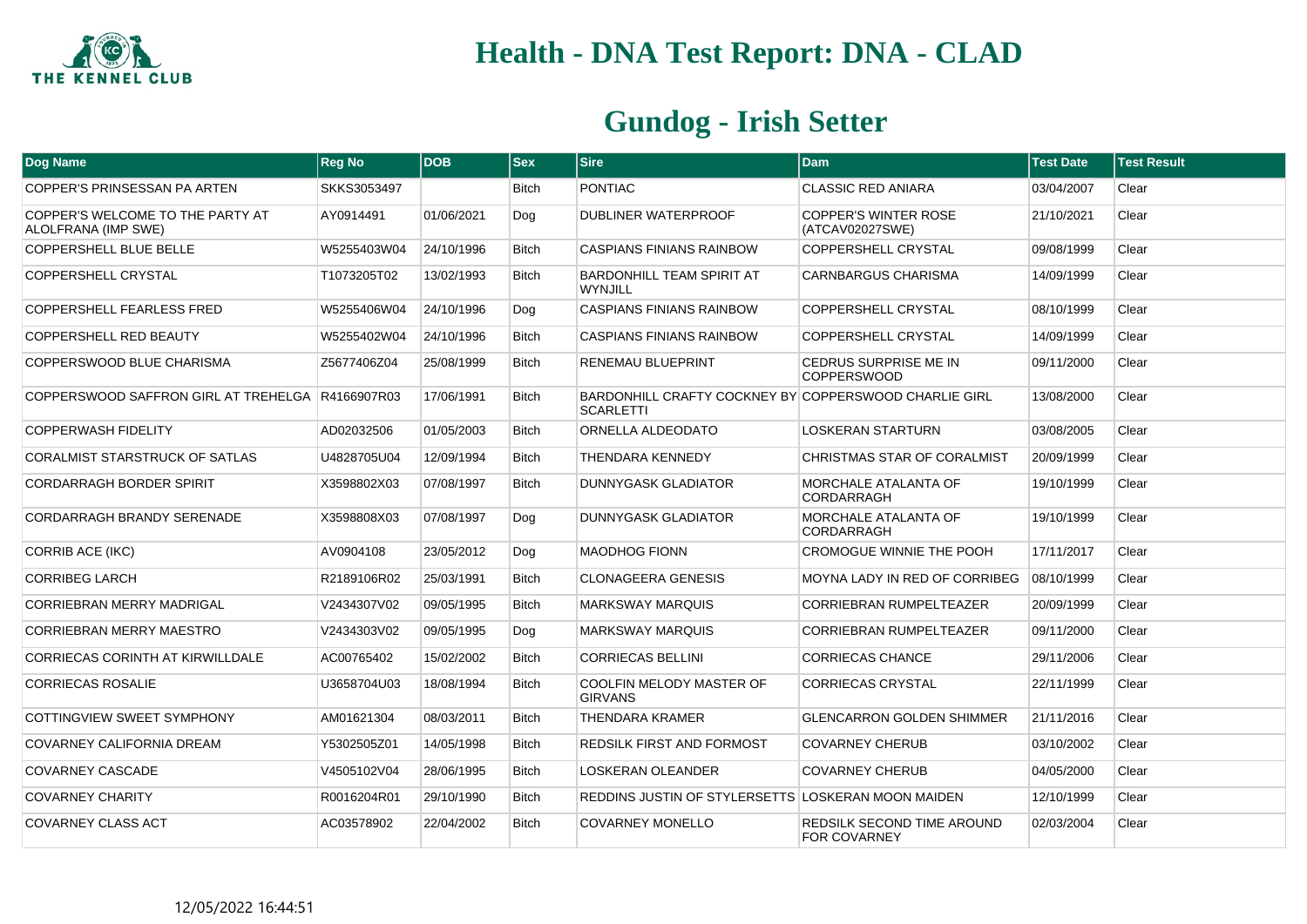

| Dog Name                                           | <b>Reg No</b>    | <b>DOB</b> | <b>Sex</b>   | <b>Sire</b>                                  | <b>Dam</b>                               | <b>Test Date</b> | <b>Test Result</b> |
|----------------------------------------------------|------------------|------------|--------------|----------------------------------------------|------------------------------------------|------------------|--------------------|
| COVARNEY COOL CUSTOMER                             | W3902403W03      | 09/03/1996 | Dog          | <b>CASPIANS INTREPID</b>                     | COVARNEY MOON SONG                       | 22/06/1999       | Clear              |
| COVARNEY COSY CAPERS                               | W3902410W03      | 09/03/1996 | <b>Bitch</b> | <b>CASPIANS INTREPID</b>                     | <b>COVARNEY MOON SONG</b>                | 07/12/2006       | Clear              |
| COVARNEY ENZO OF RUBYMOON                          | AB00344102       | 17/11/2000 | Dog          | THENDARA JUST LOOKIN' AT<br><b>STOURFORD</b> | COVARNEY CALIFORNIA DREAM                | 04/02/2002       | Clear              |
| COVARNEY JUST KAOS AT KARIDELL                     | V0731002V01      | 21/09/1994 | Dog          | <b>LOSKERAN OLEANDER</b>                     | <b>COVARNEY CHERUB</b>                   | 22/11/1999       | Clear              |
| <b>COVARNEY MOON SONG</b>                          | T0683906T01      | 22/11/1992 | <b>Bitch</b> | <b>TERAMOUR DREAM MAKER</b>                  | <b>LOSKERAN MOON MAIDEN</b>              | 03/10/2002       | Clear              |
| <b>COVARNEY TEACAKE</b>                            | AU02781702       | 05/05/2017 | <b>Bitch</b> | <b>GWENDARIFF WHIPPERSNAPPER</b>             | <b>COVARNEY CUPCAKE</b>                  | 24/09/2021       | Clear              |
| COVARNEY WAIT N SEE RUBYMOON                       | AF02596510       | 04/03/2005 | Dog          | COVARNEY CHOCOLATE MOUSSE                    | <b>COVARNEY CONTESSA</b>                 | 07/12/2006       | Clear              |
| CRAIAURA CLIO                                      | Z2779601Z03      | 11/05/1999 | <b>Bitch</b> | JOANMA'S FLASH                               | <b>FEARNLEY TAMARA</b>                   | 09/11/2000       | Clear              |
| <b>CRAIGLINROSS MIRACLE</b>                        | AK00755208       | 11/02/2009 | <b>Bitch</b> | RIQITTA DYLAN THOMAS                         | <b>RIQITTA FENICIO</b>                   | 02/02/2012       | Clear              |
| <b>CRAYTHORNLEY BLACK MAGIC</b>                    | AB02726801       | 27/06/2001 | Dog          | SHANDWICK AMETHYST AT<br><b>FERNDEL</b>      | STORMY AFFAIR AT CRAYTHORNLEY 17/08/2001 |                  | Clear              |
| <b>CRAYTHORNLEY LADY PRUDENCE</b>                  | T1163807T04      | 15/10/1992 | <b>Bitch</b> | <b>SHANDWICK STARCARRIER</b>                 | LAUGHERNELEA GAMBLE GOLD                 | 29/10/1999       | Clear              |
| <b>CRAYTHORNLEY MAGIC SPELL</b>                    | AB02726809       | 27/06/2001 | Bitch        | SHANDWICK AMETHYST AT<br><b>FERNDEL</b>      | STORMY AFFAIR AT CRAYTHORNLEY 17/08/2001 |                  | Clear              |
| <b>CRAYTHORNLEY MAGIC STAR</b>                     | AB02726803       | 27/06/2001 | Dog          | SHANDWICK AMETHYST AT<br><b>FERNDEL</b>      | STORMY AFFAIR AT CRAYTHORNLEY 17/08/2001 |                  | Clear              |
| <b>CRAYTHORNLEY MAGIC WITCH</b>                    | AB02726807       | 27/06/2001 | <b>Bitch</b> | SHANDWICK AMETHYST AT<br><b>FERNDEL</b>      | STORMY AFFAIR AT CRAYTHORNLEY 17/08/2001 |                  | Clear              |
| <b>CRAYTHORNLEY TRUELY MAGIC</b>                   | AB02726805       | 27/06/2001 | <b>Bitch</b> | SHANDWICK AMETHYST AT<br><b>FERNDEL</b>      | STORMY AFFAIR AT CRAYTHORNLEY 17/08/2001 |                  | Clear              |
| <b>CRAZY'S RING THE BELL</b>                       | S40455/97        |            | <b>Bitch</b> | DUBLINER AGAINST ALL ODDS                    | CRAZY'S INTEREST OF MY LIFE              | 24/11/1999       | Clear              |
| CREESTANE RUBY AT BIRCHVALLEY (IKC)                | AS0904968        | 07/12/2010 | <b>Bitch</b> | <b>LISDOVOGUE RORY</b>                       | <b>CREESTANE MOLL</b>                    | 25/09/2015       | Clear              |
| CREG JAKE (IKC)                                    | AE0900746        | 04/07/1998 | Dog          | SHEANTULLAGH GILLIE                          | <b>DRUMRUE FINCH</b>                     | 13/04/2007       | Clear              |
| CREG KEANO (IKC)                                   | <b>IKCW67072</b> |            | Dog          | SHEANTULLAGH PRINCE                          | <b>RED QUEEN</b>                         | 20/08/2008       | Clear              |
| <b>CREGG FINN (IKC)</b>                            | AD0901368        | 22/03/2002 | Dog          | <b>TOIRNEACH MADNESS</b>                     | QUEEN OF SLIGO                           | 29/07/2005       | Clear              |
| CRIMBLEDALE COUNTRY GOSSIP OF<br><b>CASPEROSSO</b> | T0373602T01      | 14/09/1992 | Dog          | <b>GOLD FEVER OF BALINTYNE</b>               | CRIMBLEDALE DOUBLE CHARM                 | 16/08/1999       | Clear              |
| CRIMBLEDALE EASTER ROMANCE                         | V2399501V03      | 09/04/1995 | <b>Bitch</b> | <b>KERRYFAIR LOVER BOY</b>                   | <b>CRIMBLEDALE WINTER MEMORY</b>         | 23/12/1999       | Clear              |
| <b>CRIMBLEDALE EASTER SUN</b>                      | V2399502V03      | 09/04/1995 | Dog          | KERRYFAIR LOVER BOY                          | <b>CRIMBLEDALE WINTER MEMORY</b>         | 26/08/1999       | Clear              |
| <b>CRIMBLEDALE SPRING AIR</b>                      | W2334807W02      | 09/04/1996 | Dog          | <b>OLDESTONE AERO</b>                        | <b>CRIMBLEDALE COUNTRY GIRL</b>          | 22/11/1999       | Clear              |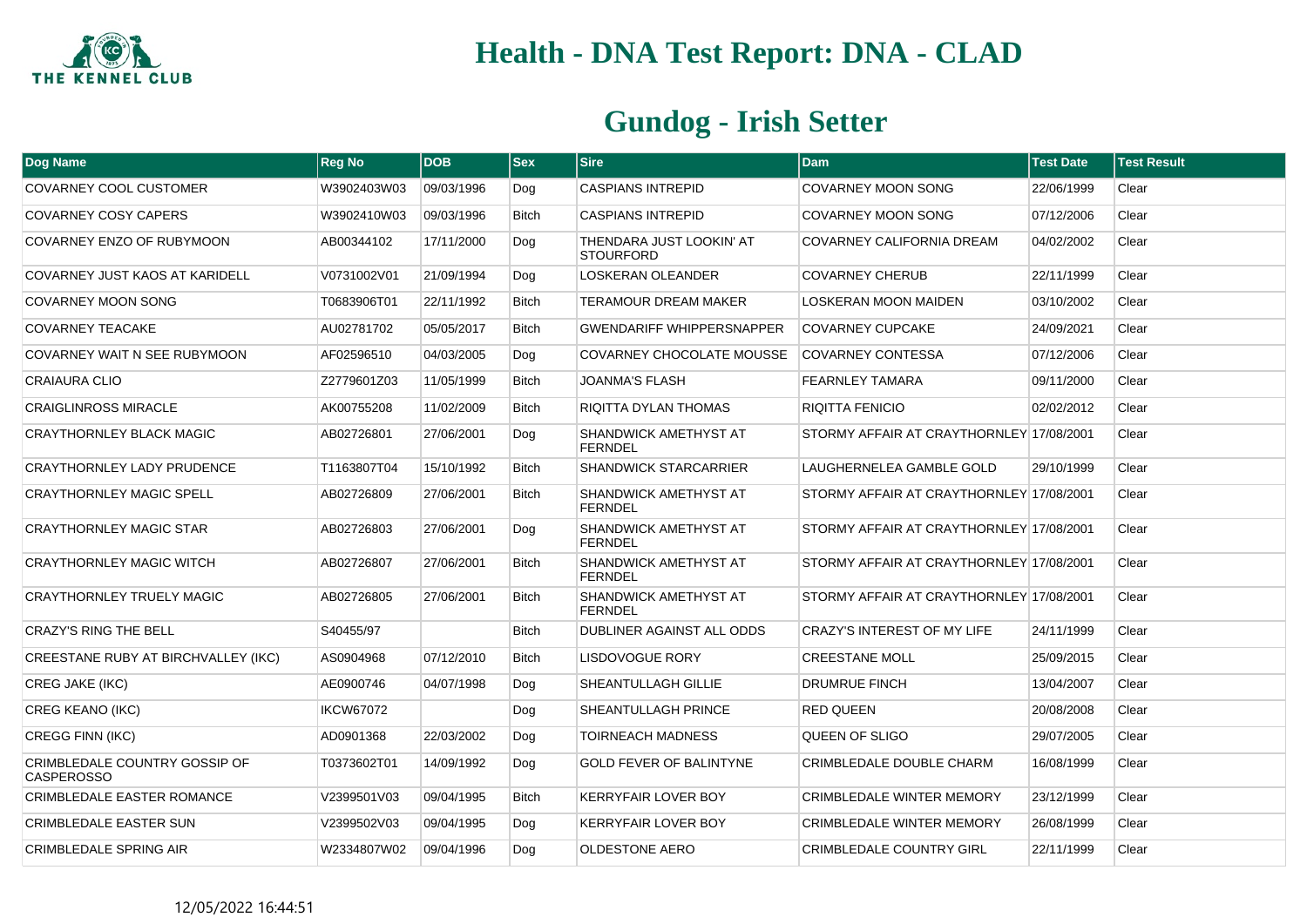

| <b>Dog Name</b>                                                              | <b>Reg No</b> | <b>DOB</b> | <b>Sex</b>   | <b>Sire</b>                                   | <b>Dam</b>                                            | <b>Test Date</b> | <b>Test Result</b> |
|------------------------------------------------------------------------------|---------------|------------|--------------|-----------------------------------------------|-------------------------------------------------------|------------------|--------------------|
| CRIMBLEDALE STEP INTO SPRING                                                 | W2334803W02   | 09/04/1996 | Dog          | <b>OLDESTONE AERO</b>                         | <b>CRIMBLEDALE COUNTRY GIRL</b>                       | 23/12/1999       | Clear              |
| <b>CYMBELINE WILLBROOK</b>                                                   | Z2011403Z02   | 29/03/1999 | Dog          | LUSCA MAX (IKC)                               | RUA A PRECIOUS THING                                  | 18/04/2002       | Clear              |
| <b>CYNROS BARCUD</b>                                                         | AH04997303    | 27/06/2007 | <b>Bitch</b> | SHEANTULLAGH GOSHAWK                          | <b>CREG FEEBIE (IKC)</b>                              | 21/11/2007       | Clear              |
| CYNROS CI COCH                                                               | AH04997306    | 27/06/2007 | Dog          | SHEANTULLAGH GOSHAWK                          | <b>CREG FEEBIE (IKC)</b>                              | 21/11/2007       | Clear              |
| <b>CYNROS GIACH</b>                                                          | AH04997307    | 27/06/2007 | <b>Bitch</b> | SHEANTULLAGH GOSHAWK                          | <b>CREG FEEBIE (IKC)</b>                              | 21/11/2007       | Clear              |
| <b>CYNROS GRUGIAR OF RIMROCK</b>                                             | AH04997304    | 27/06/2007 | <b>Bitch</b> | SHEANTULLAGH GOSHAWK                          | <b>CREG FEEBIE (IKC)</b>                              | 21/11/2007       | Clear              |
| <b>CYNROS WENNOL</b>                                                         | AH04997305    | 27/06/2007 | <b>Bitch</b> | SHEANTULLAGH GOSHAWK                          | <b>CREG FEEBIE (IKC)</b>                              | 21/11/2007       | Clear              |
| DANAWAY COUNTRY BOY                                                          | Y1799207Y02   | 14/03/1998 | Dog          | <b>CASPIANS INTREPID</b>                      | <b>WENDOVER LORNA</b>                                 | 22/06/1999       | Clear              |
| DANAWAY DEBONAIR                                                             | M2083901M02   | 27/02/1987 | Dog          | <b>KERRYFAIR NIGHT FEVER</b>                  | <b>DISCO DANCER OF DANAWAY</b>                        | 12/10/1999       | Clear              |
| DANAWAY FORTUNE TELLER                                                       | Y1799209Y02   | 14/03/1998 | Dog          | <b>CASPIANS INTREPID</b>                      | <b>WENDOVER LORNA</b>                                 | 23/07/1999       | Clear              |
| DANAWAY KENTUCKY ROSE                                                        | V5251103V04   | 21/11/1995 | <b>Bitch</b> | THENDARA KENNEDY                              | DANAWAY PHOEBE                                        | 26/08/1999       | Clear              |
| DANAWAY MATA HARI                                                            | AA01847501    | 28/03/2000 | <b>Bitch</b> | <b>CASPIANS INTREPID</b>                      | <b>WENDOVER LORNA</b>                                 | 13/06/2003       | Clear              |
| DANAWAY PEGGY SUE                                                            | T1243708T04   | 09/09/1993 | <b>Bitch</b> | CASPIANS THE MUSIC MAN OF<br><b>DANAWAY</b>   | DANAWAY CLAUDINE                                      | 25/06/1999       | Clear              |
| DANAWAY SALOME                                                               | V2350806V03   | 22/04/1995 | <b>Bitch</b> | <b>TIMADON DEBS DELIGHT</b>                   | DANAWAY CLAUDINE                                      | 26/08/1999       | Clear              |
| DANAWAY SECRET LOVE                                                          | T1243706T04   | 09/09/1993 | <b>Bitch</b> | CASPIANS THE MUSIC MAN OF<br><b>DANAWAY</b>   | DANAWAY CLAUDINE                                      | 08/10/1999       | Clear              |
| DANCHRIS JUSTA ROMANTIC AT SIORRUIDH                                         | V4521507V04   | 01/10/1995 | <b>Bitch</b> | <b>CLONAGEERA WHISPER</b>                     | <b>DERRYVEAGH LOVE'N KISSES AT</b><br><b>DANCHRIS</b> | 29/10/1999       | Clear              |
| DANCIN' CANDLE IN THE WIND AT DEACONARA AH0901513<br>(IMP USA)               |               | 24/08/2006 | <b>Bitch</b> | KERRSIENNA ONCE IN A LIFETIME                 | DANCIN' BROWN EYED GIRL                               | 22/05/2007       | Clear              |
| DARIA'S DALILAH ALL ABOUT ARINA AND B'DOLI AS0902489<br>FOR DAIRIS (IMP POL) |               | 20/09/2008 | <b>Bitch</b> | SHANDWICK TOPAZ                               | BABY DOLL Z ZARLOCZNEGO MIOTU 12/05/2015              |                  | Clear              |
| DAVIGDOR SAMANTHA                                                            | Z2041107Z02   | 20/03/1999 | <b>Bitch</b> | TIMADON DEBS DELIGHT                          | <b>DAVIGDOR CAMELIA</b>                               | 19/09/2003       | Clear              |
| DAVWALS LADY MANILLA AT LITTLEPLEA                                           | AB01717002    | 26/04/2001 | <b>Bitch</b> | CLONAGEERA INDEPENDENCE OF<br><b>LINDENJO</b> | BONNIE CHILD AT DAVWALS                               | 26/07/2004       | Clear              |
| DAWNGLO CELESTA                                                              | U5019909U04   | 19/10/1994 | <b>Bitch</b> | CASPIANS THE MUSIC MAN OF<br><b>DANAWAY</b>   | AMBERWAVE PRIMA DONNA AT<br><b>DAWNGLO</b>            | 26/08/1999       | Clear              |
| DAWNGLO HEATWAVE                                                             | Z1083403Z01   | 28/01/1999 | <b>Bitch</b> | <b>CASPIANS INTREPID</b>                      | DAWNGLO CELESTA                                       | 03/11/2003       | Clear              |
| DAWNMAEN ATHENA                                                              | V3534807W01   | 05/07/1995 | Bitch        | KARIDELL DARK DESTROYER                       | FLEETFOOT FELICITY                                    | 27/11/2001       | Clear              |
| DELSANTO NEW FLAME FOR CLANNAD                                               | W0378201W01   | 01/01/1996 | <b>Bitch</b> | KONAKAKELA ZAGAR BY ROMARNE DELSANTO LUCINDA  |                                                       | 20/09/1999       | Clear              |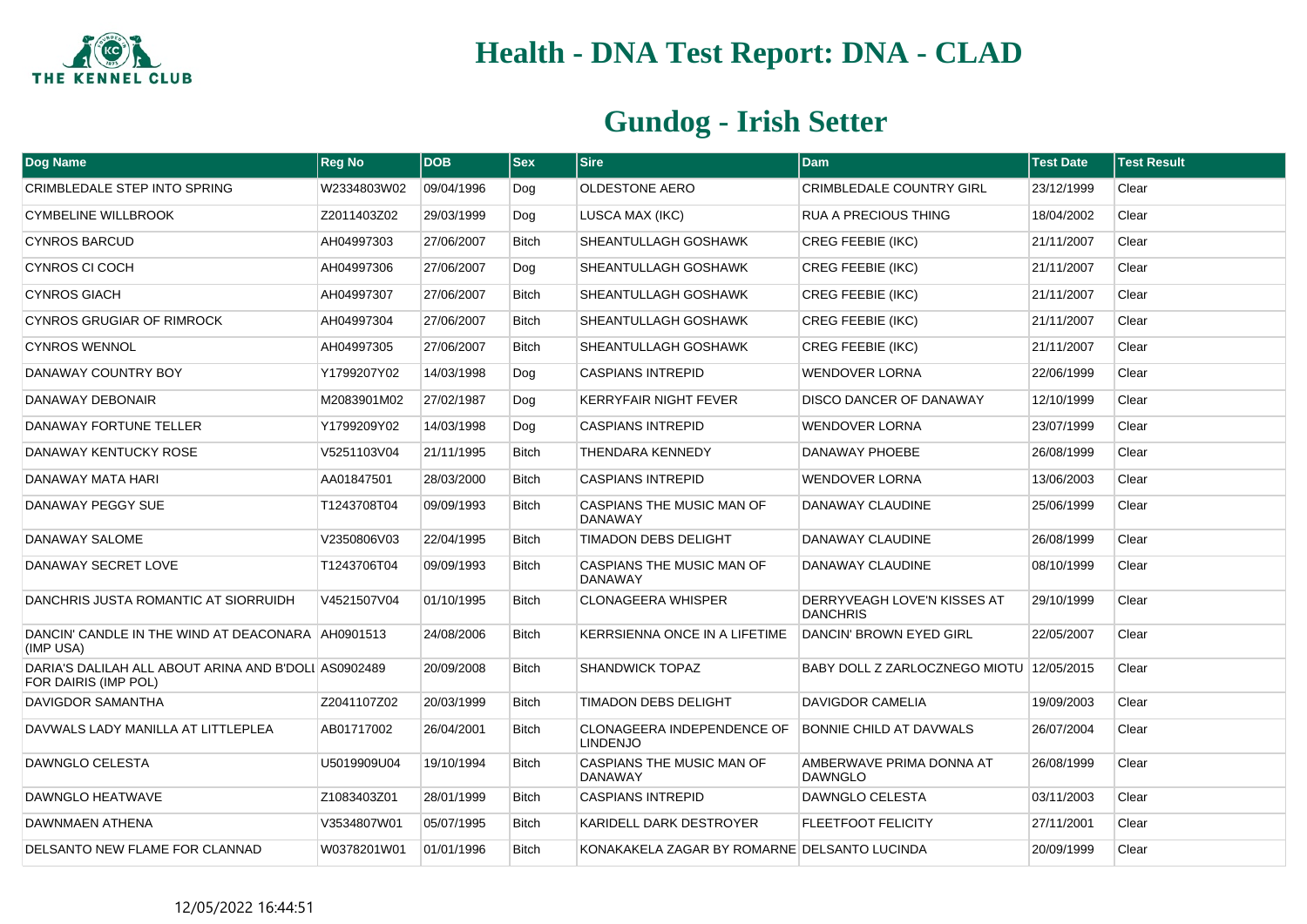

| Dog Name                                                          | <b>Reg No</b> | <b>DOB</b> | <b>Sex</b>   | <b>Sire</b>                                                                  | <b>Dam</b>                                                   | <b>Test Date</b> | <b>Test Result</b> |
|-------------------------------------------------------------------|---------------|------------|--------------|------------------------------------------------------------------------------|--------------------------------------------------------------|------------------|--------------------|
| <b>DELSANTO ROMARNA</b>                                           | R1799003R02   | 06/02/1991 | <b>Bitch</b> | <b>BARDONHILL FIDO</b>                                                       | DELSANTO CASSANDRA                                           | 14/10/1999       | Clear              |
| <b>DELSANTO ROXANNE</b>                                           | R1799002R02   | 06/02/1991 | <b>Bitch</b> | <b>BARDONHILL FIDO</b>                                                       | <b>DELSANTO CASSANDRA</b>                                    | 02/09/1999       | Clear              |
| DENBYDALE'S SOON TO BE KING (IMP CAN)                             | AP0902921     | 18/12/2009 | Dog          | DENBY'S PRIDE OF YORKSHIRE                                                   | <b>KENERIN FIRECRACKER</b><br><b>ODENBYDALE</b>              | 09/08/2012       | Clear              |
| DERRYVEAGH MIDNITE ROMANCE                                        | Q5556501Q04   | 22/10/1990 | <b>Bitch</b> | BARDONHILL CRAFTY COCKNEY BY DERRYVEAGH WILD 'N' WILLING<br><b>SCARLETTI</b> |                                                              | 14/02/2000       | Clear              |
| DEVONMIST WESENDEN OF KENERIN                                     |               |            | <b>Bitch</b> | KENERINS RED SKY IN THE MORN                                                 | <b>DAINTY DESDEMONIA</b>                                     | 10/08/2005       | Clear              |
| <b>DIAMOND MAIDEN</b>                                             | Y2966902Y03   | 16/04/1998 | Bitch        | <b>CAREK FAUST</b>                                                           | <b>CARBONEK LADY SHONAGH</b>                                 | 04/02/2002       | Clear              |
| DIMOND PRINCESS NIGHT AND FLAME (IMP<br>POL)                      | AV0902159     | 12/07/2014 | <b>Bitch</b> | TOMMY HILFIGER OF GLORY RED<br>(ATCAR02414ISR)                               | PRINCESS PAULINA ALL IRISH GOLD 13/02/2018                   |                  | Clear              |
| DISCOVERY'S LOVE AT FIRST SIGHT WITH<br><b>ROHANMOR (IMP SWE)</b> | AP0901161     | 06/02/2009 | <b>Bitch</b> | <b>CLACHNAHAR AMI PIERROT</b>                                                | <b>BRILLIANT BRONZE SIOFRA LITTLE</b><br>ELF (ATCAH01196SWE) | 28/02/2012       | Clear              |
| <b>DNALWEN BEAR ESSENTIALS</b>                                    | T2104710T01   | 02/03/1993 | Bitch        | DERRYVEAGH TRADE SECRET OF<br><b>KILCLAREN</b>                               | COPPERSWOOD FOLLOW THE BEAR 03/04/2000<br><b>TO DNALWEN</b>  |                  | Clear              |
| DOLLY DAISY DANCER                                                | W4731102W04   | 16/09/1996 | <b>Bitch</b> | <b>BRACKENFIELD MAJOR</b>                                                    | LADY OF LAVYNIA                                              | 20/06/2001       | Clear              |
| <b>DOLPHINTIME RED DIAMOND</b>                                    | AB04071707    | 08/09/2001 | <b>Bitch</b> | <b>BURREENHILL PACO RABANNE</b>                                              | <b>DOLPHINTIME REDHOT CHILLI</b>                             | 27/05/2004       | Clear              |
| DON'T FEAR AMBER WIND AT EVENFLOW (IMP<br>POL)                    | AV0901042     | 28/11/2016 | Dog          | <b>CORDARRAGH PICASSO</b>                                                    | <b>CERES AMBER WIND</b>                                      | 12/01/2018       | Clear              |
| DOODLE CANOODLE                                                   | AC02864709    | 26/05/2002 | Dog          | <b>CLONAGEERA KIEREN</b>                                                     | <b>KESAKASY JADE BROCADE</b>                                 | 12/07/2002       | Clear              |
| DRUMFORD BONNY (IKC)                                              | AM0901271     | 26/03/2008 | <b>Bitch</b> | <b>DERRY RIVER</b>                                                           | <b>CRAFTY PENNY</b>                                          | 14/09/2012       | Clear              |
| DUBLINER JETSETTER COCO CHANEL<br>(ATCAP01493SWE)                 |               | 03/05/2011 | <b>Bitch</b> | DUBLINER MAC MIO                                                             | KANELIN HURRAH DUBLINER                                      | 21/06/2018       | Clear              |
| DUMA RUSSELLA NERESE (IMP POL)                                    | AY0910696     | 28/03/2018 | <b>Bitch</b> | TOMMY HILFIGER OF GLORY-RED                                                  | DOUBLE DREAM LOVESET<br><b>GLAMOUR STYLE</b>                 | 03/11/2021       | Clear              |
| DUNCARREG RED RIVER AT CHANTSTOR                                  | Y1435805Y02   | 31/03/1998 | Dog          | REDCLYST GLEN FERGUS                                                         | MUHARRAQ RIVERDANCE OF<br><b>DUNCARREG</b>                   | 11/11/1999       | Clear              |
| DUNCARREG SHADES OF RED                                           | Y1435802Y02   | 31/03/1998 | <b>Bitch</b> | REDCLYST GLEN FERGUS                                                         | MUHARRAQ RIVERDANCE OF<br><b>DUNCARREG</b>                   | 17/08/2001       | Clear              |
| DUNMALEGIN CHANCES ARE                                            | Y0351204Y02   | 31/01/1997 | <b>Bitch</b> | DUNMALEGIN AHA                                                               | <b>COLOURBOX BUSYBODY</b>                                    | 20/03/2001       | Clear              |
| <b>DUNMORE DANZEL</b>                                             | Y4033001Y04   | 24/03/1998 | Bitch        | <b>CARGYCREEVY LAD</b>                                                       | <b>SWEET BRACKEN</b>                                         | 27/05/2004       | Clear              |
| <b>DUNNYGASK ANGELICA</b>                                         | T2633607T02   | 14/04/1993 | <b>Bitch</b> | SHENANAGIN STOCKBROKER                                                       | <b>DUNNYGASK TUTTI FRUTTI</b>                                | 24/09/1999       | Clear              |
| DUNNYGASK BRIAR ROSE AT ARDTRIONA                                 | Z1734401Z02   | 11/03/1999 | <b>Bitch</b> | <b>DUNNYGASK ARISTOTLE</b>                                                   | <b>DUNNYGASK CAROLINA</b>                                    | 21/03/2001       | Clear              |
| <b>DUNNYGASK DAWN RAIDER</b>                                      | P5625401P04   | 23/09/1989 | Dog          | <b>FREE SPIRIT OF DANAWAY</b>                                                | <b>DUNNYGASK SKY LARK</b>                                    | 14/12/2001       | Clear              |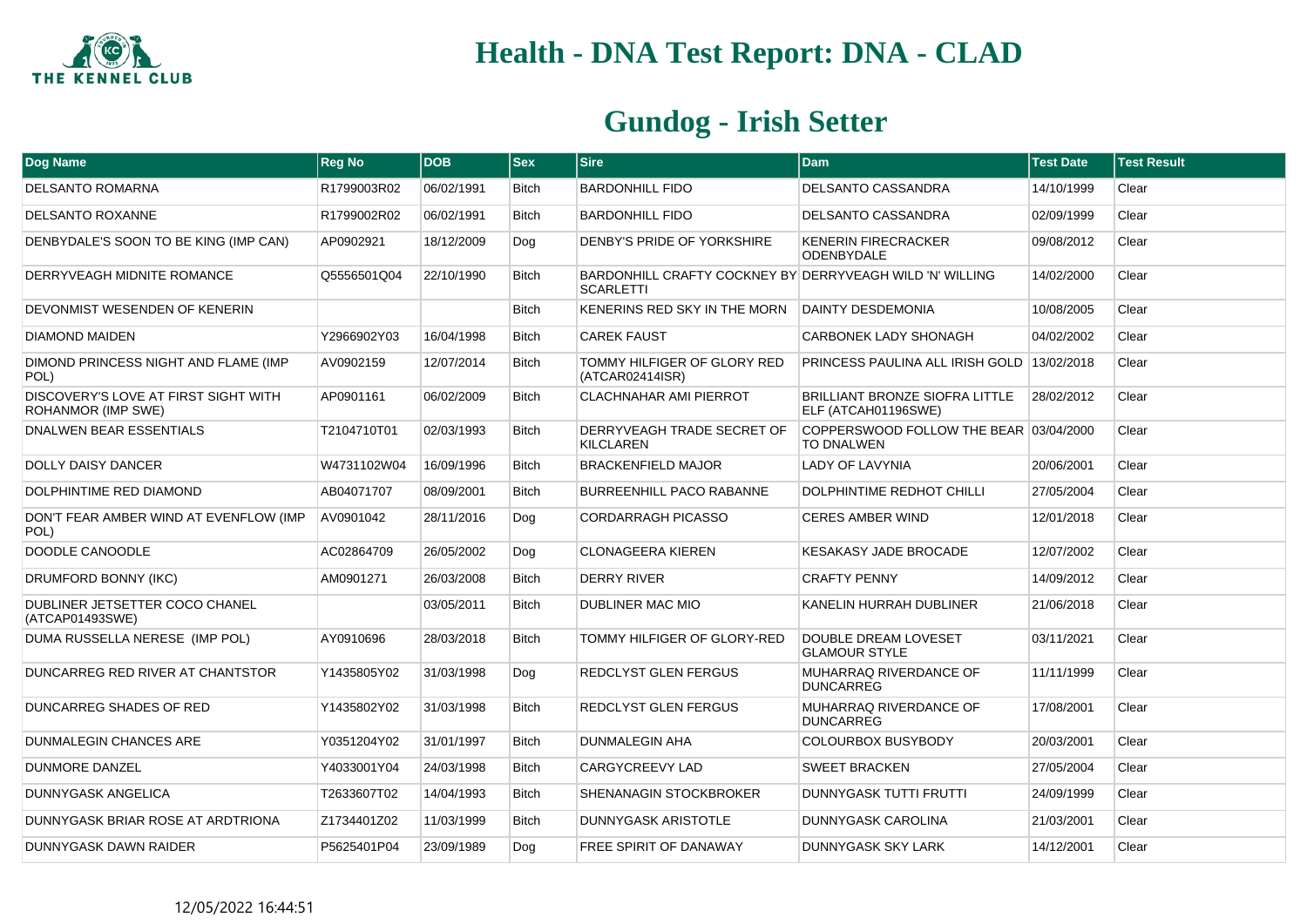

| Dog Name                          | <b>Reg No</b> | <b>DOB</b> | <b>Sex</b>   | <b>Sire</b>                                     | <b>Dam</b>                               | <b>Test Date</b> | <b>Test Result</b> |
|-----------------------------------|---------------|------------|--------------|-------------------------------------------------|------------------------------------------|------------------|--------------------|
| DUNNYGASK GINGER SPICE AT CASKEYS | Y1420303Y02   | 07/03/1998 | <b>Bitch</b> | <b>THENDARA KENNEDY</b>                         | <b>DUNNYGASK ARTEMIS</b>                 | 12/10/1999       | Clear              |
| <b>DUNNYGASK GLADIATOR</b>        | V0088901V01   | 14/12/1994 | Dog          | <b>CASPIANS INTREPID</b>                        | <b>DUNNYGASK TUTTI FRUTTI</b>            | 06/12/1999       | Clear              |
| <b>DUNNYGASK MONTANA</b>          | W3726304W03   | 05/08/1996 | <b>Bitch</b> | THENDARA KENNEDY                                | <b>DUNNYGASK ARTEMIS</b>                 | 19/10/1999       | Clear              |
| DUNNYGASK NEW DAWN                | P5625405P04   | 23/09/1989 | <b>Bitch</b> | FREE SPIRIT OF DANAWAY                          | DUNNYGASK SKY LARK                       | 11/11/1999       | Clear              |
| <b>DUNNYGASK SORREL</b>           | T2633608T02   | 14/04/1993 | <b>Bitch</b> | SHENANAGIN STOCKBROKER                          | <b>DUNNYGASK TUTTI FRUTTI</b>            | 26/08/1999       | Clear              |
| DUNROON MOONLIGHT                 | AB00469905    | 16/12/2000 | <b>Bitch</b> | <b>MOANRUAD DICK OF DUNROON</b><br>(IKC)        | DUNROON SUNGLOW OVER<br><b>DORNTANZA</b> | 07/02/2001       | Clear              |
| <b>DUNROON STARBEAM</b>           | Z0279201Z01   | 05/01/1999 | <b>Bitch</b> | <b>MOANRUAD DICK OF DUNROON</b><br>(IKC)        | PIMMS DELIGHT OF DUNROON                 | 05/02/2001       | Clear              |
| <b>DUNROON STARJET</b>            | Z0279205Z01   | 05/01/1999 | <b>Bitch</b> | MOANRUAD DICK OF DUNROON<br>(IKC)               | PIMMS DELIGHT OF DUNROON                 | 18/10/1999       | Clear              |
| <b>DUNROON STARLIGHT</b>          | Z0279206Z01   | 05/01/1999 | <b>Bitch</b> | <b>MOANRUAD DICK OF DUNROON</b><br>(IKC)        | PIMMS DELIGHT OF DUNROON                 | 18/10/1999       | Clear              |
| <b>DUNROON STARSHINE</b>          | Z0279202Z01   | 05/01/1999 | <b>Bitch</b> | <b>MOANRUAD DICK OF DUNROON</b><br>(IKC)        | PIMMS DELIGHT OF DUNROON                 | 26/07/2000       | Clear              |
| DUNROON SUNBRIGHT                 | Y2185504Y02   | 15/05/1998 | <b>Bitch</b> | SHEANTULLAGH KIND OF<br><b>DUNROON (IKC)</b>    | <b>DUNROON KESTREL</b>                   | 18/10/1999       | Clear              |
| <b>DUNROON SUNBURST</b>           | Y2185505Y02   | 15/05/1998 | <b>Bitch</b> | SHEANTULLAGH KIND OF<br><b>DUNROON (IKC)</b>    | <b>DUNROON KESTREL</b>                   | 12/10/1999       | Clear              |
| DUNROON SUNGLOW OVER DORNTANZA    | Y2185506Y02   | 15/05/1998 | <b>Bitch</b> | SHEANTULLAGH KIND OF<br>DUNROON (IKC)           | <b>DUNROON KESTREL</b>                   | 20/01/2000       | Clear              |
| <b>DUNROON SUNSET</b>             | Y2185509Y02   | 15/05/1998 | <b>Bitch</b> | SHEANTULLAGH KIND OF<br><b>DUNROON (IKC)</b>    | <b>DUNROON KESTREL</b>                   | 21/07/2000       | Clear              |
| DUNSWOOD FLORENCE (IKC)           | Q0095805Q03   | 05/03/1990 | <b>Bitch</b> | <b>DUNSWOOD LITTLE OWL</b>                      | <b>WICKENBERRY NIGHTINGALE</b>           | 11/11/1999       | Clear              |
| <b>DYLLAS FRILL</b>               | W1822707W02   | 07/01/1996 | <b>Bitch</b> | <b>RANGER OF LUSK (IKC)</b>                     | <b>RUBY COLLEEN</b>                      | 14/12/2001       | Clear              |
| <b>DYLLAS SPRITE</b>              | Z1115103Z01   | 06/09/1998 | <b>Bitch</b> | ERINVALE RED ALERT                              | <b>RUBY COLLEEN</b>                      | 25/04/2001       | Clear              |
| EAD ANTIPATHIS (IMP POL)          | AY0910734     | 10/05/2020 | Dog          | LANASCOL SMOKE AND MIRRORS<br>(ATCAT02916NZL)   | IRISH FUTURE DIAMOND SKY                 | 21/02/2022       | Clear              |
| EARLSET FORGET-ME-NOT             | X3060902X03   | 23/06/1997 | <b>Bitch</b> | <b>CRIMBLEDALE STEP INTO SPRING</b>             | <b>EARLSET LOVE STORY</b>                | 09/11/2000       | Clear              |
| EBONY-SETT EARL (IMP POL)         | AV0902889     | 21/10/2016 | Dog          | <b>COPPER'S MAGIC MASTER</b><br>(ATCAP01610SWE) | RANDI INGERMAN DEGLI ANGELI<br>ROSSI     | 06/11/2017       | Clear              |
| ELCHO COPPER POPPET AT LOCHMOSS   | Y3579601Y03   | 26/07/1998 | <b>Bitch</b> | STRATHMEAD BLUE MOON AT<br><b>CLACHNAHAR</b>    | <b>LOCHMOSS ALTER EGO</b>                | 19/04/2001       | Clear              |
| ELRAMS LADY IN WAITING            | X2653909X03   | 16/05/1997 | <b>Bitch</b> | SHENANAGIN STOCKBROKER                          | SAMETSUZ SAVOIR FAIRE                    | 20/03/2001       | Clear              |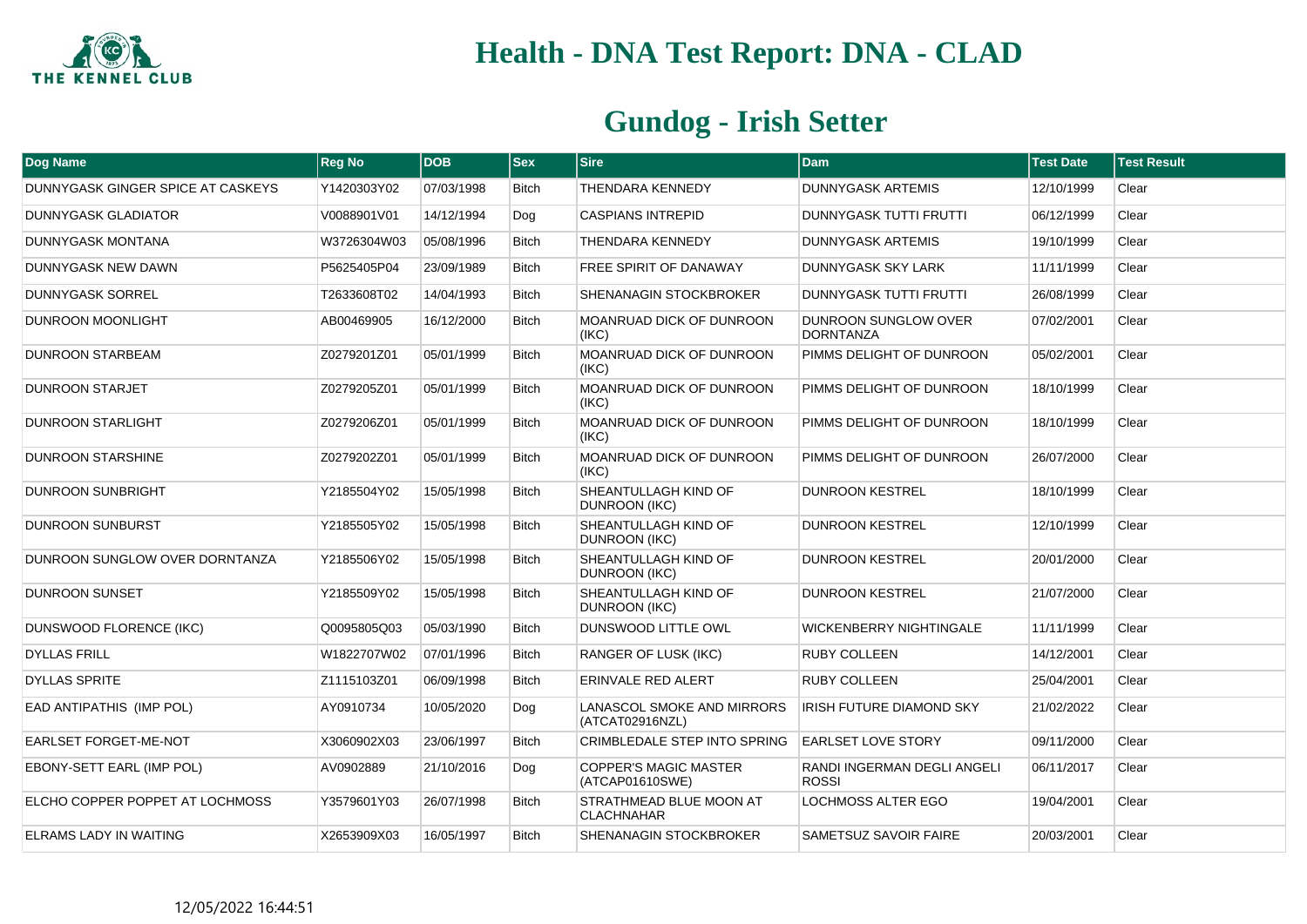

| <b>Dog Name</b>                               | <b>Reg No</b> | <b>DOB</b> | <b>Sex</b>   | <b>Sire</b>                                        | <b>Dam</b>                               | <b>Test Date</b> | <b>Test Result</b> |
|-----------------------------------------------|---------------|------------|--------------|----------------------------------------------------|------------------------------------------|------------------|--------------------|
| ELWOOD PARTY ANIMAL                           | W3020801W03   | 29/06/1996 | <b>Bitch</b> | <b>BARDONHILL TEAM SPIRIT AT</b><br><b>WYNJILL</b> | ELWOOD MISSISSIPPI MUD PIE               | 23/11/1999       | Clear              |
| EMBER GENE SIMMONS SINGS QUENSHA (IMP<br>SWE) | AD0901975     | 15/01/2003 | Dog          | QUEENSETT'S DANCES WITH<br><b>WOLVES</b>           | EMBER BARBARA CARRERA                    | 26/07/2004       | Clear              |
| EMPATHIA RUBY MAHAGONY PAW (IMP CZE)          | AT0905057     | 25/04/2015 | <b>Bitch</b> | <b>GARDEN STAR'S RED BULL</b><br>(ATCAP00010HUN)   | ASSONANCE MAHAGONY PAW                   | 05/10/2016       | Clear              |
| EMRALISLE DOUBLE TROUBLE                      | Y1374002Y02   | 12/03/1998 | <b>Bitch</b> | DENEIL WHEN THE GOIN GETS TUF TWOACRES GABRIELLA   |                                          | 25/01/2001       | Clear              |
| <b>ENGRISH SWEET BLOSSOM</b>                  | Y2192907Y03   | 13/04/1998 | <b>Bitch</b> | <b>KENUE STANLEY</b>                               | <b>LADY MAY</b>                          | 03/04/2000       | Clear              |
| ENRYB NEW MOON AT TANNYMAC                    | Z0137308Z01   | 02/12/1998 | <b>Bitch</b> | STARCHELLE CHICAGO BEAR                            | <b>ENRYB ERMYNTRUDE</b>                  | 12/10/2001       | Clear              |
| <b>ENRYB STARLET</b>                          | Z0137309Z01   | 02/12/1998 | <b>Bitch</b> | STARCHELLE CHICAGO BEAR                            | <b>ENRYB ERMYNTRUDE</b>                  | 27/11/2001       | Clear              |
| ENRYB TOFFEE TREAT FOR ASTRAZONE              | W3350508W03   | 17/07/1996 | <b>Bitch</b> | BURRENMIST LORD OF THE DANCE ENRYB ERMYNTRUDE      |                                          | 21/12/1999       | Clear              |
| ERILYNNE SERENDIPITY                          | V2758403V03   | 17/06/1995 | Bitch        | <b>CASPIANS INTREPID</b>                           | <b>TATSBRO TRISTAR AT ERILYNNE</b>       | 22/11/1999       | Clear              |
| <b>ERINADE EXCLUSIVE</b>                      | U2885808U03   | 12/07/1994 | <b>Bitch</b> | <b>CASPIANS INTREPID</b>                           | <b>ERINADE BEWILDERED</b>                | 04/05/2000       | Clear              |
| <b>ERINADE EXOTIC</b>                         | U2885806U03   | 12/07/1994 | <b>Bitch</b> | <b>CASPIANS INTREPID</b>                           | ERINADE BEWILDERED                       | 09/08/1999       | Clear              |
| <b>ERINADE EXSTASY</b>                        | U2885804U03   | 12/07/1994 | <b>Bitch</b> | <b>CASPIANS INTREPID</b>                           | ERINADE BEWILDERED                       | 20/07/2000       | Clear              |
| ERINADE EXTROVERT                             | U2885809U03   | 12/07/1994 | <b>Bitch</b> | <b>CASPIANS INTREPID</b>                           | ERINADE BEWILDERED                       | 14/09/1999       | Clear              |
| ERINADE HANGFIRE OF MORETA                    | W1588505W02   | 28/03/1996 | Bitch        | <b>FEARNLEY FIREHURRICANE</b>                      | ERINADE BEWILDERED                       | 23/12/1999       | Clear              |
| <b>ERINADE JACK POT</b>                       | Y1595101Y02   | 19/03/1998 | Dog          | <b>CASPIANS INTREPID</b>                           | <b>ERINADE BEWILDERED</b>                | 20/01/2000       | Clear              |
| <b>ERINADE JAUNTY</b>                         | Y1595104Y02   | 19/03/1998 | <b>Bitch</b> | <b>CASPIANS INTREPID</b>                           | ERINADE BEWILDERED                       | 11/11/1999       | Clear              |
| <b>ERINADE KIRSTY</b>                         | Z0415306Z01   | 12/01/1999 | <b>Bitch</b> | <b>CASPIANS INTREPID</b>                           | <b>ERINADE HANGOVER</b>                  | 08/08/2000       | Clear              |
| ERINADE LADY-BIRD AT BURRENMIST               | Q5475406Q04   | 18/10/1990 | Bitch        | NORLAN SEBASTIAN FROM<br><b>ERINADE</b>            | <b>ERINADE LYDIA</b>                     | 30/05/2000       | Clear              |
| ERINADE LUKE AT BURRENMIST                    | N4057002N03   | 30/06/1988 | Dog          | <b>BARDONHILL SUPERGRASS</b>                       | ERINADE NEULA OF NORLAN                  | 22/05/2000       | Clear              |
| <b>ERIN'S FIERY GIRL</b>                      | AW00738406    | 30/12/2018 | <b>Bitch</b> | QUENSHA STARMAN ABOARD<br>ORSTONE                  | ALOLFRAN TRULY SCRUMPTIOUS               | 13/07/2021       | Clear              |
| <b>ERINVALE HEATH</b>                         | X2599804X02   | 20/05/1997 | Dog          | <b>TINA'S STAR</b>                                 | MOANRUAD ZEPHYR OF ERINVALE<br>(IKC)     | 31/07/2002       | Clear              |
| <b>ERINVALE KELPIE</b>                        | X2599808X02   | 20/05/1997 | <b>Bitch</b> | <b>TINA'S STAR</b>                                 | MOANRUAD ZEPHYR OF ERINVALE<br>$ $ (IKC) | 02/08/2000       | Clear              |
| ERINVALE NORTHERN SONG                        | AB01340503    | 15/02/2001 | Dog          | <b>MOANRUAD DICK OF DUNROON</b><br>(IKC)           | <b>ERINVALE KELPIE</b>                   | 11/04/2001       | Clear              |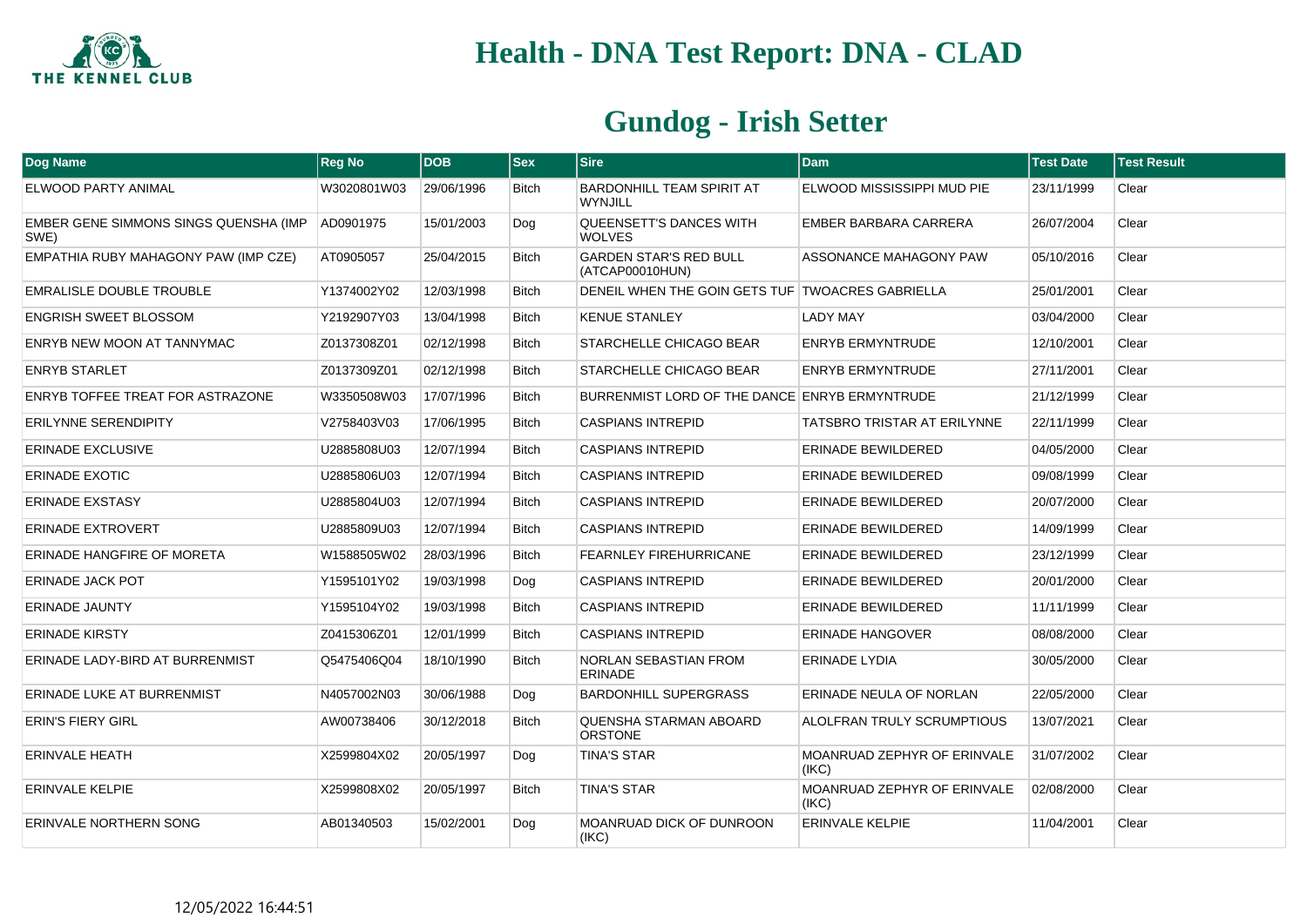

| <b>Dog Name</b>                                                       | <b>Reg No</b> | <b>DOB</b> | <b>Sex</b>   | <b>Sire</b>                                     | <b>Dam</b>                         | <b>Test Date</b> | <b>Test Result</b> |
|-----------------------------------------------------------------------|---------------|------------|--------------|-------------------------------------------------|------------------------------------|------------------|--------------------|
| ERINVALE SEA BREEZE                                                   | AB01340502    | 15/02/2001 | <b>Bitch</b> | MOANRUAD DICK OF DUNROON<br>(IKC)               | <b>ERINVALE KELPIE</b>             | 11/04/2001       | Clear              |
| <b>ERINVALE STORM</b>                                                 | AB01340504    | 15/02/2001 | Dog          | MOANRUAD DICK OF DUNROON<br>(IKC)               | <b>ERINVALE KELPIE</b>             | 11/04/2001       | Clear              |
| <b>ESBROWN ERIDANUS</b>                                               | AV01717807    | 29/03/2018 | <b>Bitch</b> | APPLEGROVE WALLANDER WITH<br>CATALUNA (IMP SWE) | <b>CATALUNA HONEY GOLD</b>         | 07/07/2020       | Clear              |
| <b>ESPANEIRE LADY ROWENA (IMP NZL)</b>                                | AH0901353     | 10/07/2000 | <b>Bitch</b> | <b>FIELDWORTHY RAFFLESON</b>                    | <b>ESPANEIRE MISS MEGAN</b>        | 06/02/2007       | Clear              |
| <b>ESPANEIRE LORD RICHMOND</b>                                        |               |            | Dog          | FIELDWORTHY RAFFLESON                           | <b>ESPANEIRE MISS MEGAN</b>        | 15/01/2007       | Clear              |
| ESPANEIRE LORD RICHMOND (IMP NZL)                                     | AH0901354     | 10/07/2000 | Dog          | FIELDWORTHY RAFFLESON                           | <b>ESPANEIRE MISS MEGAN</b>        | 06/02/2007       | Clear              |
| <b>FAIRHAVEN LOUISE MOUNTBATTEN AT</b><br><b>BRAIDMOUNT (IMP SWE)</b> | AP0904769     | 29/05/2010 | <b>Bitch</b> | DUBLINER MAC MIO                                | <b>FAIRHAVEN BANCHEE BARRACUDA</b> | 23/11/2012       | Clear              |
| FAIRHAVEN XPERIA AT ARDBRACCAN (IKC)                                  | AV0902791     | 09/02/2015 | <b>Bitch</b> | ARDBRACCAN ROYAL FLUSH                          | <b>FAIRHAVEN HAWA NICE DAY</b>     | 18/04/2018       | Clear              |
| <b>FAIRHAVEN ZENITH PRIMERO</b><br>(ATCAT02911SWE)                    |               | 16/12/2015 | Dog          | APPLEGROVE I AM THE DRAGON'S<br><b>AID</b>      | <b>FAIRHAVEN ROCKET REBECCA</b>    | 23/11/2017       | Clear              |
| <b>FAIRUBY LAYLA</b>                                                  | R2219708R02   | 04/04/1991 | <b>Bitch</b> | <b>TILLCARR TAILOR MADE</b>                     | <b>SCOTSWOOD CAIRENN</b>           | 25/06/1999       | Clear              |
| <b>FAIRUBY O'DONOVAN ROSSA</b>                                        | R2219706R02   | 04/04/1991 | Dog          | <b>TILLCARR TAILOR MADE</b>                     | <b>SCOTSWOOD CAIRENN</b>           | 27/01/2001       | Clear              |
| <b>FAUNCESTON HAEL</b>                                                | AP00579104    | 30/12/2011 | Dog          | <b>FIRE WARRIOR</b>                             | <b>FAUNCESTON AIDEEN</b>           | 28/06/2013       | Clear              |
| <b>FAUNCESTON'S CALLAGHAN</b>                                         | AK03280001    | 12/07/2009 | Dog          | <b>LIONHART PROMISE</b>                         | <b>CHOAKFORDS MAYAN</b>            | 20/04/2010       | Clear              |
| <b>FEARNLEY FAUST</b>                                                 | W0826703W01   | 18/01/1996 | Dog          | <b>CASPIANS INTREPID</b>                        | FEARNLEY FIRESENSATION             | 14/08/2000       | Clear              |
| FEARNLEY FIRE AURORA                                                  | W2076706W02   | 30/03/1996 | <b>Bitch</b> | FEARNLEY FIRETHYME                              | <b>FEARNLEY FIREQUEEN</b>          | 11/11/1999       | Clear              |
| FEARNLEY FIRE CONTENDER OF QUENSHA                                    | Y4545801Y04   | 02/10/1998 | Dog          | AUTUMNWOOD PRINCE OF TIDES                      | <b>FEARNLEY FIREFLANNA</b>         | 08/10/1999       | Clear              |
| FEARNLEY FIRE DAWN FOR PENNYBOURNE                                    | T3062406T02   | 12/04/1993 | <b>Bitch</b> | BARDONHILL TEAM SPIRIT AT<br><b>WYNJILL</b>     | <b>FEARNLEY FIRECOUNTESS</b>       | 24/04/1999       | Clear              |
| FEARNLEY FIRE FLAUNTER AT ROFTMAR                                     | Y3368801Y03   | 01/07/1998 | Dog          | FIRE CONDUCTOR AT FEARNLEY                      | <b>FEARNLEY FABERGE</b>            | 11/11/1999       | Clear              |
| FEARNLEY FIRE GLINT AT LANDSCOT                                       | AB01738702    | 22/04/2001 | <b>Bitch</b> | <b>STRATHMEAD STORMBOOTS</b>                    | <b>FEARNLEY FIREMYTH</b>           | 15/07/2003       | Clear              |
| FEARNLEY FIRE LUCIFER OF LANDSCOT                                     | AB01738701    | 22/04/2001 | Dog          | STRATHMEAD STORMBOOTS                           | <b>FEARNLEY FIREMYTH</b>           | 19/09/2003       | Clear              |
| FEARNLEY FIRE MEMORY OF LANDSCOT                                      | W3921008W03   | 12/08/1996 | <b>Bitch</b> | <b>FEARNLEY FIRETHYME</b>                       | FEARNLEY FIRESHANNON               | 05/02/2001       | Clear              |
| <b>FEARNLEY FIRE MESSENGER</b>                                        | X4038602X03   | 21/08/1997 | Dog          | <b>CASPIANS INTREPID</b>                        | <b>FEARNLEY FIREFLANNA</b>         | 23/11/1999       | Clear              |
| FEARNLEY FIRE MIRAGE OF GRACEWOOD                                     | X2984704X03   | 01/06/1997 | Bitch        | FEARNLEY FIREHURRICANE                          | <b>FEARNLEY FIREMYTH</b>           | 17/09/1999       | Clear              |
| <b>FEARNLEY FIRE SCORCHER</b>                                         | W2895201W03   | 15/05/1996 | Dog          | <b>FEARNLEY FIRETHYME</b>                       | <b>FEARNLEY FIRECOUNTESS</b>       | 20/01/2000       | Clear              |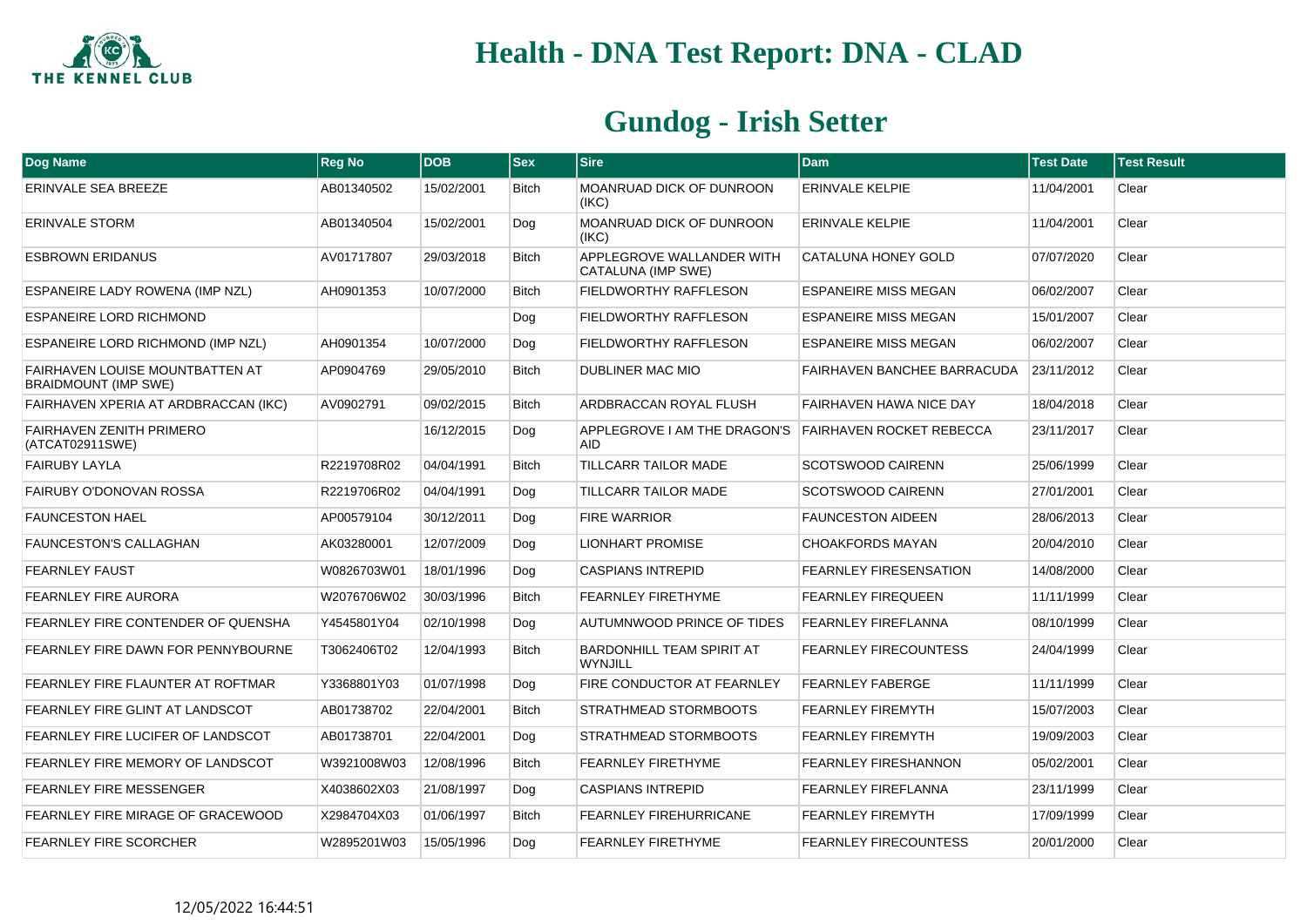

| <b>Dog Name</b>                       | <b>Reg No</b> | <b>DOB</b> | <b>Sex</b>   | <b>Sire</b>                                         | <b>Dam</b>                                             | <b>Test Date</b> | <b>Test Result</b> |
|---------------------------------------|---------------|------------|--------------|-----------------------------------------------------|--------------------------------------------------------|------------------|--------------------|
| FEARNLEY FIREFIESTA OF SCOTSWOOD      | P2864608P02   | 23/04/1989 | Bitch        | WENDOVER RAFFLES                                    | <b>FEARNLEY FIRESABLE</b>                              | 04/05/2000       | Clear              |
| <b>FEARNLEY FIREFLANNA</b>            | R3324005R03   | 23/06/1991 | <b>Bitch</b> | <b>FEARNLEY FIREHURRICANE</b>                       | <b>FEARNLEY FIREQUEEN</b>                              | 11/10/1999       | Clear              |
| <b>FEARNLEY FIREHURRICANE</b>         | P2864602P02   | 23/04/1989 | Dog          | <b>WENDOVER RAFFLES</b>                             | <b>FEARNLEY FIRESABLE</b>                              | 23/11/1999       | Clear              |
| <b>FEARNLEY FIRESHEEN AT RANALEEN</b> | W0826706W01   | 18/01/1996 | <b>Bitch</b> | <b>CASPIANS INTREPID</b>                            | <b>FEARNLEY FIRESENSATION</b>                          | 10/09/1999       | Clear              |
| FEARNLEY INFERNO ATCARNARVON          | W3921003W03   | 12/08/1996 | Dog          | FEARNLEY FIRETHYME                                  | <b>FEARNLEY FIRESHANNON</b>                            | 12/10/1999       | Clear              |
| FEARNLEY REFLECTION AT TOFTWOOD       | AA00554508    | 12/01/2000 | <b>Bitch</b> | <b>FEARNLEY FIRE SCORCHER</b>                       | <b>FEARNLEY FIREMYTH</b>                               | 09/11/2000       | Clear              |
| <b>FEARNLEY ROYAL TARA</b>            | Z3895205Z04   | 18/08/1999 | <b>Bitch</b> | <b>CASPIANS INTREPID</b>                            | FEARNLEY FIRESHANNON                                   | 12/10/2001       | Clear              |
| FENRUA SATURN OF CORDARRAGH           | W4516304W04   | 11/09/1996 | Dog          | <b>TIMADON DEBS DELIGHT</b>                         | WYNJILL JESSICA OF FENRUA                              | 19/10/1999       | Clear              |
| FERNGATE BEAU BRUMMELL                | Q2300102Q02   | 14/01/1990 | Dog          | REDDINS MORGAN                                      | <b>COOLFIN SPECIAL RESERVE WITH</b><br><b>FERNGATE</b> | 22/11/1999       | Clear              |
| <b>FERNGATE INTO THE RED</b>          | U3063201U03   | 09/04/1994 | Dog          | <b>ERINADE TWISTER RICOCHETS</b>                    | <b>FERNGATE REBEKAH</b>                                | 21/12/1999       | Clear              |
| <b>FERNGATE YOUNG HUSTLER</b>         | W1784003W02   | 14/03/1996 | Dog          | ZOROSEAN OLYMPIC                                    | <b>FERNGATE REBEKAH</b>                                | 21/12/1999       | Clear              |
| <b>FERNHECTARE MARGARITA</b>          | U4084805U04   | 20/08/1994 | <b>Bitch</b> | <b>FEARNLEY FIREHURRICANE</b>                       | <b>JENNISON LIMOGES</b>                                | 10/09/1999       | Clear              |
| <b>FERNSTART IRISH MINSTREL</b>       | Z2634203Z03   | 02/05/1999 | Dog          | FIRE CONDUCTOR AT FEARNLEY                          | <b>FEARNLEY FIREMELODY OF</b><br><b>FERNSTART</b>      | 15/06/2000       | Clear              |
| <b>FERNSTART IRISH RED</b>            | AE02414006    | 08/05/2004 | Dog          | SHENANAGIN SOME MIGHT SAY<br><b>IT'S BARDONHILL</b> | FERNSTART IRISH MELODY                                 | 10/06/2004       | Clear              |
| <b>FERNSTART IRISH REMEDY</b>         | AE02414010    | 08/05/2004 | Dog          | SHENANAGIN SOME MIGHT SAY<br><b>IT'S BARDONHILL</b> | <b>FERNSTART IRISH MELODY</b>                          | 10/06/2004       | Clear              |
| FERNSTART IRISH RHAPSODY              | AE02414002    | 08/05/2004 | <b>Bitch</b> | SHENANAGIN SOME MIGHT SAY<br><b>IT'S BARDONHILL</b> | FERNSTART IRISH MELODY                                 | 16/06/2004       | Clear              |
| FERNSTART IRISH RIDDLE                | AE02414009    | 08/05/2004 | Dog          | SHENANAGIN SOME MIGHT SAY<br><b>IT'S BARDONHILL</b> | FERNSTART IRISH MELODY                                 | 10/06/2004       | Clear              |
| <b>FERNSTART IRISH RIME</b>           | AE02414003    | 08/05/2004 | <b>Bitch</b> | SHENANAGIN SOME MIGHT SAY<br><b>IT'S BARDONHILL</b> | <b>FERNSTART IRISH MELODY</b>                          | 10/06/2004       | Clear              |
| FERNSTART IRISH ROCKER                | AE02414008    | 08/05/2004 | Dog          | SHENANAGIN SOME MIGHT SAY<br><b>IT'S BARDONHILL</b> | FERNSTART IRISH MELODY                                 | 10/06/2004       | Clear              |
| <b>FERNSTART IRISH ROGUE</b>          | AE02414005    | 08/05/2004 | Dog          | SHENANAGIN SOME MIGHT SAY<br><b>IT'S BARDONHILL</b> | FERNSTART IRISH MELODY                                 | 10/06/2004       | Clear              |
| <b>FERNSTART SOLO</b>                 | V3336801V03   | 24/05/1995 | Dog          | LOSKERAN OLEANDER                                   | <b>FEARNLEY BEATRICE OF</b><br><b>FERNSTART</b>        | 14/03/2000       | Clear              |
| FERNSTART WINTER BLOSSOM              | AB01170106    | 16/02/2001 | <b>Bitch</b> | FERNSTART SOLO                                      | FEARNLEY FIREMELODY OF<br><b>FERNSTART</b>             | 02/04/2001       | Clear              |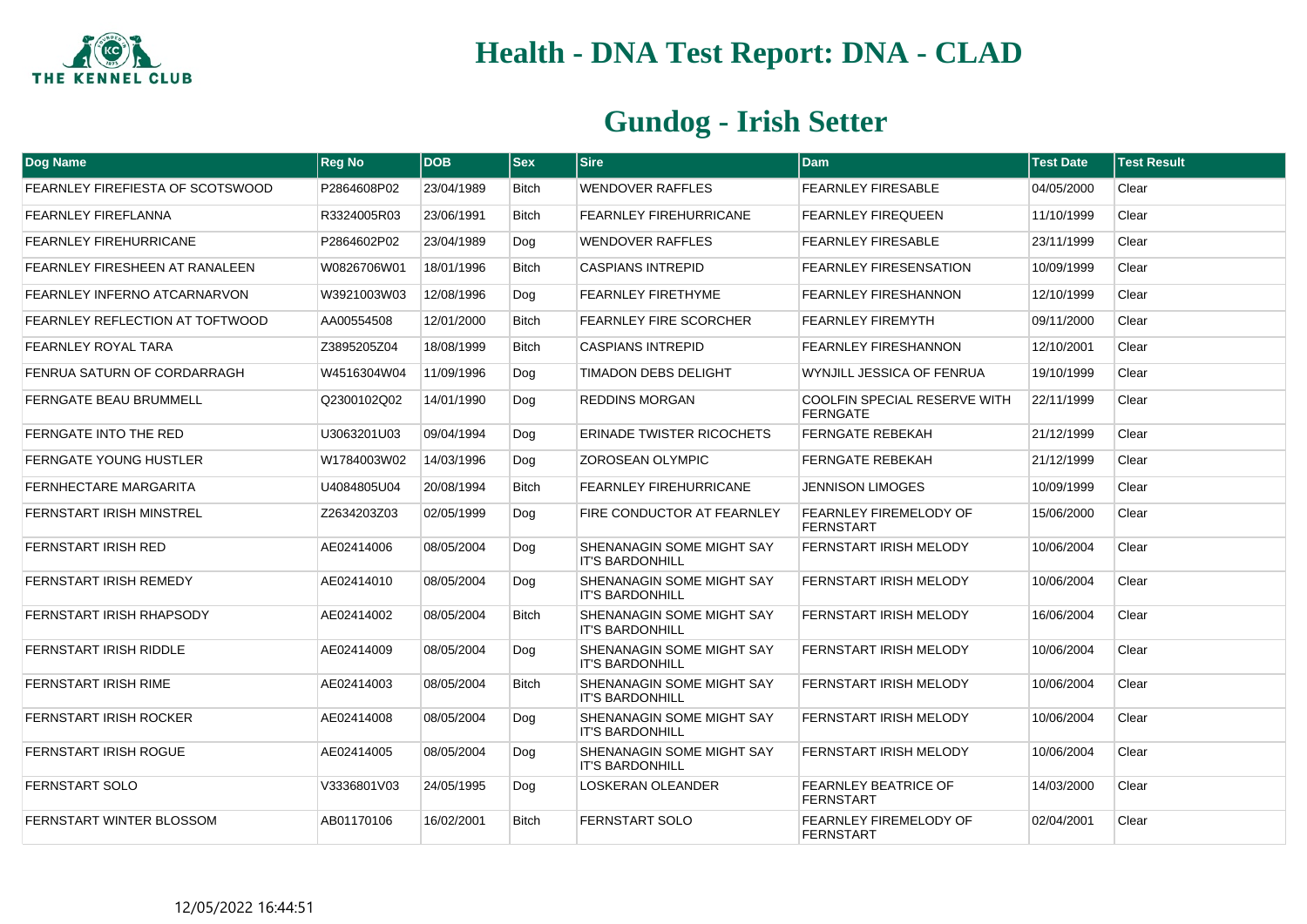

| <b>Dog Name</b>                                        | <b>Reg No</b> | <b>DOB</b> | $ $ Sex      | <b>Sire</b>                                     | <b>Dam</b>                                        | <b>Test Date</b> | <b>Test Result</b> |
|--------------------------------------------------------|---------------|------------|--------------|-------------------------------------------------|---------------------------------------------------|------------------|--------------------|
| FERNSTART WINTER CHARM                                 | AB01170105    | 16/02/2001 | <b>Bitch</b> | FERNSTART SOLO                                  | FEARNLEY FIREMELODY OF<br><b>FERNSTART</b>        | 02/04/2001       | Clear              |
| FERNSTART WINTER DREAM                                 | AB01170108    | 16/02/2001 | Dog          | FERNSTART SOLO                                  | FEARNLEY FIREMELODY OF<br><b>FERNSTART</b>        | 02/04/2001       | Clear              |
| <b>FERNSTART WINTER KNIGHT</b>                         | AB01170107    | 16/02/2001 | Dog          | <b>FERNSTART SOLO</b>                           | <b>FEARNLEY FIREMELODY OF</b><br><b>FERNSTART</b> | 02/04/2001       | Clear              |
| FERNSTART WINTER MELODY                                | AB01170101    | 16/02/2001 | <b>Bitch</b> | FERNSTART SOLO                                  | FEARNLEY FIREMELODY OF<br><b>FERNSTART</b>        | 02/04/2001       | Clear              |
| FERNSTART WINTER ROMANCE OF REDBLUSH AB01170104        |               | 16/02/2001 | <b>Bitch</b> | FERNSTART SOLO                                  | FEARNLEY FIREMELODY OF<br><b>FERNSTART</b>        | 02/04/2001       | Clear              |
| <b>FERNSTART WINTER ROSE</b>                           | AB01170102    | 16/02/2001 | <b>Bitch</b> | FERNSTART SOLO                                  | FEARNLEY FIREMELODY OF<br><b>FERNSTART</b>        | 02/04/2001       | Clear              |
| FERNSTART WINTER VELVET                                | AB01170103    | 16/02/2001 | <b>Bitch</b> | FERNSTART SOLO                                  | FEARNLEY FIREMELODY OF<br><b>FERNSTART</b>        | 02/04/2001       | Clear              |
| <b>FETTERESK CONSCIENTIOUS OF</b><br><b>CULLMADONS</b> | V2292007V02   | 06/05/1995 | <b>Bitch</b> | REDDINS CONNAL                                  | FETTERESK FAIR WARNING                            | 14/09/1999       | Clear              |
| <b>FETTERESK FAIR DESTINY</b>                          | AG02396804    | 16/05/2006 | <b>Bitch</b> | SHENANAGIN WHAT NEXT                            | FETTERESK NEVER SAY NEVER                         | 13/08/2009       | Clear              |
| FETTERESK NEVER TOO SOON                               | AD02340708    | 25/05/2003 | <b>Bitch</b> | FORFARIAN LUCKY BEGGAR                          | FETTERESK NEXT IN LINE                            | 16/02/2011       | Clear              |
| FETTERESK NEXT IN LINE                                 | Y2561507Y03   | 25/05/1998 | Bitch        | SHENANAGIN WHAT NEXT                            | FETTERESK FAIR WARNING                            | 14/02/2000       | Clear              |
| <b>FETTERESK STRAIT LACED</b>                          | X1678706X02   | 18/03/1997 | <b>Bitch</b> | SHENANAGIN STOCKBROKER                          | FETTERESK FAIR WARNING                            | 04/05/2000       | Clear              |
| FETTERESK TAKE THAT TO SHENANAGIN                      | U1956305U02   | 27/04/1994 | <b>Bitch</b> | SHENANAGIN STOCKBROKER                          | <b>FEARNLEY FIREFANTASY</b>                       | 26/09/1999       | Clear              |
| FIRE ASHES AT FEARNLEY                                 | X0051510X01   | 25/11/1996 | <b>Bitch</b> | <b>FEARNLEY FIRETHYME</b>                       | ENCHANTING EMMA AT KEIRISH                        | 06/04/2001       | Clear              |
| FIRE CONDUCTOR AT FEARNLEY                             | X0051505X01   | 25/11/1996 | Dog          | FEARNLEY FIRETHYME                              | ENCHANTING EMMA AT KEIRISH                        | 20/01/2000       | Clear              |
| FIRE SHIMMER OF FEARNLEY                               | V2123610V02   | 24/04/1995 | Bitch        | LOSKERAN OLEANDER                               | <b>FEARNLEY FIREFLICKA OF</b><br><b>GRACEWOOD</b> | 23/12/1999       | Clear              |
| <b>FIRETOP CONNOR'S CHARM</b>                          | Y4751105Y04   | 22/10/1998 | Dog          | KONAKAKELA ONYX CHARMER AT<br>ALMAREJA          | DERRYVEAGH SUNRISE AT FIRETOP 05/11/1999          |                  | Clear              |
| <b>FIRETOP PRINCE CHARMING</b>                         | Y4751101Y04   | 22/10/1998 | Dog          | KONAKAKELA ONYX CHARMER AT<br><b>ALMAREJA</b>   | DERRYVEAGH SUNRISE AT FIRETOP 23/11/1999          |                  | Clear              |
| FLEUR OF THE RED KINDNESS (IMP NLD)                    | AG0901612     | 19/07/2004 | Bitch        | XAVERIUS OF THE CHICKEN FARM<br>(ATCAA00154BEL) | <b>BERBOSS LILAC ROSE</b>                         | 08/08/2007       | Clear              |
| FLOWER OF BALLYGARRON (IKC)                            | AU0902801     | 23/10/2016 | <b>Bitch</b> | <b>GLENNARA CHASE THE ACE</b>                   | PRETTY PRINCESS JANE                              | 02/05/2017       | Clear              |
| <b>FOLLIDOWN FORGETMENOT</b>                           | AH01416801    | 23/03/2007 | Bitch        | CASKEYS PERSUADER FROM<br>AMBERLIGHT            | FOLLIDOWN RED HOT POKER                           | 13/11/2009       | Clear              |
| <b>FOLLIDOWN GREBE</b>                                 | P5127706P04   | 25/09/1989 | Dog          | <b>WENDOVER RAFFLES</b>                         | <b>FOLLIDOWN BRYONY</b>                           | 22/05/2000       | Clear              |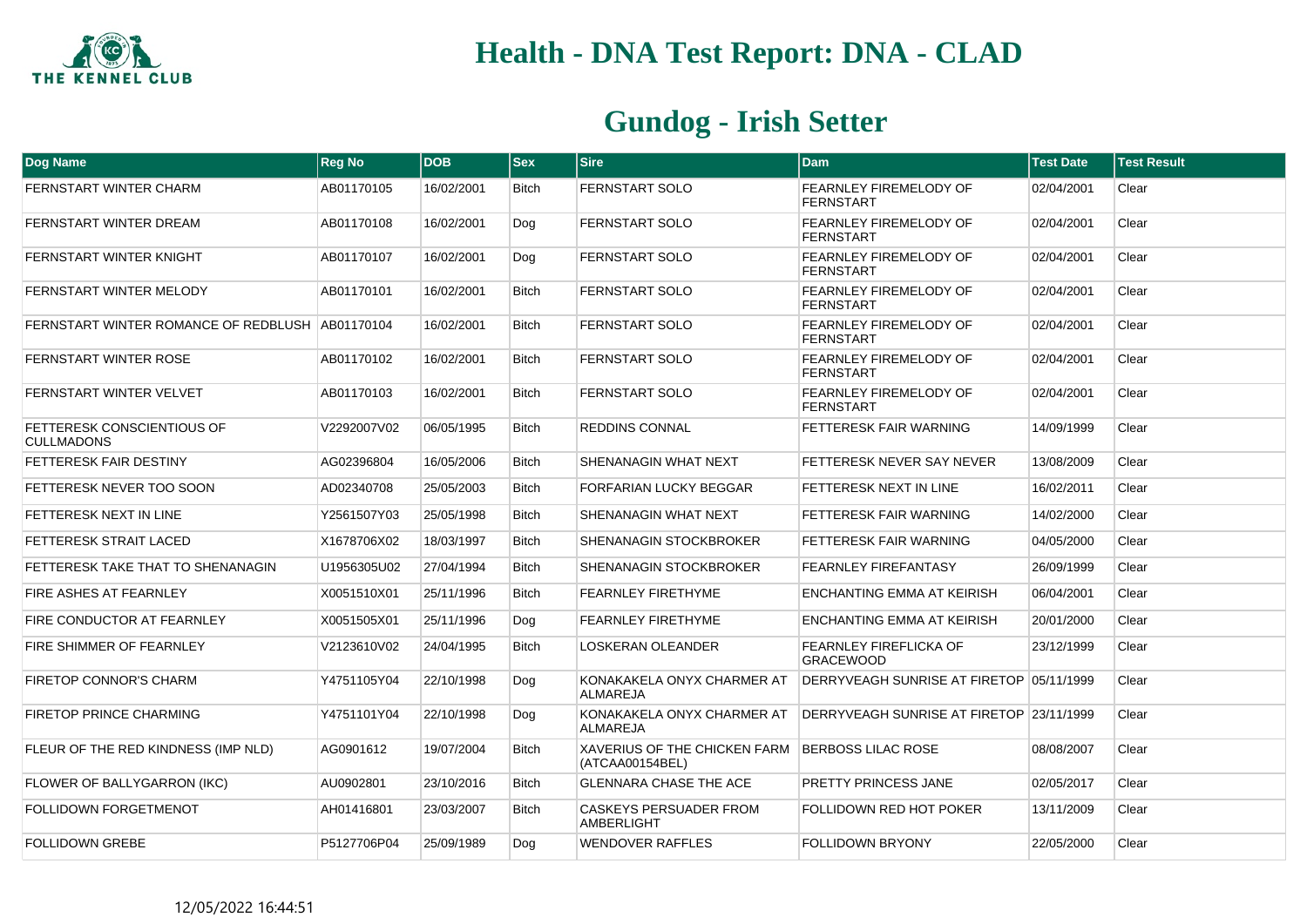

| Dog Name                                                  | <b>Reg No</b> | <b>DOB</b> | $ s_{ex} $   | Sire                                             | <b>Dam</b>                                 | <b>Test Date</b> | <b>Test Result</b> |
|-----------------------------------------------------------|---------------|------------|--------------|--------------------------------------------------|--------------------------------------------|------------------|--------------------|
| <b>FOLLIDOWN WISTERIA</b>                                 | AF01557004    | 27/03/2005 | <b>Bitch</b> | CASKEYS VAGUELY SCOTTISH                         | <b>FOLLIDOWN RED HOT POKER</b>             | 13/11/2009       | Clear              |
| FOREVER ROSE AT CARNARVON                                 | Y5326406Z01   | 21/10/1998 | <b>Bitch</b> | STARCHELLE CHICAGO BEAR                          | <b>VERASPEE SADIE</b>                      | 12/10/1999       | Clear              |
| FORFARIAN BUSMANS HOLIDAY                                 | S5199501S04   | 01/11/1992 | <b>Bitch</b> | ERINADE THUNDER-BIRD THE<br><b>FORFARIAN</b>     | <b>PLAYFIELD PEARL</b>                     | 21/12/1999       | Clear              |
| <b>FRETHERNE GADABOUT</b>                                 | T3358302T03   | 31/05/1993 | <b>Bitch</b> | <b>TERAMOUR WANDERING STAR</b>                   | <b>FRETHERNE FRIVOLITY</b>                 | 14/09/1999       | Clear              |
| <b>FRETHERNE HIGH LIFE</b>                                | Z1220704Z01   | 04/03/1999 | <b>Bitch</b> | <b>LOSKERAN STARMAN</b>                          | <b>FRETHERNE GADABOUT</b>                  | 04/02/2003       | Clear              |
| FRINAN GINGER N SPICE WITH TAGAMAGO<br>(IMP FIN)          | AT0907123     | 19/06/2016 | Bitch        | <b>COPPER'S MAGISKA UNDER</b><br>(ATCAL00247SWE) | <b>FRINAN BRILLIANT STORY</b>              | 20/12/2016       | Clear              |
| <b>FUNNY FELLA</b>                                        | V1325605V02   | 31/01/1995 | Dog          | <b>TAGAMAGO RED HOT</b>                          | TAGAMAGO'S RAG DOLL                        | 03/04/2000       | Clear              |
| <b>GAELISHMORE GUINEVERE</b>                              | W4555403W04   | 20/09/1996 | <b>Bitch</b> | <b>MARKSWAY MARQUIS</b>                          | <b>WESTBOURNE QUAIL</b>                    | 19/10/1999       | Clear              |
| <b>GAERLIC BOOGIE WOOGIE AT DUBLINER</b>                  | SKK56277/96   |            | Dog          | NORCROFT PALMERSTON                              | EAST MEADOWS A LASSIE TO<br><b>GAERLIC</b> | 22/06/1999       | Clear              |
| <b>GARDEN STAR'S IRISH UNICUM AT DANWISH</b><br>(IMP HUN) | AP0901162     | 07/08/2011 | Dog          | <b>GARDEN STAR'S GENTLEMAN</b>                   | <b>GARDEN STAR'S LIGHT YOGHURT</b>         | 20/03/2012       | Clear              |
| <b>GARDENFIELD NED (IKC)</b>                              | AK0902754     | 12/02/2007 | Dog          | LUSCA GLEN                                       | <b>GARDENFIELD LIONEL</b>                  | 16/10/2009       | Clear              |
| <b>GARDENFIELD RENA (IKC)</b>                             | AR0904434     | 26/08/2012 | <b>Bitch</b> | <b>IKERRIN CROUCH AND HOLD</b>                   | <b>GARDENFIELD LILY</b>                    | 21/10/2014       | Clear              |
| <b>GAYBRONS CELEBRATION</b>                               | Z5359403Z04   | 23/05/1999 | Dog          | REDCLYST GLEN FERGUS                             | <b>GAYBRONS THE BLARNEY GIRL</b>           | 06/12/1999       | Clear              |
| GAYBRONS GOOD NEWS LAD                                    | Z5359404Z04   | 23/05/1999 | Dog          | REDCLYST GLEN FERGUS                             | <b>GAYBRONS THE BLARNEY GIRL</b>           | 06/12/1999       | Clear              |
| <b>GAYBRONS JUBILATION</b>                                | Z5359402Z04   | 23/05/1999 | Dog          | REDCLYST GLEN FERGUS                             | <b>GAYBRONS THE BLARNEY GIRL</b>           | 06/12/1999       | Clear              |
| <b>GAYBRONS LUCK OF THE IRISH BY HOOGALEN</b>             | Z5359408Z04   | 23/05/1999 | <b>Bitch</b> | <b>REDCLYST GLEN FERGUS</b>                      | <b>GAYBRONS THE BLARNEY GIRL</b>           | 06/12/1999       | Clear              |
| GAYBRONS RORYS REVELRY BY HOOGALEN                        | Z5359401Z04   | 23/05/1999 | Dog          | REDCLYST GLEN FERGUS                             | <b>GAYBRONS THE BLARNEY GIRL</b>           | 06/12/1999       | Clear              |
| <b>GAYBRONS ZARAS ZENITH</b>                              | Z5359407Z04   | 23/05/1999 | <b>Bitch</b> | REDCLYST GLEN FERGUS                             | <b>GAYBRONS THE BLARNEY GIRL</b>           | 06/12/1999       | Clear              |
| <b>GIMAROCH YSATIS</b>                                    | T5743506T04   | 26/10/1993 | <b>Bitch</b> | <b>MARKSWAY MARQUIS</b>                          | <b>GIMAROCH LOVE AFFAIR</b>                | 14/09/1999       | Clear              |
| <b>GIRVANS CRUISE</b>                                     | T4855703T04   | 18/08/1993 | Dog          | <b>THENDARA DINO</b>                             | <b>GIRVANS NORINE</b>                      | 07/09/2001       | Clear              |
| <b>GIRVANS TOPAZ</b>                                      | W4112112W03   | 23/07/1996 | <b>Bitch</b> | <b>THENDARA DINO</b>                             | <b>GIRVANS NORINE</b>                      | 31/10/2002       | Clear              |
| <b>GLAMOROUS GINGER</b>                                   | Y0846105Y01   | 04/01/1998 | <b>Bitch</b> | <b>DUNMALEGIN ARISTOCRAT</b>                     | <b>KENVEE ROSA</b>                         | 04/03/2002       | Clear              |
| <b>GLEANNSEAIN LARK (IKC)</b>                             | AT0900749     | 10/09/2013 | <b>Bitch</b> | <b>MOUNTBAY DAN</b>                              | <b>IKERRIN ORLA</b>                        | 11/12/2015       | Clear              |
| <b>GLENAULD TABRIZ</b>                                    | X2204101X02   | 29/03/1997 | <b>Bitch</b> | CHACEFIELD ROAD RUNNER                           | <b>ROYAL TREASURE</b>                      | 23/12/1999       | Clear              |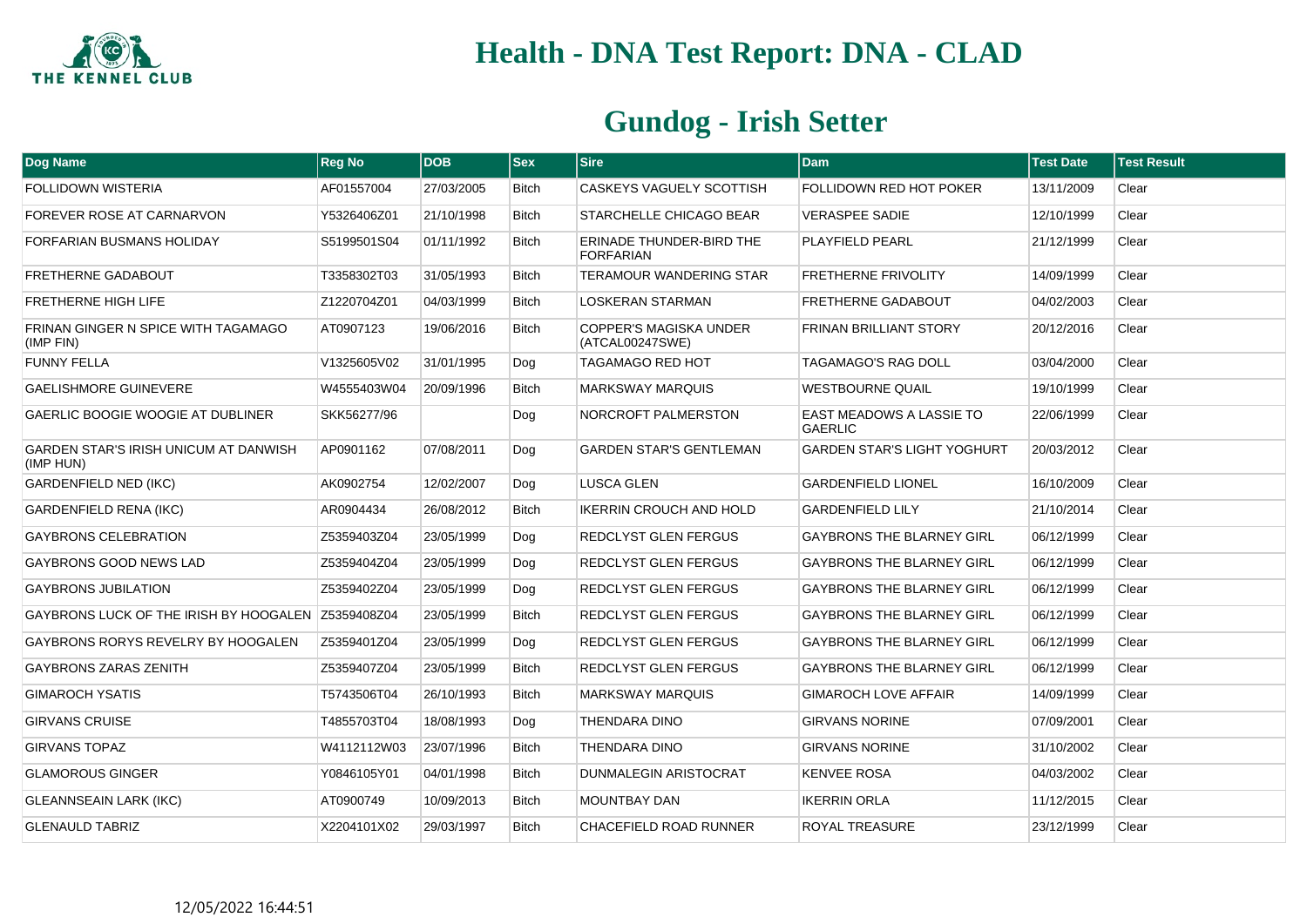

| <b>Dog Name</b>                                                    | <b>Reg No</b> | <b>DOB</b> | <b>Sex</b>   | <b>Sire</b>                                           | <b>Dam</b>                                                     | <b>Test Date</b> | <b>Test Result</b> |
|--------------------------------------------------------------------|---------------|------------|--------------|-------------------------------------------------------|----------------------------------------------------------------|------------------|--------------------|
| <b>GLENCARRON DAILUANE</b>                                         | AC01573309    | 20/03/2002 | <b>Bitch</b> | STRATHMEAD STORMBOOTS                                 | <b>FEARNLEY FIRESKY AT</b><br><b>GLENCARRON</b>                | 24/04/2002       | Clear              |
| <b>GLENCARRON DIMPLE</b>                                           | AC01573305    | 20/03/2002 | <b>Bitch</b> | STRATHMEAD STORMBOOTS                                 | <b>FEARNLEY FIRESKY AT</b><br><b>GLENCARRON</b>                | 24/04/2002       | Clear              |
| <b>GLENCARRON GRAGGAMORE</b>                                       | AC01573304    | 20/03/2002 | <b>Bitch</b> | STRATHMEAD STORMBOOTS                                 | <b>FEARNLEY FIRESKY AT</b><br><b>GLENCARRON</b>                | 24/04/2002       | Clear              |
| <b>GLENCARRON LOCHINDAAL</b>                                       | AC01573308    | 20/03/2002 | <b>Bitch</b> | STRATHMEAD STORMBOOTS                                 | <b>FEARNLEY FIRESKY AT</b><br><b>GLENCARRON</b>                | 24/04/2002       | Clear              |
| <b>GLENCARRON OCEAN BREEZE</b>                                     | X5211707X04   | 20/09/1997 | Dog          | <b>CLONAGEERA FLAMBOUYANT AS</b><br><b>STARCHELLE</b> | <b>FEARNLEY FIRESKY AT</b><br><b>GLENCARRON</b>                | 21/03/2001       | Clear              |
| <b>GLENCARRON PITTYVAICH</b>                                       | AC01573307    | 20/03/2002 | <b>Bitch</b> | STRATHMEAD STORMBOOTS                                 | <b>FEARNLEY FIRESKY AT</b><br><b>GLENCARRON</b>                | 24/04/2002       | Clear              |
| <b>GLENCYMRU LORD TARYN</b>                                        | AJ01512305    | 26/03/2008 | Dog          | <b>HEATHBAY JACOB</b>                                 | REDCLYST ATHENA                                                | 22/03/2010       | Clear              |
| <b>GLENDRISOCK BRITA</b>                                           | AJ03787006    | 10/06/2008 | <b>Bitch</b> | <b>BOWNARD ALI</b>                                    | <b>ERINVALE TARA</b>                                           | 24/09/2010       | Clear              |
| GLENGRAY MOON LOVER (ATCAU01273AUS)                                |               | 16/09/2010 | Dog          | <b>BRODRUGGAN ROGUE TRADER</b>                        | <b>GLENGRAY CRACKLIN ROSE (A.I.)</b>                           | 08/02/2018       | Clear              |
| <b>GLENGRAY MOON LOVER (IMP AUS)</b>                               | AV0900768     | 16/09/2010 | Dog          | BRODRUGGAN ROGUE TRADER                               | <b>GLENGRAY CRACKLIN ROSE (A.I.)</b>                           | 08/02/2018       | Clear              |
| <b>GLENLAINE CHIANTI</b>                                           | X3590706X03   | 30/06/1997 | Dog          | SUTERESETT ARTFUL ALMOND                              | <b>SCARLETTI UPTOWN GIRL</b>                                   | 15/06/2000       | Clear              |
| <b>GLENLAINE LILY BOBTAIL</b>                                      | AT04102607    | 25/10/2016 | <b>Bitch</b> | <b>BARDONHILL SNOW WOLF WITH</b><br><b>GLENLAINE</b>  | <b>GLENLAINE ELISE</b>                                         | 28/08/2020       | Clear              |
| <b>GLENLAINE MOVIE QUEEN</b>                                       | W0551301W01   | 02/12/1995 | <b>Bitch</b> | <b>SCARLETTI THE EQUALIZER</b>                        | <b>GLENLAINE FIRST EDITION</b>                                 | 11/11/1999       | Clear              |
| <b>GLENLARK SILVER TASSIE</b>                                      | X1173001X01   | 10/03/1996 | <b>Bitch</b> | <b>MOANRUAD SAILOR (IKC)</b>                          | <b>GLENLARK JUNO</b>                                           | 24/02/2003       | Clear              |
| <b>GLENNARA FOXGLOVE</b>                                           | W1435410W02   | 18/02/1996 | <b>Bitch</b> | <b>REDDINS MACK</b>                                   | <b>GLENNARA CORN DAISY</b>                                     | 26/08/1999       | Clear              |
| GLENNARA SILVER SPRAY OF SEADOG                                    | Z2128804Z02   | 16/04/1999 | <b>Bitch</b> | TREHELGA WESTWARD HO                                  | WITHERSDALE DANGEROUS LADY<br>OF GLENNARA                      | 28/09/1999       | Clear              |
| <b>GLENRUA REALTOG (IKC)</b>                                       | AD0900933     | 28/04/2001 | <b>Bitch</b> | <b>FEARNLEY FAUST</b>                                 | ARDBRACCAN GLENRUA                                             | 07/02/2006       | Clear              |
| <b>GLENSHESK CEILEIGH</b>                                          | Y4293704Y04   | 29/06/1998 | <b>Bitch</b> | CARGYCREEVY LAD                                       | FIELDSTOWN LADY (IKC)                                          | 03/03/2000       | Clear              |
| <b>GLIMMER NOBLESSE DESERT ROSE LOFTY</b><br>(IMP POL)             | AX0902026     | 07/05/2019 | <b>Bitch</b> | DUBLINER WATERPROOF                                   | <b>GLIMMER NOBLESSE ALWAYS THE</b><br>PRINCESS (ATCAT01697SVK) | 21/05/2020       | Clear              |
| GLIMMER NOBLESSE DIAMOND IS FOREVER<br><b>LOFTY WITH ALOLFRANA</b> | AW0905105     | 07/05/2019 | <b>Bitch</b> | DUBLINER WATERPROOF                                   | <b>GLIMMER NOBLESSE ALWAYS THE</b><br>PRINCESS (ATCAT01697SVK) | 12/11/2019       | Clear              |
| <b>GLOWING SUNSET OF ABERHONDDU</b>                                | AB00803305    | 30/01/2001 | <b>Bitch</b> | <b>KENMILLEN DIPPER</b>                               | BY THE WAY PRINCESS                                            | 31/10/2002       | Clear              |
| <b>GLYNLARK MARY KATE</b>                                          | AB00127501    | 06/02/2000 | <b>Bitch</b> | <b>RUSHFIELD HERO</b>                                 | <b>GLENLARK SILVER TASSIE</b>                                  | 26/02/2003       | Clear              |
| <b>GLYNLARK PLAYFAIR</b>                                           | AB00127505    | 06/02/2000 | Dog          | <b>RUSHFIELD HERO</b>                                 | <b>GLENLARK SILVER TASSIE</b>                                  | 26/02/2003       | Clear              |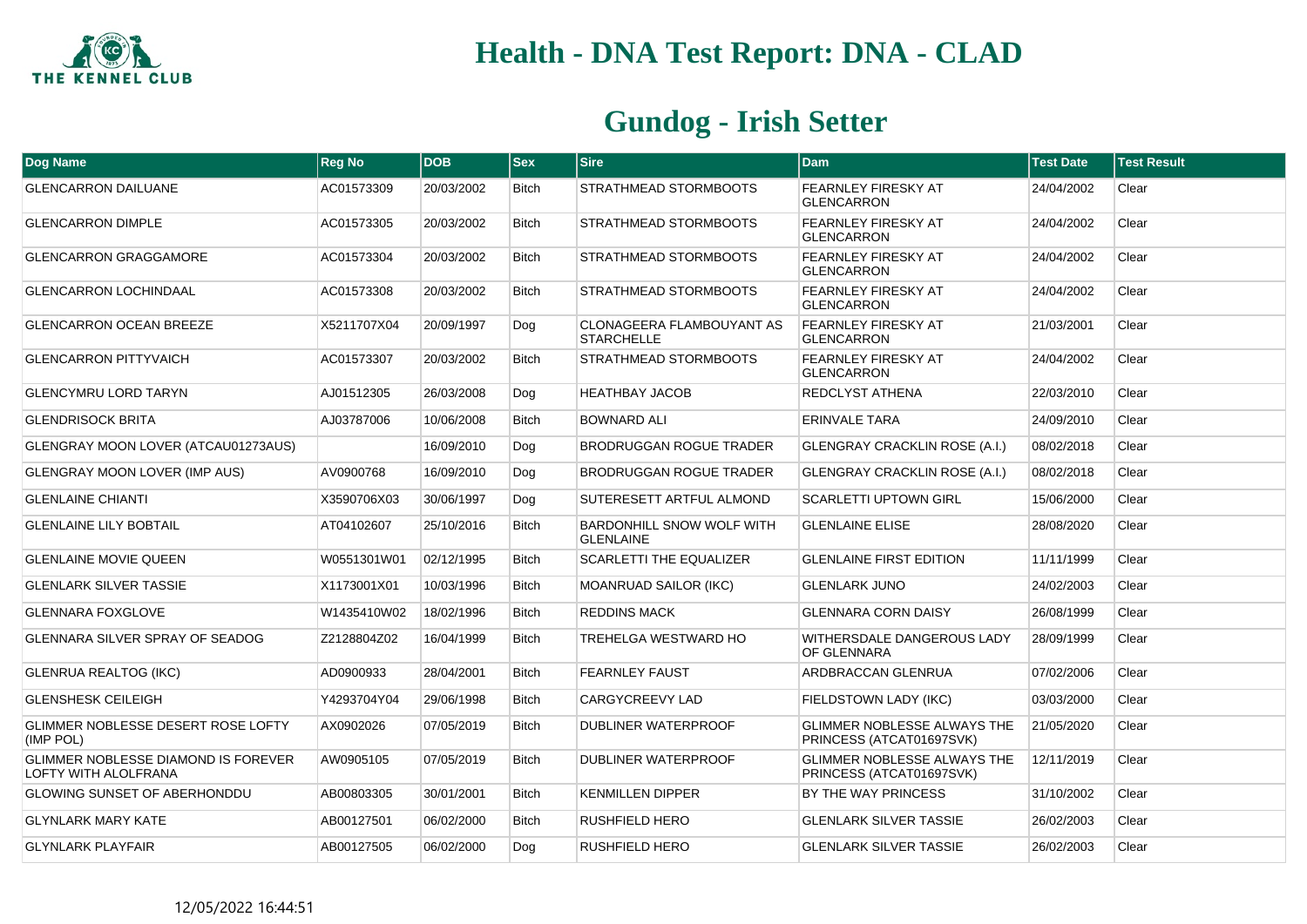

| Dog Name                                | <b>Reg No</b> | <b>DOB</b> | <b>Sex</b>   | <b>Sire</b>                                  | <b>Dam</b>                                      | <b>Test Date</b> | Test Result |
|-----------------------------------------|---------------|------------|--------------|----------------------------------------------|-------------------------------------------------|------------------|-------------|
| <b>GOLDINGS ADORA FOR CARDALE</b>       | AA00934905    | 02/02/2000 | <b>Bitch</b> | JANTER MAKE MY DAY                           | <b>GOLDINGS ALICIA</b>                          | 08/11/2004       | Clear       |
| <b>GOLDINGS AQUELEGIA</b>               | W1592708W02   | 01/04/1996 | <b>Bitch</b> | <b>GOLDINGS FESTIVAL</b>                     | <b>GOLDINGS AQUARIUS</b>                        | 03/04/2000       | Clear       |
| <b>GOLDINGS ARNIE OF MILLCROFT</b>      | X2989302X03   | 13/05/1997 | Dog          | <b>GOLDINGS ALFRESCO</b>                     | <b>GOLDINGS JESSICA</b>                         | 18/10/1999       | Clear       |
| <b>GOLDINGS BARWEDEL SORREL</b>         | U4536202U04   | 10/11/1994 | <b>Bitch</b> | <b>GOLDINGS FESTIVAL</b>                     | <b>GOLDINGS GRETA OF BARWEDEL</b>               | 23/07/1999       | Clear       |
| GOLDINGS BIDDY OF SHAYTELL              | N6265106P01   | 07/11/1988 | <b>Bitch</b> | <b>GOLDINGS OLIVER</b>                       | <b>GOLDINGS HEIKE</b>                           | 03/04/2000       | Clear       |
| <b>GOLDINGS FESTIVAL</b>                | T1322606T04   | 03/11/1993 | Dog          | <b>CAREK JUST FINNEGAN</b>                   | <b>GOLDINGS HEIDI</b>                           | 26/08/1999       | Clear       |
| <b>GOLDINGS FRASCATI OF BARWEDEL</b>    | Y1067608Y01   | 01/02/1998 | Dog          | <b>GOLDINGS FESTIVAL</b>                     | <b>GOLDINGS AQUARIUS</b>                        | 23/12/1999       | Clear       |
| <b>GOLDINGS GRETA OF BARWEDEL</b>       | R0494808R01   | 04/01/1991 | <b>Bitch</b> | CRIMBLEDALE GOLDEN CHOICE                    | <b>GOLDINGS HELLA</b>                           | 23/12/1999       | Clear       |
| <b>GOLDINGS JESSICA</b>                 | R4557510R04   | 08/09/1991 | Bitch        | <b>JANTER JEDADIAH</b>                       | <b>GOLDINGS HEIDI</b>                           | 26/08/1999       | Clear       |
| <b>GOLDINGS OCTAVIA</b>                 | V0882502V01   | 14/02/1995 | <b>Bitch</b> | <b>GOLDINGS OLIVER</b>                       | <b>GOLDINGS JESSICA</b>                         | 26/08/1999       | Clear       |
| <b>GORTINREAGH BONNIE (IKC)</b>         | Z0095639Z03   | 03/11/1998 | Bitch        | ARDOON BRONCO                                | <b>HEATHER BREEZE (IKC)</b>                     | 29/02/2008       | Clear       |
| GRACEWOOD AMARETTA OF SATLAS            | V2123605V02   | 24/04/1995 | Bitch        | LOSKERAN OLEANDER                            | FEARNLEY FIREFLICKA OF<br><b>GRACEWOOD</b>      | 20/09/1999       | Clear       |
| <b>GRANGE GIRL</b>                      | AX00676008    | 07/01/2020 | <b>Bitch</b> | <b>BAILE NA GRA</b>                          | <b>BISCOTTI PRINCESS</b>                        | 03/03/2021       | Clear       |
| <b>GRAYRIGGE FARDORAGH</b>              | V2258301V02   | 23/03/1995 | Dog          | <b>BARNABY OF WESBERE</b><br><b>CRESSWAY</b> | <b>GRAYRIGGE DOIREANN</b>                       | 03/04/2000       | Clear       |
| <b>GRAYRIGGE FIDELMA</b>                | V2258309V02   | 23/03/1995 | <b>Bitch</b> | <b>BARNABY OF WESBERE</b><br><b>CRESSWAY</b> | <b>GRAYRIGGE DOIREANN</b>                       | 23/11/1999       | Clear       |
| <b>GRAYRIGGE FIONNUALA</b>              | V2258308V02   | 23/03/1995 | <b>Bitch</b> | <b>BARNABY OF WESBERE</b><br><b>CRESSWAY</b> | <b>GRAYRIGGE DOIREANN</b>                       | 22/06/1999       | Clear       |
| <b>GRAYRIGGE GRACE O'MALLEY</b>         | Z3982201Z04   | 02/09/1999 | <b>Bitch</b> | DANAWAY COUNTRY BOY                          | <b>GRAYRIGGE FIONNUALA</b>                      | 05/11/2008       | Clear       |
| <b>GREER PAIGE OF THENDARA</b>          | W0759201W01   | 20/12/1995 | <b>Bitch</b> | <b>TITIANDALE ALWAYS</b>                     | THENDARA DIANA AT SCOTSELAW                     | 29/10/1999       | Clear       |
| <b>GRENADA LOFTY CZERWONY (IMP POL)</b> | AY0913794     | 23/01/2021 | <b>Bitch</b> | YAHOO LOFTY (ATCAV02896POL)                  | <b>VANESSA MAE LOFTY</b><br>(ATCAV03398POL)     | 19/10/2021       | Clear       |
| <b>GWENDARIFF GIMME THE TICKET</b>      | AU04634802    | 27/09/2017 | <b>Bitch</b> | <b>GWENDARIFF UNKNOWN SOLDIER</b>            | <b>GWENDARIFF ON A TIC ETT TO</b><br>LOCHINDORB | 12/11/2018       | Clear       |
| <b>GWENDARIFF LITTLE POPPET</b>         | AJ00355005    | 22/11/2007 | <b>Bitch</b> | DANAWAY LANCELOT OF<br><b>AUTUMNWOOD</b>     | <b>GWENDARIFF POP MY CORK</b>                   | 27/04/2009       | Clear       |
| <b>HALLGLEN MEADOW SAFFRON</b>          | W5647709X01   | 13/11/1996 | <b>Bitch</b> | <b>FEARNLEY FIRETHYME</b>                    | <b>HALLGLEN AIRS AND GRACES</b>                 | 29/10/1999       | Clear       |
| HALLGLEN WATER MINT                     | W5647704X01   | 13/11/1996 | <b>Bitch</b> | <b>FEARNLEY FIRETHYME</b>                    | HALLGLEN AIRS AND GRACES                        | 29/10/1999       | Clear       |
| HARELFERG CERRUTI OF MCCONKEYS          | W1985911W02   | 13/01/1996 | <b>Bitch</b> | FORFARIAN GOING FOR GOLD                     | SAMETSUZ STARTURN                               | 20/01/2000       | Clear       |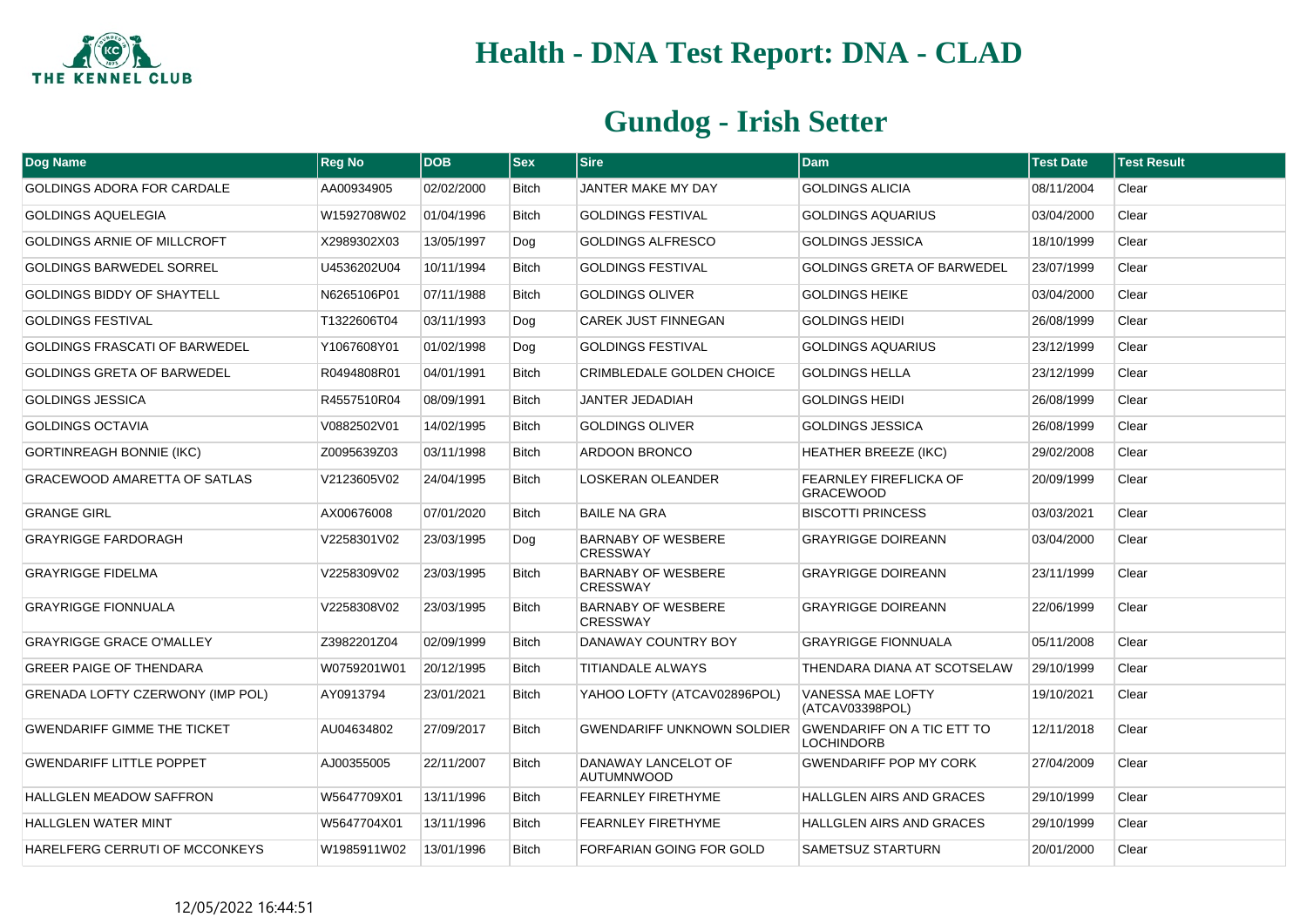

| <b>Dog Name</b>                             | <b>Reg No</b>    | <b>DOB</b> | <b>Sex</b>   | <b>Sire</b>                        | <b>Dam</b>                                           | <b>Test Date</b> | <b>Test Result</b> |
|---------------------------------------------|------------------|------------|--------------|------------------------------------|------------------------------------------------------|------------------|--------------------|
| <b>HARREDS GEORGETTE</b>                    | AB01341102       | 03/03/2001 | <b>Bitch</b> | <b>HARREDS POACHER</b>             | BARLEYDALE POLYANTHA AT<br><b>HARREDS</b>            | 11/04/2001       | Clear              |
| <b>HARREDS GHILLIE</b>                      | AB01341103       | 03/03/2001 | Dog          | <b>HARREDS POACHER</b>             | BARLEYDALE POLYANTHA AT<br><b>HARREDS</b>            | 11/04/2001       | Clear              |
| <b>HARREDS JAFFA</b>                        | AD02165804       | 26/05/2003 | <b>Bitch</b> | AMBERLIGHT FIRECRACKER             | BARLEYDALE POLYANTHA AT<br><b>HARREDS</b>            | 16/07/2003       | Clear              |
| HARRY'S SPORT (IKC)                         | AY0912870        | 20/08/2013 | Dog          | <b>RUNNING IN THE BARLEY</b>       | <b>DUILLEOGA DAMHSA</b>                              | 14/09/2020       | Clear              |
| HARTSBOURNE TANGLE OF AUBANJON              | Z0414311Z01      | 11/01/1999 | <b>Bitch</b> | <b>HARTSBOURNE DOUNE</b>           | <b>HARTSBOURNE CERRY</b>                             | 16/05/2003       | Clear              |
| HARTSFELL AIDA                              | M6142404M04      | 08/08/1987 | <b>Bitch</b> | WENDOVER REDLAW                    | <b>HARTSFELL ROYAL MAID</b>                          | 29/10/1999       | Clear              |
| HARTSFELL LA BOHEME                         | T3926107T03      | 16/05/1993 | <b>Bitch</b> | <b>CRIMBLEDALE GOLDEN CHOICE</b>   | <b>HARTSFELL AIDA</b>                                | 23/07/1999       | Clear              |
| <b>HAZELBECK FLUTTERBYE</b>                 | V3317105V03      | 30/05/1995 | <b>Bitch</b> | <b>HAZELBECK JACK BY THE HEDGE</b> | <b>ELAPHILL HAPPY RETURNS TO</b><br><b>HAZELBECK</b> | 23/12/1999       | Clear              |
| <b>HAZELBECK PEASEBLOSSOM WITH ELAPHILL</b> | U3233508U03      | 21/06/1994 | <b>Bitch</b> | <b>ELAPHILL REFLECTIONS</b>        | HAZELBECK GOLDEN SHOWERS                             | 23/11/1999       | Clear              |
| <b>HAZELBECK TOUCH ME NOT</b>               | X5318709X04      | 28/10/1997 | <b>Bitch</b> | <b>HAZELBECKS GOLDEN FLAME</b>     | <b>HAZELBECK FLUTTERBYE</b>                          | 06/12/1999       | Clear              |
| HAZELBECKS GOLDEN FLAME                     | V4844410V04      | 17/10/1995 | Dog          | <b>KESPAS KRIS</b>                 | <b>HAZELBECK GOLDEN SHOWERS</b>                      | 06/12/1999       | Clear              |
| <b>HEATHCLARE DEL RIO</b>                   | Y0602904Y01      | 20/01/1998 | Dog          | <b>CLONAGEERA IMAGINATION</b>      | <b>HEATHCLARE ITS MAGIC</b>                          | 14/10/1999       | Clear              |
| <b>HELECAM PIPER'S BIDDING</b>              | W2600801W02      | 10/03/1996 | <b>Bitch</b> | REDDINS PIPER AT HELECAM           | SHANOAH DOUBLE TAKE TO<br><b>HELECAM</b>             | 23/03/2000       | Clear              |
| <b>HENALEAS FLIRTING AROUND</b>             | Y2185403Y02      | 08/05/1998 | <b>Bitch</b> | <b>BONHOMIE VAGUELY NOBLE</b>      | <b>HENALEAS KEEPSAKE</b>                             | 03/09/1999       | Clear              |
| <b>HENALEAS KEEPSAKE</b>                    | S3988701S03      | 18/08/1992 | <b>Bitch</b> | <b>MARKSWAY MARQUIS</b>            | MUHARRAQ MOONDAISY OF<br><b>HENALEAS</b>             | 03/09/1999       | Clear              |
| <b>HENALEAS LILAC WINE</b>                  | Q3197601Q03      | 17/06/1990 | <b>Bitch</b> | ANDANA JAKE                        | <b>HENALEAS HAPPY GO LUCKY</b>                       | 23/03/2000       | Clear              |
| <b>HENTHOM ENCHANTING ANGEL</b>             | V4808903V04      | 17/09/1995 | <b>Bitch</b> | <b>LURGAVON SUPERIOR SAM</b>       | <b>HENTHOM AMBER CRYSTAL</b>                         | 08/03/2000       | Clear              |
| <b>HERONSWAKE OCTAVIA</b>                   | AB03874602       | 25/08/2001 | <b>Bitch</b> | <b>BRACKENFIELD FORRESTER</b>      | HERONSWAKE ROSE RED                                  | 03/10/2003       | Clear              |
| <b>HERONSWAKE ROSE RED</b>                  | W3073208W03      | 19/04/1996 | <b>Bitch</b> | <b>HERONSWAKE RHODANTHE</b>        | <b>HERONSWAKE QUINTESSENCE</b>                       | 21/11/2000       | Clear              |
| <b>HERO'S HEART DIERVILLA</b>               | <b>IKCY08681</b> |            | Dog          | ALLODEE CINAMMON'S                 | RABALA OD ZAGREBACKE GORE                            | 20/06/2007       | Clear              |
| <b>HOLEHAN SANDSTONE</b>                    | W5635101W04      | 28/10/1996 | <b>Bitch</b> | THENDARA DINO                      | <b>GIRVANS GABRIELLE</b>                             | 03/03/2003       | Clear              |
| <b>HORCUM MEISTERSINGER</b>                 | X4546804X04      | 30/09/1997 | Dog          | <b>CASPIANS INTREPID</b>           | <b>CASKEYS ROSALIND</b>                              | 04/10/1999       | Clear              |
| <b>HORCUM MIMI OF CASKEYS</b>               | X4546801X04      | 30/09/1997 | <b>Bitch</b> | <b>CASPIANS INTREPID</b>           | <b>CASKEYS ROSALIND</b>                              | 12/10/1999       | Clear              |
| <b>HORCUM MINUET</b>                        | X4546802X04      | 30/09/1997 | <b>Bitch</b> | <b>CASPIANS INTREPID</b>           | <b>CASKEYS ROSALIND</b>                              | 02/09/1999       | Clear              |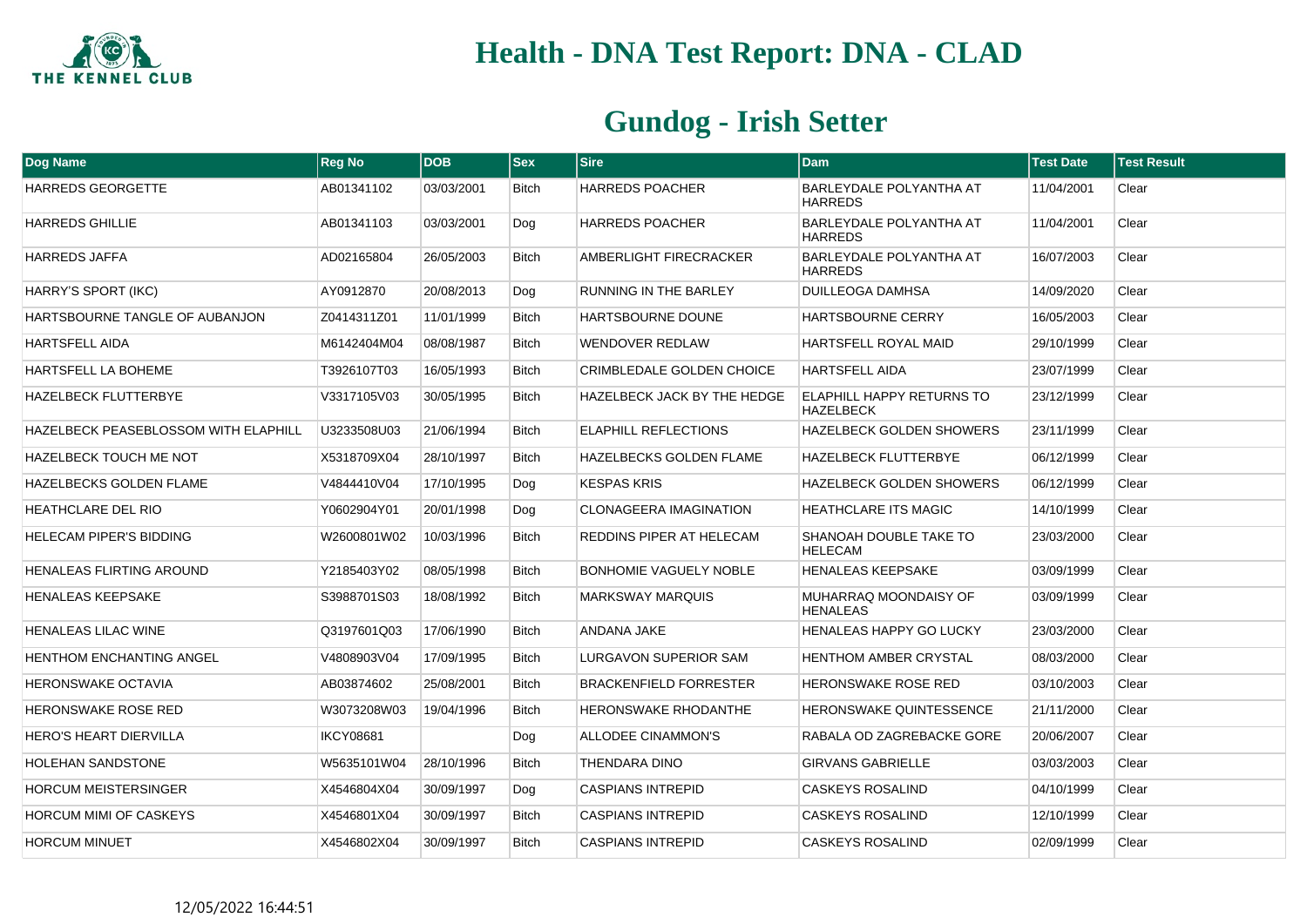

| Dog Name                                                  | <b>Reg No</b> | <b>DOB</b> | <b>Sex</b>   | <b>Sire</b>                                   | <b>Dam</b>                                        | <b>Test Date</b> | <b>Test Result</b> |
|-----------------------------------------------------------|---------------|------------|--------------|-----------------------------------------------|---------------------------------------------------|------------------|--------------------|
| <b>HORCUM MIREILLE</b>                                    | X4546803X04   | 30/09/1997 | <b>Bitch</b> | <b>CASPIANS INTREPID</b>                      | <b>CASKEYS ROSALIND</b>                           | 03/09/1999       | Clear              |
| HUCKFORDVALE MARY OF MODENA                               | AB01155306    | 03/03/2001 | <b>Bitch</b> | SCOTSELAW THE SOUND OF<br><b>MUSIC</b>        | TREDURA SCATHACK VANAIND                          | 18/10/2005       | Clear              |
| HUCKFORDVALE MIHTY FLIHTY                                 | Z1382909Z03   | 16/02/1999 | <b>Bitch</b> | SCOTSELAW THE SOUND OF<br><b>MUSIC</b>        | TREDURA SCATHACK VANAIND                          | 10/02/2003       | Clear              |
| HUDESHOPE WILL O'THE WISP                                 | W3837103W03   | 21/07/1996 | <b>Bitch</b> | <b>OLDESTONE AERO</b>                         | <b>CARBONEK QUEEN BEA</b>                         | 26/07/2000       | Clear              |
| IRIS BLUE DIAMOND                                         | X3778606X03   | 03/07/1997 | <b>Bitch</b> | <b>CRIMBLEDALE WINTER THYME</b>               | <b>CAREK ICE MAIDEN</b>                           | 03/04/2000       | Clear              |
| IRISH MELODY KISS HER TO BITS (IMP EST)                   | AS0902565     | 04/12/2014 | <b>Bitch</b> | MERRYVIEW'S FLEETWOOD MAC                     | <b>REDWORD THE MERRY MAIDENS</b>                  | 27/05/2015       | Clear              |
| IXIA DAVINA                                               | U2464604U03   | 02/06/1994 | <b>Bitch</b> | <b>TWOACRES OVERSEER</b>                      | <b>MORIBA DIVA</b>                                | 23/12/1999       | Clear              |
| JANTER MAKE MY DAY                                        | U4534204U04   | 10/09/1994 | Dog          | <b>MARKSWAY MARQUIS</b>                       | <b>JANTER JENONAH</b>                             | 26/08/1999       | Clear              |
| <b>JANTER PHOEBE</b>                                      | Z0137506Z01   | 01/12/1998 | <b>Bitch</b> | <b>HARREDS POACHER</b>                        | <b>JANTER MANYANA</b>                             | 03/03/2000       | Clear              |
| <b>JARHNE SIMPLY DELICIOUS</b>                            | V3544101V03   | 25/07/1995 | <b>Bitch</b> | LOUGHANTARVE GLENROSS (IKC)                   | <b>JARHNE TSARINA</b>                             | 03/03/2000       | Clear              |
| <b>JARHNE WHAT A CRACKER</b>                              | AA03072803    | 15/06/2000 | <b>Bitch</b> | <b>LOCHLORIEN GOLD</b>                        | <b>JARHNE SIMPLY DELICIOUS</b>                    | 03/10/2002       | Clear              |
| <b>JASNICK PAINTED LADY</b>                               | AM01647001    | 02/05/2011 | <b>Bitch</b> | RIQITTA DYLAN THOMAS                          | SETTASIDE SHE'S A FOX                             | 19/03/2014       | Clear              |
| <b>JENNISON MEISSEN</b>                                   | S3436701S03   | 09/07/1992 | Dog          | ANDANA JAKE                                   | COPPERSWOOD CLAIRETTE OF<br><b>JENNISON</b>       | 06/12/1999       | Clear              |
| JET STAR'S LITTLE DR GUB-GUB AVEC<br>SUMMERGATE (IMP FIN) | AQ0901066     | 08/08/2012 | Dog          | JONOLA DR DOOLITTLE                           | FANSETT JET SET LADY                              | 06/12/2012       | Clear              |
| JETSETTER CRISTALLE TO POLMENNOR (IMP<br>RUS)             | AV0903096     | 14/12/2017 | <b>Bitch</b> | <b>COPPER'S GYPSY ROSE</b><br>(ATCAR00845SWE) | DUBLINER JETSETTER COCO<br>CHANEL (ATCAP01493SWE) | 24/05/2018       | Clear              |
| JETSETTER WIND OF DREAMS (IMP RUS)                        | AY0910710     | 07/05/2020 | Dog          | COPPER'S GYPSY ROSE<br>(ATCAR00845SWE)        | JETSETTER PIN UP GIRL                             | 02/10/2020       | Clear              |
| JEZZLA ANNASTAZIA OF REDCLYST                             | T3624603T03   | 01/05/1993 | <b>Bitch</b> | <b>MARCHCOTE FLYNN</b>                        | REDCLYST ROYAL BRACKLA                            | 24/09/1999       | Clear              |
| JIMMINY CRICKET OF TWO OAKS                               | S3616702S03   | 23/07/1992 | Dog          | CASKEYS BO-JO                                 | TAMWOOD BEE                                       | 19/10/1999       | Clear              |
| <b>JOANMA'S BEAUTY</b>                                    | V0846302V01   | 15/01/1995 | <b>Bitch</b> | <b>CORDIALES POPSY</b>                        | LULU OF JOANMA'S                                  | 19/10/1999       | Clear              |
| <b>JOANMA'S BONNIE</b>                                    | V0846301V01   | 15/01/1995 | <b>Bitch</b> | <b>CORDIALES POPSY</b>                        | LULU OF JOANMA'S                                  | 11/11/1999       | Clear              |
| <b>JOANMA'S FLASH</b>                                     | S1721501S02   | 31/03/1992 | Dog          | <b>FEARNLEY FIREHURRICANE</b>                 | LULU OF JOANMA'S                                  | 19/10/1999       | Clear              |
| JOEWEN WASHINGTON'S BOY                                   | P1023203P02   | 23/11/1988 | Dog          | WENDOVER WASHINGTON OF<br><b>CASPIANS</b>     | JOEWEN LUCY LOCKET                                | 12/12/2000       | Clear              |
| JONOLA HOTTER THAN JULY                                   | N0599404N02   | 01/01/1988 | <b>Bitch</b> | <b>KERRYFAIR NIGHT FEVER</b>                  | JONOLA JODY ACACIA                                | 10/09/1999       | Clear              |
| <b>JONOLA JACK DANIELS</b>                                | P3301103P03   | 16/05/1989 | Dog          | <b>KERRYFAIR NIGHT FEVER</b>                  | JONOLA JODY ACACIA                                | 10/09/1999       | Clear              |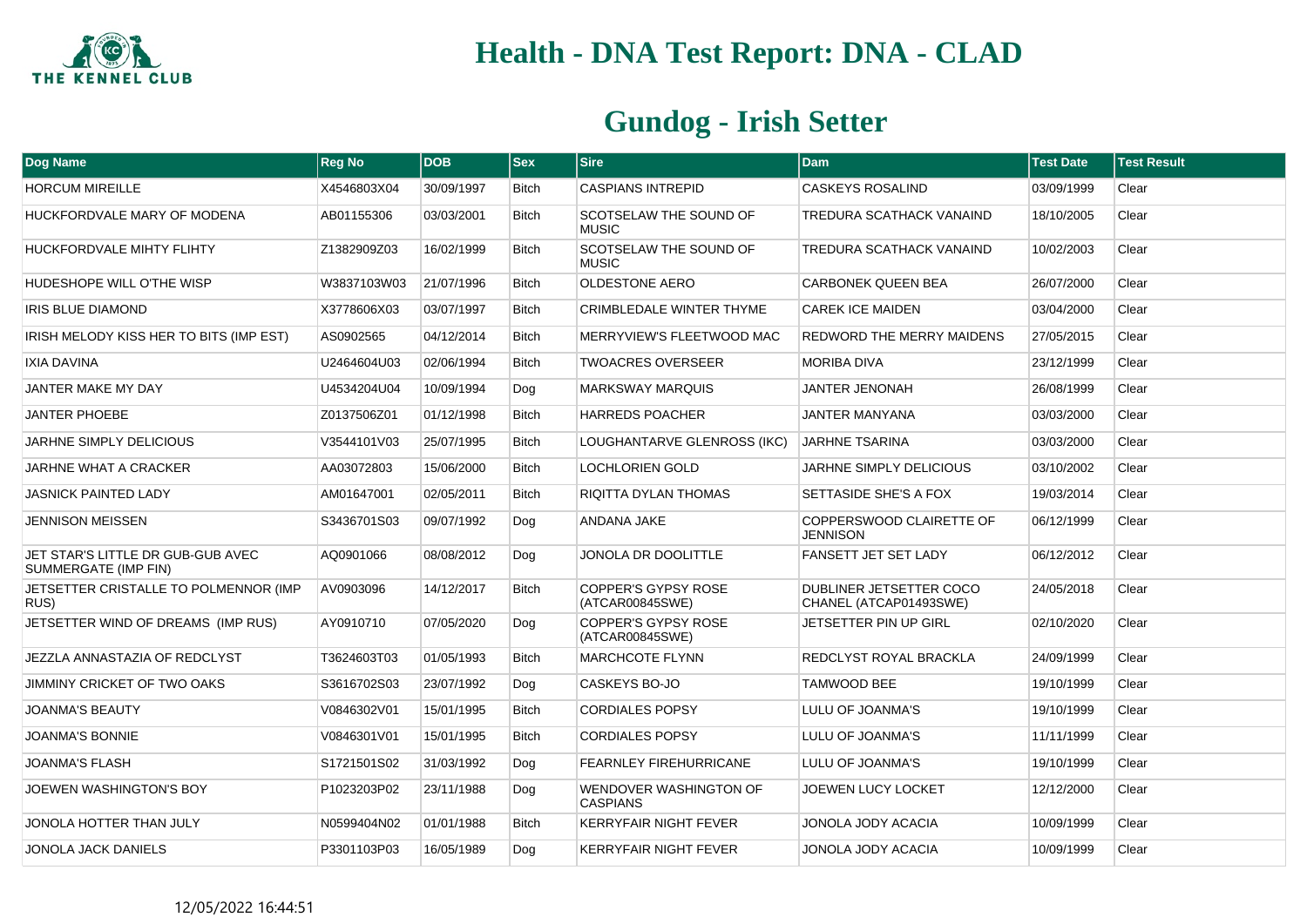

| Dog Name                            | <b>Reg No</b> | <b>DOB</b> | $ $ Sex      | <b>Sire</b>                                        | <b>Dam</b>                                | <b>Test Date</b> | <b>Test Result</b> |
|-------------------------------------|---------------|------------|--------------|----------------------------------------------------|-------------------------------------------|------------------|--------------------|
| <b>JONOLA PANSIE POTTER</b>         | S4955905S04   | 29/09/1992 | <b>Bitch</b> | JONOLA JACK DANIELS                                | SUMARIC CHIANTI AT JONOLA                 | 23/11/1999       | Clear              |
| JOYPHULIE CHERRY BLOSSOM            | AD04414906    | 27/10/2003 | <b>Bitch</b> | STEMARS SMOKY OPAL                                 | JOYPHULIE ECLIPSE KAHINA                  | 21/12/2007       | Clear              |
| JOYPHULIE ECLIPSE KAHINA            | AA00786102    | 06/10/1999 | Bitch        | TERAMOUR RAGAMUFFIN                                | STEMARS JAGUAR ELEGANCE                   | 01/02/2001       | Clear              |
| <b>KALUTARA TOPAZ</b>               | Y4450504Y04   | 19/05/1998 | <b>Bitch</b> | TATTERSLEE SPECIAL EFFECT                          | <b>TATTERSLEE DUCHESS</b>                 | 01/02/2000       | Clear              |
| <b>KARCACH OPHELIA</b>              | AD00749904    | 04/01/2003 | <b>Bitch</b> | <b>RUFUS RED BARON</b>                             | JARHNE APPLE OF MY EYE                    | 26/07/2004       | Clear              |
| KARHU SPACE ODYSSEY                 | X0200104X01   | 19/12/1996 | Bitch        | DASHING DANDY AT KARHU                             | TATSBRO SILVER STUDDED OF<br>KARHU        | 01/02/2000       | Clear              |
| <b>KARHU SUNBURST</b>               | X0200106X01   | 19/12/1996 | <b>Bitch</b> | DASHING DANDY AT KARHU                             | TATSBRO SILVER STUDDED OF<br><b>KARHU</b> | 14/02/2000       | Clear              |
| KATACH KALL ME MADAM                | Y2115405Y02   | 27/04/1998 | <b>Bitch</b> | <b>CASPIANS THE MUSIC MAN OF</b><br><b>DANAWAY</b> | KATACH KLEAR DAY                          | 05/11/1999       | Clear              |
| KATACH KAROUSEL                     | Y2115408Y02   | 27/04/1998 | Dog          | CASPIANS THE MUSIC MAN OF<br><b>DANAWAY</b>        | KATACH KLEAR DAY                          | 05/11/1999       | Clear              |
| <b>KEGIL DANCING RENAISSANCE</b>    | V0234001V01   | 27/10/1994 | Dog          | SMALLCROFT TREVELYAN OF<br><b>KEGIL</b>            | <b>KEGIL DANCING IN THE DARK</b>          | 22/11/1999       | Clear              |
| <b>KEIRISH TOPAZ</b>                | X0051504X01   | 25/11/1996 | Dog          | <b>FEARNLEY FIRETHYME</b>                          | ENCHANTING EMMA AT KEIRISH                | 15/07/2003       | Clear              |
| KELLY MY FIRST LOVE                 | AA02769411    | 11/06/2000 | Bitch        | ZANTILLY FUGAL FERGUS                              | <b>BRONZETONE AMBER</b>                   | 04/03/2002       | Clear              |
| KENAITEEN BERRY BLOSSOM OF KILCORAN | AV04809109    | 03/11/2018 | Dog          | EBONY-SETT EARL (IMP POL)                          | PAPINEAU NAPPING NANCY                    | 29/06/2021       | Clear              |
| KENEALLY RED RAPHAEL                |               |            | Dog          | <b>MOHER NEW HEIGHT'S</b>                          | WINTERLEA WILL O'THE WISP                 | 03/10/2008       | Clear              |
| <b>KENMILLEN LARK OF KIRACIOUS</b>  | AA00142301    | 17/11/1999 | <b>Bitch</b> | <b>RUFUS RED BARON</b>                             | <b>BEAUTY BIMBOT</b>                      | 01/10/2002       | Clear              |
| <b>KENMILLONE ALICE</b>             | AB01853707    | 07/04/2001 | Bitch        | <b>BRONZETONE BONAR</b>                            | KALUTARA TOPAZ                            | 22/12/2005       | Clear              |
| <b>KENMILLTO ABBY</b>               | AC00038303    | 09/10/2001 | <b>Bitch</b> | <b>LURGAVON CONNOR</b>                             | <b>HENTHOM EUPHONIC MELODY</b>            | 07/02/2006       | Clear              |
| <b>KENMILLTO PERSEPHONE</b>         | AC04004309    | 17/10/2002 | <b>Bitch</b> | <b>BANTASKINE JERUSALEM</b>                        | PORSCHET KENOSHA                          | 04/08/2008       | Clear              |
| KENMILLTRI DOROTHEA                 | AD01464505    | 14/03/2003 | <b>Bitch</b> | <b>BRONZETONE BONAR</b>                            | KALUTARA TOPAZ                            | 27/03/2008       | Clear              |
| KENMILLTRI ISABELLA                 | AD01827101    | 26/02/2003 | <b>Bitch</b> | CARGYCREEVY LAD                                    | <b>SWEET BRACKEN</b>                      | 03/06/2010       | Clear              |
| <b>KENMILLTRI PRISCILLA</b>         | AD01464503    | 14/03/2003 | <b>Bitch</b> | <b>BRONZETONE BONAR</b>                            | KALUTARA TOPAZ                            | 09/03/2006       | Clear              |
| KENUE DIMETA AT BARNELLIN           | U3286012U03   | 01/06/1994 | Bitch        | SCARLETTI THE UNTOUCHABLE                          | DENEIL AT LONG LAST                       | 14/12/2001       | Clear              |
| <b>KERRIMARA PURE GOLDDUST</b>      | Y1537009Y02   | 12/03/1998 | Dog          | DANAWAY SOLOMON OF WYNJILL                         | <b>RIQITTA CLARIEVAL</b>                  | 08/10/1999       | Clear              |
| KERRIMERE BIDDY OF COPPERBROOK      | T4425008T03   | 03/05/1993 | Bitch        | <b>MARKSWAY MARQUIS</b>                            | <b>KERRIMERE POPPET</b>                   | 03/03/2000       | Clear              |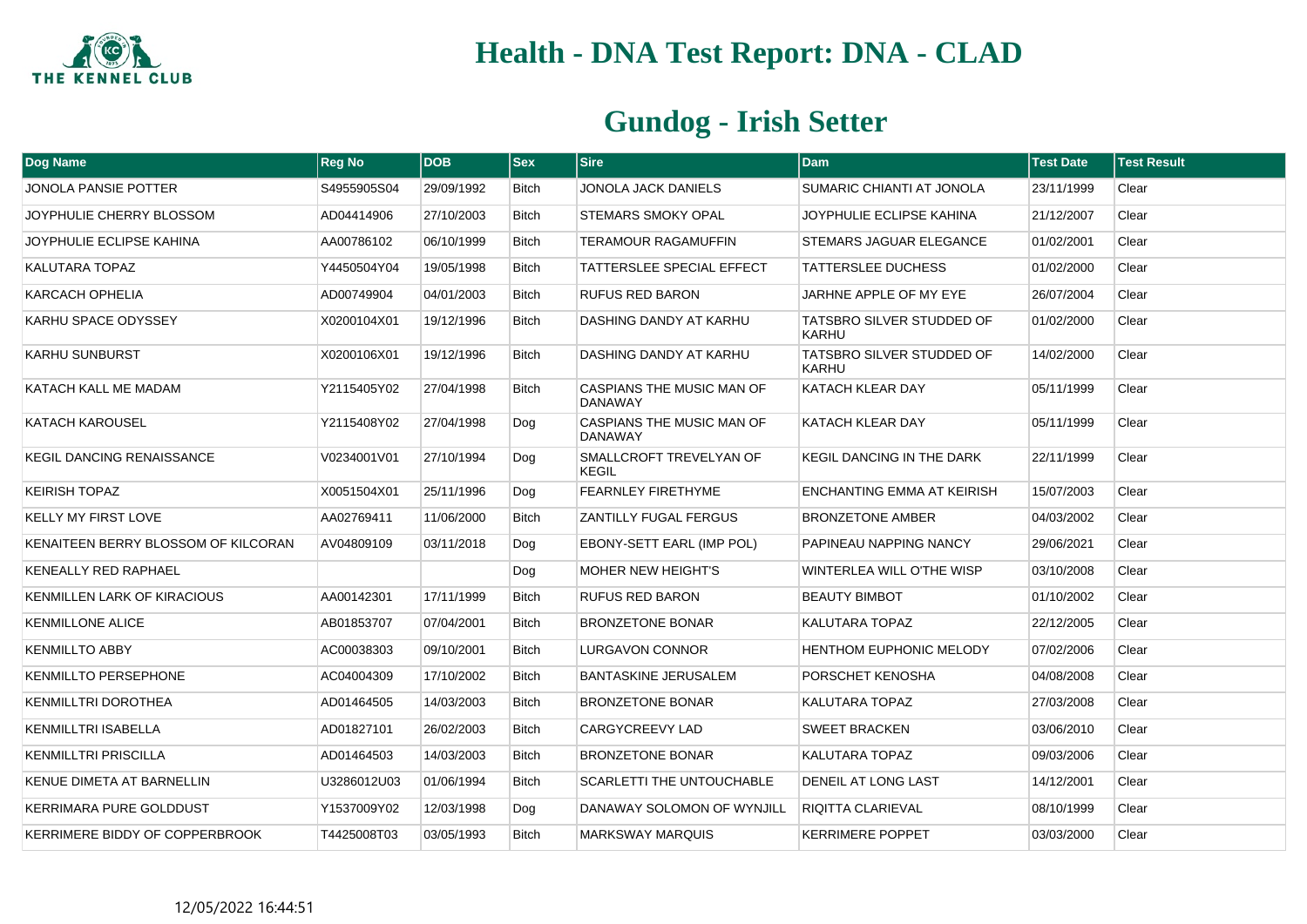

| <b>Dog Name</b>                                                 | <b>Reg No</b> | <b>DOB</b> | <b>Sex</b>   | <b>Sire</b>                    | <b>Dam</b>                                            | <b>Test Date</b> | <b>Test Result</b> |
|-----------------------------------------------------------------|---------------|------------|--------------|--------------------------------|-------------------------------------------------------|------------------|--------------------|
| <b>KERRIMERE CAMPBELL</b>                                       | T4425001T03   | 03/05/1993 | Dog          | <b>MARKSWAY MARQUIS</b>        | <b>KERRIMERE POPPET</b>                               | 29/10/1999       | Clear              |
| <b>KERRIMERE MIKA</b>                                           | Z1816502Z02   | 26/02/1999 | <b>Bitch</b> | <b>LOCHLORIEN GOLD</b>         | <b>KERRIMERE FARINA</b>                               | 29/10/1999       | Clear              |
| KERRSIENNA A PAIGE IN HISTORY FOR<br><b>DEACONARA (IMP USA)</b> | AF0900899     | 27/07/2004 | <b>Bitch</b> | <b>COURTWOOD PACKER PLAYER</b> | <b>KERRSIENNA CHICAGO RAVE</b>                        | 09/12/2008       | Clear              |
| <b>KERRYDOWN IN A SPIN</b>                                      | X3936501X04   | 20/07/1997 | <b>Bitch</b> | <b>TREHELGA WESTWARD HO</b>    | <b>ERINADE EXTROVERT</b>                              | 09/08/1999       | Clear              |
| <b>KERRYDOWN IN TIME</b>                                        | X3936509X04   | 20/07/1997 | Dog          | <b>TREHELGA WESTWARD HO</b>    | <b>ERINADE EXTROVERT</b>                              | 14/09/1999       | Clear              |
| <b>KERRYDOWN JENELLA</b>                                        | AA00699002    | 09/01/2000 | <b>Bitch</b> | RENEMAU BLUEPRINT              | ERINADE EXTROVERT                                     | 27/03/2000       | Clear              |
| KERRYFAIR ALL MINE BY CASKEYS                                   | AA00756806    | 25/01/2000 | <b>Bitch</b> | <b>CASKEYS BLARNEY</b>         | STRATHMEAD JUST DELICIOUS AT<br><b>KERRYFAIR</b>      | 14/03/2000       | Clear              |
| KERRYFAIR BEDAZZLED                                             | AA04808805    | 05/10/2000 | Dog          | REDCLYST GLEN FERGUS           | WENDOVER ROSE OF THE SHIRES                           | 21/11/2000       | Clear              |
| <b>KERRYFAIR BIT OF BLARNEY</b>                                 | AA00756801    | 25/01/2000 | Dog          | <b>CASKEYS BLARNEY</b>         | STRATHMEAD JUST DELICIOUS AT<br><b>KERRYFAIR</b>      | 14/03/2000       | Clear              |
| <b>KERRYFAIR CRUZSANTA</b>                                      | AA04808801    | 05/10/2000 | Dog          | REDCLYST GLEN FERGUS           | WENDOVER ROSE OF THE SHIRES                           | 21/11/2000       | Clear              |
| <b>KERRYFAIR EIREHAAN</b>                                       | AA04808803    | 05/10/2000 | Dog          | REDCLYST GLEN FERGUS           | WENDOVER ROSE OF THE SHIRES                           | 21/11/2000       | Clear              |
| <b>KERRYFAIR FREESIA</b>                                        | AX00924509    | 12/02/2020 | <b>Bitch</b> | DANWISH ON HIGH (A.I.)         | <b>BARDONHILL ENDLESS LOVE TO</b><br><b>KERRYFAIR</b> | 22/10/2021       | Clear              |
| <b>KERRYFAIR KRISTANU</b>                                       | AA04808807    | 05/10/2000 | Dog          | REDCLYST GLEN FERGUS           | WENDOVER ROSE OF THE SHIRES                           | 21/11/2000       | Clear              |
| <b>KERRYFAIR LAST LOVESONG</b>                                  | V5244506V04   | 24/07/1995 | <b>Bitch</b> | <b>REDDINS FERDINAND</b>       | <b>KERRYFAIR PRIMA DONNA</b>                          | 04/11/1999       | Clear              |
| <b>KERRYFAIR SASHAY</b>                                         | AA04808810    | 05/10/2000 | <b>Bitch</b> | <b>REDCLYST GLEN FERGUS</b>    | WENDOVER ROSE OF THE SHIRES                           | 12/12/2000       | Clear              |
| <b>KERRYFAIR STAR JACK</b>                                      | AC01533001    | 11/04/2002 | Dog          | <b>KERRYFAIR KRISTANU</b>      | STRATHMEAD JUST DELICIOUS AT<br><b>KERRYFAIR</b>      | 13/07/2005       | Clear              |
| <b>KERRYFAIR SUMTHINELSE</b>                                    | AA00756805    | 25/01/2000 | <b>Bitch</b> | <b>CASKEYS BLARNEY</b>         | STRATHMEAD JUST DELICIOUS AT<br><b>KERRYFAIR</b>      | 14/03/2000       | Clear              |
| <b>KERRYFAIR SYRAH</b>                                          | AA04808809    | 05/10/2000 | <b>Bitch</b> | REDCLYST GLEN FERGUS           | WENDOVER ROSE OF THE SHIRES                           | 12/12/2000       | Clear              |
| <b>KERRYFAIR UNITED WITH NORTHAMBER</b>                         | AA00756803    | 25/01/2000 | <b>Bitch</b> | <b>CASKEYS BLARNEY</b>         | STRATHMEAD JUST DELICIOUS AT<br><b>KERRYFAIR</b>      | 14/03/2000       | Clear              |
| <b>KERRYFAIR WHATACRACKER</b>                                   | AA04808804    | 05/10/2000 | Dog          | REDCLYST GLEN FERGUS           | WENDOVER ROSE OF THE SHIRES                           | 21/11/2000       | Clear              |
| <b>KESAKASY SCARLET RIBBONS</b>                                 | Z2912601Z03   | 16/06/1999 | <b>Bitch</b> | <b>REDCLYST GLEN FERGUS</b>    | <b>KESAKASY SEA ANEMONE</b>                           | 08/10/1999       | Clear              |
| <b>KESPAS KRIS</b>                                              | R4841904R04   | 05/10/1991 | Dog          | ANDANA JAKE                    | <b>KESPAS ATHENE</b>                                  | 20/09/1999       | Clear              |
| KILLARNEY AMAZING GRACE (IMP HUN)                               | AC0900303     | 04/04/1998 | <b>Bitch</b> | <b>ERINADE EXTINGUISHED</b>    | <b>BERBOSS GINGERBREAD</b>                            | 04/02/2003       | Clear              |
| <b>KILLYMEALS STAR</b>                                          | AA01635901    | 25/05/1999 | Dog          | CARGYCREEVY LAD                | <b>SWEET BRACKEN</b>                                  | 09/04/2008       | Clear              |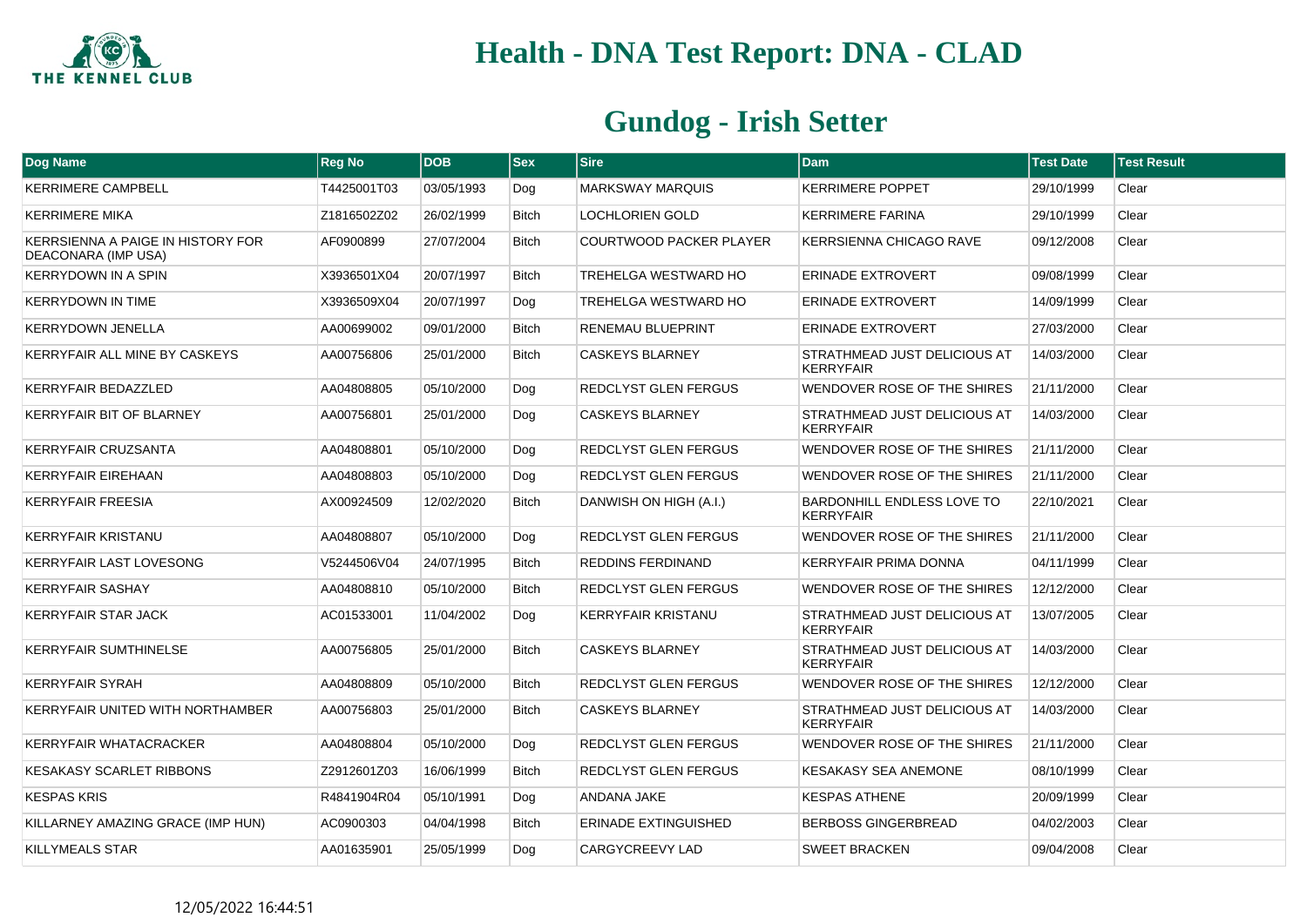

| Dog Name                                   | <b>Reg No</b> | <b>DOB</b> | $ $ Sex      | <b>Sire</b>                                  | <b>Dam</b>                                 | <b>Test Date</b> | <b>Test Result</b> |
|--------------------------------------------|---------------|------------|--------------|----------------------------------------------|--------------------------------------------|------------------|--------------------|
| KINROSS FABERGE OF CLONAGEERA              |               |            | <b>Bitch</b> | PURE GENIUSE BY CLONAGEERA<br>(RE-IMPORT)    | <b>ROCLYN PARFAIT</b>                      | 15/01/2013       | Clear              |
| KINROSS FABERGE OF CLONAGEERA (IMP<br>USA) | AQ0900867     | 02/06/2007 | <b>Bitch</b> | PURE GENIUSE BY CLONAGEERA<br>(RE-IMPORT)    | <b>ROCLYN PARFAIT</b>                      | 15/01/2013       | Clear              |
| KIRKAVAGH GALANTINE                        | V4981503V04   | 18/09/1995 | Bitch        | AMBERAE AUTOMATIC                            | KIRKAVAGH MUSIDORA                         | 14/08/2002       | Clear              |
| KIRKAVAGH GAZALA                           | V4981501V04   | 18/09/1995 | <b>Bitch</b> | AMBERAE AUTOMATIC                            | KIRKAVAGH MUSIDORA                         | 14/09/1999       | Clear              |
| KIRKAVAGH VALORIS                          | U4396904U04   | 05/09/1994 | <b>Bitch</b> | <b>FEARNLEY FIREHURRICANE</b>                | KIRKAVAGH COREJADA                         | 09/08/1999       | Clear              |
| KIRKAVAGH ZABARA                           | S2381901S02   | 28/04/1992 | Bitch        | FEARNLEY FIREHURRICANE                       | KIRKAVAGH COREJADA                         | 11/08/1999       | Clear              |
| KIRKAVAGH ZENOBIA OF DUNDANING             | S2381902S02   | 28/04/1992 | Bitch        | FEARNLEY FIREHURRICANE                       | KIRKAVAGH COREJADA                         | 04/02/2002       | Clear              |
| KONAKAKELA PERDITA AT COPPERSHEEN          | X4927101X04   | 06/08/1997 | Bitch        | REDCLYST GLEN FERGUS                         | KONAKAKELA SOPHIE                          | 20/06/2002       | Clear              |
| KONAKAKELA PERSUADER                       | X4927105X04   | 06/08/1997 | Dog          | REDCLYST GLEN FERGUS                         | KONAKAKELA SOPHIE                          | 19/10/1999       | Clear              |
| KONAKAKELA SHIRAZ                          | W4131902W03   | 04/07/1996 | <b>Bitch</b> | TREHELGA WESTWARD HO                         | KONAKAKELA EMERALD MIST                    | 26/07/2000       | Clear              |
| KONAKAKELA ZAGAR BY ROMARNE                | S2114802S02   | 04/03/1992 | Dog          | REDDINS FERDINAND                            | ANDANA JEMIMAH                             | 24/09/1999       | Clear              |
| KONAKAKELA ZEUS ROSU AT STOURFORD          | S2114803S02   | 04/03/1992 | Dog          | <b>REDDINS FERDINAND</b>                     | ANDANA JEMIMAH                             | 20/01/2000       | Clear              |
| KONAKAKELA ZIGGY OF STRATHMEAD             | S2114809S02   | 04/03/1992 | <b>Bitch</b> | REDDINS FERDINAND                            | ANDANA JEMIMAH                             | 20/09/1999       | Clear              |
| KONAKAKELA ZOE OF REDDINS                  | S2114807S02   | 04/03/1992 | <b>Bitch</b> | <b>REDDINS FERDINAND</b>                     | ANDANA JEMIMAH                             | 25/06/1999       | Clear              |
| KONAKAKELA ZORRO                           | S2114806S02   | 04/03/1992 | Dog          | <b>REDDINS FERDINAND</b>                     | ANDANA JEMIMAH                             | 02/09/1999       | Clear              |
| KORIGEM RED SATIN                          | AA02686304    | 18/02/2000 | <b>Bitch</b> | SETTADOR SUPERNATURAL WITH<br><b>KORIGEM</b> | <b>WYLDFIRE DERVLA</b>                     | 04/03/2002       | Clear              |
| KRISTELLY THE BARBARIAN                    | Y4190005Y04   | 11/09/1998 | Dog          | THENDARA KENNEDY                             | LIRIC HEARTBREAKER AT KRISTELLY 09/11/2000 |                  | Clear              |
| <b>KYLENOE CRYSTAL BEAR</b>                | Z1777501Z02   | 07/01/1999 | Dog          | STARCHELLE CHICAGO BEAR                      | <b>KYLENOE CRYSTAL SPIRIT</b>              | 07/08/2003       | Clear              |
| <b>KYLENOE DANCING BRAVE</b>               | M4448801M03   | 22/02/1987 | Dog          | <b>CARNBARGUS STAR ENTERPRISE</b>            | <b>BUCKSET BONNIE OF KYLENOE</b>           | 05/11/1999       | Clear              |
| <b>KYLENOE DANCING CRYSTAL</b>             | M4448803M03   | 22/02/1987 | <b>Bitch</b> | <b>CARNBARGUS STAR ENTERPRISE</b>            | <b>BUCKSET BONNIE OF KYLENOE</b>           | 14/02/2000       | Clear              |
| <b>KYLENOE RUBY SETTING</b>                | R2212507R02   | 23/01/1991 | <b>Bitch</b> | <b>BRINARA MOONRAKER</b>                     | <b>KYLENOE SUN PRINCESS</b>                | 09/11/2000       | Clear              |
| LADY OF MILFORT GREEN                      | AD01827102    | 26/02/2003 | <b>Bitch</b> | <b>CARGYCREEVY LAD</b>                       | <b>SWEET BRACKEN</b>                       | 24/03/2009       | Clear              |
| LAGANGLEN LOUGH SHEELIN AT HAGLESTOW       | AW02040308    | 06/06/2019 | <b>Bitch</b> | LAGANGLEN GOSSET                             | LENA'S PLAYMATE AT LAGANGLEN<br>(IKC)      | 30/12/2021       | Clear              |
| <b>LAGGAN SHOSHONI MAIDEN</b>              | W4113804W03   | 25/08/1996 | <b>Bitch</b> | <b>FETTERESK FAIR LEGEND</b>                 | <b>LAGGAN UPTOWN GIRL</b>                  | 11/11/1999       | Clear              |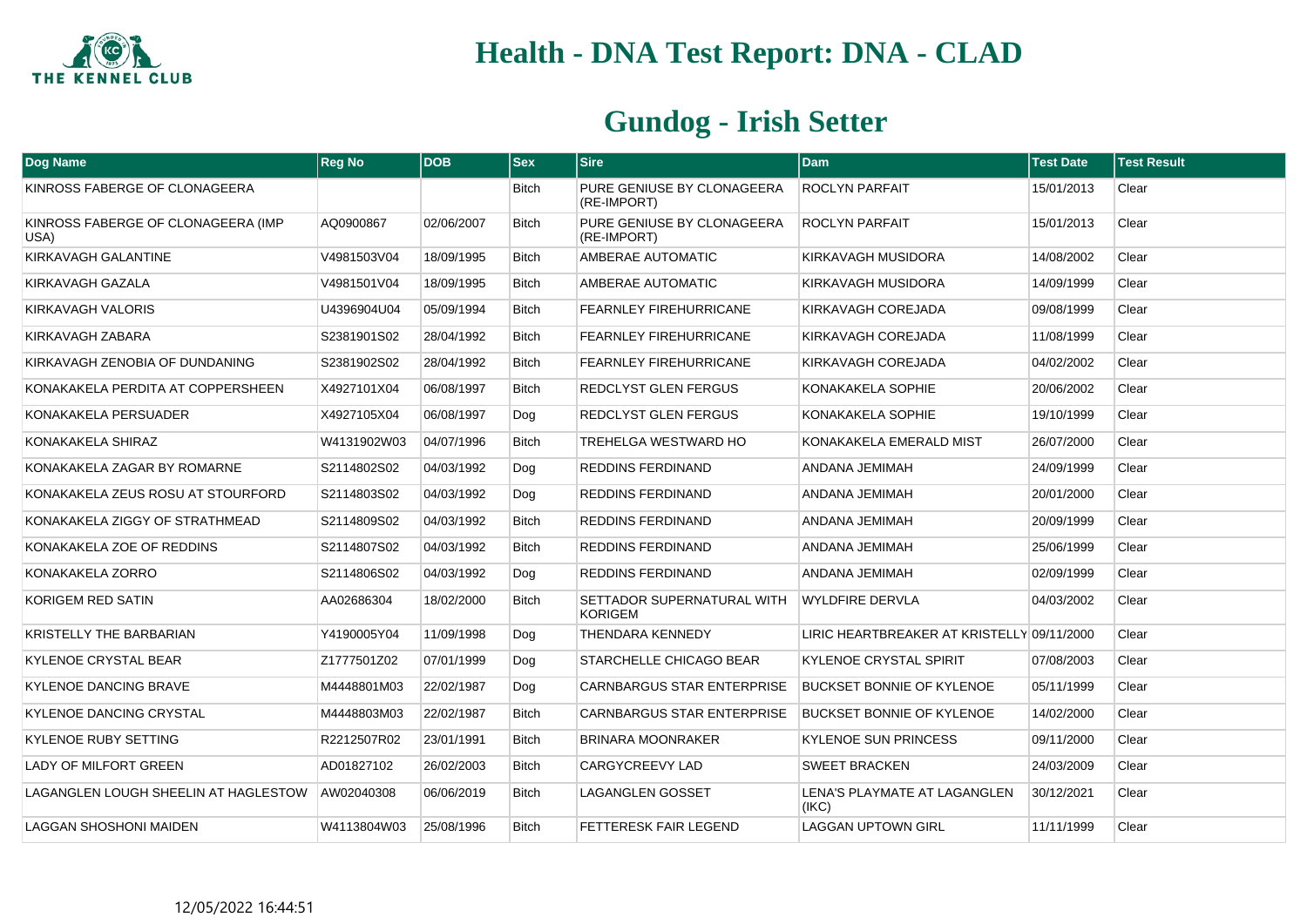

| <b>Dog Name</b>                                  | <b>Reg No</b> | <b>DOB</b> | <b>Sex</b>   | <b>Sire</b>                                     | <b>Dam</b>                                        | <b>Test Date</b> | <b>Test Result</b> |
|--------------------------------------------------|---------------|------------|--------------|-------------------------------------------------|---------------------------------------------------|------------------|--------------------|
| LANDSCOT LADY GWENDALINE                         | AC01539702    | 12/04/2002 | <b>Bitch</b> | FEARNLEY FIRE LUCIFER OF<br>LANDSCOT            | <b>FEARNLEY FIRE MEMORY OF</b><br><b>LANDSCOT</b> | 20/06/2002       | Clear              |
| LANDSCOT LORD RUFUS                              | AC01539701    | 12/04/2002 | Dog          | FEARNLEY FIRE LUCIFER OF<br>LANDSCOT            | FEARNLEY FIRE MEMORY OF<br>LANDSCOT               | 20/06/2002       | Clear              |
| LANSTARA CONVERSATION PIECE                      | W2575501W02   | 31/05/1996 | <b>Bitch</b> | KONAKAKELA ZAGAR BY ROMARNE LANSTARA GALA THYME |                                                   | 29/10/1999       | Clear              |
| <b>LANSTARA GALA THYME</b>                       | T4224401T03   | 27/06/1993 | <b>Bitch</b> | CRIMBLEDALE WINTER THYME                        | <b>LANSTARA KIA</b>                               | 29/10/1999       | Clear              |
| LANSTARA HULLABALOO                              | W2575505W02   | 31/05/1996 | Dog          | KONAKAKELA ZAGAR BY ROMARNE LANSTARA GALA THYME |                                                   | 19/10/1999       | Clear              |
| LANSTARA KIA                                     | P2310601P02   | 11/03/1989 | <b>Bitch</b> | <b>BARDONHILL SUPERGRASS</b>                    | <b>BARLEYDALE GIN FIZZ OF</b><br>LANSTARA         | 26/08/1999       | Clear              |
| <b>LAUGHLIN LASS</b>                             | AD02751802    | 14/06/2003 | <b>Bitch</b> | SABREJILL THE SEQUEL                            | SABREJILL SHADOW DANCER                           | 13/01/2006       | Clear              |
| LAUMIDORN FUNNY HOW LOVE IS                      | V4474910V04   | 08/09/1995 | Dog          | THENDARA KENNEDY                                | ORSTONE DELIGHTFUL DOLLY                          | 09/12/2003       | Clear              |
| LAUMIDORN LAP OF THE GODS                        | X0488008X01   | 16/01/1997 | <b>Bitch</b> | <b>THENDARA KENNEDY</b>                         | ORSTONE DELIGHTFUL DOLLY                          | 09/12/2003       | Clear              |
| LAUMIDORN THE INVISIBLE MAN                      | V4474907V04   | 08/09/1995 | Dog          | THENDARA KENNEDY                                | ORSTONE DELIGHTFUL DOLLY                          | 09/12/2003       | Clear              |
| LAZYACRE HOLLYWOULD                              | X0873701X01   | 31/01/1997 | <b>Bitch</b> | SHENANAGIN STOCKBROKER                          | DANAWAY MADONNA                                   | 10/09/1999       | Clear              |
| <b>LEMANISDREAM HELENA</b>                       | AE03757109    | 24/08/2004 | <b>Bitch</b> | <b>REDDINS TYLER</b>                            | <b>REDDINS FLORENCE</b>                           | 24/09/2004       | Clear              |
| LEMANISDREAM KATINA                              | AE03757108    | 24/08/2004 | <b>Bitch</b> | <b>REDDINS TYLER</b>                            | <b>REDDINS FLORENCE</b>                           | 24/09/2004       | Clear              |
| <b>LEMANISDREAM RALEIGH</b>                      | AE03757103    | 24/08/2004 | Dog          | <b>REDDINS TYLER</b>                            | <b>REDDINS FLORENCE</b>                           | 24/09/2004       | Clear              |
| LEMANISDREAM SIMON SEA                           | AE03757105    | 24/08/2004 | Dog          | <b>REDDINS TYLER</b>                            | <b>REDDINS FLORENCE</b>                           | 24/09/2004       | Clear              |
| <b>LEMANISDREAM TOBIAS</b>                       | AE03757104    | 24/08/2004 | Dog          | <b>REDDINS TYLER</b>                            | <b>REDDINS FLORENCE</b>                           | 24/09/2004       | Clear              |
| LEMANISDREAM UNO MOMENTO                         | AE03757107    | 24/08/2004 | <b>Bitch</b> | <b>REDDINS TYLER</b>                            | <b>REDDINS FLORENCE</b>                           | 24/09/2004       | Clear              |
| LEMANISDREAM USHA                                | AE03757106    | 24/08/2004 | <b>Bitch</b> | <b>REDDINS TYLER</b>                            | <b>REDDINS FLORENCE</b>                           | 24/09/2004       | Clear              |
| LENA'S PLAYMATE AT LAGANGLEN (IKC)               | AU0903934     | 20/08/2016 | <b>Bitch</b> | <b>RED SKY</b>                                  | <b>COOLCON CHARM</b>                              | 08/06/2017       | Clear              |
| LESTANNONS ELIZA DOOLITTLE                       | U2936406U03   | 27/06/1994 | <b>Bitch</b> | <b>BARDONHILL GYP</b>                           | <b>BARDONHILL THE BUZZWORD</b>                    | 11/10/1999       | Clear              |
| LESTANNONS HONEY RYDER                           | X5278009X04   | 07/11/1997 | <b>Bitch</b> | THENDARA KENNEDY                                | LESTANNONS ELIZA DOOLITTLE                        | 11/10/1999       | Clear              |
| LESTANNONS SHE'S THE ONE FOR ROHANMOR AA03932101 |               | 08/08/2000 | <b>Bitch</b> | ROHANMOR THE REAL MCCOY                         | LESTANNONS ELIZA DOOLITTLE                        | 10/06/2004       | Clear              |
| LIRIC ENDLESS LOVE TO LAURELHACH                 | T2162706T02   | 25/02/1993 | <b>Bitch</b> | CAREK JUST FLANAGAN                             | <b>LIRIC BRAMBLE</b>                              | 20/09/1999       | Clear              |
| <b>LLAINMON GREEN GLORY</b>                      | AH05245603    | 16/10/2007 | Dog          | ALOLFRAN FLASH HARRY                            | KARCACH WILLOW OF LLAINMON                        | 04/12/2007       | Clear              |
| <b>LLAINMON PURPLE PRINCE</b>                    | AH05245602    | 16/10/2007 | Dog          | <b>ALOLFRAN FLASH HARRY</b>                     | KARCACH WILLOW OF LLAINMON                        | 04/12/2007       | Clear              |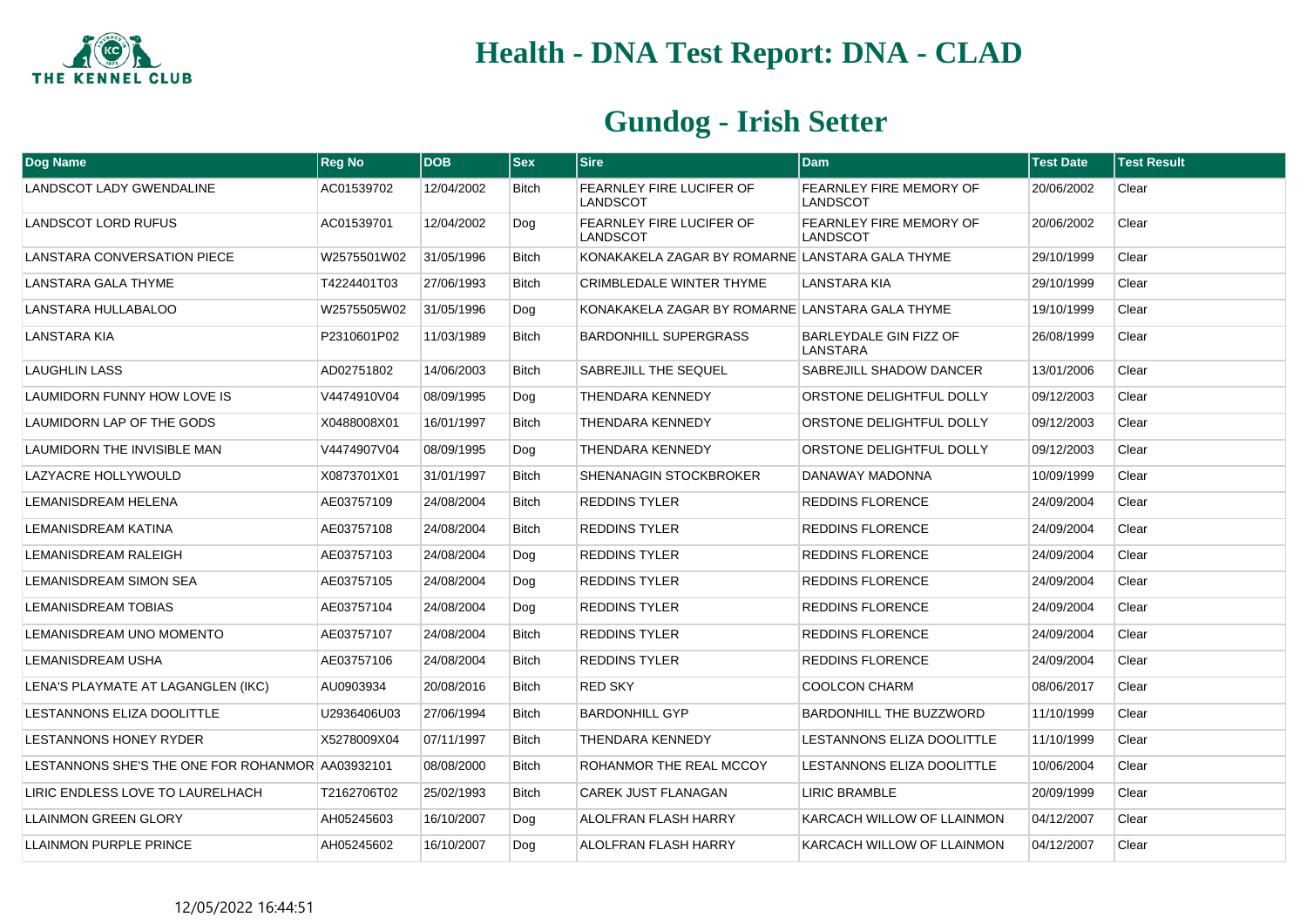

| Dog Name                     | <b>Reg No</b> | <b>DOB</b> | $ $ Sex      | <b>Sire</b>                                  | <b>Dam</b>                         | <b>Test Date</b> | <b>Test Result</b> |
|------------------------------|---------------|------------|--------------|----------------------------------------------|------------------------------------|------------------|--------------------|
| <b>LLAINMON YELLOW DAWN</b>  | AH05245601    | 16/10/2007 | Dog          | <b>ALOLFRAN FLASH HARRY</b>                  | KARCACH WILLOW OF LLAINMON         | 04/12/2007       | Clear              |
| LLANASA BARATHEA             | T4292303T03   | 16/06/1993 | Dog          | <b>BARLEYDALE KALYMNOS</b>                   | <b>REDDINS PUZZLE</b>              | 20/03/2001       | Clear              |
| LLANASA JESSICA'S DREAM      | V4242612V04   | 10/08/1995 | <b>Bitch</b> | TIMADON DEBS DELIGHT                         | <b>REDDINS PUZZLE</b>              | 22/05/2000       | Clear              |
| LLANASA ONLY ROYALE          | V4242608V04   | 10/08/1995 | <b>Bitch</b> | TIMADON DEBS DELIGHT                         | <b>REDDINS PUZZLE</b>              | 03/03/2000       | Clear              |
| <b>LOCHLORIEN GOLD</b>       | W5408802W04   | 01/11/1996 | Dog          | <b>KERRIMERE CAMPBELL</b>                    | <b>TAGAMAGO JUICY LUCY</b>         | 29/10/1999       | Clear              |
| <b>LOCHLORIEN SUNRISE</b>    | W5408807W04   | 01/11/1996 | <b>Bitch</b> | <b>KERRIMERE CAMPBELL</b>                    | <b>TAGAMAGO JUICY LUCY</b>         | 02/09/1999       | Clear              |
| LORDLY SCRAPPYDOO            | LOSH0736568   |            | Bitch        | <b>NEWGAY IF</b>                             | LORDLY OUR-PRIDE                   | 24/11/1999       | Clear              |
| <b>LOSKERAN EVENING STAR</b> | U3628009U03   | 07/08/1994 | <b>Bitch</b> | <b>TATTERSLEE SPECIAL EFFECT</b>             | <b>LOSKERAN CARA</b>               | 08/10/1999       | Clear              |
| LOSKERAN OLEANDER            | L1243206L01   | 31/12/1985 | Dog          | <b>JENNISON PHANTOM</b>                      | <b>LOSKERAN LORELLI</b>            | 06/08/1999       | Clear              |
| LOSKERAN SIOBHAN             | Q5409606Q04   | 06/10/1990 | <b>Bitch</b> | <b>CLONAGEERA GENESIS</b>                    | <b>LOSKERAN CAMELLIA</b>           | 11/08/1999       | Clear              |
| <b>LOSKERAN STARTURN</b>     | X4234405X04   | 20/08/1997 | Bitch        | KONAKAKELA ZAGAR BY ROMARNE LOSKERAN SIOBHAN |                                    | 31/07/2002       | Clear              |
| LOUGHANTARVE GLENROSS (IKC)  | T0095818T04   | 03/07/1993 | Dog          | FAIRUBY O'DONOVAN ROSSA                      | LOUGHANTARVE KERRY-ERIN (IMP)      | 25/06/1999       | Clear              |
| LOYAL DAVID BRIGHT STAR      | Z1376902Z02   | 19/02/1999 | Dog          | BONAHAIRD SEPTEMBER BEAU                     | LYNGOR GALATIA                     | 19/04/2001       | Clear              |
| <b>LURGAVON BRAMBLE</b>      | AG03857507    | 30/07/2006 | <b>Bitch</b> | SECRET LIAISON AT GWENDARIFF                 | <b>LADY CHESTNUT FROM LURGAVON</b> | 08/03/2010       | Clear              |
| LURGAVON CONNOR              | Y4587610Y04   | 21/09/1998 | Dog          | <b>CAISPERN FERGUSON</b>                     | LURGAVON FLAME                     | 13/08/2000       | Clear              |
| <b>LURGAVON FLAME</b>        | U3512907U03   | 05/07/1994 | <b>Bitch</b> | BARDONHILL SUPERGRASS THE<br><b>MOVIE</b>    | <b>LURGAVON SHAMROCK</b>           | 13/08/2000       | Clear              |
| LURGAVON GINGER VELVET       | Y4587601Y04   | 21/09/1998 | <b>Bitch</b> | <b>CAISPERN FERGUSON</b>                     | LURGAVON FLAME                     | 13/08/2000       | Clear              |
| LURGAVON LOVE BIRD           | AL02609902    | 16/05/2010 | <b>Bitch</b> | LURGAVON FATHER CHRIS                        | LURGAVON GEE AND TEE               | 28/11/2013       | Clear              |
| LURGAVON NUTMEG              | Y4518804Y04   | 19/09/1998 | <b>Bitch</b> | LURGAVON O'SHAY                              | LURGAVON WILD STORM                | 01/02/2000       | Clear              |
| LUSCA CELTIC BOY (IKC)       | AH0900784     | 01/10/2005 | Dog          | <b>BOWNARD ALI</b>                           | LUSCA EMMA OF ARDOON (IKC)         | 28/03/2007       | Clear              |
| LUSCA FINN (IKC)             | AB0900187     | 30/01/1999 | Dog          | RANGER OF LUSK (IKC)                         | <b>ARDOON LUSK GIRL</b>            | 06/04/2001       | Clear              |
| LUSCA HANDSOME BEAU (IKC)    | AA0901322     | 30/01/1999 | Bitch        | RANGER OF LUSK (IKC)                         | <b>ARDOON LUSK GIRL</b>            | 17/08/2001       | Clear              |
| LUSCA HOT TODDY (IKC)        | AC0901374     | 15/02/2002 | Dog          | ARDOON ARROW                                 | ARDOON LUSK GIRL                   | 31/10/2002       | Clear              |
| LUSCA MAX (IKC)              | S0095027S01   | 15/05/1991 | Dog          | ARDOON LUSK BOY                              | <b>MOANRUAD BREDA</b>              | 03/03/2000       | Clear              |
| LUSCA PERRY (IKC)            | S0095026S01   | 15/05/1991 | Dog          | ARDOON LUSK BOY                              | <b>MOANRUAD BREDA</b>              | 03/03/2000       | Clear              |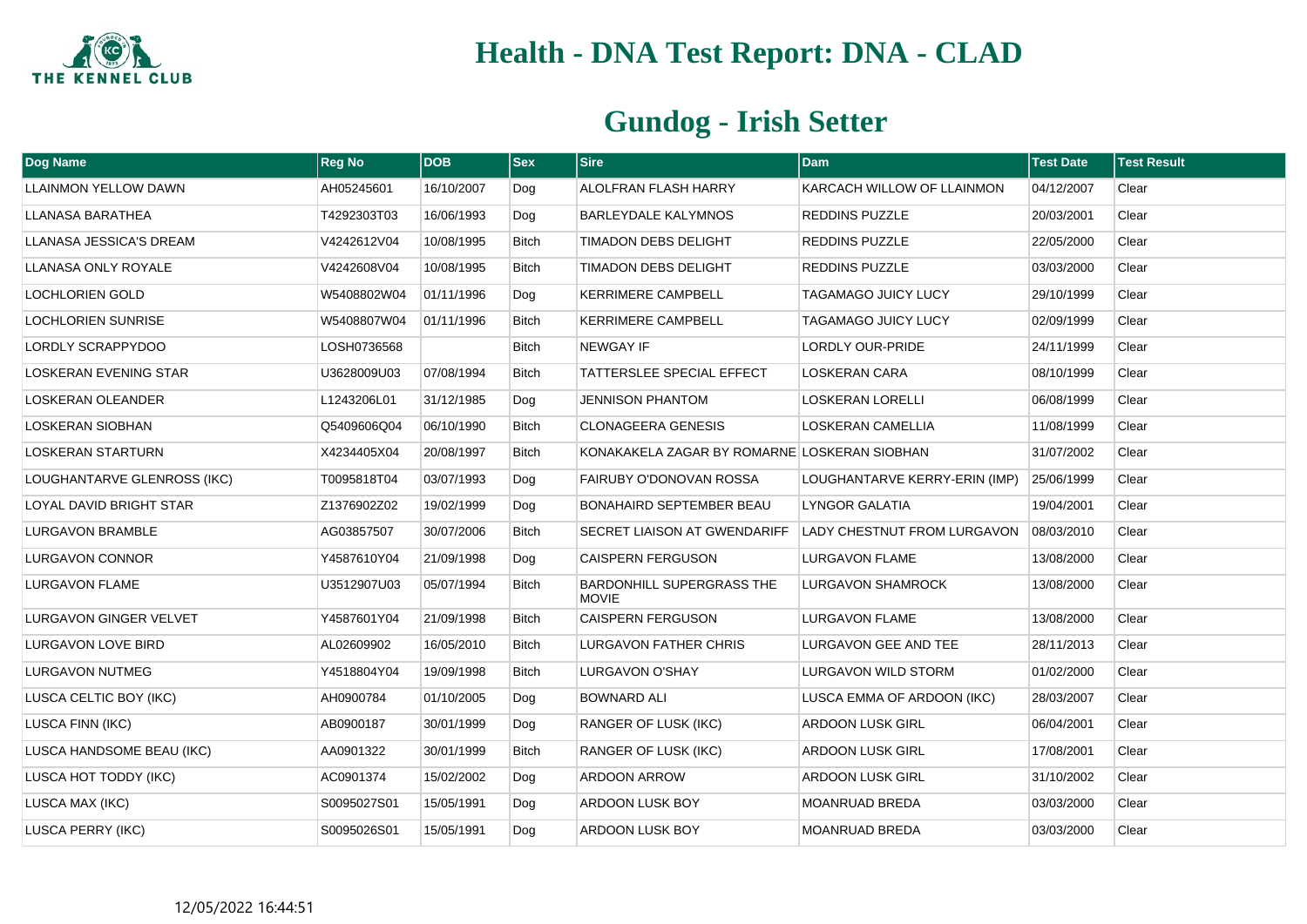

| Dog Name                                         | <b>Reg No</b>     | <b>DOB</b> | $ $ Sex      | <b>Sire</b>                                             | <b>Dam</b>                                            | <b>Test Date</b> | <b>Test Result</b> |
|--------------------------------------------------|-------------------|------------|--------------|---------------------------------------------------------|-------------------------------------------------------|------------------|--------------------|
| LUSCA RED FLAME OF ARDOON (IKC)                  | Z0095500Z02       | 20/05/1998 | Dog          | <b>DYLLAS RANGER</b>                                    | <b>ARDOON LUSK GIRL</b>                               | 27/05/2004       | Clear              |
| <b>LUSCA SPARKLE</b>                             | AA0900558         | 30/01/1999 | <b>Bitch</b> | <b>RANGER OF LUSK (IKC)</b>                             | <b>ARDOON LUSK GIRL</b>                               | 09/11/2000       | Clear              |
| LUSCA SPEEDY BOY OF ARDOON (IKC)                 | Z0095443Z02       | 20/05/1998 | Dog          | DYLLAS RANGER                                           | <b>ARDOON LUSK GIRL</b>                               | 20/06/2002       | Clear              |
| LUXATORI ASCOT                                   | MET7123/00        | 19/04/2000 | Dog          | <b>BARDONHILL STORM FRONT</b>                           | THENDARA WEDDING BELLE                                | 15/05/2002       | Clear              |
| LYNGOR BY GRACE                                  | U2885703U03       | 03/07/1994 | <b>Bitch</b> | <b>LAGGAN GLEN ETTRICK</b>                              | <b>LYNGOR TYGRE LILY</b>                              | 24/09/1999       | Clear              |
| LYNGOR PEACEMAKER                                | Z5430604Z04       | 05/10/1999 | Dog          | <b>HARREDS POACHER</b>                                  | LYNGOR BY GRACE                                       | 14/02/2000       | Clear              |
| <b>LYNGOR PRELATE</b>                            | Z5430603Z04       | 05/10/1999 | Dog          | <b>HARREDS POACHER</b>                                  | LYNGOR BY GRACE                                       | 14/02/2000       | Clear              |
| LYNGOR THE POTTER                                | Z5430606Z04       | 05/10/1999 | Dog          | <b>HARREDS POACHER</b>                                  | <b>LYNGOR BY GRACE</b>                                | 14/02/2000       | Clear              |
| LYNWOOD CASTASPELL OVER POLMENNOR                | U1747702U02       | 15/04/1994 | <b>Bitch</b> | <b>CLONAGEERA GENESIS</b>                               | LYNWOOD MEGA-STAR                                     | 25/06/1999       | Clear              |
| LYNWOOD CHASE THE ACE                            | U1747707U02       | 15/04/1994 | Dog          | <b>CLONAGEERA GENESIS</b>                               | LYNWOOD MEGA-STAR                                     | 16/08/1999       | Clear              |
| LYNWOOD CREME DE LA CREME                        | U1747704U02       | 15/04/1994 | <b>Bitch</b> | <b>CLONAGEERA GENESIS</b>                               | LYNWOOD MEGA-STAR                                     | 13/08/2000       | Clear              |
| LYNWOOD MEGA-STAR                                | R4548907R04       | 15/08/1991 | <b>Bitch</b> | <b>NAVYLARK ORPHEUS</b>                                 | LYNWOOD MISS BE HAVING                                | 22/06/1999       | Clear              |
| LYNWOOD STRANDS OF SILK AT SANDSTREAM AC00183607 |                   | 02/12/2001 | Bitch        | KONAKAKELA ZAGAR BY ROMARNE LYNWOOD TIMELTELL           |                                                       | 03/11/2003       | Clear              |
| <b>MAGENTA OF MIZEN</b>                          | IKCU2630          |            | <b>Bitch</b> | <b>MIZEN PRIONSIAS</b>                                  | MIZEN NUALA (IKC)                                     | 02/05/2002       | Clear              |
| <b>MAGICAL MASCARADE</b>                         | Z2985308Z03       | 07/06/1999 | Bitch        | KEYSCOURT FIELDSPIRIT OF<br><b>CARREGCILYN</b>          | <b>SUNSET MORN</b>                                    | 08/05/2003       | Clear              |
| <b>MAISY MAI</b>                                 | AR03945002        | 21/10/2014 | <b>Bitch</b> | SIOCHANNA PLAY'S IMPROMTUE                              | <b>GLENCYMRU DIAMOND DAZZLER</b>                      | 02/02/2021       | Clear              |
| <b>MAJESTIC KATE (IKC)</b>                       | AU0904395         | 05/03/2017 | <b>Bitch</b> | <b>RATHKENNY ROY</b>                                    | TIMARD MAJESTIC MEABH                                 | 08/08/2017       | Clear              |
| MANTAFIELD LORD BARNABY                          | Z0542207Z01       | 06/01/1999 | Dog          | RICOCHET STINGER IS ERILYNNES MANTAFIELD MOONLIGHT MIST |                                                       | 21/12/1999       | Clear              |
| MANTAFIELD MOONLIGHT MIST                        | V4623501V04       | 06/10/1995 | Bitch        | <b>MARKSWAY MARQUIS</b>                                 | MANTAFIELD WENDY SUNSHINE                             | 23/11/1999       | Clear              |
| <b>MANTAFIELD SWEET SENSATION</b>                | Z0542201Z01       | 06/01/1999 | <b>Bitch</b> | RICOCHET STINGER IS ERILYNNES MANTAFIELD MOONLIGHT MIST |                                                       | 11/11/1999       | Clear              |
| <b>MAODHOG ADHUIL</b>                            |                   |            | Dog          | <b>DRUMRUE CROGA</b>                                    | <b>RIVER DANCE (IKC)</b>                              | 15/01/2006       | Clear              |
| <b>MAODHOG GLEOITE</b>                           | AZ0914845         | 24/09/2015 | <b>Bitch</b> | LOUNAGHT MARLEY                                         | MAODHOG CIOTOG                                        | 25/10/2021       | Clear              |
| <b>MAODHOG SASTA (IKC)</b>                       | AX0901702         | 19/07/2019 | Dog          | SHEANTULLAGH BOLT<br>(ATCAW01050IKC)                    | <b>BLACKSTAIRS BEHENNY</b>                            | 15/01/2020       | Clear              |
| <b>MAODHOG SUANTRAI</b>                          | <b>IKC U73922</b> |            | <b>Bitch</b> | <b>DRUMRUE CROGA</b>                                    | <b>RIVER DANCE (IKC)</b>                              | 15/01/2003       | Clear              |
| MARGRETWOODS CHANGES INTO SCARLETTI              | U5154804Z01       | 06/11/1998 | Dog          | TITIANDALE THEY ALL LAUGHED AT<br><b>BARDONHILL</b>     | <b>SCARLETTI LAWDY MISS CLAWDY</b><br>OF MARGRETWOODS | 23/11/1999       | Clear              |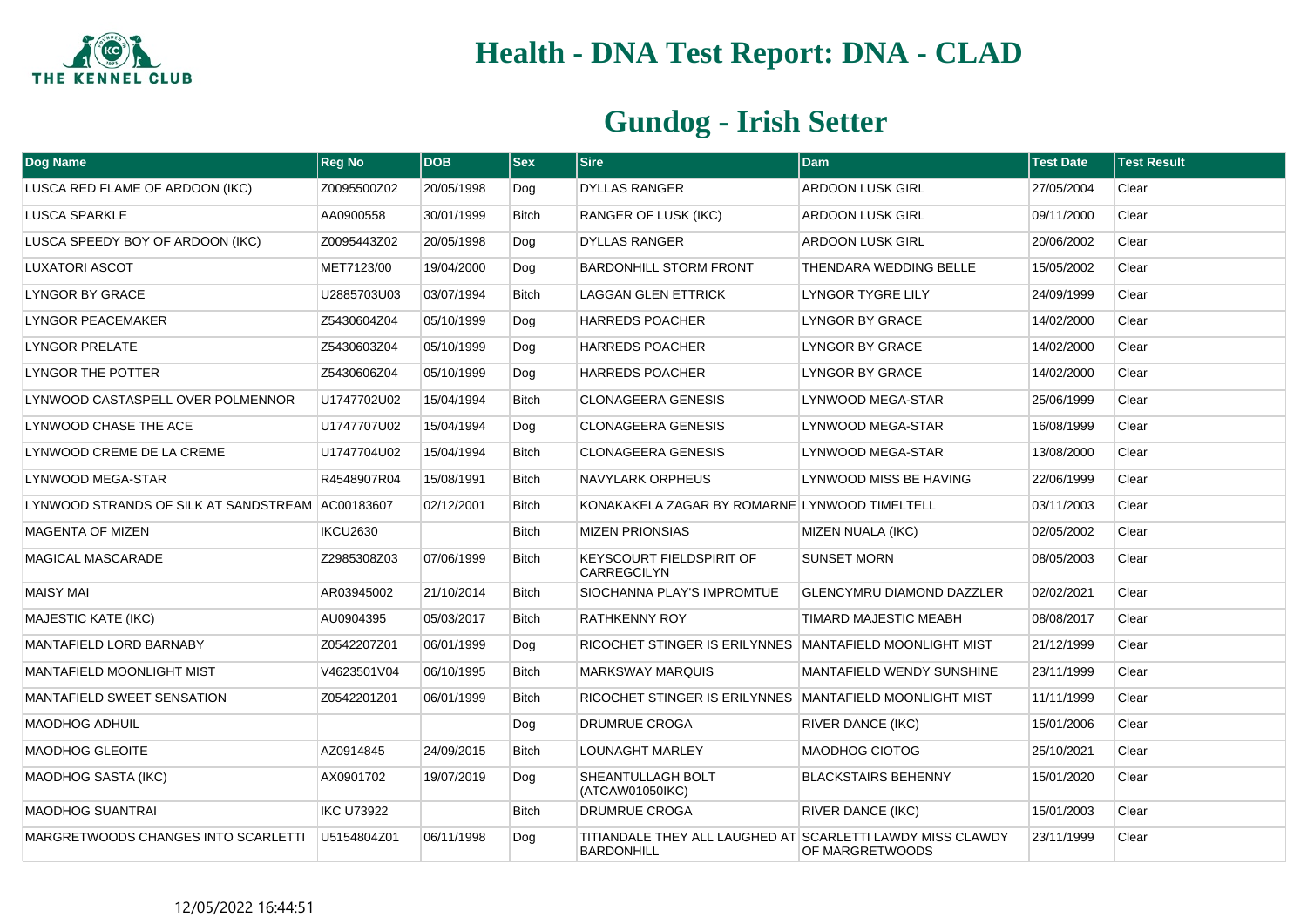

| Dog Name                                         | <b>Reg No</b> | <b>DOB</b> | $ $ Sex      | <b>Sire</b>                                                                     | <b>Dam</b>                                                | <b>Test Date</b> | <b>Test Result</b> |
|--------------------------------------------------|---------------|------------|--------------|---------------------------------------------------------------------------------|-----------------------------------------------------------|------------------|--------------------|
| MARGRETWOODS CRAZY FOR YOU                       | X0648701X01   | 16/01/1997 | Dog          | DENEIL WHEN THE GOIN GETS TUF SCARLETTI GANGSTERS MOLL AT                       | <b>MARGRETWOODS</b>                                       | 06/12/1999       | Clear              |
| MARGRETWOODS DREAM CUM TRUE                      | V2048208V02   | 05/05/1995 | <b>Bitch</b> | <b>SCARLETTI THE EQUALIZER</b>                                                  | <b>SCARLETTI GANGSTERS MOLL AT</b><br><b>MARGRETWOODS</b> | 14/02/2000       | Clear              |
| MARGRETWOODS DREAM MACHINE                       | V2048203V02   | 05/05/1995 | Dog          | <b>SCARLETTI THE EQUALIZER</b>                                                  | <b>SCARLETTI GANGSTERS MOLL AT</b><br><b>MARGRETWOODS</b> | 05/11/1999       | Clear              |
| MARGRETWOODS MATERIAL GIRL                       | X0648707X01   | 16/01/1997 | <b>Bitch</b> | DENEIL WHEN THE GOIN GETS TUF SCARLETTI GANGSTERS MOLL AT                       | <b>MARGRETWOODS</b>                                       | 14/08/2000       | Clear              |
| MARGRETWOODS SWEET DREAMS OF ERINNIS V2048207V02 |               | 05/05/1995 | <b>Bitch</b> | <b>SCARLETTI THE EQUALIZER</b>                                                  | <b>SCARLETTI GANGSTERS MOLL AT</b><br><b>MARGRETWOODS</b> | 14/02/2000       | Clear              |
| MARGRETWOODS THE JEAN GENIE                      | U5154802Z01   | 06/11/1998 | <b>Bitch</b> | TITIANDALE THEY ALL LAUGHED AT SCARLETTI LAWDY MISS CLAWDY<br><b>BARDONHILL</b> | OF MARGRETWOODS                                           | 12/10/2001       | Clear              |
| MARGRETWOODS VOGUE                               | X0648706X01   | 16/01/1997 | <b>Bitch</b> | DENEIL WHEN THE GOIN GETS TUF SCARLETTI GANGSTERS MOLL AT                       | <b>MARGRETWOODS</b>                                       | 14/09/1999       | Clear              |
| MARKSWAY MAGIC FLUTE AT COPPERSHEEN              | W2656001W02   | 19/04/1996 | <b>Bitch</b> | KONAKAKELA ZULU MOYA                                                            | <b>MARKSWAY MISTY MORNING</b>                             | 14/09/1999       | Clear              |
| <b>MARKSWAY MARQUIS</b>                          | N3926902N03   | 23/05/1988 | Dog          | ANDANA JAKE                                                                     | ANDANA SUPER NOODLE                                       | 28/09/1999       | Clear              |
| <b>MATANGI BALLERINA GIRL</b>                    | Q5444203Q04   | 02/09/1990 | <b>Bitch</b> | <b>CLONAGEERA GENESIS</b>                                                       | JONOLAPOSIE ROSIE                                         | 28/09/1999       | Clear              |
| <b>MEADWAY MATINEE</b>                           | T2186201T02   | 07/02/1993 | <b>Bitch</b> | AMBERAE AUTOMATIC                                                               | MEADWAY MELISSA                                           | 14/04/2000       | Clear              |
| <b>MEADWAY MONEE</b>                             | W0983701W02   | 17/11/1995 | <b>Bitch</b> | <b>LOSKERAN OLEANDER</b>                                                        | <b>MEADWAY MELISSA</b>                                    | 02/08/2000       | Clear              |
| MEDOGOLD MAZURKA                                 | V0021604V01   | 30/12/1994 | Dog          | CASPIANS THE MUSIC MAN OF<br><b>DANAWAY</b>                                     | MEDOGOLD LAGONDA                                          | 12/09/2006       | Clear              |
| <b>MEDOGOLD NAIMH</b>                            | W3024101W03   | 19/05/1996 | <b>Bitch</b> | ERINADE EXECUTIVE                                                               | <b>MEDOGOLD LAGONDA</b>                                   | 14/09/1999       | Clear              |
| MELDOR-SETT KIAH THE PHOENIX (IMP POL)           | AT0903646     | 05/05/2012 | <b>Bitch</b> | DISCOVERY'S LOVE OF MY HEART                                                    | CALYPSO DANCER AT MELDOR                                  | 15/07/2016       | Clear              |
| MERRY MAIDEN AT WITHERSDALE                      | AA01834108    | 07/04/2000 | <b>Bitch</b> | JONOLA HOTSHOT                                                                  | <b>WITHERSDALE GABRIELLE</b>                              | 25/01/2001       | Clear              |
| <b>MIDNIGHT BELL</b>                             | U0157904U01   | 12/12/1993 | <b>Bitch</b> | ERINADE THUNDER-BIRD THE<br><b>FORFARIAN</b>                                    | FORFARIAN TOFFEE CRISP                                    | 22/11/2000       | Clear              |
| <b>MILLCROFT MIHOLLY</b>                         | Y0235207Y01   | 09/11/1997 | <b>Bitch</b> | MILLCROFT MOON DUST                                                             | <b>MILLCROFT MIHONEY</b>                                  | 11/11/1999       | Clear              |
| MILLCROFT MOON LINNET                            | T0296704T01   | 07/11/1992 | <b>Bitch</b> | <b>MILLCROFT MOON DUST</b>                                                      | MILLCROFT MAGIC MOONLIGHT                                 | 19/10/1999       | Clear              |
| MILLCROFT MOON WHISPER                           | X2990903X03   | 23/05/1997 | <b>Bitch</b> | <b>REDCLYST GLEN FERGUS</b>                                                     | MILLCROFT MOONLIGHT DANCER                                | 12/10/1999       | Clear              |
| MINSTERLANDS ELEUTHERA                           | S2610001S02   | 05/06/1992 | <b>Bitch</b> | <b>ERINADE LEWIS</b>                                                            | <b>MINSTERLANDS MARSH</b><br><b>ANOROMEDA</b>             | 26/10/1999       | Clear              |
| MINSTERLANDS RUM CAY OF INNAGE                   | S2610003S02   | 05/06/1992 | <b>Bitch</b> | <b>ERINADE LEWIS</b>                                                            | <b>MINSTERLANDS MARSH</b><br><b>ANOROMEDA</b>             | 14/03/2000       | Clear              |
| MO CARA (IKC)                                    | AV0902346     | 07/06/2015 | <b>Bitch</b> | <b>FIACHRA BEO</b>                                                              | <b>GARBALLY ROSE</b>                                      | 12/03/2018       | Clear              |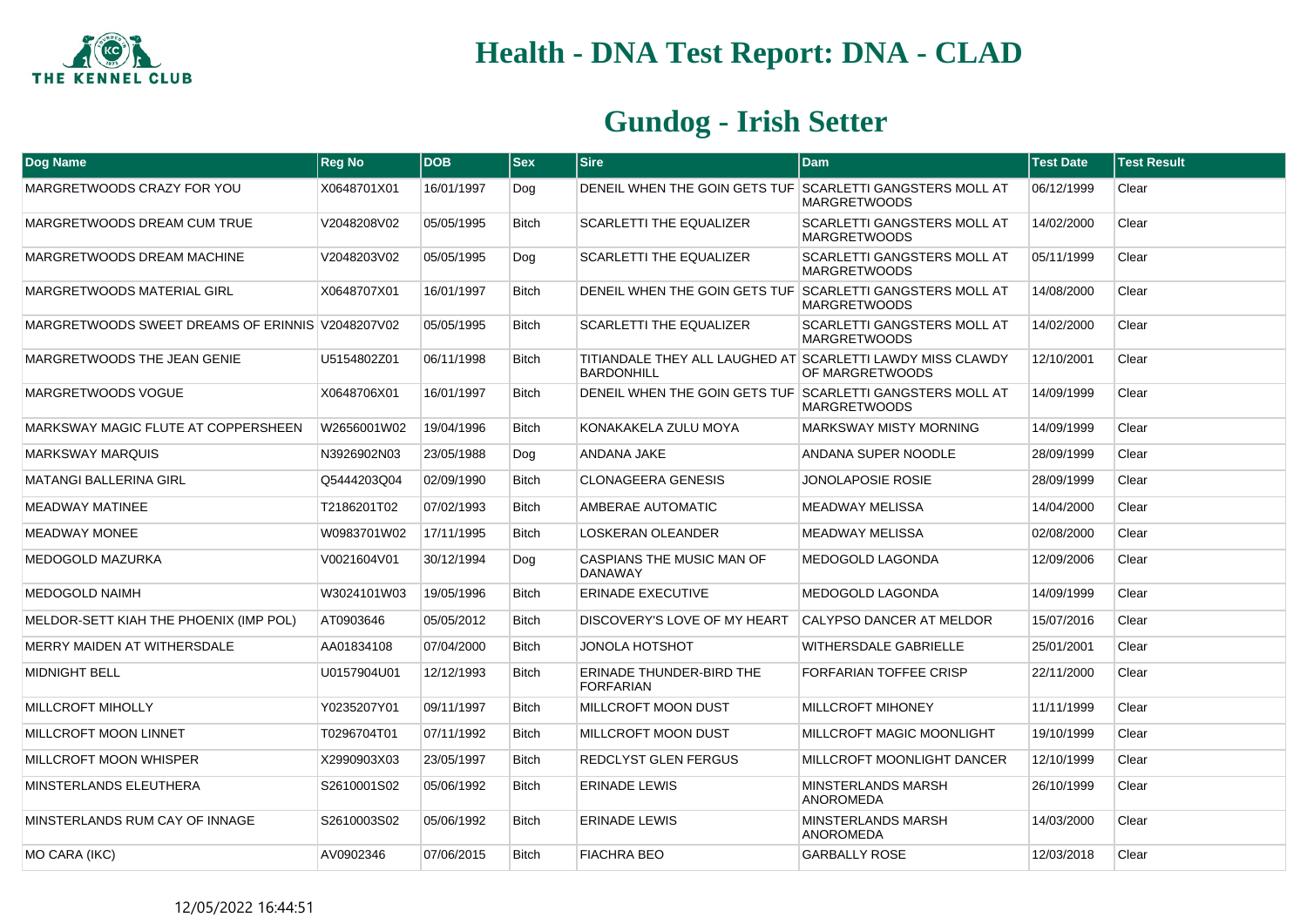

| Dog Name                                                | <b>Reg No</b>     | <b>DOB</b> | $ s_{ex} $   | Sire                                                | <b>Dam</b>                                    | <b>Test Date</b> | <b>Test Result</b> |
|---------------------------------------------------------|-------------------|------------|--------------|-----------------------------------------------------|-----------------------------------------------|------------------|--------------------|
| MOANRUAD BONNIE                                         | AJ02585101        | 23/07/2004 | Bitch        | DECLAN'S IRISH SHAMROCK                             | <b>GORTINREAGH BONNIE (IKC)</b>               | 11/06/2008       | Clear              |
| MOCHONOG KING TIGER OF JONSMAE (IKC)                    | AE0900699         | 06/04/2003 | Dog          | <b>GARDENFIELD CIDOC</b>                            | <b>MOCHONOG DE LUCA</b>                       | 25/08/2003       | Clear              |
| <b>MOIRABANK MULBERRY</b>                               | U1397908U02       | 02/11/1993 | Dog          | <b>WENDOVER LAUDABLE LYTTON</b>                     | <b>MOIRABANK AUGUST THORN</b>                 | 03/03/2000       | Clear              |
| MOONSHINE BESS                                          | AD01518302        | 14/03/2003 | Bitch        | CARGYCREEVY LAD                                     | <b>ENCHANTED BEAUTY</b>                       | 16/05/2008       | Clear              |
| MOORHAVEN MAGNIFICAT                                    | AD04499807        | 11/11/2003 | Dog          | <b>AUTUMNGLOW EMPEROR</b>                           | <b>HERONSWAKE OCTAVIA</b>                     | 23/11/2004       | Clear              |
| <b>MOORHAVEN MERRIE MELODIE</b>                         | AD04499809        | 11/11/2003 | <b>Bitch</b> | <b>AUTUMNGLOW EMPEROR</b>                           | <b>HERONSWAKE OCTAVIA</b>                     | 23/02/2007       | Clear              |
| MORCHALE APOLLO OF AUTUMNWOOD                           | V4923502V04       | 17/09/1995 | Dog          | <b>MARKSWAY MARQUIS</b>                             | TAGAMAGO RAGS TO RICHES AT<br><b>MORCHALE</b> | 14/04/2000       | Clear              |
| MORCHALE ATALANTA OF CORDARRAGH                         | V4923503V04       | 17/09/1995 | <b>Bitch</b> | <b>MARKSWAY MARQUIS</b>                             | TAGAMAGO RAGS TO RICHES AT<br><b>MORCHALE</b> | 19/10/1999       | Clear              |
| <b>MORCHALE HIGHLANDER</b>                              | AB04032701        | 29/09/2001 | Dog          | SHENANAGIN SOME MIGHT SAY<br><b>IT'S BARDONHILL</b> | <b>MORCHALE APHRODITE</b>                     | 03/11/2003       | Clear              |
| <b>MORCHALE SKYE BURST</b>                              | AB04032707        | 29/09/2001 | <b>Bitch</b> | SHENANAGIN SOME MIGHT SAY<br><b>IT'S BARDONHILL</b> | <b>MORCHALE APHRODITE</b>                     | 03/11/2003       | Clear              |
| <b>MORETA IS THIS LOVE</b>                              | P3017103P02       | 28/05/1989 | <b>Bitch</b> | NORLAN SEBASTIAN FROM<br><b>ERINADE</b>             | ELWOOD BEATRICE OF MORETA                     | 19/10/1999       | Clear              |
| <b>MORNING GEM</b>                                      | AB01586011        | 09/03/2001 | <b>Bitch</b> | <b>CLONAGEERA KIEREN</b>                            | PHEANNA OF CLONAGEERA                         | 16/07/2003       | Clear              |
| <b>MORNING GLORY</b>                                    | W0121008W01       | 19/11/1995 | Bitch        | <b>CAREK FAUST</b>                                  | <b>OLDESTONE FATAL ATTRACTION</b>             | 03/04/2000       | Clear              |
| MOSSY ABE (IKC)                                         | AT0905255         | 24/02/2014 | Dog          | <b>JACKOS CHIEF</b>                                 | <b>CORRIB ANNIE</b>                           | 10/05/2016       | Clear              |
| <b>MOUNTLAKE BANNER</b>                                 | <b>IKCT15123</b>  |            | Dog          | <b>STRANDFIELD FLINT</b>                            | SHEANTULLAGH PAWN                             | 26/01/2001       | Clear              |
| <b>MOUNTLAKE BIBI</b>                                   | <b>IKC T15127</b> |            | Bitch        | <b>STRANDFIELD FLINT</b>                            | SHEANTULLAGH PAWN                             | 26/01/2001       | Clear              |
| <b>MOYNA MYSTIQUE</b>                                   | X5527501X04       | 12/11/1997 | <b>Bitch</b> | <b>CASPIANS INTREPID</b>                            | <b>MOYNA ESTELLE MARIE</b>                    | 12/10/1999       | Clear              |
| <b>MOYNA SEA SHELL</b>                                  | V5323001V04       | 29/10/1995 | <b>Bitch</b> | <b>BARDONHILL SPRING FEVER AT</b><br><b>MOYNA</b>   | <b>MOYNA ESTELLE MARIE</b>                    | 21/11/2000       | Clear              |
| MR BAD GUY BY LAUMIDORN                                 | Z2752101Z03       | 09/06/1999 | Dog          | LAUMIDORN THE INVISIBLE MAN                         | <b>GIRVANS SAVANAGH</b>                       | 09/11/2000       | Clear              |
| <b>MS MOLLY MALLONE</b>                                 | AW03488503        | 10/09/2019 | <b>Bitch</b> | <b>NORTHERN FIRES ENCORE</b>                        | <b>MILARIS OLYMPIC STAR</b>                   | 03/11/2021       | Clear              |
| MUHARRAQ RIVERDANCE OF DUNCARREG                        | V3461601V03       | 27/06/1995 | <b>Bitch</b> | <b>CHANTSTOR IRISH ROVER</b>                        | MUHARRAQ SPRING BLOSSOM                       | 14/02/2000       | Clear              |
| NALEXI SCARLETT LADY                                    | AD00960910        | 07/01/2003 | Bitch        | <b>KENMILLEN DIPPER</b>                             | <b>HESLOP GIRL</b>                            | 06/05/2005       | Clear              |
| NEIVEN CRISPY CHOCOLATE COOKIE BY<br>HAVERLEY (IMP POL) | AS0904924         | 07/11/2011 | <b>Bitch</b> | EVENFLOW SMOKE IN ARISLAND                          | NEIVEN ALLEGORICAL ALLUSION                   | 08/10/2015       | Clear              |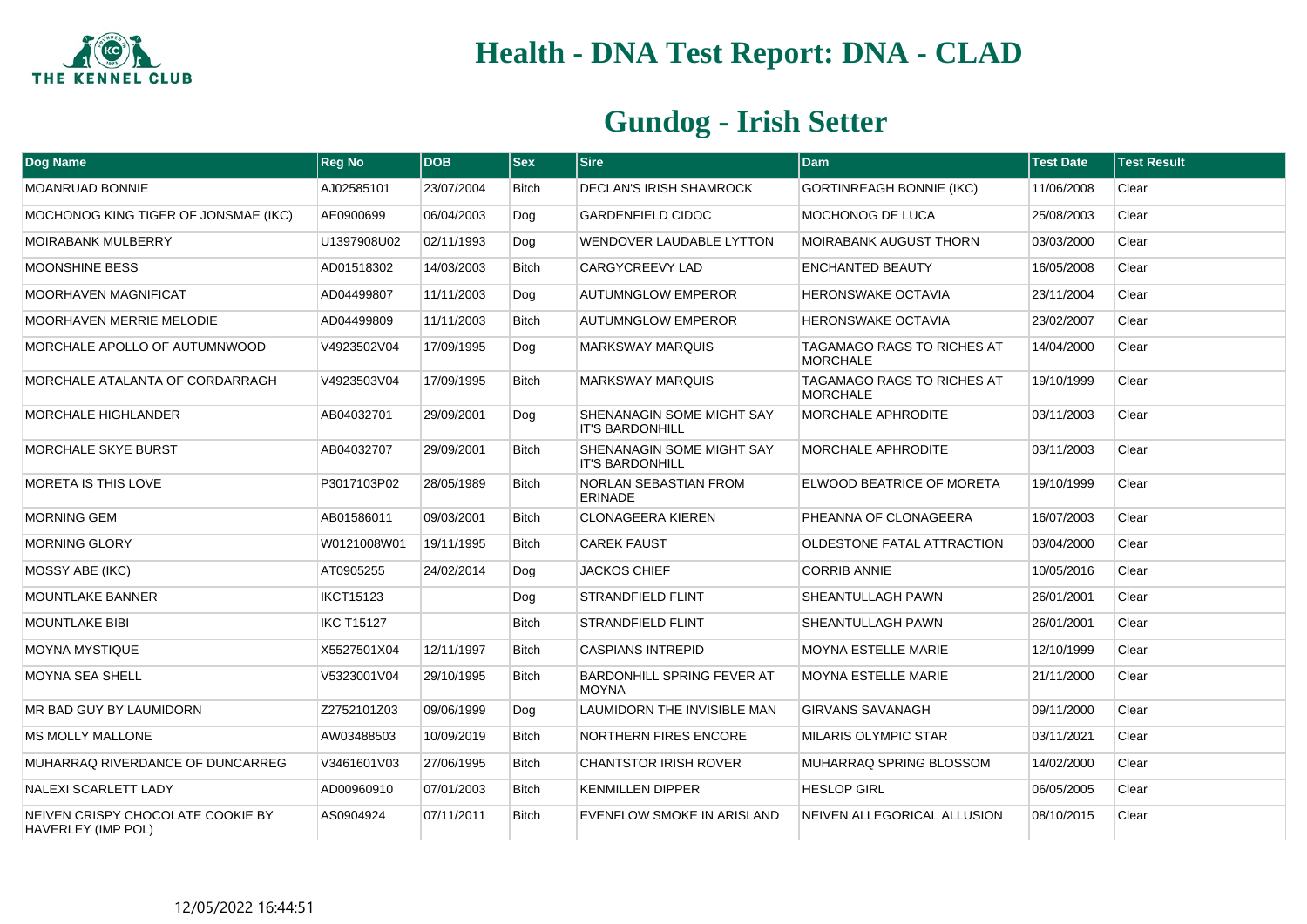

| Dog Name                                                      | <b>Reg No</b> | <b>DOB</b> | <b>Sex</b>   | <b>Sire</b>                                                       | <b>Dam</b>                                       | <b>Test Date</b> | <b>Test Result</b> |
|---------------------------------------------------------------|---------------|------------|--------------|-------------------------------------------------------------------|--------------------------------------------------|------------------|--------------------|
| NESTAPY LADY                                                  | S2478906S02   | 17/05/1992 | <b>Bitch</b> | CHANTRYHILL SIR ALYDUKE OF<br>LORLAWD                             | <b>NESTAPY BONHEUR</b>                           | 24/09/1999       | Clear              |
| NETLEY GRAND GO GETTER                                        | AC02864702    | 26/05/2002 | Dog          | <b>CLONAGEERA KIEREN</b>                                          | <b>KESAKASY JADE BROCADE</b>                     | 12/07/2002       | Clear              |
| NEW LINACRE SOMETHING TO THINK ABOUT<br>BY TAGAMAGO (IMP LUX) | AA0901371     | 04/12/1995 | <b>Bitch</b> | <b>SHANDWICK SILVERAY</b>                                         | <b>NEW LINACRE LUPINA</b>                        | 20/06/2001       | Clear              |
| NIGHT SHADOW OF WENDOVER                                      | P1055405P01   | 22/12/1988 | Dog          | <b>KERRYFAIR NIGHT FEVER</b>                                      | <b>WENDOVER CASSIDY</b>                          | 15/06/2000       | Clear              |
| NOBLETON LA SUPERBA GWENDARIFF (IMP<br>EST)                   | AY0913030     | 30/04/2020 | Bitch        | <b>GWENDARIFF UREMEMBERED ME</b>                                  | <b>NOBLETON WIND FLOWER</b>                      | 02/09/2021       | Clear              |
| NOBLETON POBLANO OF GWENDARIFF (IMP<br>EST)                   | AY0913031     | 10/08/2020 | Dog          | <b>GWENDARIFF WEEKEND WARRIOR NOBLETON BLUEBELL</b>               |                                                  | 02/09/2021       | Clear              |
| NORTHAMBER NIGHT ERRANT                                       | X2231803X02   | 15/05/1997 | Dog          | <b>KERRYFAIR LOVER BOY</b>                                        | NORTHAMBER SCARLET O'HARA                        | 09/11/2000       | Clear              |
| NORTHAMBER NIGHT ON THE TOWN                                  | X2231801X02   | 15/05/1997 | Dog          | <b>KERRYFAIR LOVER BOY</b>                                        | NORTHAMBER SCARLET O'HARA                        | 10/09/1999       | Clear              |
| NORTHAMBER NORTHERN NIGHT                                     | X2231811X02   | 15/05/1997 | Bitch        | <b>KERRYFAIR LOVER BOY</b>                                        | NORTHAMBER SCARLET O'HARA                        | 10/09/1999       | Clear              |
| NORTHAMBER WHAT A NIGHT                                       | X2231802X02   | 15/05/1997 | Dog          | <b>KERRYFAIR LOVER BOY</b>                                        | NORTHAMBER SCARLET O'HARA                        | 03/09/1999       | Clear              |
| NOTORIOUS KNIGHT OF THE RED EMPIRE                            |               |            | Dog          | <b>LANASCOL GLADIATOR</b>                                         | <b>GOOD GRACIEUS OF THE RED</b><br><b>EMPIRE</b> | 22/03/2008       | Clear              |
| NUCKY OF MCBIRDY (IMP BEL)                                    | AS0904783     | 15/08/2014 | Dog          | <b>THENDARA SATISFACTION</b>                                      | <b>IDGIE OF MCBIRDY</b><br>(ATCAM00185BEL)       | 20/03/2017       | Clear              |
| OAKDENE OCEAN CREST OVER ALOLFRANA<br>(IMP BEL)               | AT0903924     | 15/10/2015 | Dog          | NUCKY OF MCBIRDY (IMP BEL)                                        | <b>GWENDARIFF GEES POT</b>                       | 04/08/2016       | Clear              |
| OAKDENE SHOW ME THE MONEY THENDARA<br>(IMP BEL)               | AW0906506     | 26/06/2019 | Dog          | OAKDENE QUE DU BONHEUR<br>(ATCAU02854BEL)                         | <b>THENDARA LADY HOLLY</b>                       | 02/03/2021       | Clear              |
| <b>OBI WAN KENOBI</b>                                         | Z2953705Z03   | 28/06/1999 | Dog          | <b>WYLDFIRE FIONNBHARR</b>                                        | LAZYACRE MATERIAL GIRL                           | 16/12/2003       | Clear              |
| <b>OLDESTONE I SPY</b>                                        | X1657901X02   | 16/02/1997 | Bitch        | <b>CAREK FAUST</b>                                                | CARBONEK LADY SAMANTHA                           | 03/09/1999       | Clear              |
| ORIGINAL QUIET RIOT (IMP FIN)                                 | AQ0905163     | 01/08/2012 | Dog          | APPLEGROVE TAKE A LOOK AT ME ORIGINAL KISS THE KING<br><b>NOW</b> |                                                  | 08/01/2014       | Clear              |
| ORLANSET SUMMER FLAME OVER SOULGLAS                           | U0636807U01   | 25/01/1994 | <b>Bitch</b> | <b>TSAR OF EROS AT ORLANSET</b>                                   | <b>ORLANSET MISS MOPPETT</b>                     | 03/09/1999       | Clear              |
| <b>ORNELLA BENETTON</b>                                       | X2983405X03   | 06/06/1997 | Dog          | DELSANTO FABIAN AT TATSBRO                                        | ORNELLA CUITADELLA                               | 27/11/2001       | Clear              |
| ORNELLA BRIONNA FOR TATSBRO                                   | X2983403X03   | 06/06/1997 | Bitch        | DELSANTO FABIAN AT TATSBRO                                        | ORNELLA CUITADELLA                               | 11/11/1999       | Clear              |
| <b>ORNELLA FOREST FLIKKA</b>                                  | AA01420103    | 24/12/1999 | Bitch        | ORNELLA FOREST FREELANDER                                         | ORNELLA CUITADELLA                               | 09/11/2000       | Clear              |
| ORSTONE DELIGHTFUL DOLLY                                      | Q1786104Q02   | 05/02/1990 | <b>Bitch</b> | <b>ORSTONE MYZERAK</b>                                            | <b>BARLEYDALE SUPER SUSIE</b>                    | 05/11/1999       | Clear              |
| <b>ORSTONE MEMPHIS MIST</b>                                   | X1781501X02   | 25/03/1997 | <b>Bitch</b> | KONAKAKELA ZAGAR BY ROMARNE ORSTONE MORGAN LE FAY                 |                                                  | 22/11/1999       | Clear              |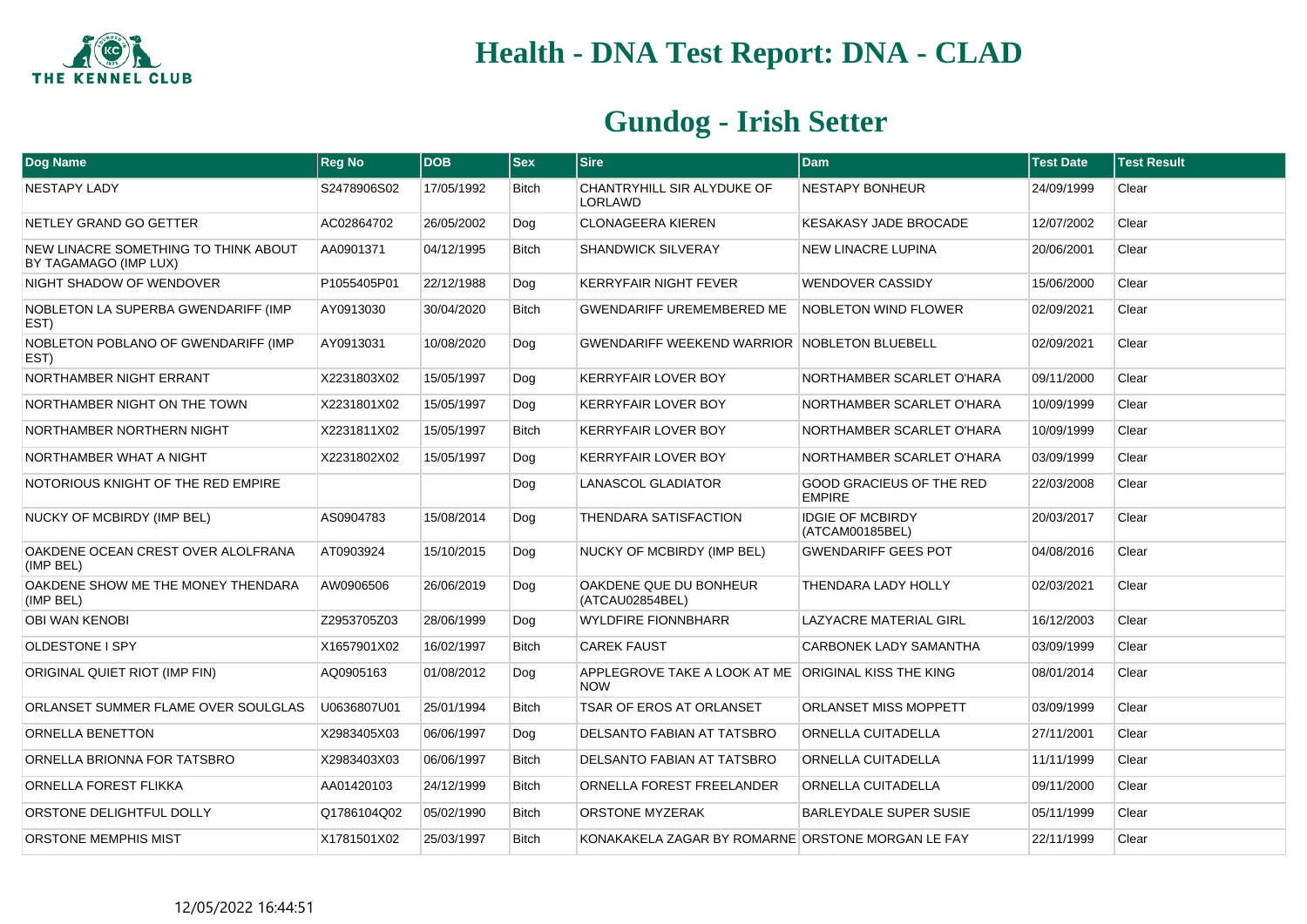

| Dog Name                            | <b>Reg No</b> | <b>DOB</b> | $ $ Sex      | <b>Sire</b>                                      | <b>Dam</b>                                         | <b>Test Date</b> | <b>Test Result</b> |
|-------------------------------------|---------------|------------|--------------|--------------------------------------------------|----------------------------------------------------|------------------|--------------------|
| ORSTONE UP THE TEMPO                | Y1950708Y02   | 26/04/1998 | Dog          | THENDARA THE TOURIST                             | ORSTONE COUNTRY MAID                               | 09/11/2000       | Clear              |
| PAIRKNAGLOS HI MELODY AT RENCROSS   |               |            | <b>Bitch</b> | QUILMARK MOCKING BIRD                            | <b>CAISPERN AFRICA</b>                             | 01/02/2002       | Clear              |
| PALOMA BLANCA                       | Y3193508Y03   | 15/07/1998 | <b>Bitch</b> | FIRE CONDUCTOR AT FEARNLEY                       | <b>GIRL OF MINE</b>                                | 26/02/2003       | Clear              |
| PAWSWORD NORTHERN SONG (IMP HUN)    | AQ0903340     | 24/07/2010 | <b>Bitch</b> | <b>GIPSY WIND Z ARISLANDU</b><br>(ATCAL01200POL) | <b>COPPER'S MUSIC AND PAWS</b><br>(ATCAM01103SWE)  | 07/08/2013       | Clear              |
| PEMMAS TREASURED DREAM              | V5450810V04   | 24/10/1995 | <b>Bitch</b> | DNALWEN BRER BEAR                                | PEMMAS APRIL FOOL                                  | 03/04/2000       | Clear              |
| PENDLEDELL JENSEN                   | S4166102S04   | 23/08/1992 | Dog          | <b>WICKENBERRY NEARCO</b>                        | <b>WICKENBERRY TRYPTYCH</b>                        | 10/02/2003       | Clear              |
| PENNY OF PLUMRIDGE                  | AL03736105    | 22/01/2010 | <b>Bitch</b> | <b>GLYNLARK ARAMIS</b>                           | AILLE NA COILLE BELLA (IKC)                        | 17/06/2016       | Clear              |
| <b>PENWYN TRULY</b>                 | S4650204S04   | 01/10/1992 | <b>Bitch</b> | JONOLA JACK DANIELS                              | PENWYN SILK AND STEEL                              | 19/10/1999       | Clear              |
| PENWYN UP CLOSE AND PERSONAL        | X0724301X01   | 07/01/1997 | Dog          | PENWYN HEARTBREAKER                              | JONOLA SUMMER SENSATION AT<br>PENWYN               | 19/10/1999       | Clear              |
| PHAEA OF CLONAGEERA                 | V5259211V04   | 03/09/1995 | <b>Bitch</b> | <b>MARKSWAY MARQUIS</b>                          | <b>BONHOMIE UNFORGETABLE OF</b><br><b>FOXFLEET</b> | 03/03/2003       | Clear              |
| PHEANNA OF CLONAGEERA               | V5259212V04   | 03/09/1995 | <b>Bitch</b> | <b>MARKSWAY MARQUIS</b>                          | BONHOMIE UNFORGETABLE OF<br><b>FOXFLEET</b>        | 20/03/2001       | Clear              |
| POPESWOOD PANDORA                   | V5343601V04   | 25/11/1995 | <b>Bitch</b> | <b>GOLDINGS FESTIVAL</b>                         | POPESWOOD PEPPERIDGE                               | 26/09/1999       | Clear              |
| POPESWOOD PIE IN THE SKY AT BIRGUMA | X3591001X03   | 21/07/1997 | Dog          | <b>BONHOMIE VAGUELY NOBLE</b>                    | <b>REDDINS MADAILEIN OF</b><br><b>POPESWOOD</b>    | 26/09/1999       | Clear              |
| POPESWOOD POLLYANNA                 | X3591005X03   | 21/07/1997 | <b>Bitch</b> | <b>BONHOMIE VAGUELY NOBLE</b>                    | <b>REDDINS MADAILEIN OF</b><br><b>POPESWOOD</b>    | 26/09/1999       | Clear              |
| PORSCHET BALLINVALLEY ROSE          | Q5990301Q04   | 29/01/1990 | <b>Bitch</b> | DANCING FLAME OF PORSCHET                        | MILLDYKE CELTIC MAID OF<br><b>PORSCHET</b>         | 09/11/2000       | Clear              |
| PORSCHET FOREST FERN                | Z1454805Z02   | 18/08/1998 | <b>Bitch</b> | PORSCHET PAPRIKA                                 | PORSCHET LADY MAY                                  | 09/11/2000       | Clear              |
| PORSCHET KELLY'S BOY RYAN           | AA04101303    | 26/09/1999 | Dog          | PORSCHET ROLO                                    | PORSCHET SPICE GIRL                                | 09/11/2000       | Clear              |
| PORSCHET KENTUCKY OF WISHINGTREE    | X0174010X01   | 03/08/1996 | <b>Bitch</b> | THENDARA KENNEDY                                 | PORSCHET LADY MAY                                  | 05/11/1999       | Clear              |
| PORSCHET ROLO                       | Y0513301Y01   | 25/07/1997 | Dog          | <b>RUA BLARNEY BOY</b>                           | <b>RUA BARLEY SUGAR</b>                            | 08/12/2000       | Clear              |
| PORSCHET SWEET SAFFRON              | X0424503X01   | 07/05/1996 | <b>Bitch</b> | <b>OSTRABY'S ATHOS</b>                           | <b>RUA CONNEMARA OF PORSCHET</b>                   | 07/12/1999       | Clear              |
| PORSCHET TOBIAS                     | V1908601V02   | 29/05/1994 | Dog          | STRATHMEAD BLUE MOON AT<br><b>CLACHNAHAR</b>     | PORSCHET BALLINVALLEY BELLE                        | 27/11/2001       | Clear              |
| PRETTY PRINCESS ANN (IKC)           | AU0902802     | 23/10/2016 | <b>Bitch</b> | <b>GLENNARA CHASE THE ACE</b>                    | PRETTY PRINCESS JANE                               | 02/05/2017       | Clear              |
| PRINCESS NISHA (IKC)                | Z0095572Z03   | 20/01/1998 | <b>Bitch</b> | <b>ARDOON BRONCO</b>                             | MOCHONOG CHINOOK                                   | 26/11/2005       | Clear              |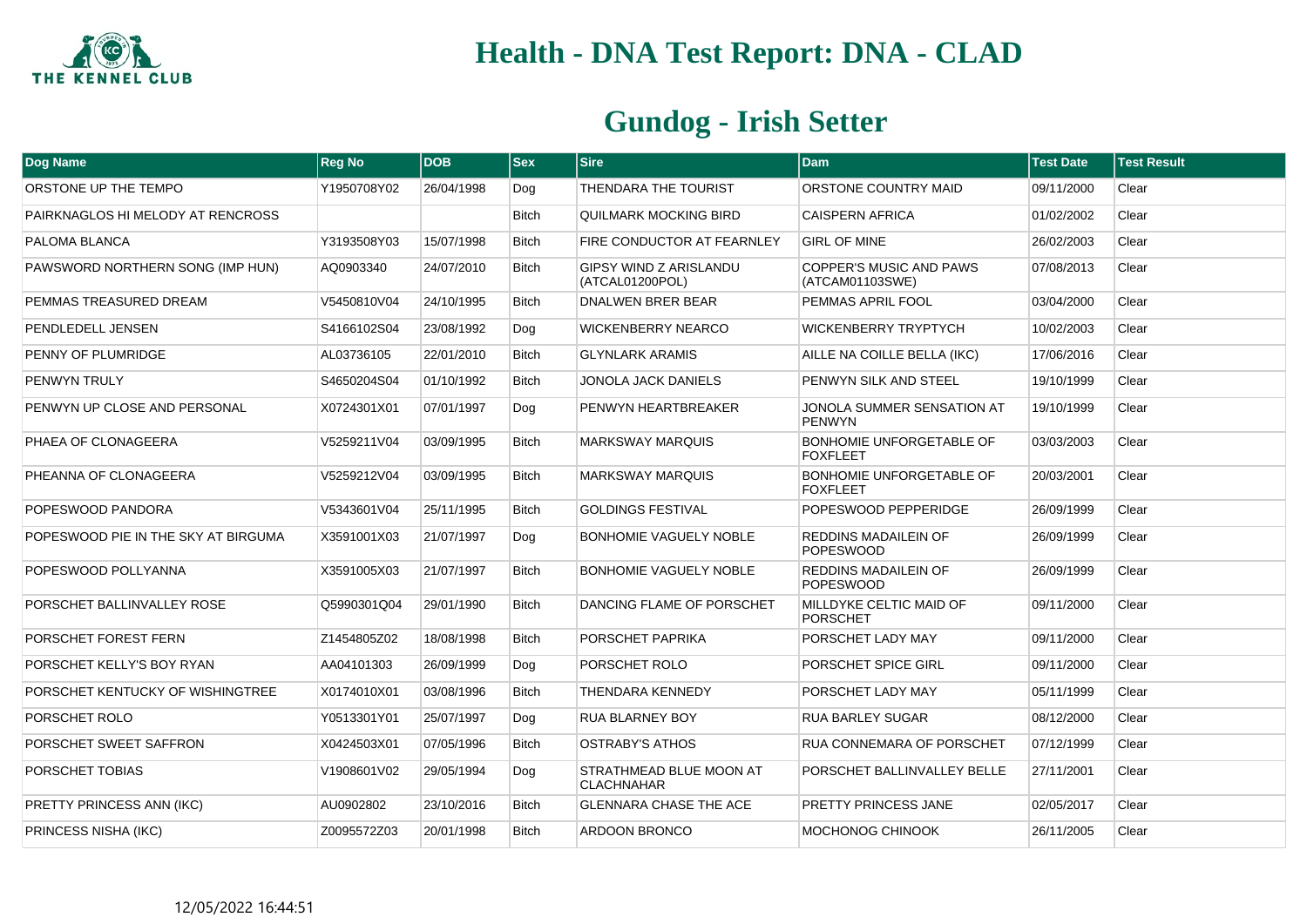

| Dog Name                           | <b>Reg No</b>    | <b>DOB</b> | <b>Sex</b>   | <b>Sire</b>                                        | <b>Dam</b>                                | <b>Test Date</b> | <b>Test Result</b> |
|------------------------------------|------------------|------------|--------------|----------------------------------------------------|-------------------------------------------|------------------|--------------------|
| QUEEN OF SLIGO                     | <b>IKCT99903</b> |            | <b>Bitch</b> | NEERKS STAR OF TIRERAGH                            | <b>SUNVILLE WESTLINK</b>                  | 16/07/2003       | Clear              |
| QUELLY OF THE CHICKEN-FARM         |                  |            | <b>Bitch</b> | HARVEY OF THE HUNTER'S HOME                        | <b>SHANDWICK STAR PRIDE</b>               | 22/06/1999       | Clear              |
| RAFFLES AMBER GIRL                 | W3730502W03      | 07/08/1996 | <b>Bitch</b> | FEARNLEY FIREHURRICANE                             | <b>WALLSUCHES PAWNEE</b>                  | 04/05/2000       | Clear              |
| RAPPATTY CHASE THE FLAME           | Y3796305Y03      | 03/08/1998 | Dog          | CATALUNA REDETSKY AT<br><b>RAPPATTY</b>            | RAPPATTY DANCING FLAME                    | 18/10/1999       | Clear              |
| RAPPATTY MAGIC TOUCH               | V4855503V04      | 25/09/1995 | Bitch        | WYLDFIRE RAFFERTY AT<br><b>CRIMSONWOOD</b>         | TATSBRO ENCOUNTER AT RAPPATT 18/10/1999   |                  | Clear              |
| RAPPATTY SIMPLY MAGIC              | V4855502V04      | 25/09/1995 | <b>Bitch</b> | <b>WYLDFIRE RAFFERTY AT</b><br><b>CRIMSONWOOD</b>  | TATSBRO ENCOUNTER AT RAPPATT 18/10/1999   |                  | Clear              |
| RAYDAW DESERT ORCHID               | Y3198302Y03      | 21/06/1998 | <b>Bitch</b> | THENDARA KENNEDY                                   | SCOTSELAW HELLO DOLLY                     | 26/07/2004       | Clear              |
| <b>RED FRANGOF OF FERNGLEN</b>     | V4476306W01      | 16/08/1995 | Dog          | <b>LUSCA PERRY (IKC)</b>                           | <b>MERRY SIOBHON</b>                      | 10/06/2004       | Clear              |
| RED LIGHTNING OVER CASKEYS         | AA05005403       | 10/11/2000 | Dog          | CASKEYS TROUBLE SHOOTER                            | <b>RED THUNDER</b>                        | 18/01/2001       | Clear              |
| <b>RED ROSE PRINCESS</b>           | V1113208V01      | 13/02/1995 | <b>Bitch</b> | RICOCHET STINGER IS ERILYNNES   ERILYNNE ROCK STAR |                                           | 06/04/2001       | Clear              |
| <b>RED STINGER (IKC)</b>           | AB0900518        | 05/01/2000 | Dog          | MOUNTLAKE BANNER                                   | MOCHONOG CHINOOK                          | 25/11/2008       | Clear              |
| <b>RED TAILS RACHEL</b>            | S 10520/97       |            | <b>Bitch</b> | RED TAILS GIOVANNI                                 | RED TAILS QUEEN ANNE                      | 10/08/1999       | Clear              |
| REDCLYST DOMINO DANCER OF ORLANSET | W4539108W04      | 15/09/1996 | Dog          | REDCLYST GLEN FERGUS                               | JEZZLA ANNASTAZIA OF REDCLYST             | 11/11/1999       | Clear              |
| <b>REDCLYST EDINA</b>              | W4539102W04      | 15/09/1996 | <b>Bitch</b> | REDCLYST GLEN FERGUS                               | JEZZLA ANNASTAZIA OF REDCLYST             | 26/08/1999       | Clear              |
| <b>REDCLYST GLEN FERGUS</b>        | T4550105T03      | 25/08/1993 | Dog          | <b>MARKSWAY MARQUIS</b>                            | <b>REDCLYST GLEN LOSSIE</b>               | 04/10/1999       | Clear              |
| REDCLYST GLEN LOSSIE               | P3753009P03      | 16/06/1989 | <b>Bitch</b> | SOWERHILL KELT                                     | SOWERHILL APHRODITE OF<br><b>REDCLYST</b> | 26/08/1999       | Clear              |
| REDCLYST GLENURY ROYAL             | T4550101T03      | 25/08/1993 | <b>Bitch</b> | <b>MARKSWAY MARQUIS</b>                            | REDCLYST GLEN LOSSIE                      | 24/09/1999       | Clear              |
| <b>REDCLYST GOLLY</b>              | AD00267204       | 29/11/2002 | Dog          | REDCLYST GLEN FERGUS                               | <b>REDCLYST GLENURY DUCHESS</b>           | 15/07/2003       | Clear              |
| <b>REDCLYST PORTIA</b>             | Y3821201Y03      | 22/08/1998 | <b>Bitch</b> | REDCLYST GLEN FERGUS                               | JEZZLA ANNASTAZIA OF REDCLYST             | 26/08/1999       | Clear              |
| <b>REDDINS ALEXIS</b>              | X0833703X01      | 14/02/1997 | <b>Bitch</b> | <b>FEARNLEY FIREHURRICANE</b>                      | <b>REDDINS MERLE</b>                      | 12/10/1999       | Clear              |
| <b>REDDINS ALICE</b>               | X0833707X01      | 14/02/1997 | <b>Bitch</b> | FEARNLEY FIREHURRICANE                             | <b>REDDINS MERLE</b>                      | 25/06/1999       | Clear              |
| <b>REDDINS CASEY</b>               | Y3735002Y03      | 10/08/1998 | Dog          | <b>HARREDS POACHER</b>                             | <b>REDDINS CLOVER</b>                     | 25/06/1999       | Clear              |
| <b>REDDINS FERDINAND</b>           | J5486108J12      | 04/09/1984 | Dog          | KERRYFAIR NIGHT FEVER                              | SORREL OF ANDANA OF REDDINS               | 25/06/1999       | Clear              |
| <b>REDDINS HARRIET</b>             | J0170805J04      | 26/11/1983 | <b>Bitch</b> | KERRYFAIR NIGHT FEVER                              | <b>REDDINS HERMIONE</b>                   | 25/06/1999       | Clear              |
| <b>REDDINS HARVEY</b>              | J0170804J05      | 26/11/1983 | Dog          | <b>KERRYFAIR NIGHT FEVER</b>                       | <b>REDDINS HERMIONE</b>                   | 17/09/1999       | Clear              |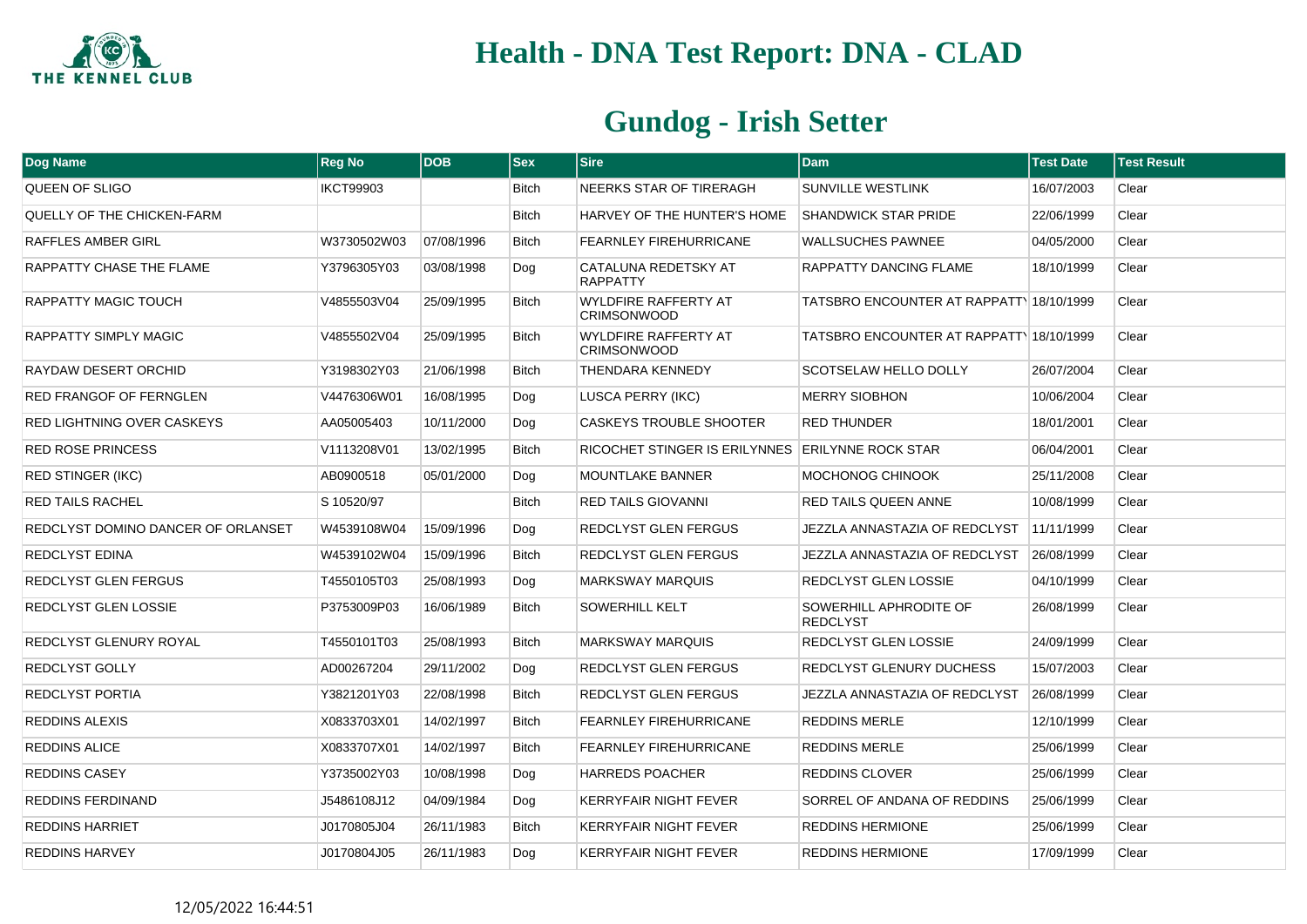

| Dog Name                       | <b>Reg No</b> | <b>DOB</b> | <b>Sex</b>   | <b>Sire</b>                                   | <b>Dam</b>                                  | <b>Test Date</b> | <b>Test Result</b> |
|--------------------------------|---------------|------------|--------------|-----------------------------------------------|---------------------------------------------|------------------|--------------------|
| <b>REDDINS LENA</b>            | W1419211W02   | 22/03/1996 | <b>Bitch</b> | CASKEYS BLARNEY                               | <b>REDDINS CLOVER</b>                       | 14/03/2000       | Clear              |
| REDDINS LUCIEN OF CLOVERDELL   | W1419203W02   | 22/03/1996 | Dog          | <b>CASKEYS BLARNEY</b>                        | <b>REDDINS CLOVER</b>                       | 26/09/1999       | Clear              |
| <b>REDDINS MACK</b>            | U1167101U02   | 06/04/1994 | Dog          | KONAKAKELA ZAGAR BY ROMARNE REDDINS QWINCE    |                                             | 25/06/1999       | Clear              |
| REDDINS MADAILEIN OF POPESWOOD | U1167106U02   | 06/04/1994 | <b>Bitch</b> | KONAKAKELA ZAGAR BY ROMARNE REDDINS QWINCE    |                                             | 26/09/1999       | Clear              |
| <b>REDDINS MATILDA</b>         | R3735308R03   | 06/07/1991 | <b>Bitch</b> | <b>BARNABY OF WESBERE</b><br><b>CRESSWAY</b>  | <b>REDDINS HARRIET</b>                      | 25/06/1999       | Clear              |
| <b>REDDINS MERLE</b>           | U1167109U02   | 06/04/1994 | <b>Bitch</b> | KONAKAKELA ZAGAR BY ROMARNE REDDINS QWINCE    |                                             | 25/06/1999       | Clear              |
| <b>REDDINS MYRNA</b>           | R3735310R03   | 06/07/1991 | <b>Bitch</b> | <b>BARNABY OF WESBERE</b><br><b>CRESSWAY</b>  | <b>REDDINS HARRIET</b>                      | 11/08/1999       | Clear              |
| <b>REDDINS NIALL</b>           | K4610206K11   | 17/06/1985 | Dog          | <b>TWOACRES GOLD EAGLE</b>                    | <b>REDDINS CARA</b>                         | 25/06/1999       | Clear              |
| <b>REDDINS PHOEBE</b>          | Q2328510Q02   | 17/03/1990 | <b>Bitch</b> | <b>REDDINS NIALL</b>                          | <b>REDDINS HARRIET</b>                      | 25/06/1999       | Clear              |
| <b>REDDINS POUNCE</b>          | W3046306W03   | 04/07/1996 | <b>Bitch</b> | KONAKAKELA ZAGAR BY ROMARNE REDDINS PHOEBE    |                                             | 25/06/1999       | Clear              |
| REDDINS QUARTZ                 | AB01341306    | 25/02/2001 | Bitch        | REDDINS NOLAN                                 | <b>REDDINS PROMISE</b>                      | 11/04/2001       | Clear              |
| <b>REDDINS QUILP</b>           | AB01341307    | 25/02/2001 | Dog          | REDDINS NOLAN                                 | <b>REDDINS PROMISE</b>                      | 11/04/2001       | Clear              |
| <b>REDDINS QUIP</b>            | AB01341304    | 25/02/2001 | <b>Bitch</b> | <b>REDDINS NOLAN</b>                          | <b>REDDINS PROMISE</b>                      | 11/04/2001       | Clear              |
| <b>REDDINS QUIZICAL</b>        | AB01341301    | 25/02/2001 | <b>Bitch</b> | REDDINS NOLAN                                 | <b>REDDINS PROMISE</b>                      | 11/04/2001       | Clear              |
| REDDINS RUFINA                 | Y4250309Y04   | 28/09/1998 | Bitch        | REDDINS NOLAN                                 | <b>WESBERE ELLIE MAY</b>                    | 09/11/2000       | Clear              |
| REDDINS TAYLOR                 | AD03051905    | 07/07/2003 | Dog          | <b>REDDINS ROMP</b>                           | <b>REDDINS QUIZ</b>                         | 21/08/2003       | Clear              |
| <b>REDDINS THOR</b>            | AD03051904    | 07/07/2003 | Dog          | REDDINS ROMP                                  | <b>REDDINS QUIZ</b>                         | 21/08/2003       | Clear              |
| <b>REDDINS TICKLE</b>          | AD03051903    | 07/07/2003 | Dog          | <b>REDDINS ROMP</b>                           | <b>REDDINS QUIZ</b>                         | 21/08/2003       | Clear              |
| <b>REDDINS TILLER MAN</b>      | AD03051901    | 07/07/2003 | Dog          | REDDINS ROMP                                  | <b>REDDINS QUIZ</b>                         | 21/08/2003       | Clear              |
| <b>REDDINS UIST</b>            | AF01154802    | 04/02/2005 | Dog          | POPESWOOD PIE IN THE SKY AT<br><b>BIRGUMA</b> | <b>REDDINS QUIZ</b>                         | 21/03/2005       | Clear              |
| <b>REDDINS UNIQUE</b>          | AF01154805    | 04/02/2005 | <b>Bitch</b> | POPESWOOD PIE IN THE SKY AT<br><b>BIRGUMA</b> | <b>REDDINS QUIZ</b>                         | 21/03/2005       | Clear              |
| <b>REDDINS VICTORIA</b>        | T1241303T03   | 16/09/1993 | <b>Bitch</b> | <b>REDDINS HARVEY</b>                         | <b>REDDINS ZELDA</b>                        | 25/06/1999       | Clear              |
| REDDINS ZELDA                  | L7457410L04   | 01/11/1986 | Bitch        | <b>REDDINS NIALL</b>                          | <b>REDDINS MARIANNE</b>                     | 25/06/1999       | Clear              |
| REDFIELD JAZZ AT CATALUNA      | T0807908T01   | 03/01/1993 | Dog          | <b>TITIANDALE EGOISTE</b>                     | CATALUNA DOUBLE DAISY AT<br><b>REDFIELD</b> | 11/08/1999       | Clear              |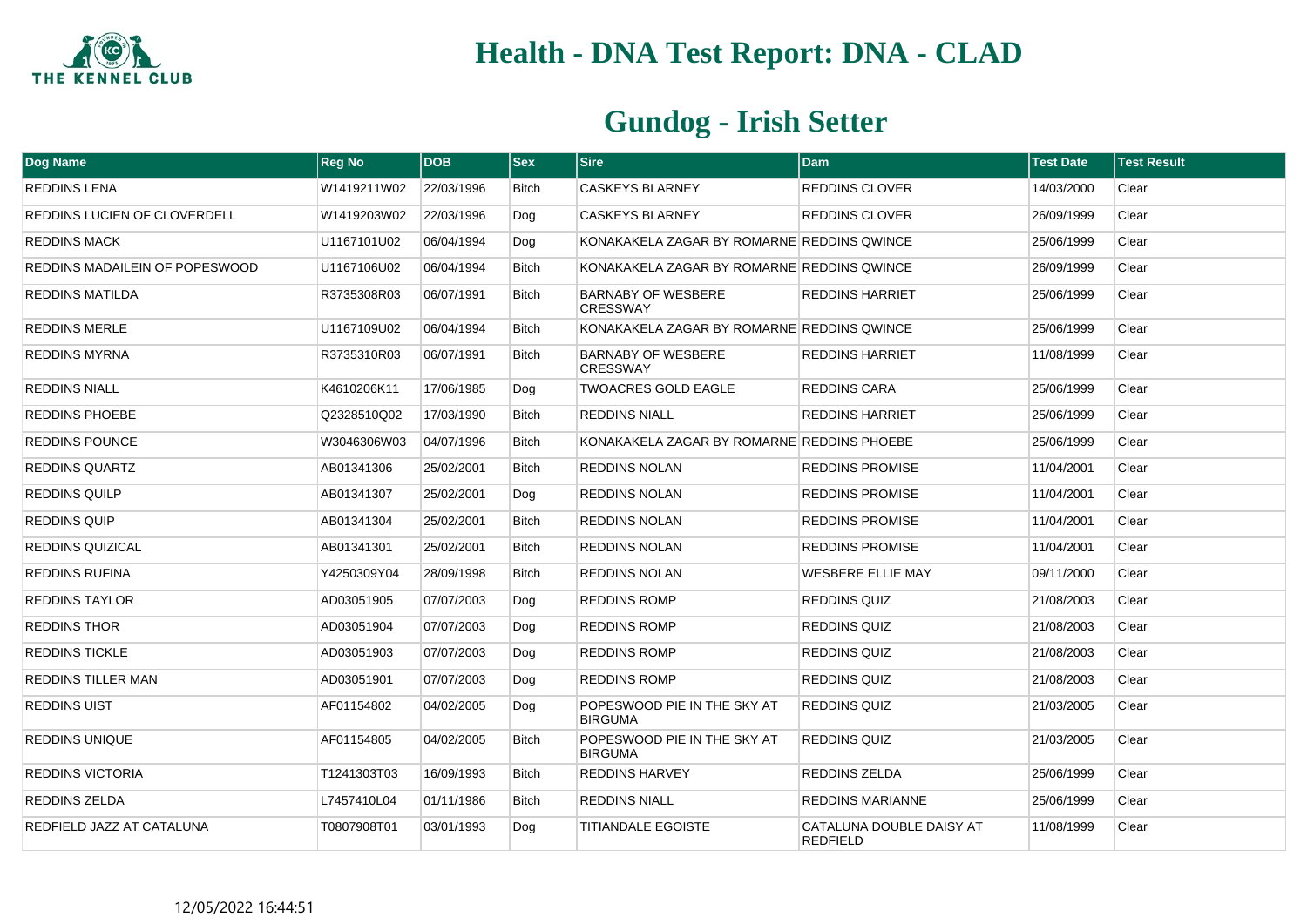

| Dog Name                                             | <b>Reg No</b> | <b>DOB</b> | <b>Sex</b>   | <b>Sire</b>                                               | <b>Dam</b>                                     | <b>Test Date</b> | <b>Test Result</b> |
|------------------------------------------------------|---------------|------------|--------------|-----------------------------------------------------------|------------------------------------------------|------------------|--------------------|
| <b>REDGALLOP MARYELLEN</b>                           | AW00653707    | 05/02/2019 | <b>Bitch</b> | <b>CAEMGEN'S ELEMENT OF TRUTH</b><br>AT FEORLIG (IMP SWE) | <b>ANLORY ANTOINETTE</b>                       | 06/07/2020       | Clear              |
| <b>REDGIRL'S PRINCESS</b>                            | AD02934501    | 06/06/2003 | <b>Bitch</b> | <b>KENMILLEN DIPPER</b>                                   | SOPHIE ONE                                     | 14/02/2005       | Clear              |
| REDHARA SHERWOOD ARCHER                              | Z1743606Z02   | 03/04/1999 | Dog          | KONAKAKELA ZAGAR BY ROMARNE WYNDLEE SCARLET O'HARA AT     | <b>REDHARA</b>                                 | 14/04/2000       | Clear              |
| <b>REDHOLEYN RHEA</b>                                | AA01361210    | 27/01/2000 | <b>Bitch</b> | <b>ARDOON JACK</b>                                        | <b>SHAMRUA BRECCNE</b>                         | 17/02/2004       | Clear              |
| REDHOLEYN ROBBIE                                     | AA01361209    | 27/01/2000 | Dog          | <b>ARDOON JACK</b>                                        | <b>SHAMRUA BRECCNE</b>                         | 05/10/2004       | Clear              |
| REDHOLEYN SEEVA                                      | X4186209X04   | 11/07/1997 | <b>Bitch</b> | LUSCA MAX (IKC)                                           | <b>SHAMRUA BRECCNE</b>                         | 14/12/2001       | Clear              |
| REDLEVEN MANNANINS MIST                              | Y4744305Y04   | 30/10/1998 | <b>Bitch</b> | <b>REDCLYST GLEN FERGUS</b>                               | <b>CLONAGEERA VANITY FAIR</b>                  | 04/11/1999       | Clear              |
| REDLEVEN MARSHALL                                    | Y4744301Y04   | 30/10/1998 | Dog          | REDCLYST GLEN FERGUS                                      | <b>CLONAGEERA VANITY FAIR</b>                  | 04/11/1999       | Clear              |
| REDSILK EVERY SECOND COUNTS                          | Z0085503Z01   | 06/10/1998 | <b>Bitch</b> | ROMARNE DARTON OF COVARNEY KONAKAKELA ZINNY               |                                                | 20/06/2001       | Clear              |
| REDSILK SECOND TIME AROUND FOR<br><b>COVARNEY</b>    | Z0085506Z01   | 06/10/1998 | Bitch        | ROMARNE DARTON OF COVARNEY KONAKAKELA ZINNY               |                                                | 03/10/2002       | Clear              |
| <b>REDSTREAKS TASMANIA</b>                           | Y3363401Y03   | 06/06/1998 | Dog          | <b>LOCHLORIEN GOLD</b>                                    | <b>REDSTREAKS FLORA MAC IVOR</b>               | 31/07/2000       | Clear              |
| REDSTREAKS VICTORIA                                  | Y3363407Y03   | 06/06/1998 | <b>Bitch</b> | LOCHLORIEN GOLD                                           | REDSTREAKS FLORA MAC IVOR                      | 31/07/2000       | Clear              |
| REDTAMARISK PORTHILLY                                | N0717103N01   | 16/10/1987 | <b>Bitch</b> | SANDGATE JUNIPER OF<br><b>GELTSDALE</b>                   | <b>WILDTAMARISK HONEYSUCKLE</b>                | 25/01/2000       | Clear              |
| <b>REGAL RUBY</b>                                    | V4124503V03   | 15/08/1995 | <b>Bitch</b> | <b>JOANMA'S FLASH</b>                                     | <b>CARNALEA CINDERELLA</b>                     | 31/07/2000       | Clear              |
| RENEMAU DEACON BLUE                                  | Q1786803Q02   | 16/02/1990 | Dog          | WHIMBREL COOL HAND LUKE                                   | WHIMBREL JUSTINE OF RENEMAU                    | 12/10/1999       | Clear              |
| RHEDEG BAILEY                                        | AV02105104    | 20/04/2018 | Dog          | NORTHERN FIRES ENCORE                                     | <b>ROSSLARE RUFUS (IKC)</b>                    | 16/03/2021       | Clear              |
| RHEMY SAPPHIRE GLOW OF HEATHCLARE                    | S1551106S02   | 13/03/1992 | <b>Bitch</b> | RONZALDA ALVARO                                           | <b>JUBILANT JADE</b>                           | 17/09/1999       | Clear              |
| RHUWIND CHARLIE'S CHANCE AT CHIRGWIN                 | X2764701X03   | 08/06/1997 | Dog          | CHIRGWIN CHARLIE IS M'DARLIN                              | <b>TATTERSLEE SPECIAL OFFER</b>                | 08/10/1999       | Clear              |
| RICHFIELD AMY (IKC)                                  | AS0902331     | 21/03/2012 | <b>Bitch</b> | <b>BALLYDAVID AIRFORCE (IKC)</b>                          | <b>MOANVURRIN MAID</b>                         | 04/11/2013       | Clear              |
| RICOCHET STINGER IS ERILYNNES                        | Q3700004Q03   | 26/06/1990 | Dog          | REDDINS JUSTIN OF STYLERSETTS ERINADE LAURETTA FROM       | <b>RICOCHET</b>                                | 28/09/1999       | Clear              |
| RIVERWOOD KAZATCHOK WITH PORSCHET<br>(IMP BEL)       | AP0901765     | 29/10/2011 | Dog          | HOUSTON OF THE TRAV'LIN STAR<br>(ATCAK01131BEL)           | <b>GIRLYGIRL OF MCBIRDY</b><br>(ATCAJ00411BEL) | 17/05/2012       | Clear              |
| <b>RIVERWOOD PLEASED AS PUNCH</b><br>(ATCAT01836BEL) |               | 12/05/2016 | Dog          | WYNJILL WELL I AM                                         | RIVERWOOD KUMBAYAH<br>(ATCAP00593BEL)          | 18/07/2016       | Clear              |
| ROHANMOR CHINA IN YOUR HAND                          | X3762404X03   | 17/05/1997 | <b>Bitch</b> | SWINGWING STUKER AT<br>ROHANMOR                           | <b>BONAHAIRD BLACK MAGIC</b>                   | 29/09/2000       | Clear              |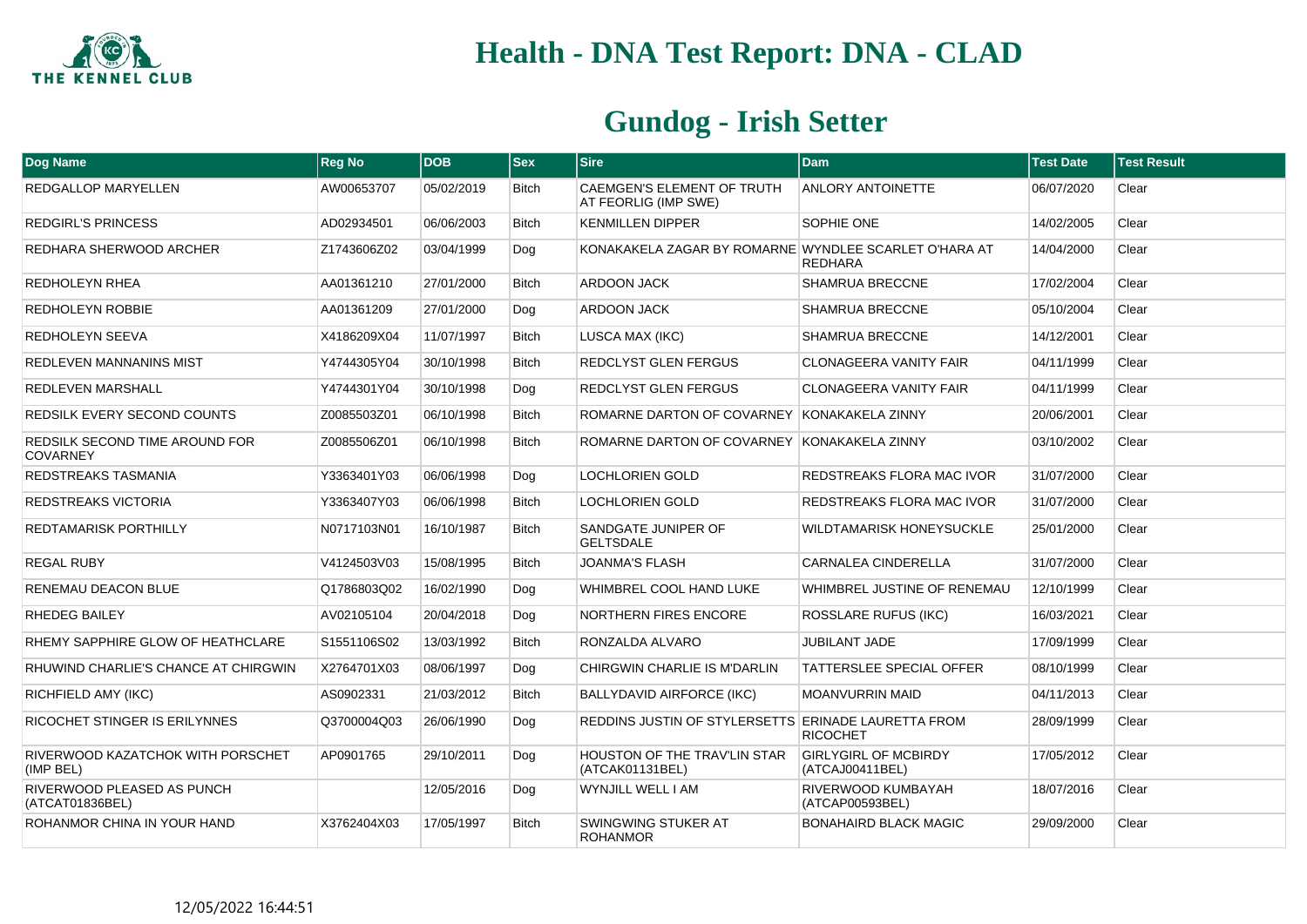

| Dog Name                                        | <b>Reg No</b> | <b>DOB</b> | <b>Sex</b>   | <b>Sire</b>                                         | <b>Dam</b>                                       | <b>Test Date</b> | <b>Test Result</b> |
|-------------------------------------------------|---------------|------------|--------------|-----------------------------------------------------|--------------------------------------------------|------------------|--------------------|
| <b>ROHANMOR HONEY</b>                           | X3762407X03   | 17/05/1997 | <b>Bitch</b> | SWINGWING STUKER AT<br><b>ROHANMOR</b>              | <b>BONAHAIRD BLACK MAGIC</b>                     | 20/01/2000       | Clear              |
| ROKEOVER BUMPSADAISY                            | X4425803X04   | 25/09/1997 | <b>Bitch</b> | KONAKAKELA ZAGAR BY ROMARNE DANAWAY MUSIC MAKER FOR | <b>ROKEOVER</b>                                  | 02/02/2001       | Clear              |
| RONJUNES EFFERVESCENT                           | V1120505V01   | 13/02/1995 | Bitch        | SHENANAGIN STOCKBROKER                              | RONJUNES ARIANA                                  | 19/10/1999       | Clear              |
| RONZALDA ROSALINDA                              | N6372801N04   | 08/10/1988 | <b>Bitch</b> | <b>JENNISON MIRAGE</b>                              | <b>LOSKERAN SANDMARTIN OF</b><br><b>RONZALDA</b> | 14/09/1999       | Clear              |
| ROSEARRAN REMEMBER ME TO BONHOMIE               | T5146504T04   | 03/09/1993 | Bitch        | <b>MARKSWAY MARQUIS</b>                             | <b>CLONAGEERA ROSE RED</b>                       | 14/08/2000       | Clear              |
| <b>ROSSLARE RUFUS (IKC)</b>                     | AT0905049     | 17/01/2013 | <b>Bitch</b> | DRUMSHELLIG STRYDER                                 | <b>FLEUR GIRL</b>                                | 24/03/2015       | Clear              |
| ROWDENHILL TEO TORRIATTE                        | V1238104V01   | 01/03/1995 | Bitch        | WITHERSDALE JACK THE LAD                            | LLANASA DIMINUENDO AT<br><b>ROWDENHILL</b>       | 06/09/2002       | Clear              |
| <b>RUA A PRECIOUS THING</b>                     | U1246103U02   | 05/01/1994 | <b>Bitch</b> | <b>RUA MY LOVE</b>                                  | <b>RUA'S GALE</b>                                | 05/02/2001       | Clear              |
| RUA BOND OF LOVE                                | Q2715804Q02   | 21/01/1990 | Dog          | <b>RUA'S FINIAN</b>                                 | RUA DEIRDRES KEEPSAKE                            | 03/03/2000       | Clear              |
| RUA CONNEMARA OF PORSCHET                       | N2070804N02   | 27/09/1987 | Bitch        | <b>BALLINASLOE BLAZE</b>                            | <b>RUA'S HIGHLAND FLING</b>                      | 16/01/2001       | Clear              |
| <b>RUA FINNIN</b>                               | R2056407R02   | 01/01/1991 | Dog          | <b>REDDINS FERDINAND</b>                            | <b>FLAME OF TARA AT RUA</b>                      | 09/11/2000       | Clear              |
| <b>RUA LOUGHLIN</b>                             | S2591702S03   | 01/04/1992 | Dog          | RUA MY LOVE                                         | <b>RUA'S GALE</b>                                | 21/01/2001       | Clear              |
| RUA LOVE ME DO                                  | X4280001X04   | 13/06/1997 | Dog          | RUA BOND OF LOVE                                    | <b>RUA MARTA</b>                                 | 09/11/2000       | Clear              |
| <b>RUA MARTA</b>                                | S2591704S02   | 01/04/1992 | <b>Bitch</b> | <b>RUA MY LOVE</b>                                  | <b>RUA'S GALE</b>                                | 03/03/2000       | Clear              |
| <b>RUA RISING STAR</b>                          | S4429109S04   | 29/07/1992 | Dog          | <b>ERINADE LEWIS</b>                                | FLAME OF TARA AT RUA                             | 09/11/2000       | Clear              |
| <b>RUA SHADY LADY</b>                           | S4429103S04   | 29/07/1992 | <b>Bitch</b> | <b>ERINADE LEWIS</b>                                | <b>FLAME OF TARA AT RUA</b>                      | 14/02/2000       | Clear              |
| RUA SIMPLY RED AT PORSCHET                      | S4429106S04   | 29/07/1992 | Dog          | <b>ERINADE LEWIS</b>                                | <b>FLAME OF TARA AT RUA</b>                      | 22/11/1999       | Clear              |
| <b>RUA VANESSA</b>                              | U5055806U04   | 24/07/1994 | Bitch        | <b>RUA RISING STAR</b>                              | <b>RUA OH-SO-FAIR</b>                            | 09/11/2000       | Clear              |
| <b>RUA VANITY</b>                               | U5055805U04   | 24/07/1994 | <b>Bitch</b> | <b>RUA RISING STAR</b>                              | <b>RUA OH-SO-FAIR</b>                            | 23/12/1999       | Clear              |
| <b>RUA VENUS</b>                                | U5055804U04   | 24/07/1994 | <b>Bitch</b> | <b>RUA RISING STAR</b>                              | RUA OH-SO-FAIR                                   | 14/02/2000       | Clear              |
| RUFFETSWOOD SECOND CHANCE FOR<br><b>TYNDRUM</b> | U0798208U01   | 12/02/1994 | Bitch        | TYNDRUM THADDEUS                                    | MORIBA DELPHINE OF<br><b>RUFFETSWOOD</b>         | 18/10/1999       | Clear              |
| RUFFETSWOOD TAKE A CHANCE AT TYNDRUM            | S4777103S04   | 12/11/1992 | <b>Bitch</b> | <b>TYNDRUM THADDEUS</b>                             | MORIBA DELPHINE OF<br><b>RUFFETSWOOD</b>         | 18/10/1999       | Clear              |
| <b>RUSHFIELD HERO</b>                           | W5301404W04   | 05/01/1996 | Dog          | LUSCA EASTERN GALE (IKC)                            | <b>RUSHFIELD MAPLE</b>                           | 25/02/2005       | Clear              |
| RUSHFIELD HOLLY                                 | X3275104X03   | 12/09/1996 | <b>Bitch</b> | LUSCA EASTERN GALE (IKC)                            | RIVERESKE RED JENNY                              | 09/12/2003       | Clear              |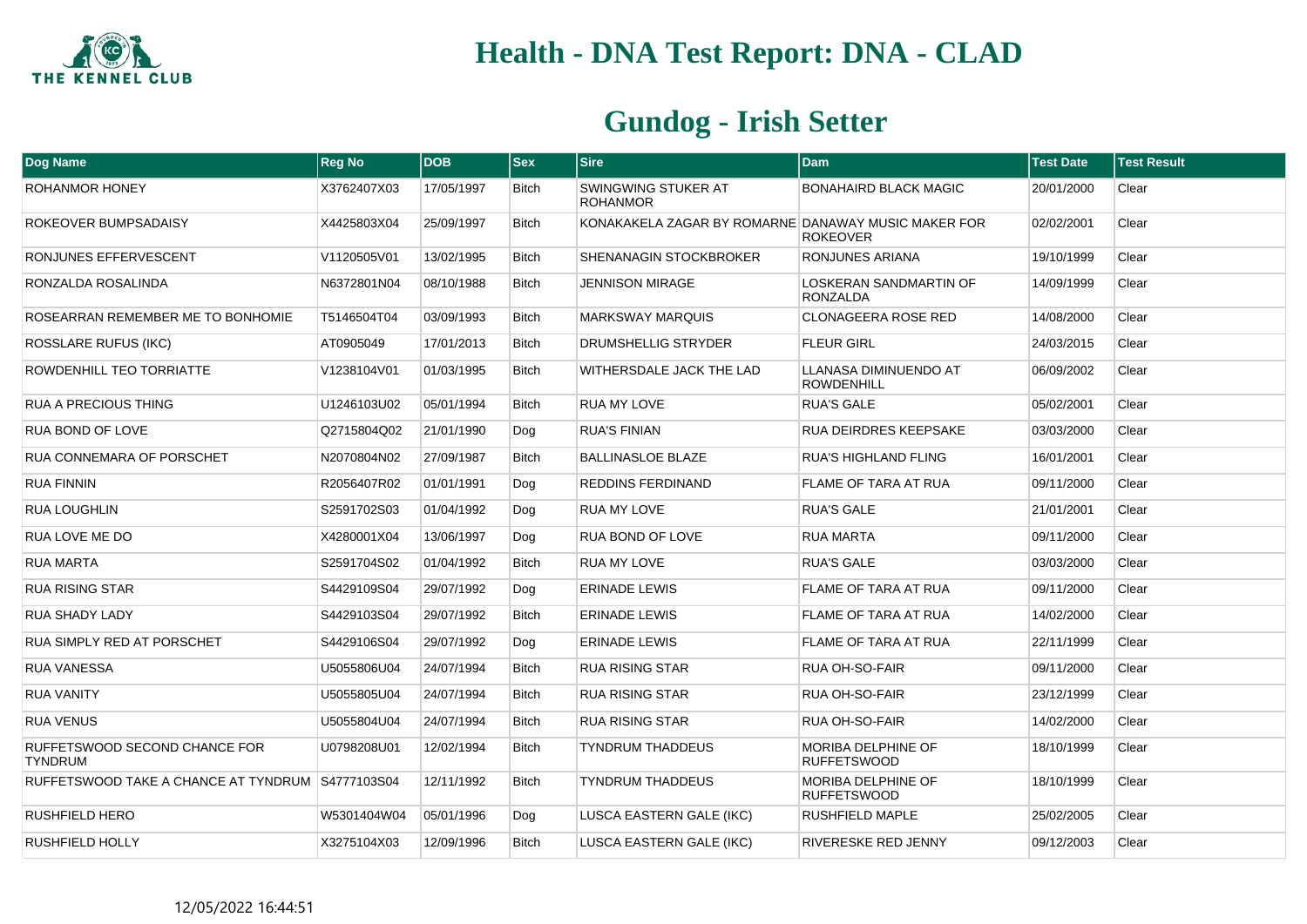

| <b>Dog Name</b>                                      | <b>Reg No</b> | <b>DOB</b> | <b>Sex</b>   | <b>Sire</b>                                               | <b>Dam</b>                                                   | <b>Test Date</b> | <b>Test Result</b> |
|------------------------------------------------------|---------------|------------|--------------|-----------------------------------------------------------|--------------------------------------------------------------|------------------|--------------------|
| RYAMBER BEARFOOT DREAMER                             | U3233104U03   | 12/07/1994 | <b>Bitch</b> | STARCHELLE CHICAGO BEAR                                   | RYAMBER SIMPLY THE BEST                                      | 04/05/2000       | Clear              |
| SABREJILL PASADENA                                   | W2691109W03   | 20/05/1996 | <b>Bitch</b> | <b>BARDONHILL WEATHERMAN</b>                              | <b>LESTANNONS GYPSEY ROSE AT</b><br><b>SABREJILL</b>         | 05/02/2001       | Clear              |
| SABREJILL SAVOIR FAIRE                               | Y4099107Y04   | 30/08/1998 | <b>Bitch</b> | <b>THENDARA KENNEDY</b>                                   | <b>THENDARA GOLDEN TRY</b>                                   | 09/12/2002       | Clear              |
| SABREJILL SHADOW DANCER                              | Z5926810Z04   | 01/11/1999 | <b>Bitch</b> | SABREJILL THE SPECIALIST                                  | LESTANNONS LONDONDERRY AIR AT 28/05/2002<br><b>SABREJILL</b> |                  | Clear              |
| SABREJILL SUIT'S ME                                  | Y4099109Y04   | 30/08/1998 | <b>Bitch</b> | <b>THENDARA KENNEDY</b>                                   | <b>THENDARA GOLDEN TRY</b>                                   | 03/03/2000       | Clear              |
| SAMETSUZ GOOD FORTUNE AT MCCONKEYS                   | AA02925405    | 27/05/2000 | Dog          | DANAWAY FORTUNE TELLER                                    | SAMETSUZ MAK'N MISCHIEF                                      | 13/06/2003       | Clear              |
| SAMETSUZ HONEY TRAP                                  | AA02925401    | 27/05/2000 | <b>Bitch</b> | DANAWAY FORTUNE TELLER                                    | SAMETSUZ MAK'N MISCHIEF                                      | 13/06/2003       | Clear              |
| SAMETSUZ MAK'N GOOD                                  | X2504110X02   | 21/05/1997 | Dog          | SHENANAGIN STOCKBROKER                                    | SAMETSUZ HOP SCOTCH                                          | 26/08/1999       | Clear              |
| SAMETSUZ MAK'N MISCHIEF                              | X2504101X02   | 21/05/1997 | <b>Bitch</b> | SHENANAGIN STOCKBROKER                                    | SAMETSUZ HOP SCOTCH                                          | 05/08/1999       | Clear              |
| SAMETSUZ MAK'N WAVES AT TIROEN                       | X2504102X02   | 21/05/1997 | <b>Bitch</b> | <b>SHENANAGIN STOCKBROKER</b>                             | SAMETSUZ HOP SCOTCH                                          | 03/09/1999       | Clear              |
| SAMETSUZ SECRET AFFAIR                               | AF00949201    | 14/01/2005 | <b>Bitch</b> | <b>GWENDARIFF DOM PERIGNON</b>                            | DANAWAY MATA HARI                                            | 01/06/2006       | Clear              |
| SAMETSUZ SIMPLY SUPER                                | T4596304T03   | 12/09/1993 | Bitch        | DANAWAY DEBONAIR                                          | HONEYPIE OF CORNEVON                                         | 14/10/1999       | Clear              |
| SAMETSUZ UP TO MISCHIEF VIA MCCONKEYS                | AD04937201    | 10/11/2003 | Dog          | SHENANAGIN WHAT NEXT                                      | SAMETSUZ HONEY TRAP                                          | 01/06/2006       | Clear              |
| SANGARAH MEMORIAL (IMP HUN)                          | AZ0917056     | 02/05/2021 | <b>Bitch</b> | SANGARAH SET THE WORLD ON<br><b>FIRE</b>                  | SANGARAH TREASURE                                            | 08/04/2022       | Clear              |
| SATLAS WAYWARDMAN                                    | X0761504X01   | 15/01/1997 | Dog          | PEMMAS EASTERMAN                                          | <b>CORALMIST STARSTRUCK OF</b><br><b>SATLAS</b>              | 23/12/1999       | Clear              |
| <b>SCARLET SUNSET SONG</b>                           | W3730501W03   | 07/08/1996 | <b>Bitch</b> | <b>FEARNLEY FIREHURRICANE</b>                             | <b>WALLSUCHES PAWNEE</b>                                     | 26/07/2000       | Clear              |
| <b>SCARLETTI BILLIE JEAN</b>                         | V3402501V03   | 26/06/1995 | Bitch        | DENEIL WHEN THE GOIN GETS TUF SCARLETTI HILL STREET BLUES |                                                              | 20/03/2001       | Clear              |
| <b>SCARLETTI REMEMBER THE TIME</b>                   | V3402508V03   | 26/06/1995 | Dog          | DENEIL WHEN THE GOIN GETS TUF SCARLETTI HILL STREET BLUES |                                                              | 02/05/2000       | Clear              |
| SCARLETTI SMOOTH CRIMINAL                            | V3402506V03   | 26/06/1995 | Dog          | DENEIL WHEN THE GOIN GETS TUF SCARLETTI HILL STREET BLUES |                                                              | 14/02/2000       | Clear              |
| SCARLETTI THE LADY IN MY LIFE OF<br><b>CLERELEYS</b> | V3402505V03   | 26/06/1995 | Bitch        | DENEIL WHEN THE GOIN GETS TUF SCARLETTI HILL STREET BLUES |                                                              | 04/11/1999       | Clear              |
| SCHWUNG OPHRAH (ATCAT00894BEL)                       |               | 20/03/2015 | <b>Bitch</b> | IRISH IRELEITH (ATCAK01189BEL)                            | <b>SCHWUNG HABIBI</b>                                        | 27/05/2019       | Clear              |
| <b>SCOTFORD BROWN EYED GIRL</b>                      | X3301307X03   | 02/07/1997 | <b>Bitch</b> | <b>KERRYFAIR LOVER BOY</b>                                | SCOTFORD DO YA THINK IM SEXY                                 | 24/09/1999       | Clear              |
| SCOTSELAW MY FAIR LADY OF TARANDELL                  | W0759202W01   | 20/12/1995 | Bitch        | <b>TITIANDALE ALWAYS</b>                                  | THENDARA DIANA AT SCOTSELAW                                  | 25/01/2005       | Clear              |
| SCOTSELAW SAPPHIRE SKYES                             | AH04873101    | 15/10/2007 | Bitch        | TREDURA BEHIND THE MASK                                   | SCOTSELAW JACINTH                                            | 05/12/2011       | Clear              |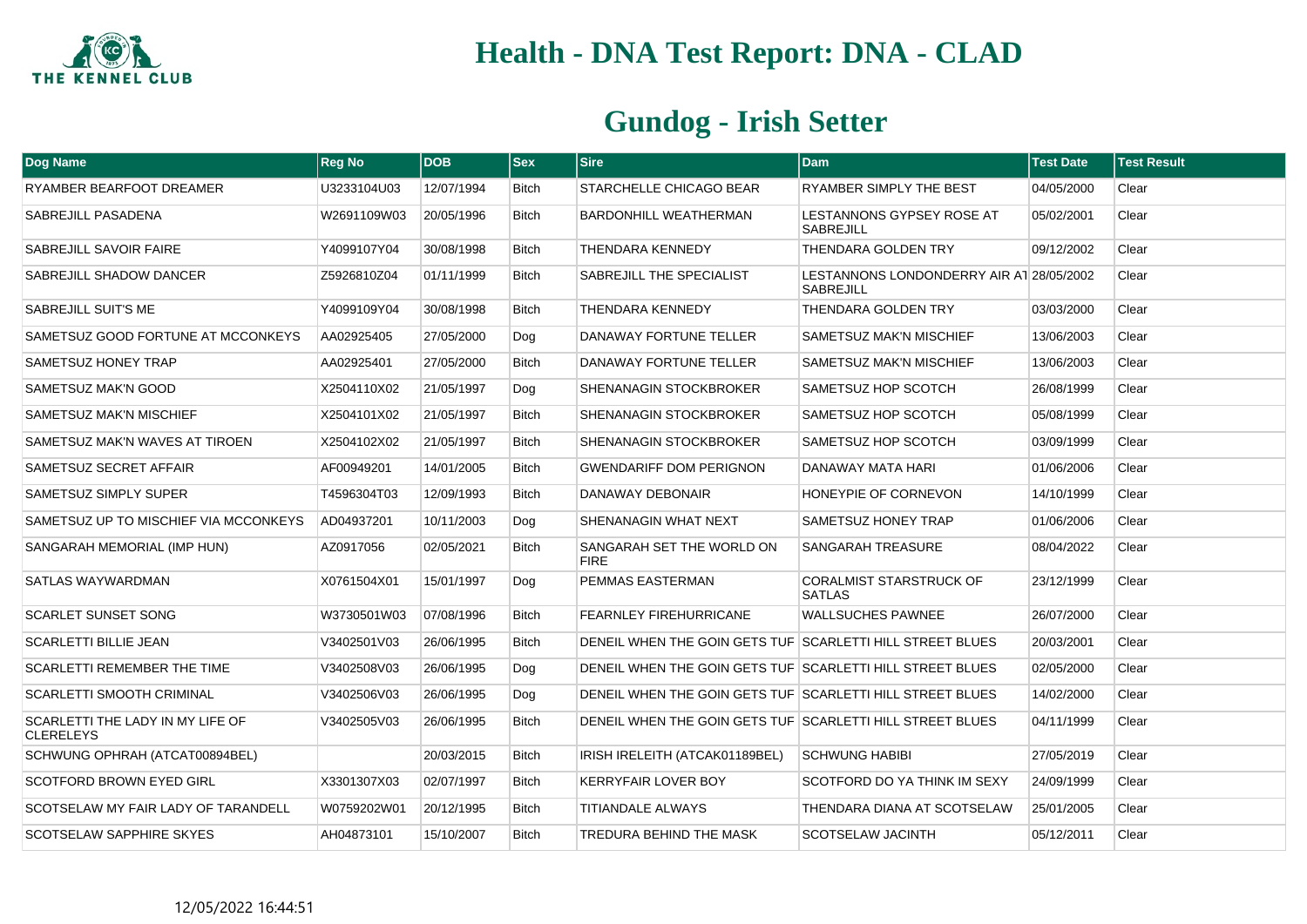

| Dog Name                         | <b>Reg No</b> | <b>DOB</b> | <b>Sex</b>   | $ S$ ire                                         | <b>Dam</b>                                  | <b>Test Date</b> | <b>Test Result</b> |
|----------------------------------|---------------|------------|--------------|--------------------------------------------------|---------------------------------------------|------------------|--------------------|
| SCOTSELAW THE SOUND OF MUSIC     | W0759207W01   | 20/12/1995 | Dog          | TITIANDALE ALWAYS                                | THENDARA DIANA AT SCOTSELAW                 | 27/05/2004       | Clear              |
| <b>SCOTTSWAY NEXT GENERATION</b> | Y4523313Y04   | 09/10/1998 | Dog          | <b>DELSANTO FREDERICK</b>                        | ATRON WHATEVER NEXT FOR<br><b>SCOTTSWAY</b> | 29/10/1999       | Clear              |
| <b>SCUMAN ROCK</b>               | X5554903Y01   | 02/08/1997 | Dog          | <b>TINA'S STAR</b>                               | <b>CREG DARLING (IKC)</b>                   | 03/10/2003       | Clear              |
| <b>SEATAMARISK ECLIPSE</b>       | Z3880803Z04   | 11/08/1999 | Dog          | SEATAMARISK SEQUOIA                              | <b>SEATAMARISK MERMAID</b>                  | 26/07/2000       | Clear              |
| SEATAMARISK MERMAID              | U4999001U04   | 23/09/1994 | <b>Bitch</b> | <b>BRENRUE SECRET MESSAGE</b>                    | <b>SEATAMARISK ELUSIVE</b>                  | 10/09/1999       | Clear              |
| <b>SEATAMARISK MISCHIEF</b>      | X4165005X04   | 06/09/1997 | Dog          | REDFIELD JAZZ AT CATALUNA                        | <b>SEATAMARISK ELUSIVE</b>                  | 29/10/1999       | Clear              |
| <b>SEATAMARISK SEQUEL</b>        | T5187001T04   | 12/09/1993 | <b>Bitch</b> | TATTERSLEE SPECIAL EFFECT                        | <b>REDTAMARISK PORTHILLY</b>                | 23/12/1999       | Clear              |
| <b>SEATAMARISK SEQUOIA</b>       | T5187003T04   | 12/09/1993 | Dog          | TATTERSLEE SPECIAL EFFECT                        | <b>REDTAMARISK PORTHILLY</b>                | 14/01/2000       | Clear              |
| <b>SEATAMARISK SURFER</b>        | U4999003U04   | 23/09/1994 | Dog          | BRENRUE SECRET MESSAGE                           | <b>SEATAMARISK ELUSIVE</b>                  | 18/10/1999       | Clear              |
| <b>SEOWNS ARCHER</b>             | AG02746601    | 15/06/2006 | Dog          | <b>RUA HENRI</b>                                 | SEATAMARISK TRICOLLET AT<br><b>SEOWNS</b>   | 08/11/2010       | Clear              |
| <b>SERRULA NAZOMI</b>            | V3781001V03   | 01/07/1995 | <b>Bitch</b> | <b>RED MOUNTAIN BY CASKEYS</b>                   | WITHERSDALE SONGBIRD OF<br><b>SERRULA</b>   | 06/12/1999       | Clear              |
| SERRULA SEROTINA OF REDWOOD      | T2709904T02   | 02/03/1993 | <b>Bitch</b> | <b>REDDINS FERDINAND</b>                         | <b>WITHERSDALE FIREBOMB</b>                 | 14/02/2000       | Clear              |
| SETTADOR MISSISSIPPI MUD         | Z0236803Z01   | 07/12/1998 | <b>Bitch</b> | <b>BURRENMIST RIVER DANCE</b>                    | <b>CASPIANS CHARITY</b>                     | 21/08/2001       | Clear              |
| SETTADOR SUPERDOOPA              | X1037302X01   | 05/02/1997 | <b>Bitch</b> | SHENANAGIN STOCKBROKER                           | <b>CASPIANS CHARITY</b>                     | 30/06/2000       | Clear              |
| SETTASIDE SELDOM SOBER           | W5109801W04   | 04/10/1996 | Bitch        | <b>FEARNLEY FIREHURRICANE</b>                    | WILD STRAWBERRY FOOL                        | 19/10/1999       | Clear              |
| SETTASIDE SELDOM SORRY           | AD04071506    | 03/09/2003 | <b>Bitch</b> | <b>BONAHAIRD LEVADE DEL</b><br><b>TAWNYMEADE</b> | SETTASIDE SELDOM SOBER                      | 25/10/2006       | Clear              |
| SETTERSFIELD CELTIC MAIDEN       | V2465603V03   | 17/05/1995 | <b>Bitch</b> | <b>THENDARA KENNEDY</b>                          | <b>SETTERSFIELD AMBER</b>                   | 14/02/2000       | Clear              |
| SEVERNVALE IT'S MY DELIGHT       | T5036701T04   | 11/09/1993 | <b>Bitch</b> | TATTERSLEE SPECIAL EFFECT                        | SEVERNVALE SHEER DELIGHT                    | 09/08/1999       | Clear              |
| SHANDWICK COUNTRY COMFORT        | AD00535811    | 08/01/2003 | Dog          | SHANDWICK AMETHYST AT<br><b>FERNDEL</b>          | <b>BARDONHILL WISHUWERERE</b>               | 26/02/2003       | Clear              |
| <b>SHANDWICK GOLDEN BEAU</b>     | Q5427106Q04   | 23/09/1990 | Dog          | <b>REDDINS NIALL</b>                             | <b>SHANDWICK GOLDEN SPRAY</b>               | 09/11/2000       | Clear              |
| <b>SHANDWICK GOLDEN GIRL</b>     | Q5427101Q04   | 23/09/1990 | <b>Bitch</b> | <b>REDDINS NIALL</b>                             | <b>SHANDWICK GOLDEN SPRAY</b>               | 04/11/1999       | Clear              |
| <b>SHANDWICK HAVING A PARTY</b>  | AD00535810    | 08/01/2003 | Dog          | SHANDWICK AMETHYST AT<br><b>FERNDEL</b>          | <b>BARDONHILL WISHUWERERE</b>               | 26/02/2003       | Clear              |
| <b>SHANDWICK IF ONLY</b>         | AD00535803    | 08/01/2003 | <b>Bitch</b> | SHANDWICK AMETHYST AT<br><b>FERNDEL</b>          | <b>BARDONHILL WISHUWERERE</b>               | 26/02/2003       | Clear              |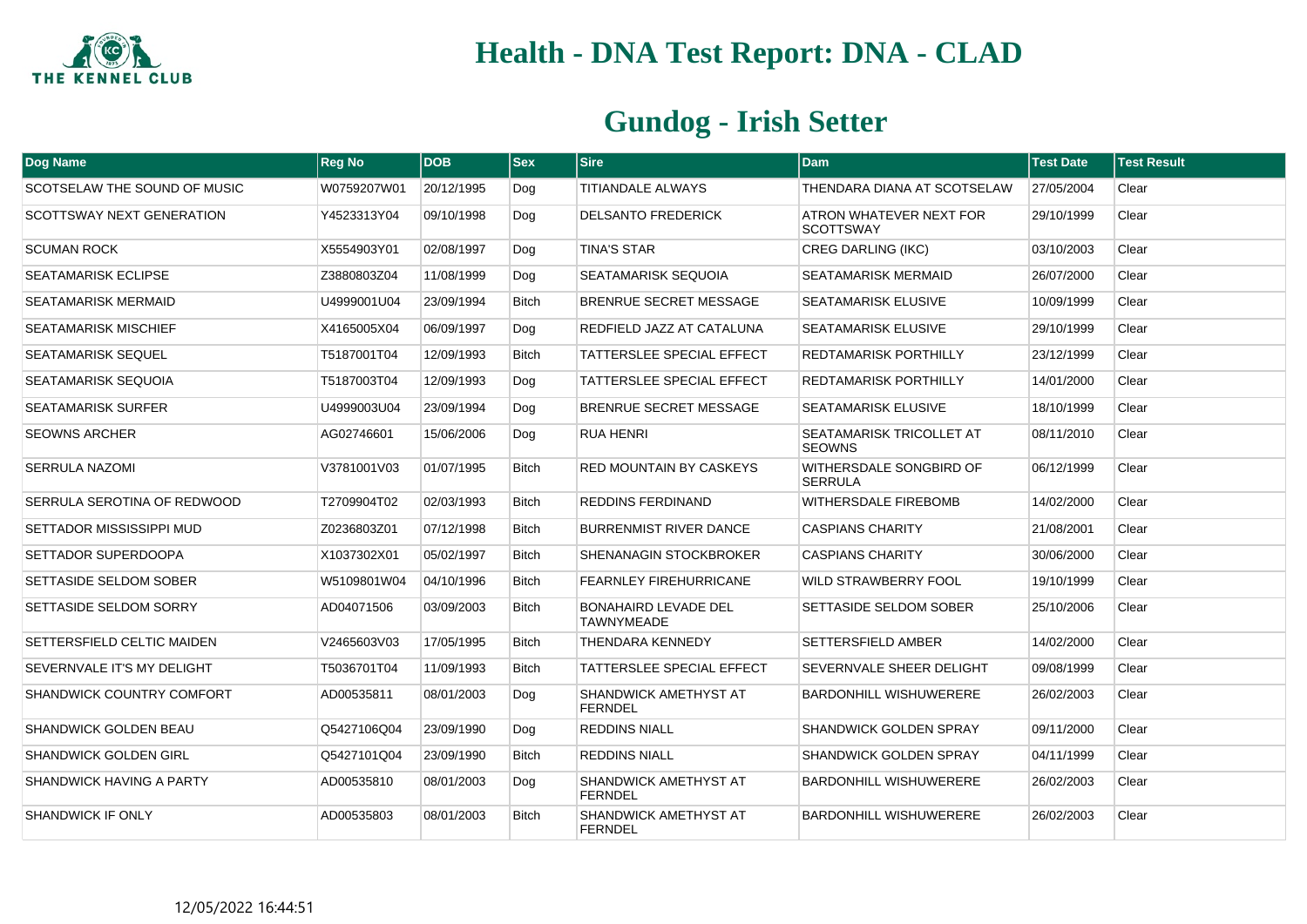

| Dog Name                            | <b>Reg No</b> | <b>DOB</b> | <b>Sex</b>   | <b>Sire</b>                                                         | <b>Dam</b>                                  | <b>Test Date</b> | <b>Test Result</b> |
|-------------------------------------|---------------|------------|--------------|---------------------------------------------------------------------|---------------------------------------------|------------------|--------------------|
| <b>SHANDWICK LADY DAY</b>           | AD00535807    | 08/01/2003 | <b>Bitch</b> | SHANDWICK AMETHYST AT<br><b>FERNDEL</b>                             | <b>BARDONHILL WISHUWERERE</b>               | 26/02/2003       | Clear              |
| <b>SHANDWICK MAGGIE MAY</b>         | AD00535801    | 08/01/2003 | <b>Bitch</b> | SHANDWICK AMETHYST AT<br><b>FERNDEL</b>                             | BARDONHILL WISHUWERERE                      | 26/02/2003       | Clear              |
| <b>SHANDWICK MOMENT OF GLORY</b>    | AD00535805    | 08/01/2003 | <b>Bitch</b> | SHANDWICK AMETHYST AT<br><b>FERNDEL</b>                             | <b>BARDONHILL WISHUWERERE</b>               | 26/02/2003       | Clear              |
| <b>SHANDWICK REASON TO BELIEVE</b>  | AD00535804    | 08/01/2003 | <b>Bitch</b> | SHANDWICK AMETHYST AT<br><b>FERNDEL</b>                             | <b>BARDONHILL WISHUWERERE</b>               | 26/02/2003       | Clear              |
| <b>SHANDWICK SAILING</b>            | AD00535809    | 08/01/2003 | Dog          | SHANDWICK AMETHYST AT<br><b>FERNDEL</b>                             | <b>BARDONHILL WISHUWERERE</b>               | 26/02/2003       | Clear              |
| SHANDWICK STAY WITH ME              | AD00535806    | 08/01/2003 | <b>Bitch</b> | SHANDWICK AMETHYST AT<br><b>FERNDEL</b>                             | <b>BARDONHILL WISHUWERERE</b>               | 26/02/2003       | Clear              |
| <b>SHANNON BEWITCHED</b>            |               |            | <b>Bitch</b> | <b>MARINDALLAS O'CONNOR</b>                                         | <b>MOUNTSHANNON MOON RIVER</b>              | 06/02/2002       | Clear              |
| SHANNONLEE CARA MUFFIN              | AC02779401    | 15/07/1998 | <b>Bitch</b> | <b>COOLFIN ROYAL CONSORT</b>                                        | <b>SHANNONLEE WILD ROSE</b>                 | 04/03/2003       | Clear              |
| SHANNONLEE DIASCIA                  | Z3229601Z03   | 04/04/1999 | <b>Bitch</b> | <b>BRACKENFIELD CELT</b>                                            | SHANNONLEE HONEYSUCKLE                      | 26/04/2004       | Clear              |
| SHANNONLEE WILD ROSE                | U4612607U04   | 26/08/1994 | <b>Bitch</b> | <b>BRACKENFIELD MAJOR</b>                                           | SHANNONLEE HONEYSUCKLE                      | 10/07/2001       | Clear              |
| SHANOAH GADABOUT                    | T5121203T04   | 12/09/1993 | <b>Bitch</b> | <b>REDCLYST MACDUFF</b>                                             | SHANOAH FLEUR DE LYS                        | 03/09/1999       | Clear              |
| SHANOAH GRACIOUS LADY OF RONZALDA   | T5121202T04   | 12/09/1993 | <b>Bitch</b> | <b>REDCLYST MACDUFF</b>                                             | SHANOAH FLEUR DE LYS                        | 24/09/1999       | Clear              |
| SHARMASTA'S SAVARONA                | V3544504V03   | 01/08/1995 | <b>Bitch</b> | CASPIANS THE MUSIC MAN OF<br><b>DANAWAY</b>                         | ZOROSEAN MATEJA SVET OF<br><b>SHARMASTA</b> | 14/03/2000       | Clear              |
| <b>SHAYTELL BRIGHT EYES</b>         | Q1932603Q02   | 13/03/1990 | Dog          | <b>GOLDINGS HAZELNUT</b>                                            | SHAYTELL LASTING GOLD                       | 03/04/2000       | Clear              |
| SHAYTELL HOLLYFINCH                 | R0242801R01   | 30/11/1990 | <b>Bitch</b> | BARDONHILL CRAFTY COCKNEY BY SHAYTELL SNOWFINCH<br><b>SCARLETTI</b> |                                             | 03/04/2000       | Clear              |
| SHAYTELL INDIAN LOVESONG            | AE02010304    | 03/05/2004 | <b>Bitch</b> | <b>SHAYTELL TENOR</b>                                               | <b>SHAYTELL KIOWA</b>                       | 17/12/2006       | Clear              |
| SHAYTELL SLAVE TO LOVE              | AB01334806    | 19/03/2001 | <b>Bitch</b> | ROMARNE DANIEL AT SHAYTELL                                          | SHAYTELL SHANIAH                            | 13/04/2007       | Clear              |
| SHAYTELL THE OWSLA                  | Q1932606Q02   | 13/03/1990 | Dog          | <b>GOLDINGS HAZELNUT</b>                                            | <b>SHAYTELL LASTING GOLD</b>                | 13/08/2000       | Clear              |
| SHEANTULLAGH CORMAC (IKC)           | AU0905159     | 31/08/2016 | Dog          | SHEANTULLAGH GRIFFIN                                                | <b>SHEANTULLAGH RHUA</b>                    | 29/08/2017       | Clear              |
| SHEANTULLAGH DJOUSE (IKC)           | AU0902188     | 30/11/2015 | Dog          | VAI NEL VENTO IRISH                                                 | SHEANTULLAGH RITA                           | 10/02/2017       | Clear              |
| <b>SHEANTULLAGH FLOWER</b>          |               |            | <b>Bitch</b> | <b>HANDSOME DUKE</b>                                                | SHEANTULLAGH ROSE                           | 16/07/2003       | Clear              |
| SHEANTULLAGH GUNNER (IKC)           | AU0902189     | 01/06/2016 | Dog          | <b>VAI NEL VENTO IRISH</b>                                          | SHEANTULLAGH MINX                           | 10/02/2017       | Clear              |
| SHEANTULLAGH HAWK OF ERINVALE (IKC) | AB0900023     | 16/04/1999 | Dog          | DONNRUA ONYX                                                        | SHEANTULLAGH MERLIN                         | 27/11/2001       | Clear              |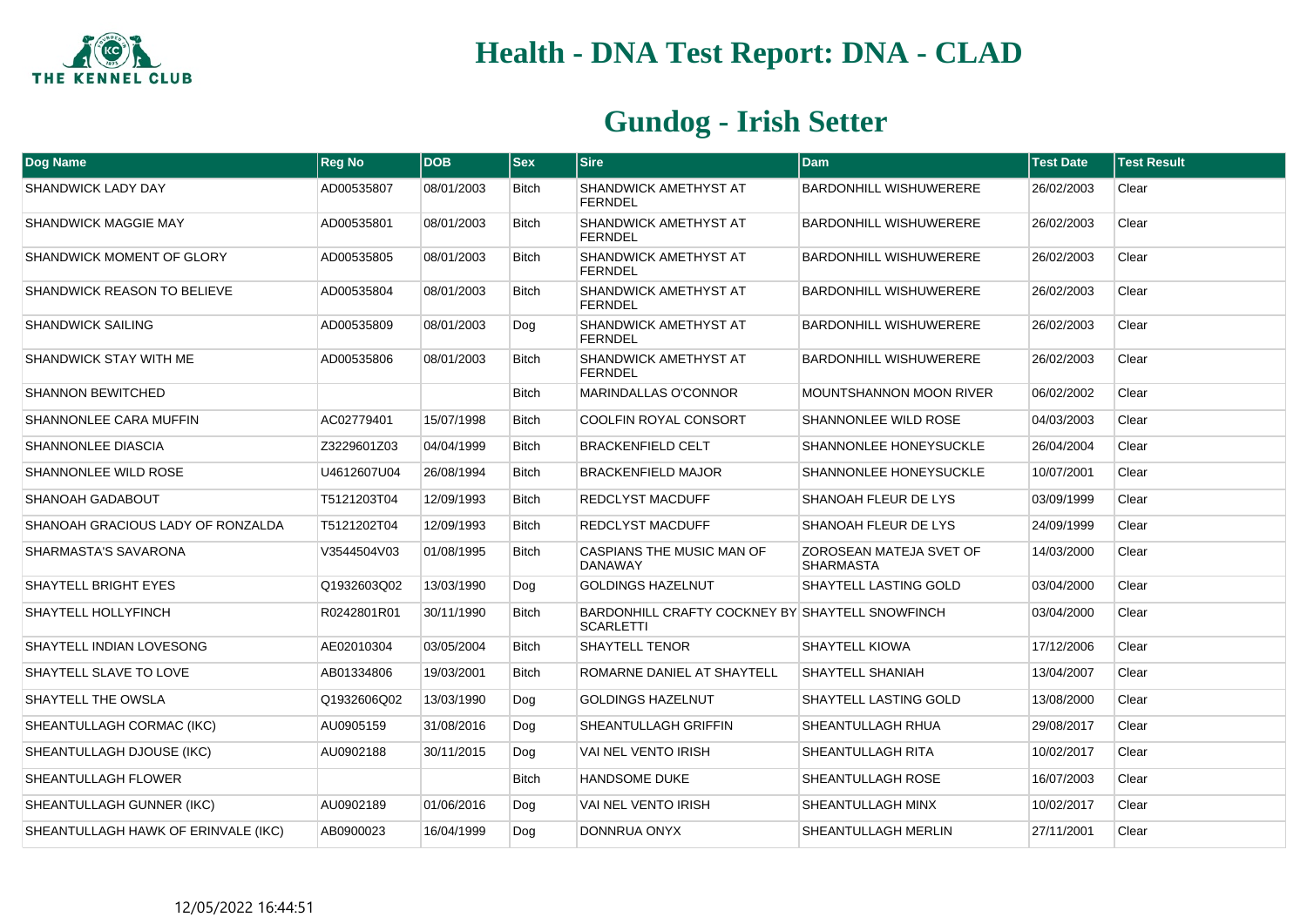

| Dog Name                                            | <b>Reg No</b> | <b>DOB</b> | <b>Sex</b>   | <b>Sire</b>                                        | <b>Dam</b>                                        | <b>Test Date</b> | <b>Test Result</b> |
|-----------------------------------------------------|---------------|------------|--------------|----------------------------------------------------|---------------------------------------------------|------------------|--------------------|
| SHEANTULLAGH HAYLEY (IKC)                           | AU0905161     | 31/08/2016 | <b>Bitch</b> | SHEANTULLAGH GRIFFIN                               | <b>SHEANTULLAGH RHUA</b>                          | 29/08/2017       | Clear              |
| SHEANTULLAGH JESSIE (IKC)                           | AU0902187     | 28/02/2012 | <b>Bitch</b> | SHEANTULLAGH BOSS                                  | <b>SHEANTULLAGH LARK</b>                          | 10/02/2017       | Clear              |
| SHEANTULLAGH KIRK (IKC)                             | AY0914019     | 20/03/2019 | Dog          | SHEANTULLAGH BRIAN<br>(ATCAW01055IKC)              | SHEANTULLAGH MINX                                 | 30/03/2022       | Clear              |
| SHEANTULLAGH MILLER (IKC)                           | AV0906145     | 12/12/2017 | <b>Bitch</b> | SHEANTULLAGH BOLT                                  | SHEANTULLAGH RHUA                                 | 27/09/2018       | Clear              |
| SHEBONNAE DANCING DEACON OF KEGIL                   | W1376701W02   | 14/01/1996 | Dog          | RENEMAU DEACON BLUE                                | <b>KEGIL FLORAL DANCER OF</b><br><b>SHEBONNAE</b> | 22/11/1999       | Clear              |
| SHEBONNAE DANCING SPIRIT OF KEGIL                   | W1376702W02   | 14/01/1996 | <b>Bitch</b> | RENEMAU DEACON BLUE                                | KEGIL FLORAL DANCER OF<br><b>SHEBONNAE</b>        | 22/11/1999       | Clear              |
| SHEENMEL GLEN OF PATCHCROFT (IKC)                   | AU0903070     | 05/10/2014 | Dog          | <b>MAODHOG FIONN</b>                               | <b>JACKOS GLENDA</b>                              | 20/03/2017       | Clear              |
| SHEENMEL KIM (IKC)                                  | AS0904873     | 05/10/2014 | <b>Bitch</b> | <b>MAODHOG FIONN</b>                               | JACKOS GLENDA                                     | 14/07/2015       | Clear              |
| SHEENMEL RUBY (IKC)                                 | AS0904875     | 05/10/2014 | <b>Bitch</b> | <b>MAODHOG FIONN</b>                               | <b>JACKOS GLENDA</b>                              | 14/07/2015       | Clear              |
| SHENANAGIN SAY THAT AGAIN                           | W4455407W04   | 25/08/1996 | <b>Bitch</b> | THENDARA KENNEDY                                   | FETTERESK TAKE THAT TO<br><b>SHENANAGIN</b>       | 26/08/1999       | Clear              |
| SHENANAGIN SHAREHOLDER                              | Z0137401Z01   | 10/12/1998 | Dog          | SHENANAGIN STOCKBROKER                             | SHENANAGIN SAY THAT AGAIN                         | 26/09/1999       | Clear              |
| SHENANAGIN SIGHTSEER                                | AF01296602    | 05/03/2005 | Dog          | <b>CASKEYS PERSUADER FROM</b><br><b>AMBERLIGHT</b> | <b>SHENANAGIN SIGNATURE</b>                       | 10/05/2006       | Clear              |
| SHENANAGIN SOME MIGHT SAY IT'S<br><b>BARDONHILL</b> | W4455403W04   | 25/08/1996 | Dog          | THENDARA KENNEDY                                   | FETTERESK TAKE THAT TO<br><b>SHENANAGIN</b>       | 06/08/1999       | Clear              |
| SHENANAGIN THAT'S IT TO KARIDELL                    | W4455406W04   | 25/08/1996 | <b>Bitch</b> | THENDARA KENNEDY                                   | FETTERESK TAKE THAT TO<br><b>SHENANAGIN</b>       | 22/11/1999       | Clear              |
| SHINLOGUE GYPSIE (IKC)                              | AA0900351     | 14/02/1999 | <b>Bitch</b> | <b>DRUMRUE CROGA</b>                               | <b>TOIRNEACH ARROW (IKC)</b>                      | 15/01/2003       | Clear              |
| SHINLOGUE QUEEN (IKC)                               | AE0900456     | 03/10/2002 | <b>Bitch</b> | <b>HANDSOME DUKE</b>                               | <b>TOIRNEACH ARROW (IKC)</b>                      | 17/02/2004       | Clear              |
| SHIRICYRES MANKATO RYAN                             | Y5360601Z01   | 28/11/1998 | Dog          | <b>CLONAGEERA VOYAGER AT</b><br><b>TANAMARA</b>    | LANGFORD LACY OF SHIRICYRES                       | 04/05/2000       | Clear              |
| SHIRIDER GAME GUY                                   | T0987002T02   | 15/03/1993 | Dog          | <b>CLONAGEERA GENESIS</b>                          | SHIRIDER GAMELADY                                 | 14/10/1999       | Clear              |
| SHIRIDER GIGI                                       | T0987005T02   | 15/03/1993 | <b>Bitch</b> | <b>CLONAGEERA GENESIS</b>                          | SHIRIDER GAMELADY                                 | 28/09/1999       | Clear              |
| SHIRIDER LADY DIANA                                 | Q5370206Q04   | 01/09/1990 | <b>Bitch</b> | <b>GOLDINGS OLIVER</b>                             | SHIRIDER GAMELADY                                 | 04/03/2002       | Clear              |
| SHIRIDER SOPHISTICATED LADY                         | U3656110U04   | 19/09/1994 | <b>Bitch</b> | TATTERSLEE SPECIAL EFFECT                          | SHIRIDER GAMELADY                                 | 08/05/2003       | Clear              |
| SHONARINA SANDORO AT IRELEITH                       | T2511604T02   | 05/03/1993 | Dog          | KHAYLANDS COUNTRY CLASSIC                          | <b>KEENLYNE SYMPHONY</b>                          | 31/07/2000       | Clear              |
| SHONARINA SERENDIPITY                               | T2511609T02   | 05/03/1993 | <b>Bitch</b> | KHAYLANDS COUNTRY CLASSIC                          | <b>KEENLYNE SYMPHONY</b>                          | 04/11/1999       | Clear              |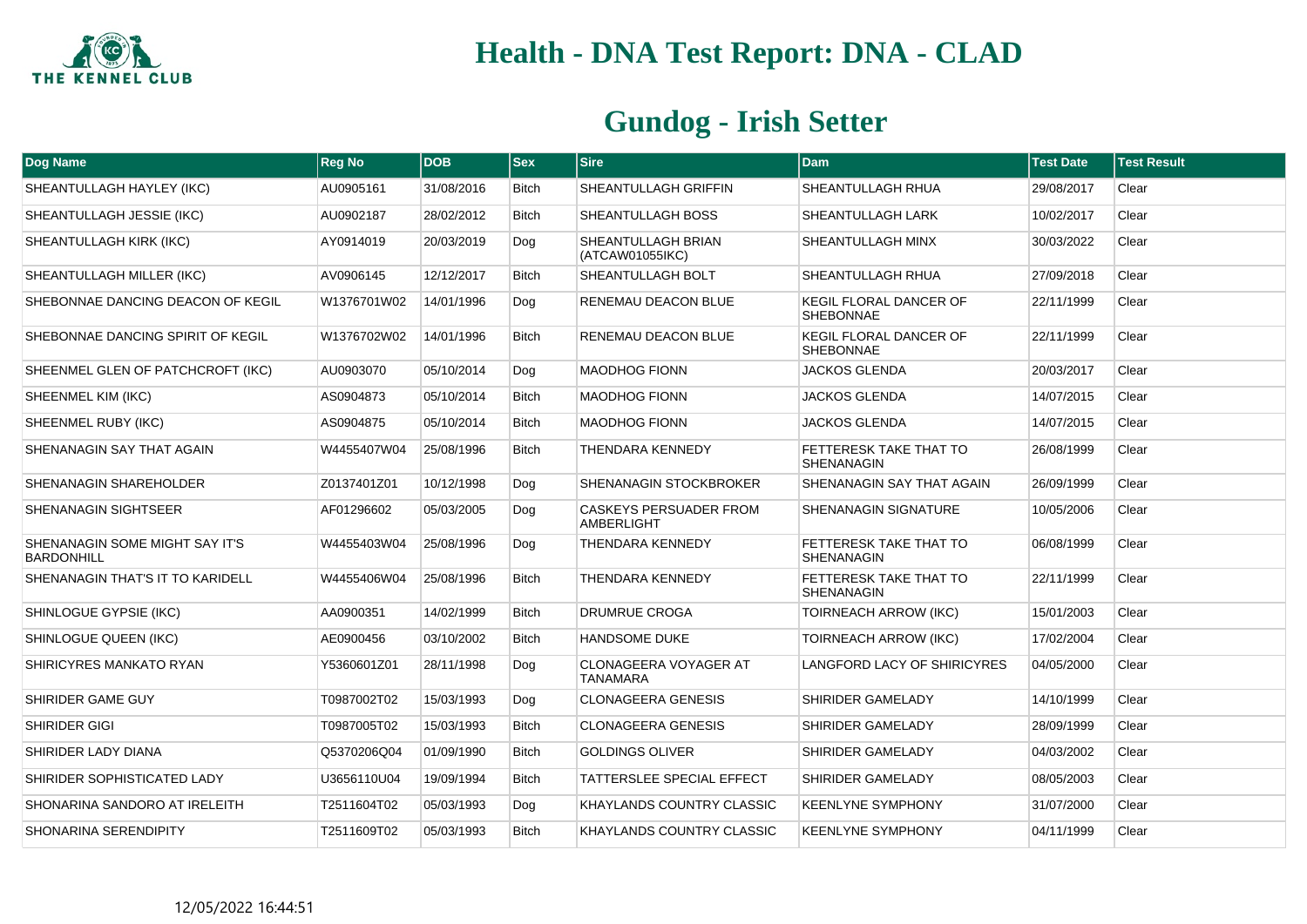

| Dog Name                                         | <b>Reg No</b> | <b>DOB</b> | $ $ Sex      | <b>Sire</b>                                   | <b>Dam</b>                                     | <b>Test Date</b> | <b>Test Result</b> |
|--------------------------------------------------|---------------|------------|--------------|-----------------------------------------------|------------------------------------------------|------------------|--------------------|
| SHUDORARED ARYA CHERHAJ                          | AX02248209    | 26/05/2020 | Bitch        | ARON LORDDOG (IMP SVK)                        | WENUS RUDE ZIOLKO (IMP POL)                    | 26/04/2022       | Clear              |
| SILMANHURST ANGELINA                             | X2557803X02   | 25/05/1997 | <b>Bitch</b> | JONOLA GENTLEMAN JACK                         | MATANGI JUST ROSIE OF<br><b>SILMANHURST</b>    | 14/09/1999       | Clear              |
| SIOCHANNA ENNISKERRY ERINA                       | W1768108W02   | 27/03/1996 | <b>Bitch</b> | <b>MARKSWAY MARQUIS</b>                       | SIOCHANNA KILLARNEY KYLE                       | 14/08/2000       | Clear              |
| SIOCHANNA KILLARNEY KEELAN                       | S4545206S04   | 07/11/1992 | Dog          | SCOTFORD CAPTAIN FANTASTIC                    | WYLDFIRE MEADHBH OF<br><b>SIOCHANNA</b>        | 21/12/1999       | Clear              |
| SIXOAKS JUST JO BY CASKEYS                       | X1972701X02   | 07/02/1997 | Dog          | <b>CASKEYS BLARNEY</b>                        | <b>SIXOAKS LUCY LOCKET</b>                     | 19/10/1999       | Clear              |
| SIXOAKS MATILDA AT CHANTRYHILL                   | X1972706X02   | 07/02/1997 | <b>Bitch</b> | <b>CASKEYS BLARNEY</b>                        | <b>SIXOAKS LUCY LOCKET</b>                     | 15/06/2000       | Clear              |
| SKILLEVOLLEN'S G-BOSS                            |               |            | Dog          | RODLIEN'S ZEUS                                | <b>SKILLEVOLLEN'S ESSIE</b>                    | 15/08/2001       | Clear              |
| <b>SKYE OF KINTYRE</b>                           | W4012103W03   | 26/08/1996 | <b>Bitch</b> | KONAKAKELA ONYX CHARMER AT<br><b>ALMAREJA</b> | <b>KERRYFAIR HEAVENLY BLISS</b>                | 15/06/2000       | Clear              |
| <b>SLOCHD TIPPLE</b>                             | X5554904Y01   | 02/08/1997 | Dog          | <b>TINA'S STAR</b>                            | <b>CREG DARLING (IKC)</b>                      | 16/01/2004       | Clear              |
| <b>SNOW DROP OVER HAVERLEY (IMP POL)</b>         | AT0901964     | 04/11/2013 | <b>Bitch</b> | <b>GLENNARA SAGITTARE</b>                     | JERPOINT RHYME AND REASON                      | 13/07/2016       | Clear              |
| SOLASDAS COPPER CHARMS CD RN ET (IMP<br>AUS)     | AT0905453     | 09/06/2011 | Dog          | SOLASDAS COPPER LINK                          | TYNAGH GOOD LUCK CHARM                         | 31/10/2016       | Clear              |
| SOPHIA OF HONEYTOWN                              | AA04237605    | 23/08/2000 | <b>Bitch</b> | REDCLYST GLEN FERGUS                          | YESTERDAYS LOVE                                | 05/08/2004       | Clear              |
| SOPHIE ANDINAS                                   | X2413502X02   | 04/05/1997 | Bitch        | <b>WENDOVER RAMBLER</b>                       | <b>KENESS ALTHAEA</b>                          | 27/11/2001       | Clear              |
| SOPHIE ONE                                       | AA00979008    | 12/07/1999 | Bitch        | ROCKY PRINCE (IKC)                            | <b>QUEEN OF THE LAND (IKC)</b>                 | 21/03/2005       | Clear              |
| SOULGLAS SHADOW                                  | W2112905W02   | 12/04/1996 | Dog          | <b>ELAPHILL REFLECTIONS</b>                   | ORLANSET SUMMER FLAME OVER<br><b>SOULGLAS</b>  | 09/11/2000       | Clear              |
| SOWERHILL CLEOPATRA AT REDSTYLE                  | X0126204X01   | 04/11/1996 | <b>Bitch</b> | CLONAGEERA VOYAGER AT<br><b>TANAMARA</b>      | <b>CLONAGEERA ROSIE OF</b><br><b>SOWERHILL</b> | 21/12/1999       | Clear              |
| <b>SOWERHILL FERN</b>                            | V1019103V01   | 07/01/1995 | <b>Bitch</b> | <b>REDCLYST GLEN FERGUS</b>                   | SOWERHILL KELLIBELLE                           | 26/09/1999       | Clear              |
| SOWERHILL JABBERWOCKY WITHIN<br><b>COLOURBOX</b> | V1579801V02   | 17/02/1995 | Dog          | <b>COLOURBOX MASTERPIECE</b>                  | SOWERHILL JESSICA                              | 25/04/2000       | Clear              |
| SOWERHILL MAYORESS                               | Q5950302Q04   | 02/10/1990 | <b>Bitch</b> | <b>CHANTSTOR IRISH ROVER</b>                  | SOWERHILL JENNY WREN                           | 14/05/2002       | Clear              |
| SOWERHILL ROMANCE OF TALHARON                    | T1037402T01   | 16/01/1993 | <b>Bitch</b> | <b>CHANTSTOR IRISH ROVER</b>                  | CLONAGEERA ROSIE OF<br><b>SOWERHILL</b>        | 23/12/1999       | Clear              |
| SOWERHILL SAILOR OF WENDOVER                     | D6706211E01   |            | Dog          | WENDOVER RENEGADE                             | <b>SOWERHILL SARAH</b>                         | 11/07/2003       | Clear              |
| SOWERHILL VECTRA                                 | Z1118308Z01   | 11/01/1999 | Dog          | <b>THENDARA KENNEDY</b>                       | SOWERHILL FERN                                 | 29/10/1999       | Clear              |
| <b>SPRINGLE SYMPHONY</b>                         | W2514703W02   | 30/04/1996 | <b>Bitch</b> | KIRKAVAGH VOLODYOVSKI                         | KIRKAVAGH SERENADE OF<br><b>SPRINGLE</b>       | 29/10/1999       | Clear              |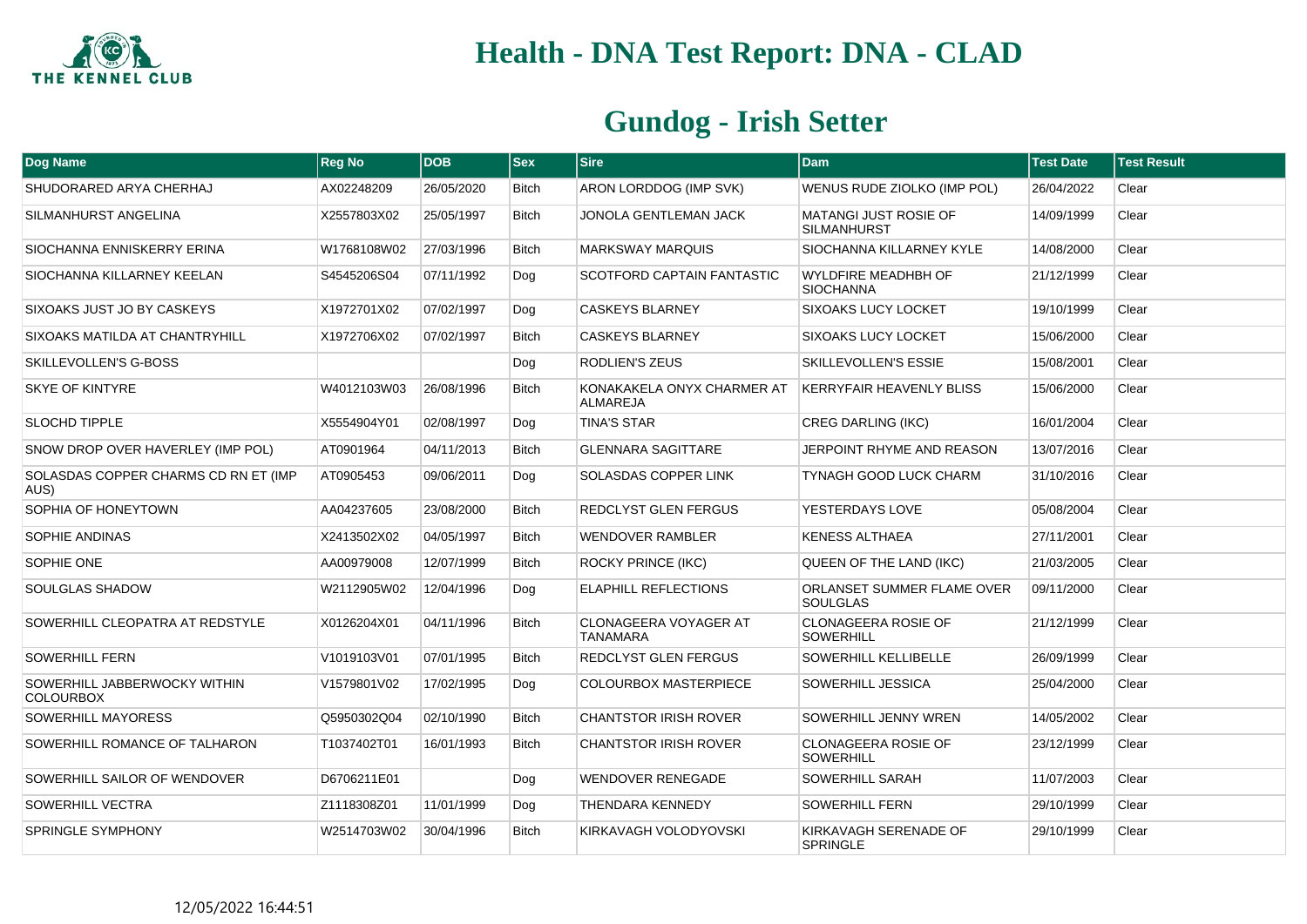

| Dog Name                                        | <b>Reg No</b> | <b>DOB</b> | <b>Sex</b>   | <b>Sire</b>                                         | <b>Dam</b>                               | <b>Test Date</b> | <b>Test Result</b> |
|-------------------------------------------------|---------------|------------|--------------|-----------------------------------------------------|------------------------------------------|------------------|--------------------|
| STARCHELLE CHICAGO BEAR                         | Q5588208Q04   | 17/10/1990 | Dog          | <b>CLONAGEERA GENESIS</b>                           | <b>FOREVER AMBER BY STARCHELLE</b>       | 29/10/1999       | Clear              |
| STEARNWOOD IONE                                 | W3073806W03   | 08/06/1996 | <b>Bitch</b> | <b>CASPIANS INTREPID</b>                            | STEARNWOOD SHERRIZAH                     | 25/01/2001       | Clear              |
| <b>STEMARS NUTMEG GIRL</b>                      | V1705801V02   | 16/03/1995 | Bitch        | LOSKERAN OLEANDER                                   | TERAMOUR MY TRULY TRULY FAIR             | 13/08/2000       | Clear              |
| STILLAIG COOL BREEZE                            | X3090203X03   | 10/06/1997 | Dog          | STARCHELLE CHICAGO BEAR                             | <b>TWOACRES JESSICA AT STILLAIG</b>      | 18/01/2008       | Clear              |
| <b>STILLAIG RAMBLING ROSE</b>                   | X3090207X03   | 10/06/1997 | <b>Bitch</b> | STARCHELLE CHICAGO BEAR                             | <b>TWOACRES JESSICA AT STILLAIG</b>      | 31/07/2002       | Clear              |
| <b>STILLAIG RUNNING WILD</b>                    | X3090201X03   | 10/06/1997 | Dog          | STARCHELLE CHICAGO BEAR                             | <b>TWOACRES JESSICA AT STILLAIG</b>      | 12/07/2002       | Clear              |
| STOBSHOUSE FRANCESCA                            | AL00439701    | 12/09/2009 | <b>Bitch</b> | <b>CYMBELINE FISEAL</b>                             | <b>STOBSHOUSE KILA</b>                   | 29/03/2012       | Clear              |
| STRATHMEAD BLUE MOON AT CLACHNAHAR              | P4729704P03   | 29/07/1989 | Dog          | JONOLA SOUTHERN COMFORT                             | MUHARRAQ PAPER MOON                      | 06/12/1999       | Clear              |
| STRATHMEAD JUST AN ACE AT GLENAVNA              | V5032603V04   | 22/09/1995 | Dog          | KERRYFAIR LOVER BOY                                 | KONAKAKELA ZIGGY OF<br><b>STRATHMEAD</b> | 23/07/1999       | Clear              |
| STRATHMEAD JUST DELICIOUS AT KERRYFAIR          | V5032607V04   | 22/09/1995 | <b>Bitch</b> | <b>KERRYFAIR LOVER BOY</b>                          | KONAKAKELA ZIGGY OF<br><b>STRATHMEAD</b> | 14/09/1999       | Clear              |
| STRATHMEAD MOLLY MALONE AT<br><b>GWENDARIFF</b> | X4323402X04   | 10/07/1997 | <b>Bitch</b> | REDCLYST GLEN FERGUS                                | <b>REDDINS JASMINE</b>                   | 11/10/1999       | Clear              |
| STRATHMEAD STORMWIND OVER FENRUA                | X4820007X04   | 29/09/1997 | <b>Bitch</b> | <b>FEARNLEY FIREHURRICANE</b>                       | KONAKAKELA ZIGGY OF<br><b>STRATHMEAD</b> | 26/08/1999       | Clear              |
| <b>SUGAR RAIN</b>                               | X1759106X02   | 21/03/1997 | <b>Bitch</b> | TAGAMAGO FINAL FLING                                | <b>COVER STORY</b>                       | 03/10/2003       | Clear              |
| SUGARLOAF DAISY (IKC)                           | AX0901226     | 03/02/2019 | <b>Bitch</b> | SHEANTULLAGH BOSS                                   | <b>SUGARLOAF SCAMALL</b>                 | 10/05/2019       | Clear              |
| SUMARIC SAUVIGNON                               | U0399404U01   | 22/12/1993 | Dog          | REDDINS FERDINAND                                   | SUMARIC PIEMONTELLO                      | 24/09/1999       | Clear              |
| <b>SUMARIC SEEING RED</b>                       | AB00040704    | 19/12/2000 | Dog          | STRATHMEAD STORMFORCE OF<br><b>SETTESOLI</b>        | SUMARIC SUGAR ALMOND                     | 06/02/2001       | Clear              |
| SUMARIC STORM IN A TEACUP                       | AB00040705    | 19/12/2000 | Dog          | STRATHMEAD STORMFORCE OF<br><b>SETTESOLI</b>        | <b>SUMARIC SUGAR ALMOND</b>              | 06/02/2001       | Clear              |
| SUMARIC STORMTROOPER                            | AB00040703    | 19/12/2000 | Dog          | STRATHMEAD STORMFORCE OF<br><b>SETTESOLI</b>        | SUMARIC SUGAR ALMOND                     | 06/02/2001       | Clear              |
| SUMARIC SUGAR DADDY                             | AB00040702    | 19/12/2000 | Dog          | STRATHMEAD STORMFORCE OF<br><b>SETTESOLI</b>        | <b>SUMARIC SUGAR ALMOND</b>              | 02/02/2001       | Clear              |
| SUMMERGATE CHERRY BLOSSOM                       | AW03505001    | 01/09/2019 | <b>Bitch</b> | VISTADOR DIESEL IN THE DUST<br>SUMMERGATE (IMP CHE) | SUMMERGATE THE CHOSEN ONE                | 07/04/2021       | Clear              |
| SUMMERGATE CHERRY PIE OF KILCORAN               | AW03505002    | 01/09/2019 | <b>Bitch</b> | VISTADOR DIESEL IN THE DUST<br>SUMMERGATE (IMP CHE) | SUMMERGATE THE CHOSEN ONE                | 22/06/2021       | Clear              |
| SUMMERGATE HOT AND SPICEY                       | Y3002508Y03   | 05/06/1998 | <b>Bitch</b> | DUNMALEGIN ARISTOCRAT                               | ORLANSET MRS TIGGY WINKLE                | 14/08/2000       | Clear              |
| SUMMERGATE MEGANE AT DOUGALIES                  | AB03988809    | 12/10/2001 | <b>Bitch</b> | REDSTYLE THE MARK OF ZORRO                          | SUMMERGATE BRANDY TOOT                   | 22/12/2003       | Clear              |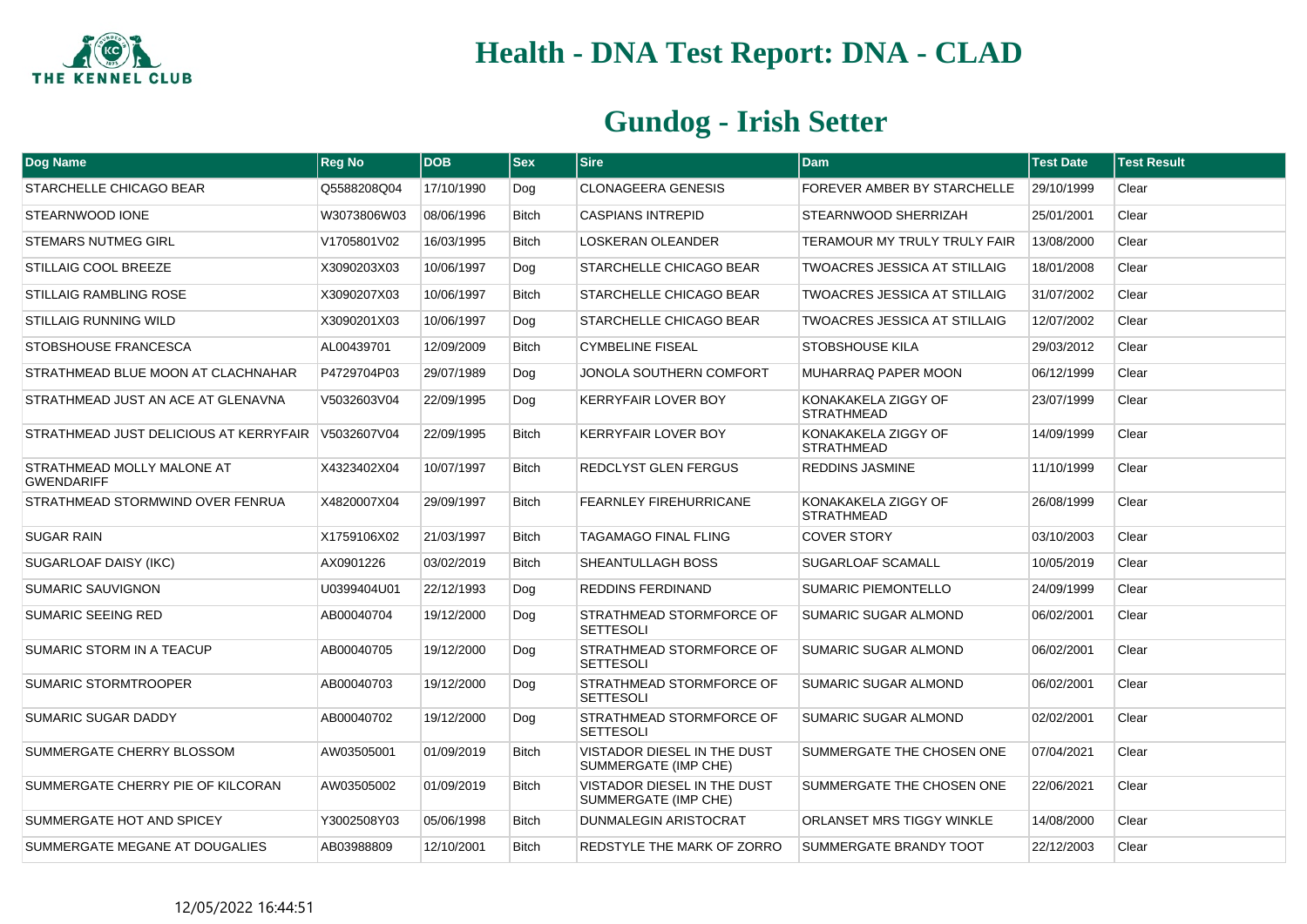

| Dog Name                                | <b>Reg No</b> | <b>DOB</b> | <b>Sex</b>   | <b>Sire</b>                                 | <b>Dam</b>                                        | <b>Test Date</b> | <b>Test Result</b> |
|-----------------------------------------|---------------|------------|--------------|---------------------------------------------|---------------------------------------------------|------------------|--------------------|
| SUMMERGATE XSARA                        | AB03988808    | 12/10/2001 | <b>Bitch</b> | REDSTYLE THE MARK OF ZORRO                  | SUMMERGATE BRANDY TOOT                            | 09/03/2006       | Clear              |
| SUNDAY TIMES AT CAREK                   | R1686603R02   | 19/03/1991 | Dog          | <b>MARKSWAY MARQUIS</b>                     | <b>CAREK MASQUERADE</b>                           | 03/03/2000       | Clear              |
| SUNKISSED WILLOW                        | AC02864708    | 26/05/2002 | Dog          | <b>CLONAGEERA KIEREN</b>                    | KESAKASY JADE BROCADE                             | 12/07/2002       | Clear              |
| <b>SUNNYMUIR BASIL</b>                  | AC04484603    | 22/10/2002 | Dog          | <b>ERINVALE HEATH</b>                       | <b>MONADHROUGE ICKLE</b>                          | 19/12/2002       | Clear              |
| SUNNYMUIR BAY                           | AC04484607    | 22/10/2002 | Dog          | ERINVALE HEATH                              | <b>MONADHROUGE ICKLE</b>                          | 19/12/2002       | Clear              |
| <b>SUNNYMUIR LAUREL</b>                 | AC04484605    | 22/10/2002 | <b>Bitch</b> | <b>ERINVALE HEATH</b>                       | MONADHROUGE ICKLE                                 | 19/12/2002       | Clear              |
| SUNNYMUIR SAGE                          | AC04484606    | 22/10/2002 | <b>Bitch</b> | <b>ERINVALE HEATH</b>                       | <b>MONADHROUGE ICKLE</b>                          | 19/12/2002       | Clear              |
| SUNSOAKED GOLD COAST                    | AC02864703    | 26/05/2002 | Dog          | <b>CLONAGEERA KIEREN</b>                    | KESAKASY JADE BROCADE                             | 12/07/2002       | Clear              |
| SUTERESETT COCONUT TRUFFLE              | W2623808W02   | 17/05/1996 | <b>Bitch</b> | DNALWEN BRER BEAR                           | SUTERESETT COCONUT CAPERS                         | 21/12/1999       | Clear              |
| SUTERESETT CUDDLY CONNIE                | U1050605U01   | 06/03/1994 | <b>Bitch</b> | <b>SCARLETTI ITALIAN STALLION</b>           | <b>SUTERESETT COCONUT CAPERS</b>                  | 21/12/1999       | Clear              |
| SUTERESETT FEARLESS FENTON              | U1050602U01   | 06/03/1994 | Dog          | <b>SCARLETTI ITALIAN STALLION</b>           | SUTERESETT COCONUT CAPERS                         | 21/12/1999       | Clear              |
| SWEET ANNIE (IKC)                       | AP0901617     | 23/02/2009 | <b>Bitch</b> | RANALEEN WILDROVER                          | <b>KILMANNON FEATHER</b>                          | 16/08/2011       | Clear              |
| SWINGWING GYPSY MOTH                    | W2990202W03   | 18/06/1996 | <b>Bitch</b> | CASPIANS THE MUSIC MAN OF<br><b>DANAWAY</b> | COLOURBOX LOOBY LOU                               | 25/01/2001       | Clear              |
| <b>SWINGWING TIGER MOTH</b>             | W2990201W03   | 18/06/1996 | <b>Bitch</b> | CASPIANS THE MUSIC MAN OF<br><b>DANAWAY</b> | COLOURBOX LOOBY LOU                               | 25/01/2001       | Clear              |
| <b>TAGAMAGO ALPINA</b>                  | AA03401409    | 11/07/2000 | <b>Bitch</b> | <b>TAGAMAGO FINAL FLING</b>                 | TAGAMAGO DEMANTS LADY<br><b>ISABELLA II (IMP)</b> | 13/08/2000       | Clear              |
| TAGAMAGO DAVIDIANA                      | AA03401403    | 11/07/2000 | <b>Bitch</b> | <b>TAGAMAGO FINAL FLING</b>                 | TAGAMAGO DEMANTS LADY<br><b>ISABELLA II (IMP)</b> | 13/08/2000       | Clear              |
| TAGAMAGO DEMANTS LADY ISABELLA II (IMP) | X0096083X04   | 23/02/1996 | <b>Bitch</b> | TAGAMAGO FOREIGN AFFAIR                     | TAGAMAGO SCARLET O'HARA                           | 22/06/1999       | Clear              |
| <b>TAGAMAGO FINAL FLING</b>             | V1325604V02   | 31/01/1995 | Dog          | <b>TAGAMAGO RED HOT</b>                     | <b>TAGAMAGO'S RAG DOLL</b>                        | 13/08/2000       | Clear              |
| TAGAMAGO FLAMMULA                       | AA03401407    | 11/07/2000 | <b>Bitch</b> | TAGAMAGO FINAL FLING                        | TAGAMAGO DEMANTS LADY<br><b>ISABELLA II (IMP)</b> | 13/08/2000       | Clear              |
| <b>TAGAMAGO JACKMANII</b>               | AA03401401    | 11/07/2000 | Dog          | <b>TAGAMAGO FINAL FLING</b>                 | TAGAMAGO DEMANTS LADY<br><b>ISABELLA II (IMP)</b> | 13/08/2000       | Clear              |
| <b>TAGAMAGO JUICY LUCY</b>              | Q4359405Q03   | 12/07/1990 | <b>Bitch</b> | <b>TAGAMAGO THE MAGICIAN</b>                | TAGAMAGO'S RAG DOLL                               | 19/10/1999       | Clear              |
| TAGAMAGO KERMESINA                      | AA03401408    | 11/07/2000 | <b>Bitch</b> | TAGAMAGO FINAL FLING                        | TAGAMAGO DEMANTS LADY<br><b>ISABELLA II (IMP)</b> | 13/08/2000       | Clear              |
| <b>TAGAMAGO ORIENTALIS</b>              | AA03401405    | 11/07/2000 | <b>Bitch</b> | <b>TAGAMAGO FINAL FLING</b>                 | TAGAMAGO DEMANTS LADY<br>ISABELLA II (IMP)        | 13/08/2000       | Clear              |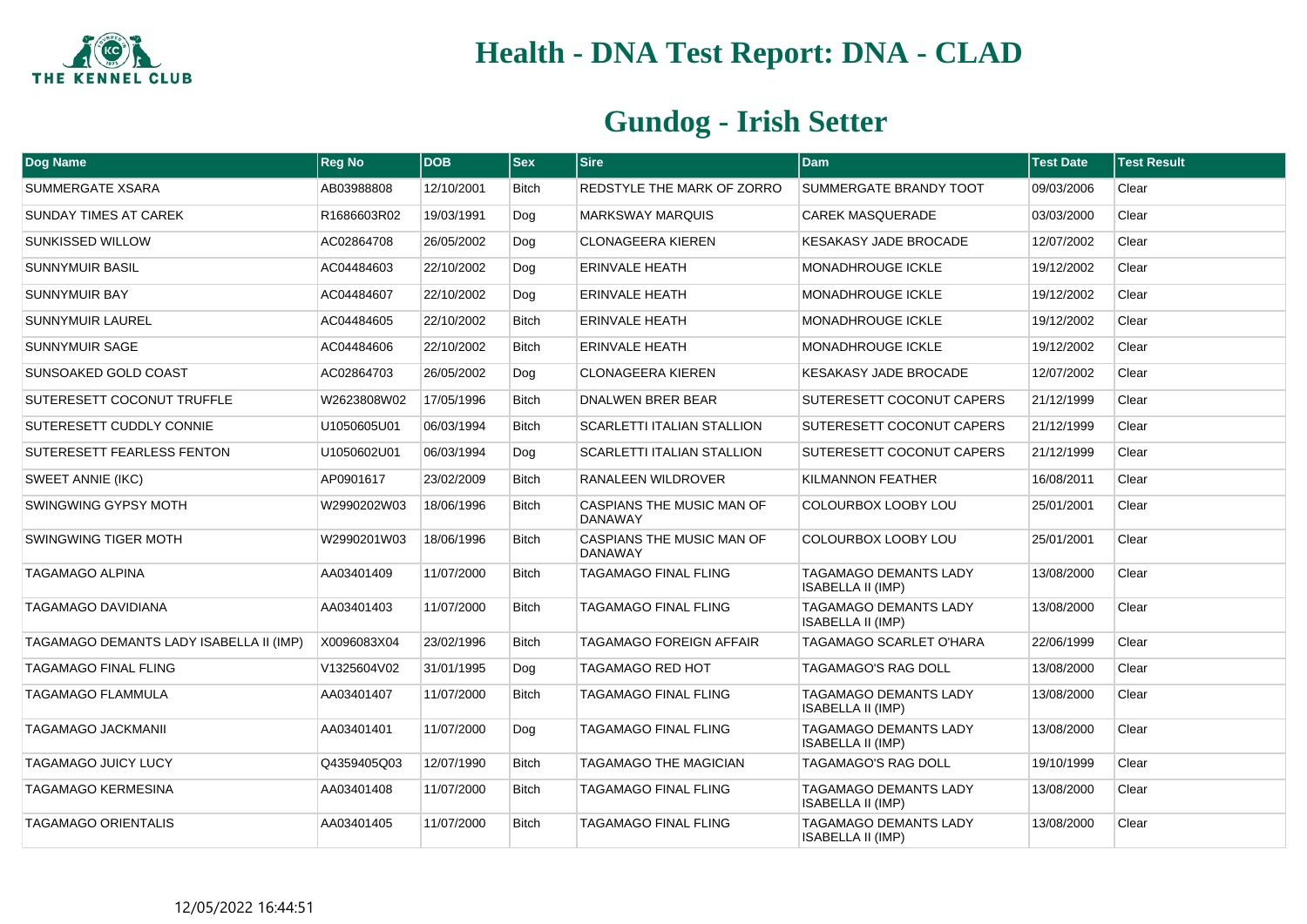

| Dog Name                                              | <b>Reg No</b> | <b>DOB</b> | <b>Sex</b>   | <b>Sire</b>                                           | <b>Dam</b>                                               | <b>Test Date</b> | <b>Test Result</b> |
|-------------------------------------------------------|---------------|------------|--------------|-------------------------------------------------------|----------------------------------------------------------|------------------|--------------------|
| TAGAMAGO PERLE D'AZUR                                 | AA03401404    | 11/07/2000 | <b>Bitch</b> | TAGAMAGO FINAL FLING                                  | <b>TAGAMAGO DEMANTS LADY</b><br><b>ISABELLA II (IMP)</b> | 13/08/2000       | Clear              |
| TAGAMAGO VIOLACEA                                     | AA03401406    | 11/07/2000 | <b>Bitch</b> | TAGAMAGO FINAL FLING                                  | <b>TAGAMAGO DEMANTS LADY</b><br>ISABELLA II (IMP)        | 13/08/2000       | Clear              |
| <b>TAGAMAGO'S RIOJA</b>                               | AB00588609    | 12/01/2001 | <b>Bitch</b> | TAGAMAGO FINAL FLING                                  | <b>TAGAMAGO'S SWEET INSPIRATION</b>                      | 10/05/2005       | Clear              |
| TAGAMAGO'S SWEET INSPIRATION                          | W1170102W01   | 27/02/1996 | <b>Bitch</b> | <b>GOLDINGS FESTIVAL</b>                              | TAGAMAGO LOVING MEMORY OF<br><b>SHIREDALE</b>            | 06/08/1999       | Clear              |
| <b>TALHARON THANK HEAVEN</b>                          | AS03323003    | 21/08/2015 | <b>Bitch</b> | <b>KERRYDOWN MY GUY</b>                               | <b>TALHARON TEMPTING</b>                                 | 02/03/2022       | Clear              |
| <b>TALHARON TOKAY</b>                                 | W2763905W03   | 03/05/1996 | Dog          | THENDARA OKAY YAA                                     | SOWERHILL ROMANCE OF<br><b>TALHARON</b>                  | 29/10/1999       | Clear              |
| <b>TALHARON TREASURE</b>                              | W2763901W03   | 03/05/1996 | <b>Bitch</b> | THENDARA OKAY YAA                                     | SOWERHILL ROMANCE OF<br><b>TALHARON</b>                  | 23/12/1999       | Clear              |
| TANNYMAC FIRE DANCER                                  | U4214304U04   | 03/09/1994 | <b>Bitch</b> | TATTERSLEE SPECIAL EFFECT                             | LEXEBAR CARINA OF TANNYMAC                               | 29/10/1999       | Clear              |
| <b>TARA AFFAIR</b>                                    | Z4192701Z04   | 27/08/1999 | <b>Bitch</b> | SUTERESETT FEARLESS FENTON                            | <b>SCARLET AFFAIR</b>                                    | 17/08/2001       | Clear              |
| TARANDELL POLYMNIA OF TANGAER                         | Y1507401Y02   | 09/03/1998 | <b>Bitch</b> | <b>CLONAGEERA VOYAGER AT</b><br><b>TANAMARA</b>       | TANGAER GOLD INGOT OF<br>TARANDELL                       | 29/09/2000       | Clear              |
| <b>TARDELLI THE WANDERER</b>                          | Z5044105Z04   | 25/09/1999 | Dog          | <b>GLENLAINE KING CRIMSON</b>                         | SAXONLODGE TARA'S TRUFFLE                                | 14/02/2000       | Clear              |
| TATSBRO SILVER STUDDED OF KARHU                       | U2736005U03   | 17/05/1994 | <b>Bitch</b> | RICOCHET STINGER IS ERILYNNES TATSBRO ASPECTS OF LOVE |                                                          | 03/03/2000       | Clear              |
| <b>TATTERSLEE EXTRA HOT</b>                           | T0703706T01   | 17/12/1992 | <b>Bitch</b> | TAGAMAGO'S HOT PURSUIT                                | TATTERSLEE JUST ENCHANTING                               | 26/08/1999       | Clear              |
| <b>TATTERSLEE SPECIAL EFFECT</b>                      | S1048102S02   | 27/01/1992 | Dog          | RHUWIND SPECIAL EDITION                               | TATTERSLEE TOUTE SEULE                                   | 11/08/1999       | Clear              |
| TERAMOUR C'EST MAGNIFIQUE OF TRAPWELL                 | W4455103W04   | 05/09/1996 | Dog          | <b>CASPIANS INTREPID</b>                              | <b>TERAMOUR TOOTSIE</b>                                  | 03/03/2000       | Clear              |
| TERAMOUR HAPPY GO LUCKY                               | Y5078901Y04   | 25/10/1998 | Dog          | <b>TERAMOUR C'EST HYPNOTIQUE</b>                      | <b>BRIARYBANK CRESCENDO AT</b><br><b>TERAMOUR</b>        | 09/11/2000       | Clear              |
| TERAMOUR LITTLE MISS DYNAMITE AT<br><b>DEANSHAVEN</b> | V1824708V02   | 24/03/1995 | <b>Bitch</b> | <b>LOSKERAN OLEANDER</b>                              | <b>BRIARYBANK CRESCENDO AT</b><br><b>TERAMOUR</b>        | 27/11/2001       | Clear              |
| TERAMOUR MISS MONEY PENNY FROM<br><b>BRIARYBANK</b>   | V1824709V02   | 24/03/1995 | <b>Bitch</b> | <b>LOSKERAN OLEANDER</b>                              | <b>BRIARYBANK CRESCENDO AT</b><br><b>TERAMOUR</b>        | 03/03/2000       | Clear              |
| <b>TERAMOUR MR BLUE</b>                               | V1824703V02   | 24/03/1995 | Dog          | <b>LOSKERAN OLEANDER</b>                              | BRIARYBANK CRESCENDO AT<br><b>TERAMOUR</b>               | 29/10/1999       | Clear              |
| <b>TERAMOUR MR BOJANGLES</b>                          | V1824701V02   | 24/03/1995 | Dog          | <b>LOSKERAN OLEANDER</b>                              | BRIARYBANK CRESCENDO AT<br><b>TERAMOUR</b>               | 22/06/1999       | Clear              |
| TERAMOUR THE TEMPTRESS                                | U0403806U01   | 05/12/1993 | <b>Bitch</b> | <b>COVARNEY MOONSHINE</b>                             | TERAMOUR A STAR IS BORN                                  | 31/07/2002       | Clear              |
| <b>TERAMOUR TOOTSIE</b>                               | U0403805U01   | 05/12/1993 | <b>Bitch</b> | <b>COVARNEY MOONSHINE</b>                             | TERAMOUR A STAR IS BORN                                  | 06/12/1999       | Clear              |
| <b>TERAMOUR TOREADOR</b>                              | U0403801U01   | 05/12/1993 | Dog          | <b>COVARNEY MOONSHINE</b>                             | TERAMOUR A STAR IS BORN                                  | 03/03/2000       | Clear              |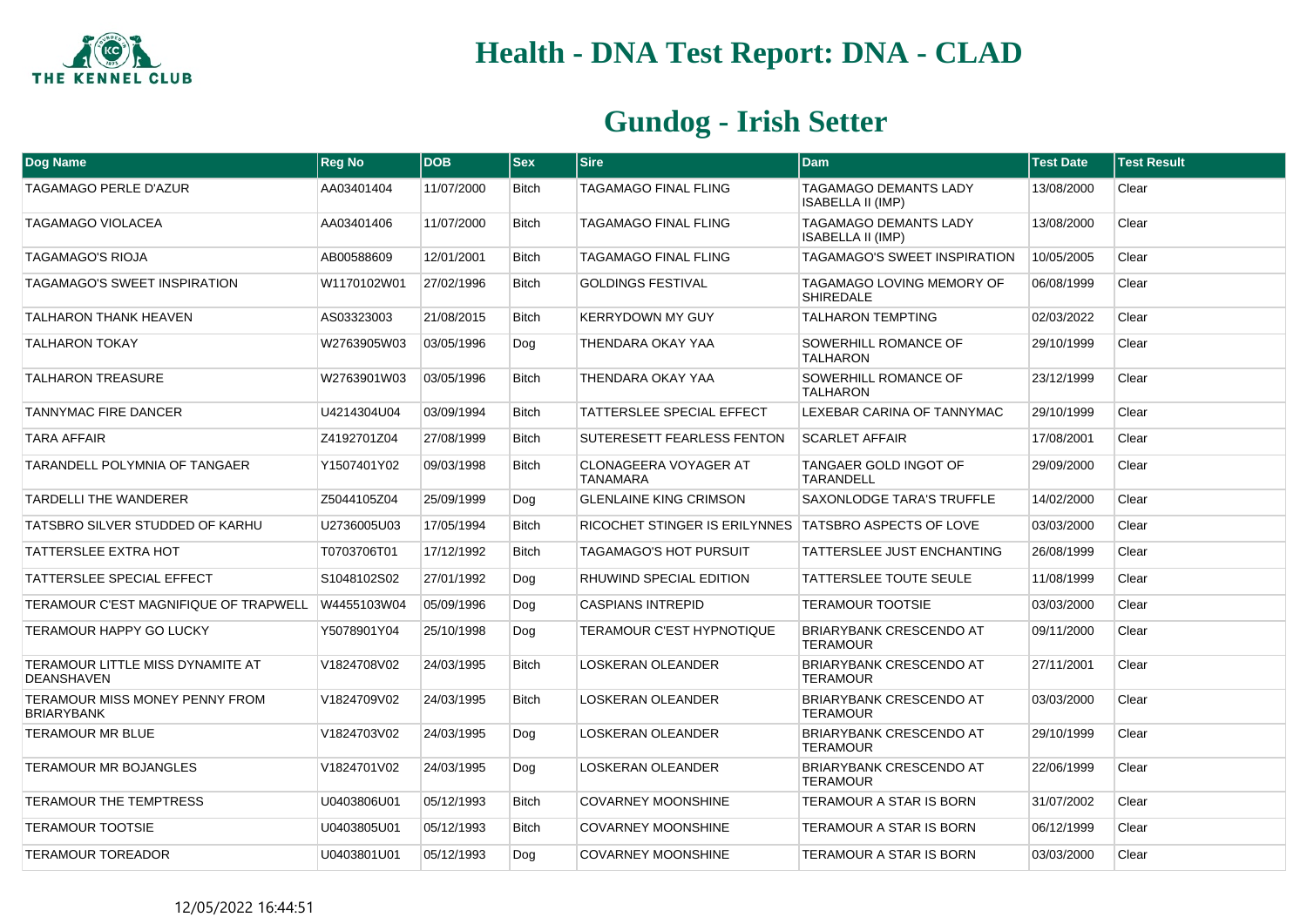

| Dog Name                                | <b>Reg No</b> | <b>DOB</b> | $ $ Sex      | <b>Sire</b>                                                   | <b>Dam</b>                                         | <b>Test Date</b> | <b>Test Result</b> |
|-----------------------------------------|---------------|------------|--------------|---------------------------------------------------------------|----------------------------------------------------|------------------|--------------------|
| TERAMOUR WANDERING STAR                 | N2784701N02   | 10/05/1988 | Dog          | <b>LOSKERAN OLEANDER</b>                                      | <b>GEMINI GIRL OF AVONWOOD</b>                     | 11/08/1999       | Clear              |
| THENDARA COMMITMENT                     | AQ04398703    | 21/11/2013 | Dog          | AVON FARM THOUGHTS OF<br>CALCUTTA WITH BALINTYNE (IMP<br>USA) | <b>THENDARA VANILLA ICE</b>                        | 08/08/2017       | Clear              |
| THENDARA DIANA AT SCOTSELAW             | U1610810U02   | 24/04/1994 | <b>Bitch</b> | THENDARA OKAY YAA                                             | <b>BARDONHILL BIKINI</b>                           | 11/11/1999       | Clear              |
| THENDARA DILLINGER UNDER DENEIL         | AA01067610    | 14/01/2000 | Dog          | SCARLETTI SMOOTH CRIMINAL                                     | <b>GREER PAIGE OF THENDARA</b>                     | 09/12/2002       | Clear              |
| THENDARA FLASH ALICE AT BRENRUE         | X0262406X01   | 11/11/1996 | <b>Bitch</b> | THENDARA KENNEDY                                              | THENDARA LOVE LETTER                               | 26/08/1999       | Clear              |
| THENDARA GOODFELLA                      | AA01067609    | 14/01/2000 | Dog          | <b>SCARLETTI SMOOTH CRIMINAL</b>                              | <b>GREER PAIGE OF THENDARA</b>                     | 29/09/2000       | Clear              |
| THENDARA INCOGNITO AMONG RONZALDA       | Y2049109Y02   | 09/04/1998 | Dog          | THENDARA THE TOURIST                                          | <b>GREER PAIGE OF THENDARA</b>                     | 14/09/1999       | Clear              |
| THENDARA IRISHSHERRY ADELHEID (IMP EST) | AV0904332     | 21/03/2018 | <b>Bitch</b> | THENDARA OKAY YAA                                             | <b>THENDARA SOMERSET</b>                           | 06/06/2018       | Clear              |
| THENDARA IRISHSHERRY TRINITY (IMP EST)  | AV0904333     | 21/03/2018 | Dog          | THENDARA OKAY YAA                                             | <b>THENDARA SOMERSET</b>                           | 06/06/2018       | Clear              |
| THENDARA JUST LOOKIN' AT STOURFORD      | W0958704W01   | 12/02/1996 | Dog          | THENDARA KENNEDY                                              | THENDARA LOVE LETTER                               | 20/01/2000       | Clear              |
| <b>THENDARA KENNEDY</b>                 | S3150605S03   | 16/06/1992 | Dog          | THENDARA OKAY YAA                                             | <b>BARDONHILL BIKINI</b>                           | 18/10/1999       | Clear              |
| THENDARA LOVE LETTER                    | T4175001T03   | 29/05/1993 | <b>Bitch</b> | <b>LOSKERAN OLEANDER</b>                                      | THENDARA DINAH MO                                  | 29/10/1999       | Clear              |
| THENDARA LOVE YOU BILLIONS              | X0262403X01   | 11/11/1996 | <b>Bitch</b> | THENDARA KENNEDY                                              | THENDARA LOVE LETTER                               | 03/11/2003       | Clear              |
| THENDARA LUNA MARIA OVER CRYNLLIS       | U2495301U03   | 07/05/1994 | <b>Bitch</b> | THENDARA OKAY YAA                                             | BARDONHILL EENY MEENY OF<br><b>THENDARA</b>        | 14/02/2000       | Clear              |
| THENDARA MAVERICK                       | Z1115003Z01   | 11/02/1999 | Dog          | THENDARA THE TOURIST                                          | THENDARA MISS SELFRIDGE                            | 11/11/1999       | Clear              |
| THENDARA ROCK IT                        | V1795911V02   | 06/01/1995 | Dog          | CRIMBLEDALE WINTER THYME                                      | <b>BARDONHILL BIKINI</b>                           | 22/11/1999       | Clear              |
| <b>THENDARA SAKS</b>                    | AA01656707    | 07/03/2000 | Dog          | <b>BAI BREEZE BI THENDARA</b>                                 | <b>THENDARA MISS SELFRIDGE</b>                     | 09/11/2000       | Clear              |
| THENDARA THE TOURIST                    | V4122601V03   | 29/07/1995 | Dog          | THENDARA KENNEDY                                              | <b>BARDONHILL EENY MEENY OF</b><br><b>THENDARA</b> | 18/10/1999       | Clear              |
| <b>THENDARA TRYST</b>                   | Y2049102Y02   | 09/04/1998 | <b>Bitch</b> | THENDARA THE TOURIST                                          | <b>GREER PAIGE OF THENDARA</b>                     | 11/11/1999       | Clear              |
| THENDHIA MURPHY HIMSELF (IMP USA)       | AP0902922     | 19/04/2007 | Dog          | PURE GENIUSE BY CLONAGEERA<br>(RE-IMPORT)                     | THENDHIA PROMISE KEEPER                            | 09/08/2012       | Clear              |
| THREE RIVERS FROM KERRYFAIR             | W4012111W03   | 26/08/1996 | Dog          | KONAKAKELA ONYX CHARMER AT<br><b>ALMAREJA</b>                 | <b>KERRYFAIR HEAVENLY BLISS</b>                    | 26/08/1999       | Clear              |
| <b>TIMADON AIRS AND GRACES</b>          | T1176502T03   | 06/06/1993 | <b>Bitch</b> | <b>DANAWAY DEBONAIR</b>                                       | <b>TIMADON BRULETTE</b>                            | 06/12/1999       | Clear              |
| <b>TIMADON BEETHOVEN</b>                | W0778701W01   | 30/01/1996 | Dog          | CASPIANS THE MUSIC MAN OF<br>DANAWAY                          | TIMADON AIRS AND GRACES                            | 13/08/2000       | Clear              |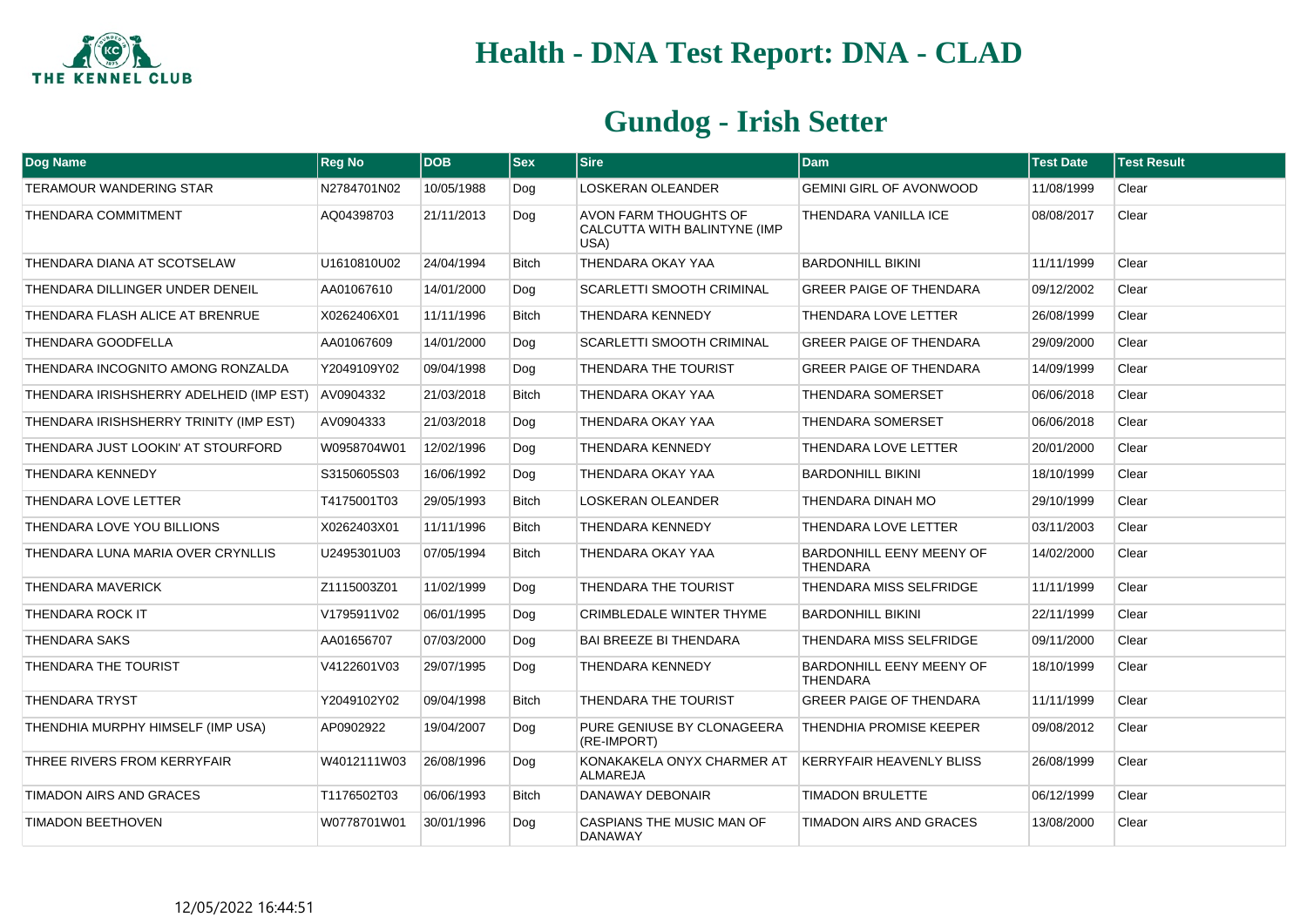

| Dog Name                                            | <b>Reg No</b> | <b>DOB</b> | <b>Sex</b>   | <b>Sire</b>                                 | <b>Dam</b>                                     | <b>Test Date</b> | <b>Test Result</b> |
|-----------------------------------------------------|---------------|------------|--------------|---------------------------------------------|------------------------------------------------|------------------|--------------------|
| <b>TIMADON DEBS DELIGHT</b>                         | T1176504T03   | 06/06/1993 | Dog          | DANAWAY DEBONAIR                            | <b>TIMADON BRULETTE</b>                        | 20/01/2000       | Clear              |
| <b>TIMADON GOLD DUST</b>                            | Y5265806Y04   | 16/11/1998 | <b>Bitch</b> | SHENANAGIN STOCKBROKER                      | <b>TIMADON AIRS AND GRACES</b>                 | 13/08/2000       | Clear              |
| <b>TIMADON GOLD FINCH</b>                           | Y5265805Y04   | 16/11/1998 | <b>Bitch</b> | SHENANAGIN STOCKBROKER                      | <b>TIMADON AIRS AND GRACES</b>                 | 13/08/2000       | Clear              |
| <b>TIMADON GRACEFULL</b>                            | W0778711W01   | 30/01/1996 | <b>Bitch</b> | CASPIANS THE MUSIC MAN OF<br><b>DANAWAY</b> | <b>TIMADON AIRS AND GRACES</b>                 | 04/03/2002       | Clear              |
| <b>TIMADON MISS IRRESISTABLE</b>                    | Y0019407Y01   | 22/11/1997 | <b>Bitch</b> | <b>TIMADON DEBS DELIGHT</b>                 | <b>TIMADON CHELSEA GIRL</b>                    | 02/08/2000       | Clear              |
| <b>TINA'S STAR</b>                                  | V4575707V04   | 01/04/1995 | Dog          | MADRA MOONSTRUCK                            | SETTERSHILL TINA                               | 09/11/2000       | Clear              |
| <b>TIQUN HOLLY</b>                                  | W0050003W01   | 15/10/1995 | Bitch        | LUSCA PERRY (IKC)                           | <b>TIQUN BRANDLE</b>                           | 03/03/2000       | Clear              |
| TIQUN RED JACK (RE-IMPORT)                          | AF04601404    | 04/09/2005 | Dog          | LUSCA RIPP (IKC)                            | <b>TIQUN WHIM</b>                              | 08/08/2006       | Clear              |
| <b>TIQUN SHANNON</b>                                | AA02920606    | 07/05/2000 | <b>Bitch</b> | <b>ARDOON JACK</b>                          | <b>TIQUN SIERRA</b>                            | 27/05/2004       | Clear              |
| <b>TIQUN SIERRA</b>                                 | X1908306X02   | 28/03/1997 | <b>Bitch</b> | LUSCA PERRY (IKC)                           | <b>TIQUN BRANDLE</b>                           | 25/02/2005       | Clear              |
| <b>TIQUN WHIM</b>                                   | Y4026509Y04   | 12/07/1998 | <b>Bitch</b> | LUSCA MAX (IKC)                             | <b>TIQUN BRANDLE</b>                           | 03/03/2000       | Clear              |
| <b>TIQUN WILLIAM</b>                                | AA02920603    | 07/05/2000 | Dog          | <b>ARDOON JACK</b>                          | <b>TIQUN SIERRA</b>                            | 12/10/2001       | Clear              |
| TIR CHONAILL CROGA                                  | AD04278203    | 12/09/2003 | Dog          | LENTANNONS OCTOPUSSY                        | <b>CURRAWOOD PRIMROSE</b>                      | 07/06/2005       | Clear              |
| TIROEN TOO HOT TO HANDLE (KCJ)                      | AQ0901750     | 21/12/2012 | Dog          | <b>RIVERBRUE ZEUS</b>                       | <b>TIROEN TOP MARKS (KCJ)</b>                  | 26/01/2016       | Clear              |
| TITIANDALE THEY ALL LAUGHED AT<br><b>BARDONHILL</b> | T4968705T04   | 16/09/1993 | Dog          | MARKSWAY MARQUIS                            | <b>BARDONHILL SPLASHDOWN</b>                   | 06/08/1999       | Clear              |
| TO EVENFLOW FROM CRAWFORD LAND (IMP<br>HUN)         | AW0906771     | 18/03/2018 | <b>Bitch</b> | PRIVILEGE FROM CRAWFORD<br>LAND             | MON CHERIE FROM CRAWFORD<br>LAND               | 06/12/2019       | Clear              |
| <b>TOBERBILLY PIP'S MAGIC</b>                       | Z5457909Z04   | 08/10/1999 | Dog          | <b>BRAMLEYHILL BONHEUR</b>                  | <b>LURGAVON SHANNON LADY</b>                   | 20/03/2001       | Clear              |
| TOCKMARFS MILLENIA OF COLOURBOX                     | X3573804X03   | 30/06/1997 | <b>Bitch</b> | <b>GLENLAINE KING CRIMSON</b>               | COLOURBOX MILLY MOLLY MANDY                    | 25/04/2000       | Clear              |
| <b>TOCKMARFS MOONLIGHT SHADOW</b>                   | Z3440802Z03   | 29/07/1999 | <b>Bitch</b> | <b>GLENLAINE CHIANTI</b>                    | <b>TOCKMARFS CHANTILLY SURPRISE</b>            | 14/05/2002       | Clear              |
| <b>TOCKMARFS TOTAL ECLIPSE</b>                      | Z3440801Z03   | 29/07/1999 | <b>Bitch</b> | <b>GLENLAINE CHIANTI</b>                    | <b>TOCKMARFS CHANTILLY SURPRISE</b>            | 16/05/2003       | Clear              |
| TOPAZ LITTLE GEM BY AUTUMNGLOW                      | AB02906503    | 18/07/2001 | <b>Bitch</b> | <b>AUTUMNGLOW EMPEROR</b>                   | <b>BRINARA HIGHLAND MIST</b>                   | 22/11/2005       | Clear              |
| <b>TRAWRICKA DREAMDANCE</b>                         |               |            | <b>Bitch</b> | <b>TRAWRICKA UNRIVALLED</b>                 | <b>TRAWRICKA YESMERELDA</b>                    | 26/05/2009       | Clear              |
| TRAWRICKA HIGH JINKS AT STARCHELLE (IMP<br>BEL)     | AJ0903271     | 31/01/2008 | Dog          | SUPER TROUPER V H<br><b>ADELAARSVAREN</b>   | <b>HILLSBOROUGH CHARMED</b><br>(ATCAF00039BEL) | 26/05/2009       | Clear              |
| TRAWRICKA LATINLOVER (IMP BEL)                      | AQ0901359     | 28/01/2012 | Dog          | VICARY'S JUSTMAGIC<br>(ATCAL00855BEL)       | <b>TRAWRICKA HOPENGLORY</b>                    | 12/09/2012       | Clear              |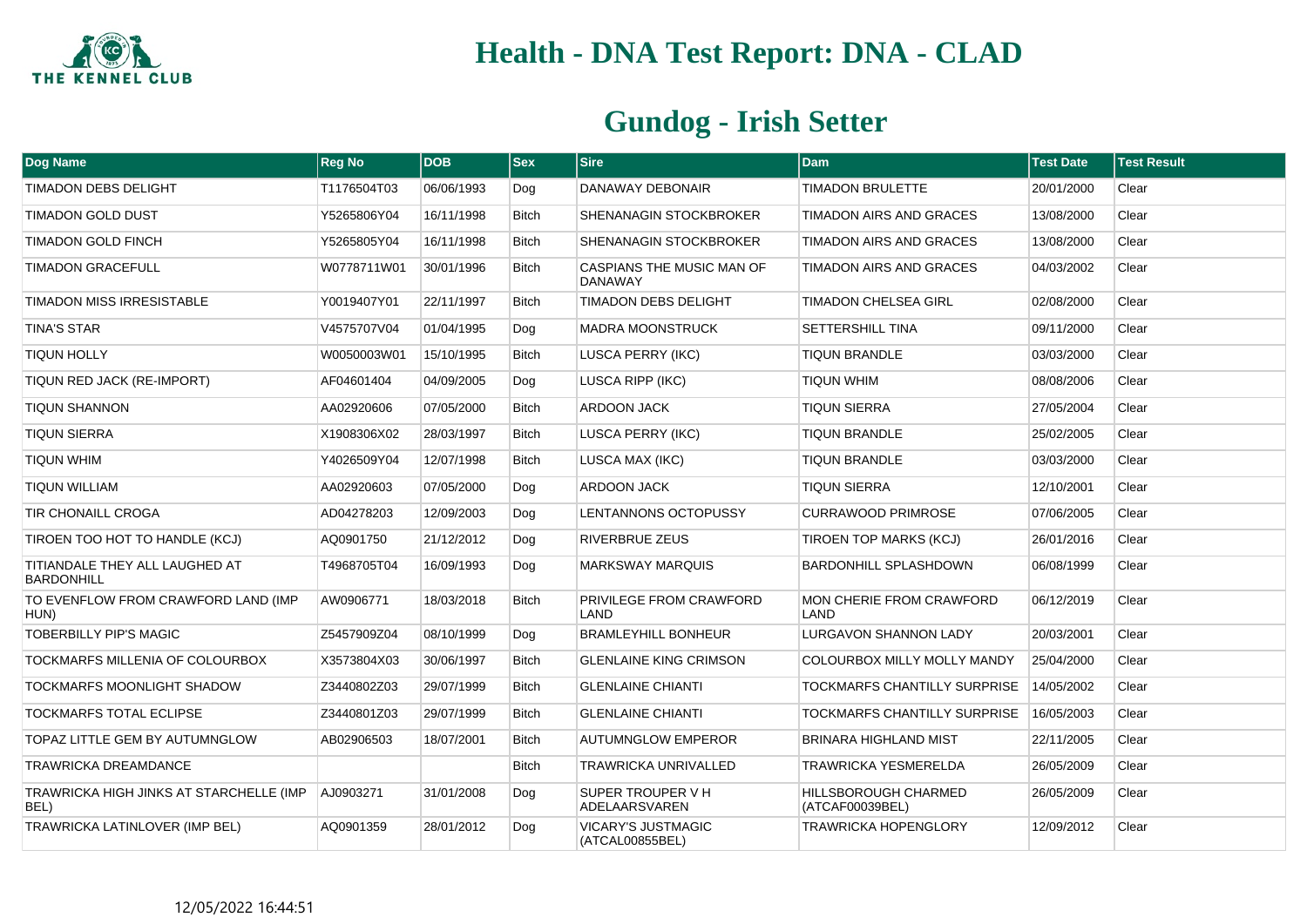

| Dog Name                                                      | Reg No      | <b>DOB</b> | $ $ Sex      | <b>Sire</b>                                             | <b>Dam</b>                                                        | <b>Test Date</b> | <b>Test Result</b> |
|---------------------------------------------------------------|-------------|------------|--------------|---------------------------------------------------------|-------------------------------------------------------------------|------------------|--------------------|
| <b>TRAWRICKA VIRGINIA</b>                                     |             |            | <b>Bitch</b> | HARTHAVENS AMBER PRIDE                                  | LADY IN RED V.D. WESTER HUY                                       | 08/09/1999       | Clear              |
| <b>TREFAINE MINT JULIP</b>                                    | M0503706M01 | 18/10/1986 | <b>Bitch</b> | BRENDOWER BRONZE<br><b>CHAMPAYNE</b>                    | HARTSBOURNE PEPPERMINT                                            | 24/02/2000       | Clear              |
| <b>TREHELGA WESTWARD HO</b>                                   | V1595302V02 | 04/03/1995 | Dog          | KONAKAKELA ZEUS ROSU AT<br><b>STOURFORD</b>             | COPPERSWOOD SAFFRON GIRL AT<br><b>TREHELGA</b>                    | 16/08/1999       | Clear              |
| <b>TRELALES MISTY MORNING</b>                                 | V3992702V03 | 29/07/1995 | <b>Bitch</b> | TATTERSLEE SPECIAL EFFECT                               | LOSKERAN GOLDEN BROWN                                             | 21/12/1999       | Clear              |
| TULLAROAN V D WESTER-HUY (IMP NLD)                            | AS0904045   | 05/04/2015 | Dog          | <b>CLONAGEERA KINROSS LOVE</b><br>BAROLO (IMP USA)      | MONTEFIGUEIRAS CARMEN DEL RIO 12/06/2015<br>Y OLE (ATCAJ00919ESP) |                  | Clear              |
| <b>TWOACRES FERGUS</b>                                        | V2636702V02 | 14/06/1995 | Dog          | <b>GOLDINGS FESTIVAL</b>                                | <b>TWOACRES JADE</b>                                              | 11/08/1999       | Clear              |
| <b>TWOACRES FINESSE</b>                                       | V2636708V02 | 14/06/1995 | <b>Bitch</b> | <b>GOLDINGS FESTIVAL</b>                                | <b>TWOACRES JADE</b>                                              | 23/07/1999       | Clear              |
| <b>TWOACRES JADE</b>                                          | S2399909S02 | 03/06/1992 | <b>Bitch</b> | <b>JANTER JEDADIAH</b>                                  | <b>TWOACRES OLD GOLD</b>                                          | 23/07/1999       | Clear              |
| <b>TWOACRES JOKER THE HOOLEY</b>                              | S2399905S02 | 03/06/1992 | Dog          | JANTER JEDADIAH                                         | <b>TWOACRES OLD GOLD</b>                                          | 11/08/1999       | Clear              |
| <b>TWOACRES OLD GOLD</b>                                      | Q1079107Q01 | 22/02/1990 | <b>Bitch</b> | TWOACRES EDWARD BEAR AT<br>CAREK                        | <b>TWOACRES ORCHID</b>                                            | 23/07/1999       | Clear              |
| <b>TWOACRES PADDINGTON BEAR OF</b><br><b>BRONZETONE</b>       | V3543301V03 | 09/08/1995 | Dog          | STARCHELLE CHICAGO BEAR                                 | <b>TWOACRES SERENA</b>                                            | 26/08/1999       | Clear              |
| <b>TYNDRUM FIONA</b>                                          | Y2964403Y03 | 07/06/1998 | <b>Bitch</b> | REDCLYST GLEN FERGUS                                    | RUFFETSWOOD TAKE A CHANCE AT 14/02/2000<br><b>TYNDRUM</b>         |                  | Clear              |
| <b>TYROCOLL FLYNN OF COMDERRY AT</b><br><b>WENDOVER</b>       | M7044903M04 | 30/09/1987 | Dog          | <b>WENDOVER RAFFLES</b>                                 | <b>TYROCOLL SLEEPING SERENADE</b>                                 | 21/12/1999       | Clear              |
| ULLINS GLEN LARA                                              | AE00182804  | 07/12/2003 | <b>Bitch</b> | <b>GREEN FIELD HUNTER</b>                               | <b>HEATHER PICKER</b>                                             | 07/06/2005       | Clear              |
| VISTADOR DIESEL IN THE DUST SUMMERGATE AU0900874<br>(IMP CHE) |             | 21/08/2016 | Dog          | DUBLINER ALEJANDRO                                      | <b>HEATHCLARE SWISS VISTADOR</b>                                  | 10/01/2017       | Clear              |
| WALNUTWOOD APHRODITE                                          | AA00833005  | 22/01/2000 | <b>Bitch</b> | <b>WALNUTWOOD OBERON</b>                                | <b>LOSKERAN SPRING PROMISE AT</b><br><b>WALNUTWOOD</b>            | 31/10/2002       | Clear              |
| WALNUTWOOD ATHENA                                             | AA00833004  | 22/01/2000 | <b>Bitch</b> | WALNUTWOOD OBERON                                       | LOSKERAN SPRING PROMISE AT<br><b>WALNUTWOOD</b>                   | 25/04/2001       | Clear              |
| WALNUTWOOD BLUE MAGIC AMONG<br><b>DEACONARA</b>               | X4926107X04 | 27/10/1997 | <b>Bitch</b> | RENEMAU DEACON BLUE                                     | LOSKERAN MAID OF MORVEN AT<br><b>WALNUTWOOD</b>                   | 22/11/1999       | Clear              |
| WANAD RUDE ZIOLKO (IMP POL)                                   | AW0902324   | 27/03/2018 | Dog          | TOMMY HILFIGER OF GLORY RED<br>(ATCAR02414ISR)          | DRACENA RUDE ZIOLKO                                               | 21/03/2019       | Clear              |
| <b>WARDSTONE PENNY</b>                                        | Y0530001Y01 | 19/10/1997 | <b>Bitch</b> | <b>HERONSWAKE MARCUS</b>                                | <b>ARDOON NINA</b>                                                | 20/06/2002       | Clear              |
| <b>WENDOVER LORNA</b>                                         | V0751409V01 | 05/02/1995 | Bitch        | LOUGHANTARVE GLENROSS (IKC)                             | <b>WENDOVER FOXY LADY</b>                                         | 17/09/1999       | Clear              |
| <b>WENDOVER QUILL</b>                                         | R0226606R02 | 28/02/1991 | <b>Bitch</b> | <b>TYROCOLL FLYNN OF COMDERRY</b><br><b>AT WENDOVER</b> | <b>WENDOVER FOXY LADY</b>                                         | 04/05/2000       | Clear              |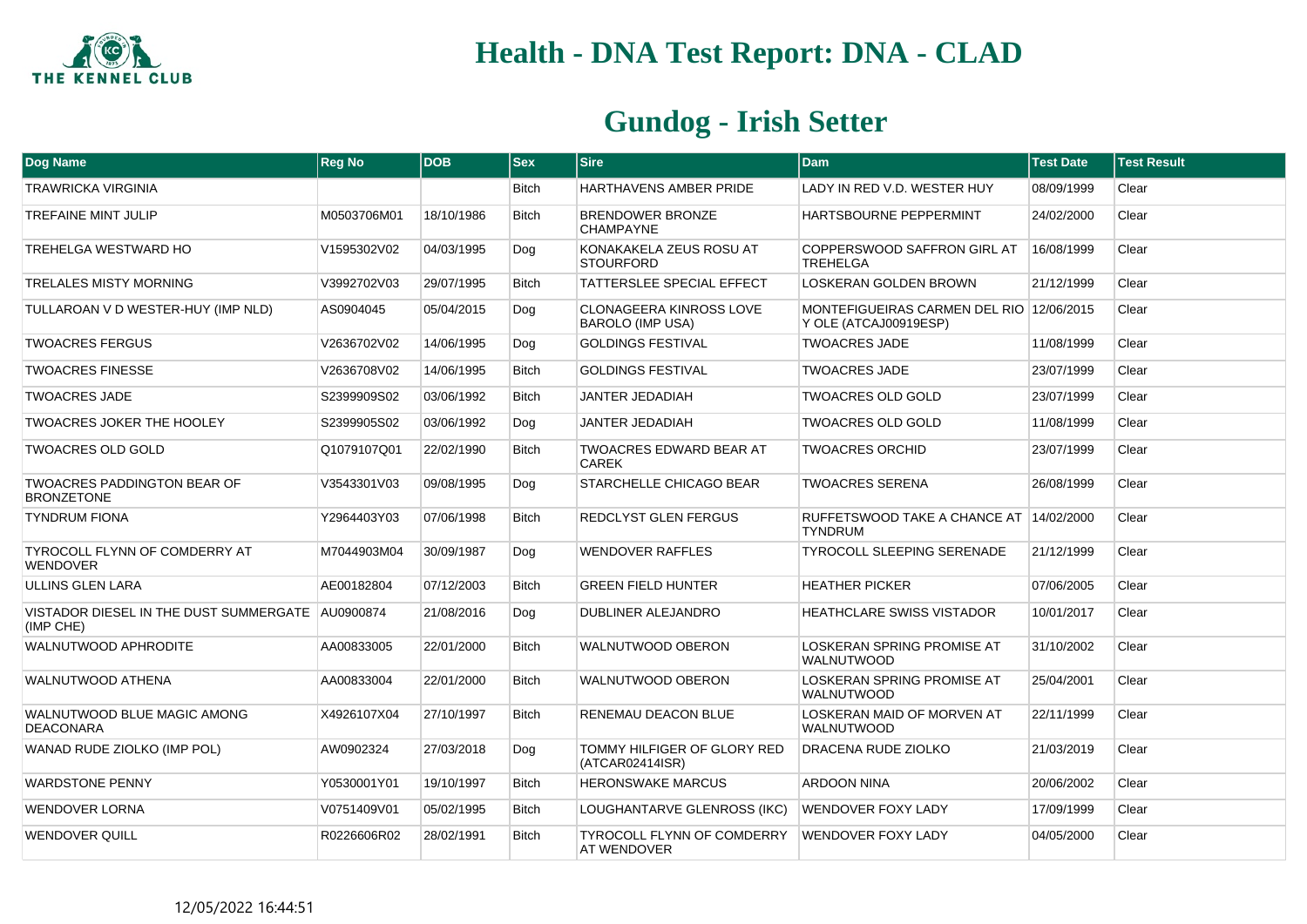

| Dog Name                                            | <b>Reg No</b> | <b>DOB</b> | $ $ Sex      | <b>Sire</b>                                    | <b>Dam</b>                                         | <b>Test Date</b> | <b>Test Result</b> |
|-----------------------------------------------------|---------------|------------|--------------|------------------------------------------------|----------------------------------------------------|------------------|--------------------|
| <b>WENDOVER SHELL</b>                               | P1613405P01   | 04/01/1989 | <b>Bitch</b> | <b>WENDOVER RAFFLES</b>                        | <b>WENDOVER PURDY</b>                              | 14/10/1999       | Clear              |
| <b>WENDOVER THISBE</b>                              | X2637504X02   | 29/04/1997 | <b>Bitch</b> | TIMADON DEBS DELIGHT                           | WENDOVER ROSE OF THE SHIRES                        | 16/06/2000       | Clear              |
| WENUS RUDE ZIOLKO (IMP POL)                         | AW0902032     | 27/03/2018 | <b>Bitch</b> | TOMMY HILFIGER OF GLORY RED<br>(ATCAR02414ISR) | DRACENA RUDE ZIOLKO                                | 06/12/2018       | Clear              |
| WERBENA RUDE ZIOLKO (IMP POL)                       | AW0900477     | 27/03/2018 | <b>Bitch</b> | TOMMY HILFIGER OF GLORY RED<br>(ATCAR02414ISR) | DRACENA RUDE ZIOLKO                                | 06/12/2018       | Clear              |
| <b>WESTBOURNE HONEYMOON</b>                         | U5251901V01   | 26/11/1994 | <b>Bitch</b> | <b>DELSANTO LUKE</b>                           | <b>WESTBOURNE FANTASIE</b>                         | 23/03/2000       | Clear              |
| <b>WICKENBERRY DOUBLE TROUBLE</b>                   | T2443802T02   | 09/03/1993 | Dog          | DANAWAY DEBONAIR                               | WICKENBERRY PRETTY POLLY                           | 14/08/2000       | Clear              |
| <b>WICKENBERRY KIMONO</b>                           | R3624503R03   | 28/07/1991 | <b>Bitch</b> | WICKENBERRY KNIGHT AT ARMS                     | <b>WICKENBERRY PRETTY POLLY</b>                    | 16/08/1999       | Clear              |
| <b>WICKENBERRY KRIS</b>                             | R3624509R03   | 28/07/1991 | Dog          | WICKENBERRY KNIGHT AT ARMS                     | <b>WICKENBERRY PRETTY POLLY</b>                    | 22/11/1999       | Clear              |
| <b>WICKENBERRY PALL MALL</b>                        | L5127507L03   | 30/07/1986 | Dog          | BARLEYDALE PASCALI                             | WICKENBERRY NATALMA BY<br><b>GRANGEWOOD</b>        | 22/06/1999       | Clear              |
| <b>WICKENBERRY PRETTY POLLY</b>                     | L5127502L03   | 30/07/1986 | <b>Bitch</b> | <b>BARLEYDALE PASCALI</b>                      | <b>WICKENBERRY NATALMA BY</b><br><b>GRANGEWOOD</b> | 29/10/1999       | Clear              |
| WICKENBERRY RED RUM                                 | U3662408U04   | 05/10/1994 | Dog          | <b>REDDINS NIALL</b>                           | WICKENBERRY PRETTY POLLY                           | 23/07/1999       | Clear              |
| WILDAIRE MY TIME TO SHINE                           | Y4919801Y04   | 28/10/1998 | <b>Bitch</b> | <b>BRANDYWEIR ISHI</b>                         | BRENRUE SECRET AFFECT OF<br><b>WILDAIRE</b>        | 10/06/2004       | Clear              |
| WILDAIRE WESTERN DELIGHT FOR<br><b>BRANDYWEIR</b>   | Y4919807Y04   | 28/10/1998 | Dog          | <b>BRANDYWEIR ISHI</b>                         | BRENRUE SECRET AFFECT OF<br><b>WILDAIRE</b>        | 18/01/2001       | Clear              |
| <b>WINCANTON WARRIOR</b>                            | AC02864707    | 26/05/2002 | Dog          | <b>CLONAGEERA KIEREN</b>                       | <b>KESAKASY JADE BROCADE</b>                       | 12/07/2002       | Clear              |
| WINDY FAIRY REDWEED (IMP CZE)                       | AR0903718     | 20/09/2012 | <b>Bitch</b> | <b>GARDEN STAR'S ROYAL LEGEND</b>              | <b>MONTEFIGUEIRAS ISABEL</b>                       | 16/10/2015       | Clear              |
| WISPERING WILLOW                                    | U5099803V01   | 01/11/1994 | <b>Bitch</b> | STARBRIDGE BUCCANEER                           | WENDOVER SHELL                                     | 23/03/2000       | Clear              |
| WITCHBROOKE CASSINI AT CLONAGEERA (IMP<br>USA)      | AL0900572     | 19/09/2006 | Dog          | PURE GENIUSE BY CLONAGEERA<br>(RE-IMPORT)      | WITCHBROOKE WILD BLUE YONDER 14/01/2010            |                  | Clear              |
| WITCHBROOKE WILD BLUE YONDER                        |               |            | <b>Bitch</b> | <b>CAIRNCROSS KENWORTH</b>                     | MEADOWLARK'S LEARNING TO FLY                       | 13/02/2007       | Clear              |
| WITHERSDALE BACKSTREET BOY                          | X0580405X01   | 04/01/1997 | Dog          | WITHERSDALE RED OKTOBER                        | WITHERSDALE RAMBLING ROSE                          | 12/12/2000       | Clear              |
| WITHERSDALE CRYSTAL MAZE AT SHANDWICK   V2741606V03 |               | 06/06/1995 | <b>Bitch</b> | KONAKAKELA ZAGAR BY ROMARNE WITHERSDALE LIVIA  |                                                    | 28/09/1999       | Clear              |
| WITHERSDALE DANGEROUS LADY OF<br><b>GLENNARA</b>    | V2741604V03   | 06/06/1995 | <b>Bitch</b> | KONAKAKELA ZAGAR BY ROMARNE WITHERSDALE LIVIA  |                                                    | 08/10/1999       | Clear              |
| WITHERSDALE INDIAN SUMMER                           | AD03403212    | 23/08/2003 | <b>Bitch</b> | THREE RIVERS FROM KERRYFAIR                    | <b>WITHERSDALE KIZZY</b>                           | 03/10/2003       | Clear              |
| WITHERSDALE INEXESS                                 | AB00135901    | 02/11/2000 | Dog          | WITHERSDALE MONTY PYTHON                       | WITHERSDALE STREET WALKER                          | 14/05/2002       | Clear              |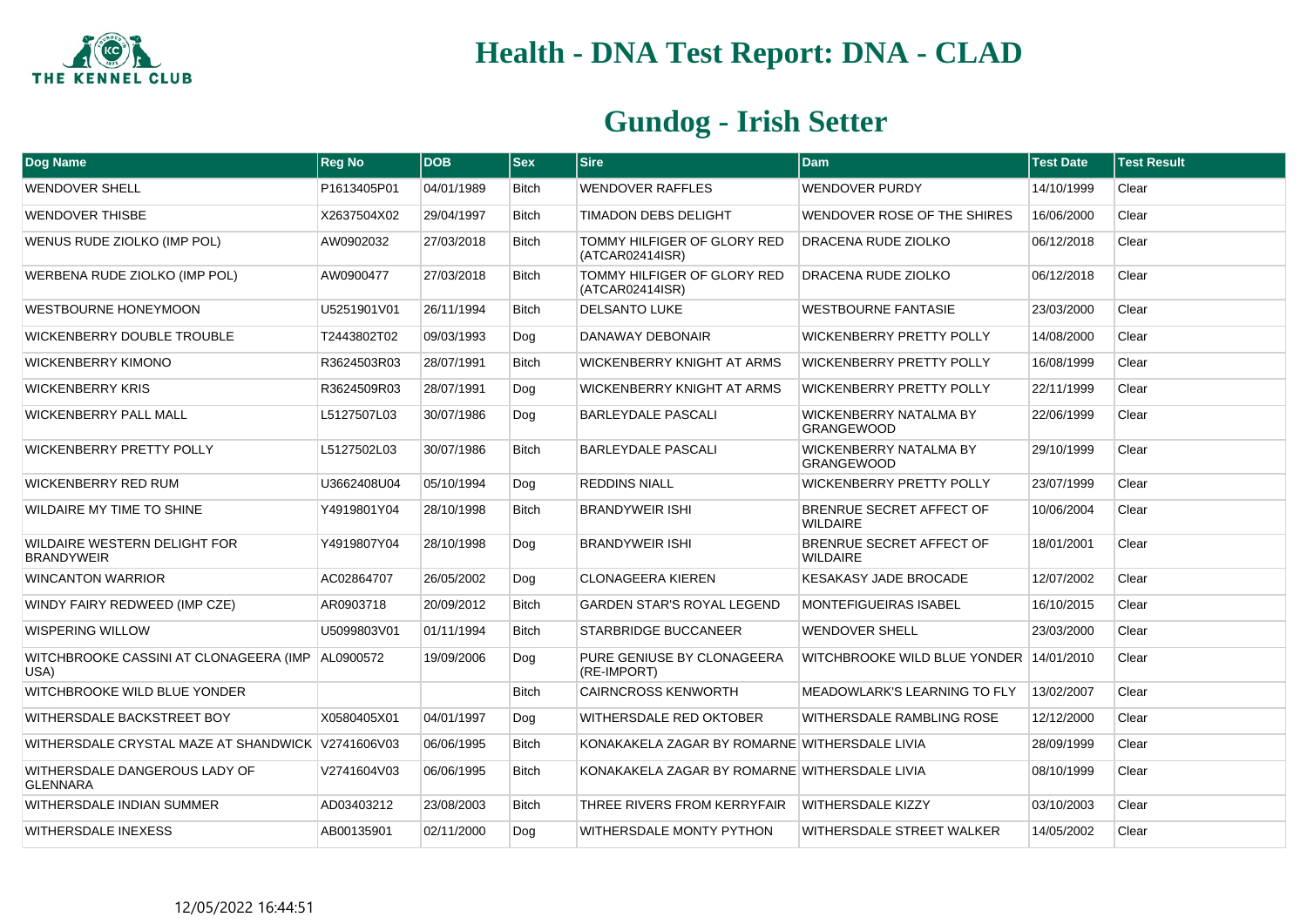

| Dog Name                                    | <b>Reg No</b> | <b>DOB</b> | $ $ Sex      | <b>Sire</b>                                   | <b>Dam</b>                                     | <b>Test Date</b> | <b>Test Result</b> |
|---------------------------------------------|---------------|------------|--------------|-----------------------------------------------|------------------------------------------------|------------------|--------------------|
| <b>WITHERSDALE KUPOLA</b>                   | Z5039002Z04   | 21/06/1999 | <b>Bitch</b> | WITHERSDALE OH BOY AT<br><b>SHANDWICK</b>     | WITHERSDALE HI-DE-HI                           | 14/03/1999       | Clear              |
| <b>WITHERSDALE LIVIA</b>                    | M2159601M02   | 04/02/1987 | <b>Bitch</b> | WICKENBERRY KNIGHT AT ARMS                    | <b>SHANDWICK GOLDEN ROSE</b>                   | 28/09/1999       | Clear              |
| WITHERSDALE MONTY PYTHON                    | V2741602V03   | 06/06/1995 | Dog          | KONAKAKELA ZAGAR BY ROMARNE WITHERSDALE LIVIA |                                                | 12/10/1999       | Clear              |
| WITHERSDALE MORNING MIST                    | AD03403207    | 23/08/2003 | <b>Bitch</b> | THREE RIVERS FROM KERRYFAIR                   | <b>WITHERSDALE KIZZY</b>                       | 03/10/2003       | Clear              |
| WITHERSDALE PAULA OF POLBERRO               | AB00135904    | 02/11/2000 | Bitch        | WITHERSDALE MONTY PYTHON                      | WITHERSDALE STREET WALKER                      | 04/03/2002       | Clear              |
| <b>WITHERSDALE RAIN DANCE</b>               | AD03403210    | 23/08/2003 | <b>Bitch</b> | THREE RIVERS FROM KERRYFAIR                   | <b>WITHERSDALE KIZZY</b>                       | 03/10/2003       | Clear              |
| WITHERSDALE RED CLOUD AT ALMAREJA           | AD03403202    | 23/08/2003 | Dog          | THREE RIVERS FROM KERRYFAIR                   | <b>WITHERSDALE KIZZY</b>                       | 25/09/2003       | Clear              |
| WITHERSDALE ROGUE RIVER                     | AD03403203    | 23/08/2003 | Dog          | THREE RIVERS FROM KERRYFAIR                   | <b>WITHERSDALE KIZZY</b>                       | 03/10/2003       | Clear              |
| WITHERSDALE STREET WALKER                   | X4352204X04   | 09/07/1997 | <b>Bitch</b> | <b>CLANNAD HEAT ON THE STREET</b>             | WITHERSDALE CHANTERELLE                        | 12/12/2000       | Clear              |
| WITHERSDALE STREETS AHEAD VIA CLANNAD       | X4352202X04   | 09/07/1997 | <b>Bitch</b> | <b>CLANNAD HEAT ON THE STREET</b>             | WITHERSDALE CHANTERELLE                        | 21/11/2000       | Clear              |
| WITHERSDALE TWO MOONS FOR TATSBRO           | AD03403213    | 23/08/2003 | Bitch        | THREE RIVERS FROM KERRYFAIR                   | <b>WITHERSDALE KIZZY</b>                       | 03/10/2003       | Clear              |
| WITHERSDALE WORLD WIDE WEB                  | Z5039003Z04   | 21/06/1999 | Dog          | WITHERSDALE OH BOY AT<br><b>SHANDWICK</b>     | WITHERSDALE HI-DE-HI                           | 12/01/2001       | Clear              |
| WYLDFIRE EILEANOIR OF ERINGOLD              | U4474805U04   | 18/08/1994 | <b>Bitch</b> | <b>REDDINS FERDINAND</b>                      | <b>WYLDFIRE MUIREANN</b>                       | 23/12/1999       | Clear              |
| <b>WYLDFIRE ENYA</b>                        | U4474801U04   | 18/08/1994 | <b>Bitch</b> | <b>REDDINS FERDINAND</b>                      | <b>WYLDFIRE MUIREANN</b>                       | 18/10/1999       | Clear              |
| <b>WYNCOTE BRIDGET</b>                      | U5099801V01   | 01/11/1994 | Bitch        | STARBRIDGE BUCCANEER                          | <b>WENDOVER SHELL</b>                          | 14/10/1999       | Clear              |
| WYNDLEE SCARLET O'HARA AT REDHARA           | W4656609W04   | 04/09/1996 | <b>Bitch</b> | <b>RICOCHET SPRITZER</b>                      | <b>WYNDLEE RONDEL</b>                          | 03/11/2003       | Clear              |
| <b>WYNDLEE SIMPLY RED</b>                   | W4656601W04   | 04/09/1996 | Dog          | RICOCHET SPRITZER                             | <b>WYNDLEE RONDEL</b>                          | 04/01/2002       | Clear              |
| <b>WYNDLEE TRUFFLE</b>                      | Z1513710Z02   | 04/03/1999 | <b>Bitch</b> | <b>GIRVANS CRUISE</b>                         | <b>WYNDLEE RONDEL</b>                          | 23/01/2005       | Clear              |
| WYNJILL ANGEL DELIGHT                       | X5191601X04   | 18/06/1997 | <b>Bitch</b> | DANAWAY SOLOMON OF WYNJILL                    | WYNJILL DARK'N DELIGHTFUL                      | 22/06/1999       | Clear              |
| YRAR CANNY VOYAGER TO CATALUNA (IMP<br>SWE) | AE0900593     | 07/07/2003 | Dog          | CATALUNA CHICAGO CUB                          | YRAR-AILEEN ANNA                               | 08/11/2004       | Clear              |
| ZAKYDREAM AIKA FREYA                        | AU00648801    | 24/08/2016 | <b>Bitch</b> | ZACHARY REDWEED (IMP CZE)                     | EMPATHIA RUBY MAHAGONY PAW<br>(IMP CZE)        | 08/02/2017       | Clear              |
| ZAKYDREAM AIREEN                            | AU00648802    | 24/08/2016 | <b>Bitch</b> | ZACHARY REDWEED (IMP CZE)                     | <b>EMPATHIA RUBY MAHAGONY PAW</b><br>(IMP CZE) | 08/02/2017       | Clear              |
| ZANTILLY FUGAL FERGUS                       | X2508301X02   | 05/04/1997 | Dog          | KONAKAKELA ZULU MOYA                          | ZANTILLY PRETTY REFLECTION                     | 23/12/1999       | Clear              |
| <b>ZENANA ANNICETTA</b>                     | AW02739606    | 29/06/2019 | <b>Bitch</b> | THENDARA POT NOODLE                           | THENDARA VIOLET ELIZABETH AT<br><b>ZENANA</b>  | 21/05/2021       | Clear              |